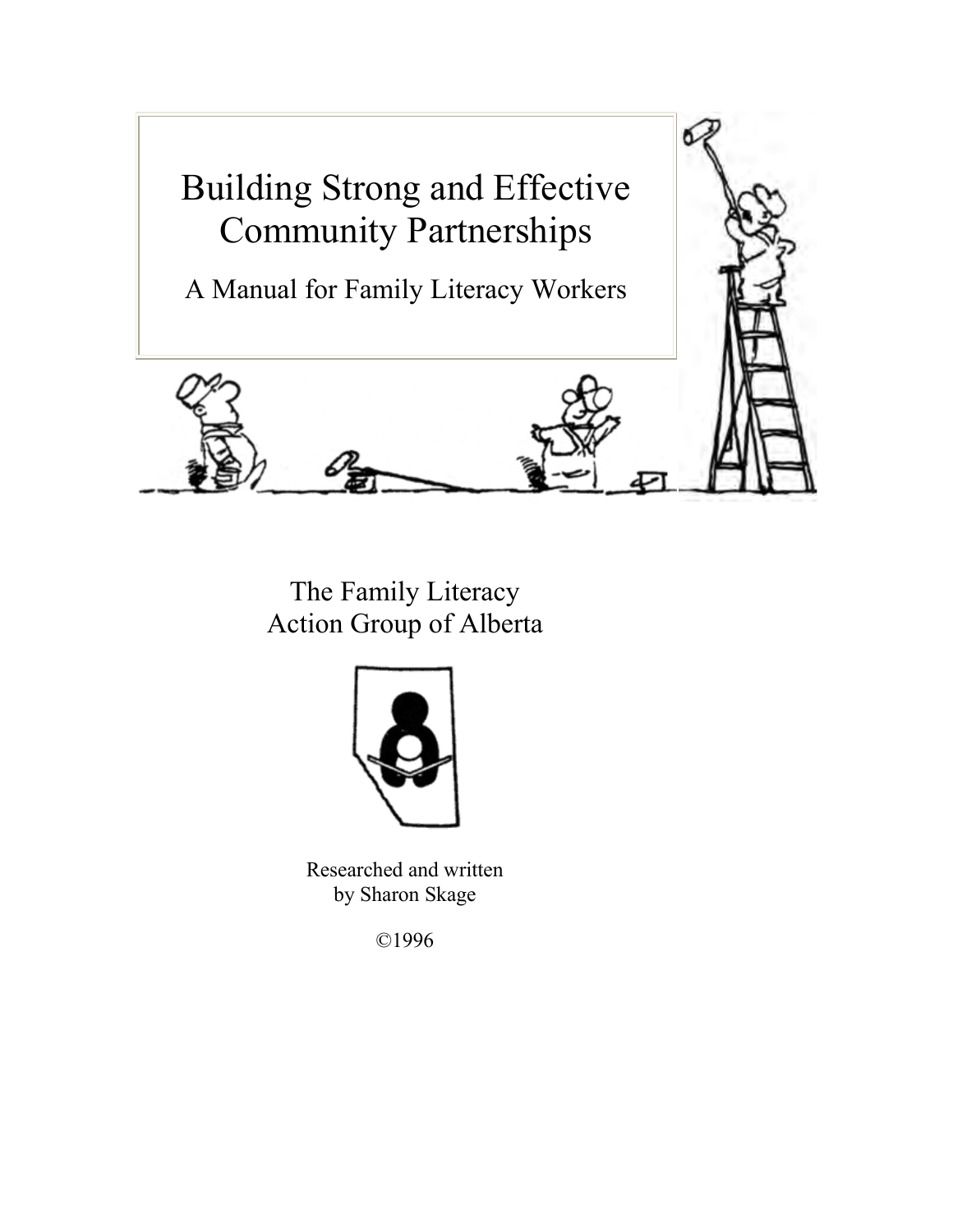# Acknowledgements

Thanks to the dedicated volunteer committee members of the Family Literacy Action Group (FLAG): Bonnie Annicchiarico, Kathy Day, Tony Garlock, Candice Jackson, Bev Knutson-Shaw, Judy Pool, and Maureen Sanders. Thanks also to our administrator at Medicine Hat College, Allen VandenBerg, and our FLAG coordinator, Jana Joujan.

Our sincere appreciation goes to the National Literacy Secretariat of Human Resources Development Canada and to Alberta Advanced Education and Career Development for funding this project.

Finally, our sincere thanks to the family literacy coordinators and their community partners for participating in the research for this study. It is their words and experiences that make this manual relevant and, hopefully, of use to you and your projects.

> In the way that organizations are changing right now, it's true that there are a lot of barriers, there's a lot of difficulty, the lack of funding certainly is very restrictive, but there have also been a whole raft of opportunities. For example, some of those structural changes are responsible for the fact that (the family literacy coordinator and I) could simply throw this thing together by ourselves. In a more structured environment, in an environment less in the middle of change and evolution, we might not have been able to do that. We might have been so locked in to structure and definitions, rigidity, that it would not have been a possible program initiative.

Adult Basic Education instructor FLAG interviews 1995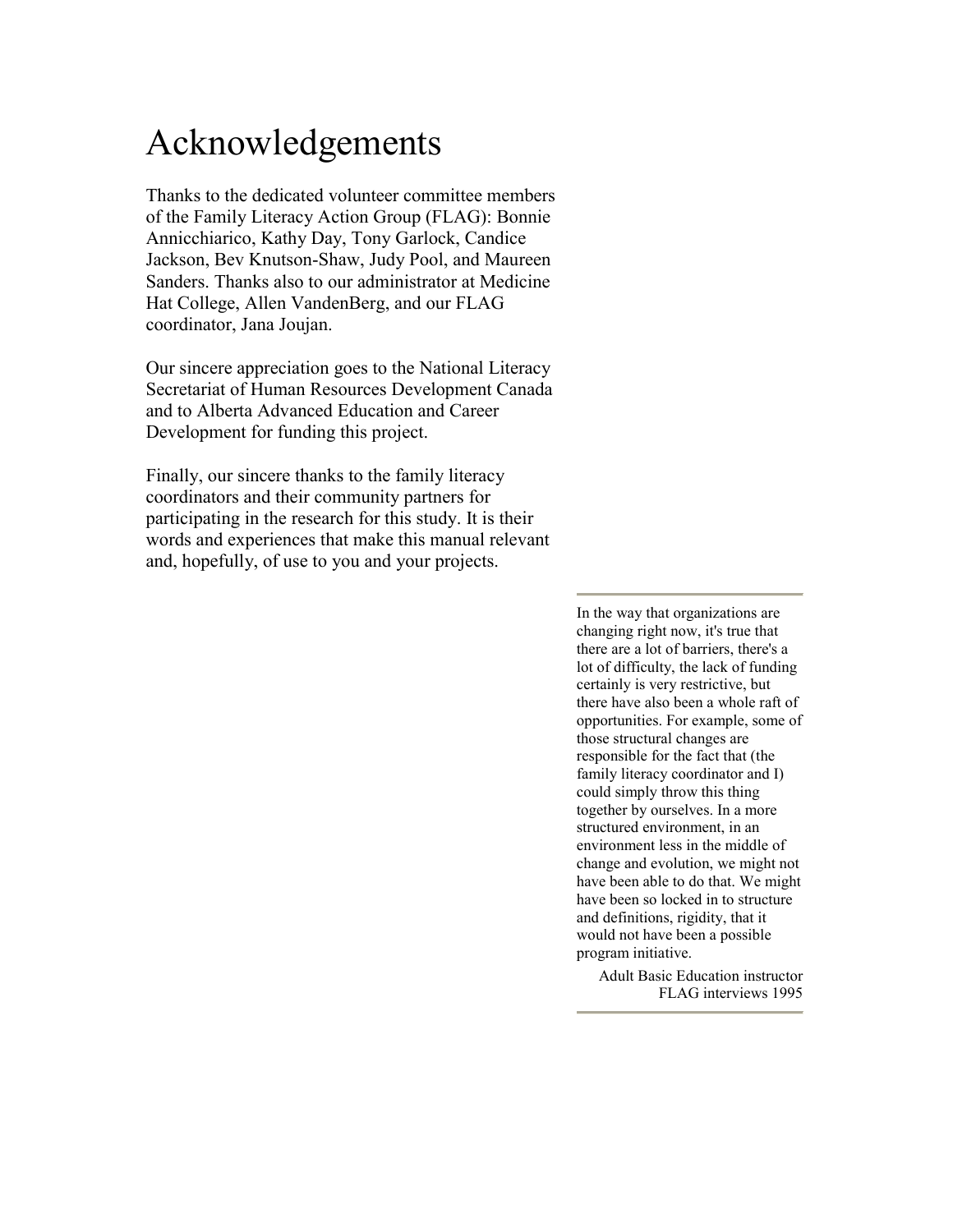# Contents

# I. [Introduction](#page-4-0)

[The Family Literacy Action Group](#page-5-0) [FLAG's partnerships project](#page-5-0) [About the partnerships manual](#page-7-0)

# II. [Overview of Family Literacy](#page-10-0)

**[Definitions](#page-11-0)** [Rationale for family literacy](#page-12-0) [Family literacy as community development](#page-13-0) [Summary of research](#page-14-0) [Family literacy models](#page-15-0)

# III. [Definition and Rationale for Partnerships](#page-22-0)

[What do we mean by "partnerships"?](#page-23-0) [Types of partnerships](#page-24-0) [Why are partnerships important?](#page-24-0) [Partnerships in education](#page-28-0) [Partnerships in family literacy](#page-31-0) [Concerns about partnerships](#page-32-0)

# IV. [Initial Steps in Creating Partnerships](#page-35-0)

[Establishing a context: Reflecting on community needs and](#page-36-0) resources [Choosing a possible program model](#page-37-0)  [Identifying needs and resources in your agency](#page-37-0) [Important considerations](#page-38-0) [Identifying potential partners](#page-40-0) [Preparing an information package](#page-45-0) [Contacting potential partners](#page-46-0) [Agency visits](#page-49-0) [Organizing an inter-agency meeting](#page-51-0)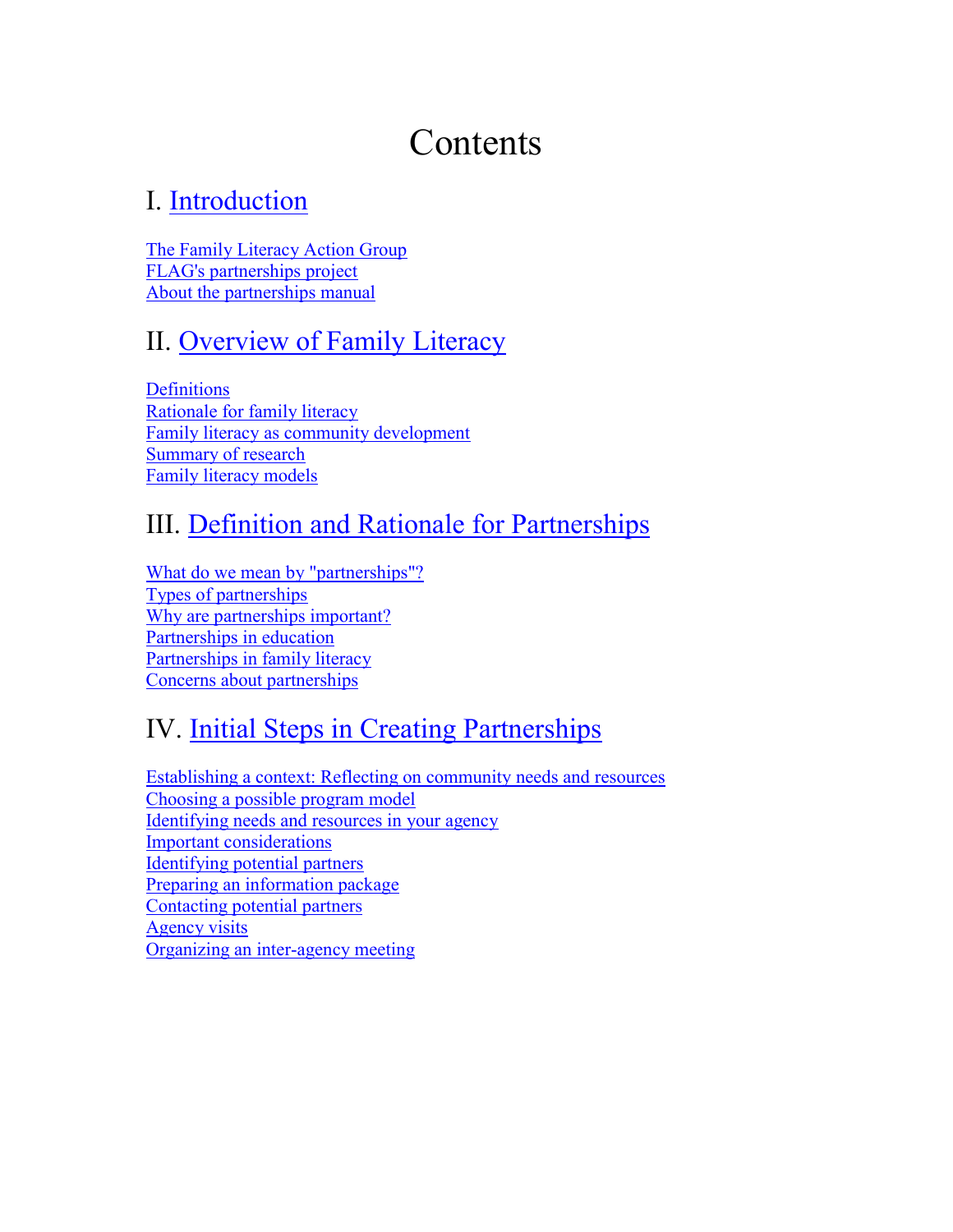# V. [Building and Maintaining a Partnership](#page-57-0)

[Forming an advisory committee](#page-58-0) [Developing a shared vision and goals](#page-59-0) [Conducting a needs assessment](#page-60-0) [Developing a plan of action](#page-61-0) [Determining roles and responsibilities](#page-62-0) [Keeping partners informed](#page-65-0) [Problem solving](#page-66-0) [Renegotiating](#page-67-0) [Evaluation methods](#page-67-0) [Planning for improvement](#page-69-0)

# VI. [Barriers to Building Partnerships](#page-70-0)

# VII. [Key Characteristics of Successful Partnerships](#page-78-0)

# **[Worksheets](#page-87-0)**

- A. [Identifying community needs](#page-88-0)
- B. [Identifying needs and resources in your agency](#page-90-0)
- C[. Mapping the community](#page-91-0)

# [Appendices](#page-92-0)

- A. [Sample information sheet for potential partners](#page-93-0)
- B. [Sample action plan](#page-95-0)
- C. [Sample partnership agreement](#page-96-0)
- D. [Sample evaluation tool](#page-98-0)
- E. [Works cited and recommended resources](#page-99-0)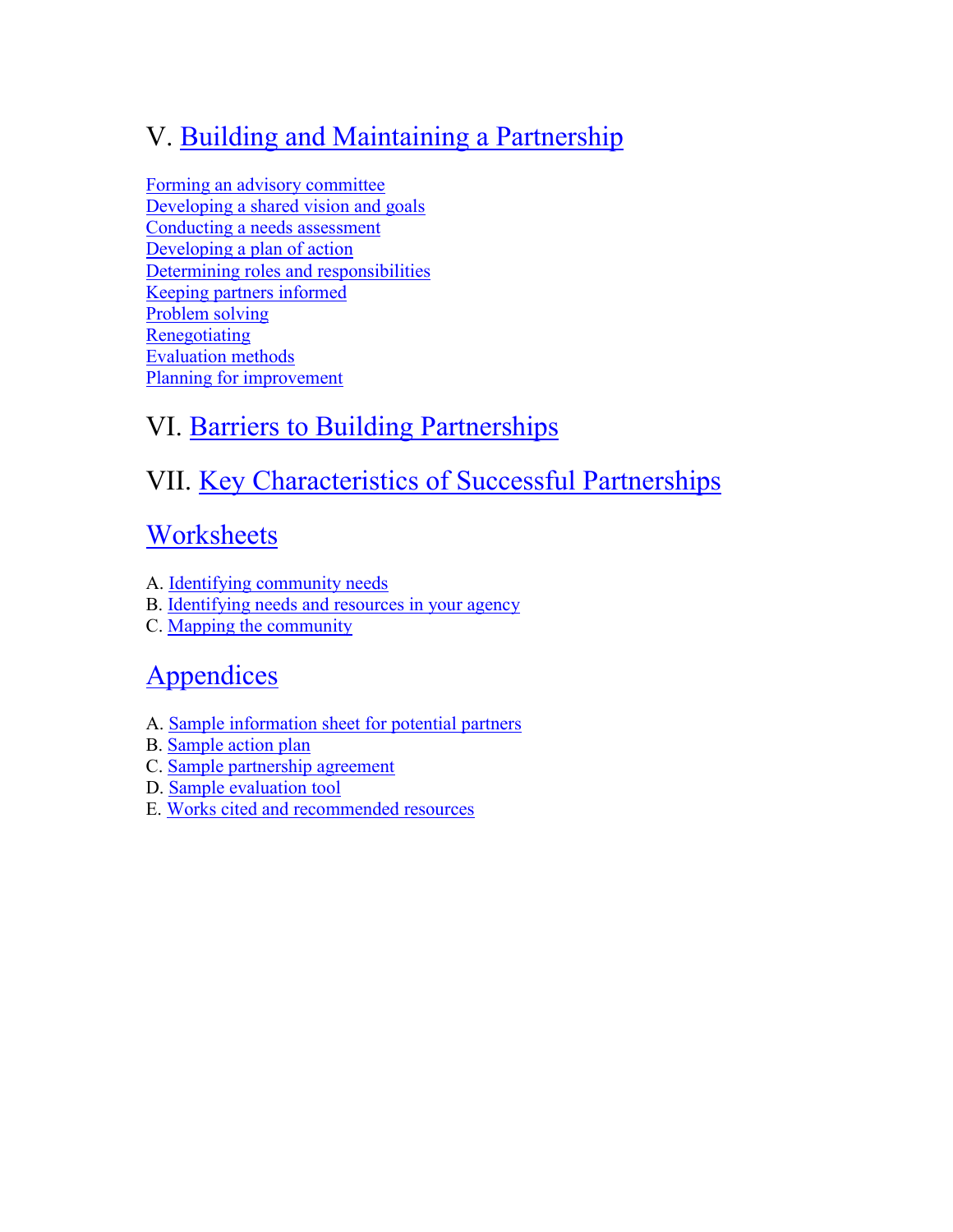# <span id="page-4-0"></span>**Chapter I Introduction**

The introduction of the partnerships manual provides an overview of the Family Literacy Action Group, its history and activities. It also gives some background on the partnerships project, and describes how the manual was developed and how it is organized.

It's important to note that the manual has been developed to accommodate those who are initiating partnerships in the very first stages of developing their family literacy program. It's our belief that the most effective way of building support and commitment for your program is to give your community partners significant roles in all stages of program development. As the saying goes, "People will support what they help to create." That being said, if your program is already established or in the process of being developed, and you are now looking for partners or wanting to strengthen the partnerships you have, you will still find relevant, useful information here to support your efforts.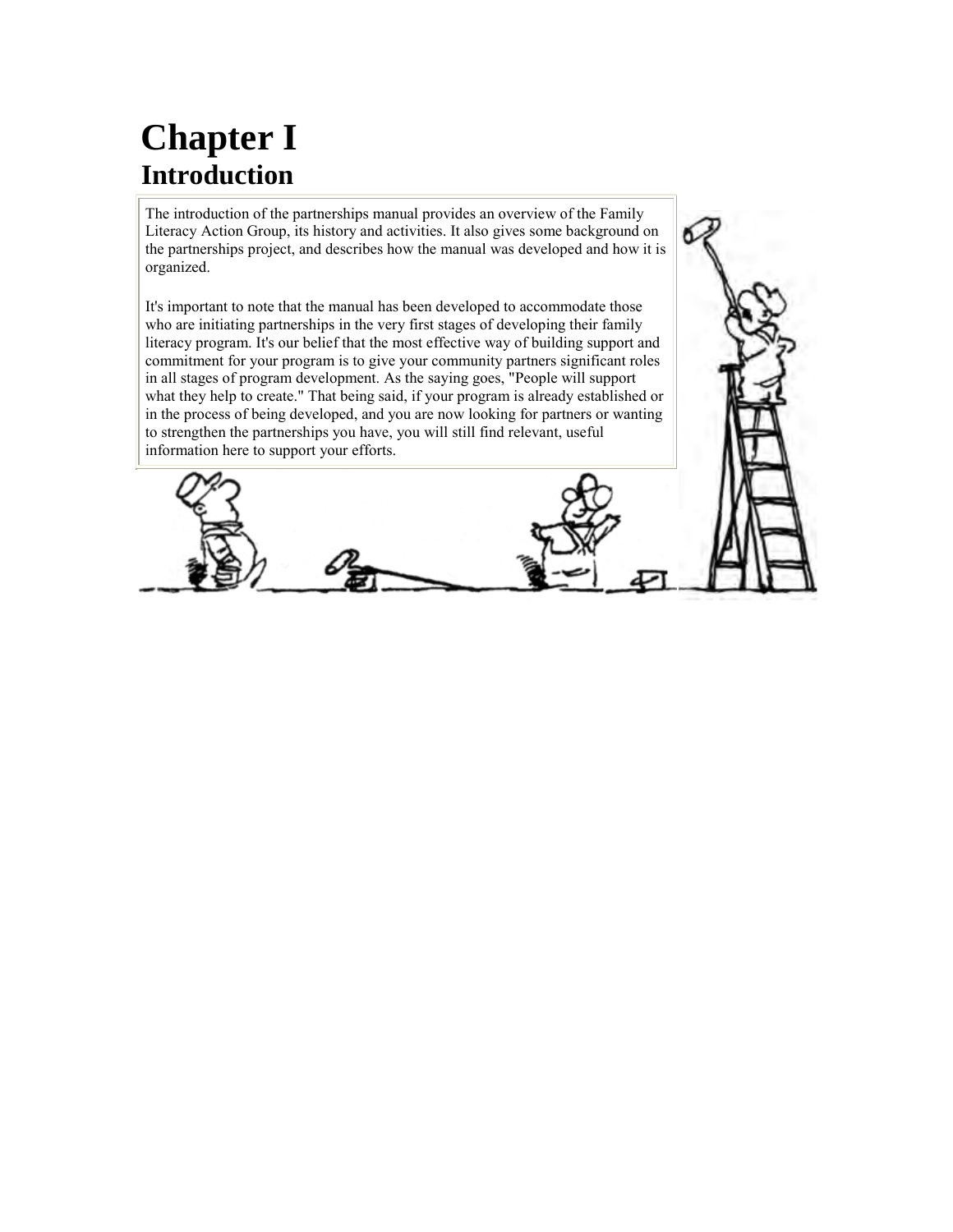# <span id="page-5-0"></span>I. Introduction

## The Family Literacy Action Group

## **History**

The Family Literacy Action Group (FLAG) was formed in 1993 in response to a need identified at the Roots of Literacy Symposium in Brooks the previous year. That symposium brought together people from across Alberta and beyond who saw family literacy as having great potential for preventing the cycle of low literacy and for strengthening and supporting the family.

Bonnie Annicchiarico, Kathy Day, Yvon Laberge, and Maureen Sanders were among those attending the symposium in Brooks. They saw the need and possibility for an organization which could help network people interested in family literacy. Such an organization could also work to raise public awareness of the importance of family reading, and could inform other agencies who would be targeting the same client group. By 1993 this core group had formed FLAG.

## **Activities**

Since it began, FLAG's activities have included:

- research into family literacy activities, resources, and issues. FLAG is currently also conducting research on evaluation in family literacy programs.
- publication of the Practical Guide to Family Literacy (1995), a biannual newsletter, a position paper on family literacy (1995), and various brochures and information sheets
- networking family literacy practitioners and sharing information on developments and issues that affect Alberta families.
- $\bullet$ promotion and celebration of family literacy, including participation in the Premier's Council in Support of Alberta Families, the National Conference on Family Literacy, and various provincial literacy conferences.

## FLAG's Partnerships Project

Research conducted by FLAG in 1994/95 identified two key areas of concern for family literacy workers in Alberta. The first is the need for on-going funding sources for family literacy programs. The second is the need for strategies to deliver services to families most in need of this type of support.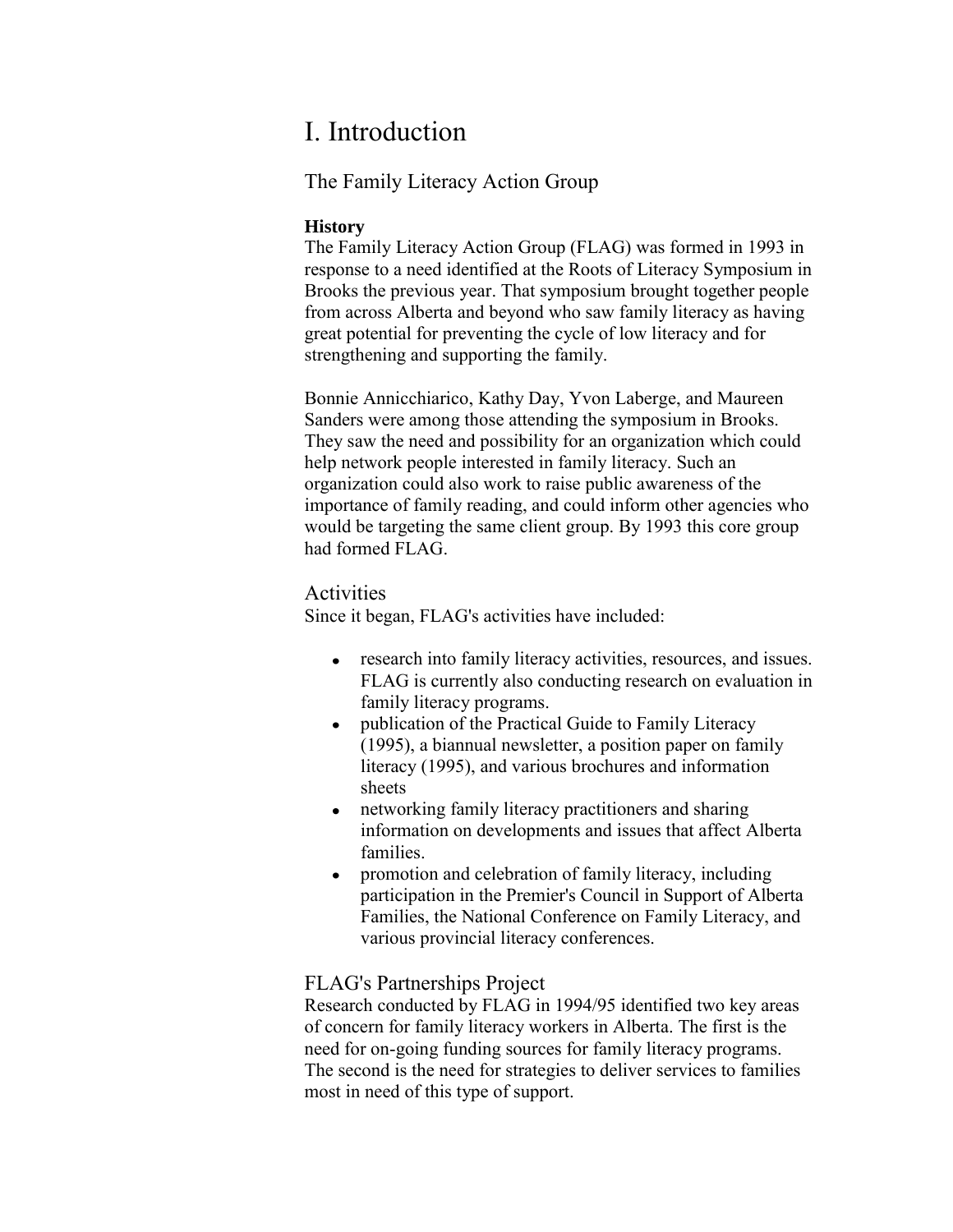Experience in existing family literacy programs has shown that the most effective means of addressing these two issues is through strong community partnerships. The benefits of inter-agency partnerships can include sharing limited budgets, sponsorship and donations, as well as meeting funding agency criteria. Partnerships also address recruitment challenges through facilitating referrals, making groups available, incorporating family literacy into existing programs, and creating greater awareness. Working with other agencies not only helps to address funding and recruitment issues, but also leads to sharing expertise, pooling resources, and other mutual benefits. Interestingly, since our partnerships project began, the Alberta government has undertaken a new early intervention initiative to improve services to children and their families. To access funding through this initiative, projects and services must demonstrate clear and significant partnerships with other community agencies.

While many literacy workers recognize the value of community partnerships, most are over-extended to the point where it is very difficult to find time to research methods and strategies for building partnerships. As Mawhinney (1993) states, "there is no single model for restructuring services that best enhances the capacity for flexible responses. Much must be learned about the design and implementation of successful collaborative initiatives" (emphasis added) (37). We need to understand "the complexities and deeper organizational issues" involved in forming partnerships and collaborations (33).

Having identified the need for information on how to sustain programs, and having also identified the benefits of partnerships and collaborations, FLAG submitted a proposal to the National Literacy Secretariat in early 1995. One component of the proposal was to research and develop a practical resource on community partnerships.

Involving either individuals or organizations, collaboration and cooperation are distinctly different operational processes. They are both valued models, each serving a unique purpose. Each requires different kinds of input, and each yields a different return.

Hord 1986: 22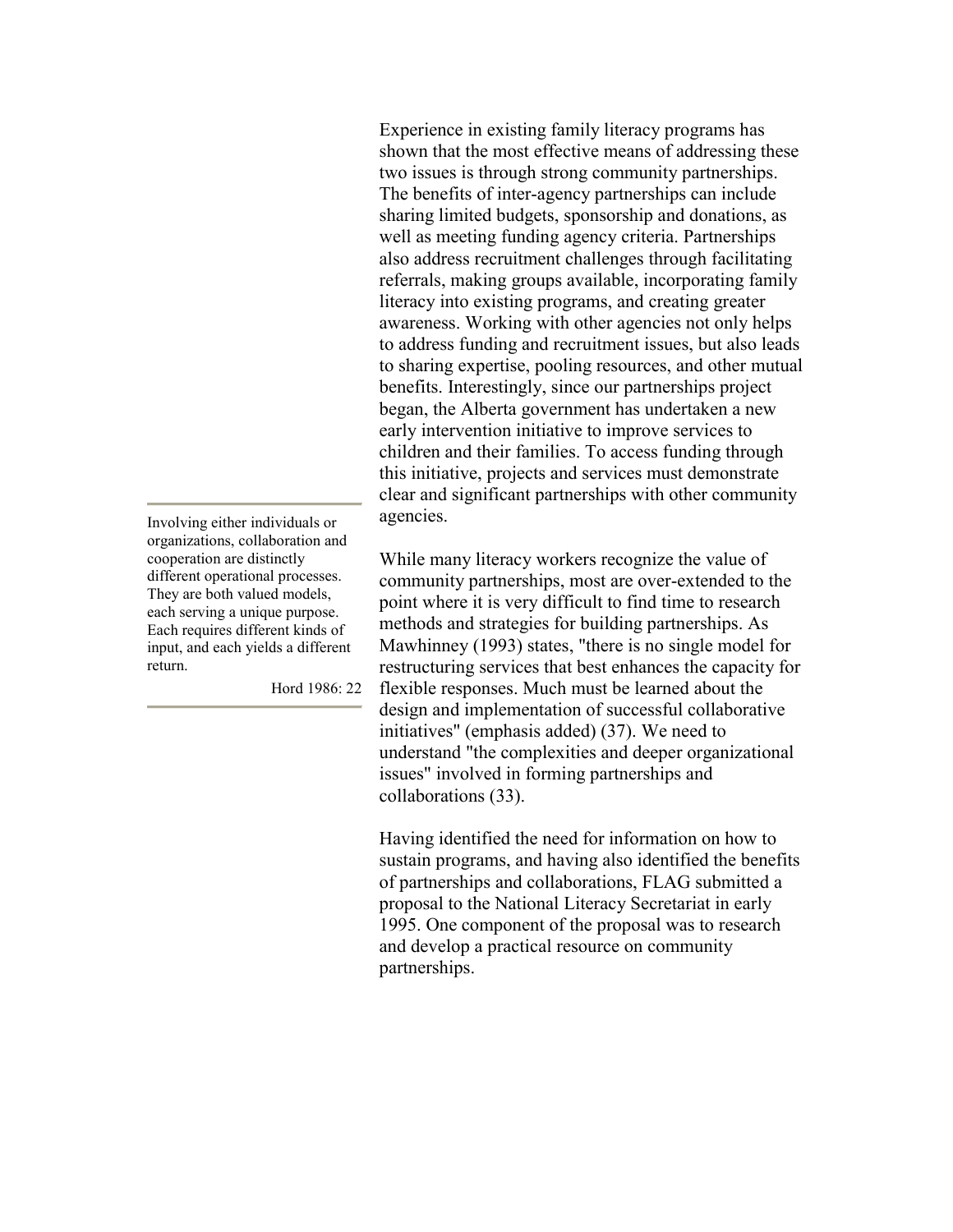<span id="page-7-0"></span>About the Partnerships Manual

#### **How it is organized**

The manual has been published in binder format to enable you to add it to other resources on family literacy, and to accommodate future research.

Our objective with this manual has been, first of all, to establish a context for community partnerships, in order to provide an understanding of the benefits, issues, and challenges which are attached to forming partnerships. This makes up the first part of the document. The second half contains practical, useful information on building community partnerships from the ground up.

In addition to the Table of Contents found at the beginning of the manual, there is a description of contents at the beginning of each chapter to provide you with an overview and to assist you in locating information.

At the back of the manual, you will find a set of worksheets that you can use to put the recommended strategies and exercises into practice. There is also a set of appendices that contain sample documents that you can use in your development work, plus a list of works cited and recommended resources.

#### **Sources of data**

Primary information used for this manual includes: FLAG's 1994-95 research, including the 1994 survey of Alberta literacy practitioners; personal interviews with selected Alberta family literacy practitioners and their community partners (see below); and discussions and correspondence with family literacy practitioners.

Secondary information includes: reports, articles, and books in FLAG's collection; 1995 literature review specific to collaboration; documents shared with FLAG by government agencies and literacy practitioners; and theses and dissertations specific to partnerships or family literacy.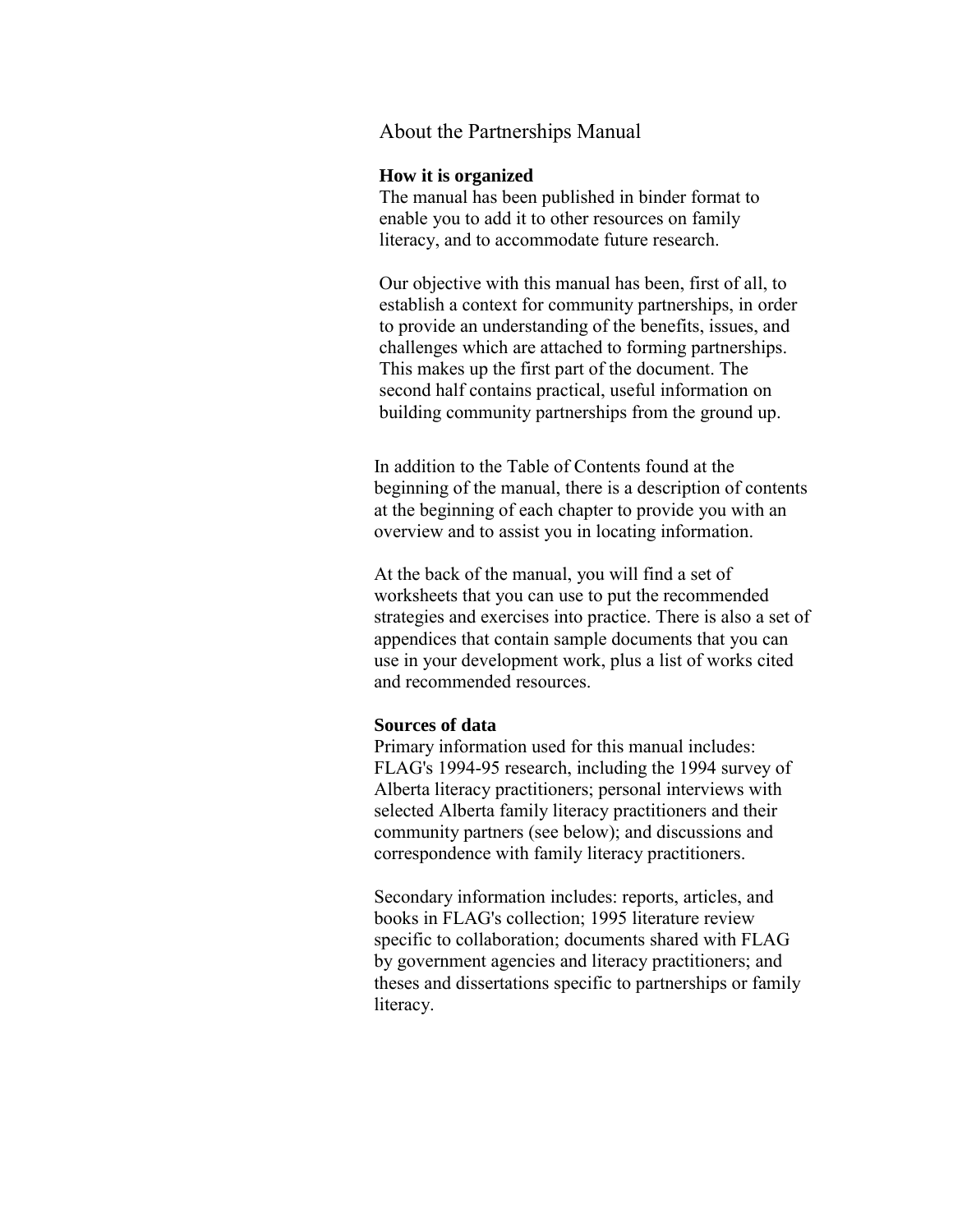## **Personal Interviews**

The following criteria were used to select five communities for conducting personal interviews with family literacy workers and their partner agencies. We wanted to visit communities that had indicated in our 1994 survey that they had experience in building partnerships to support their programs. We also wanted to get a cross section of the various family literacy program types in the province, as well as representation of the geographic and demographic diversity in this province. Some communities had more than one type of family literacy program in operation.

Coordinators of the programs identified through this process were contacted in the summer of 1995 to gain their cooperation. They assumed responsibility for contacting their community partners, establishing a schedule of interviews, and obtaining appropriate locations for conducting the interviews.

Two different questionnaires were developed, one for the family literacy program coordinator and one for their community partners. The questionnaires used a semistructured format. They sought to identify how partnerships are developed, what the barriers are, how they can be improved, and what the needs are for successful partnerships. In essence, they attempted to identify what works and what doesn't in developing community partnerships. In order to encourage community partners and practitioners to speak frankly about their experiences, their comments are presented without being associated with specific individuals or programs.

The family literacy program types that were included in these interviews were:

- Books for Babies
- Homespun
- Parents in Partnership
- PAL Project
- various parent workshops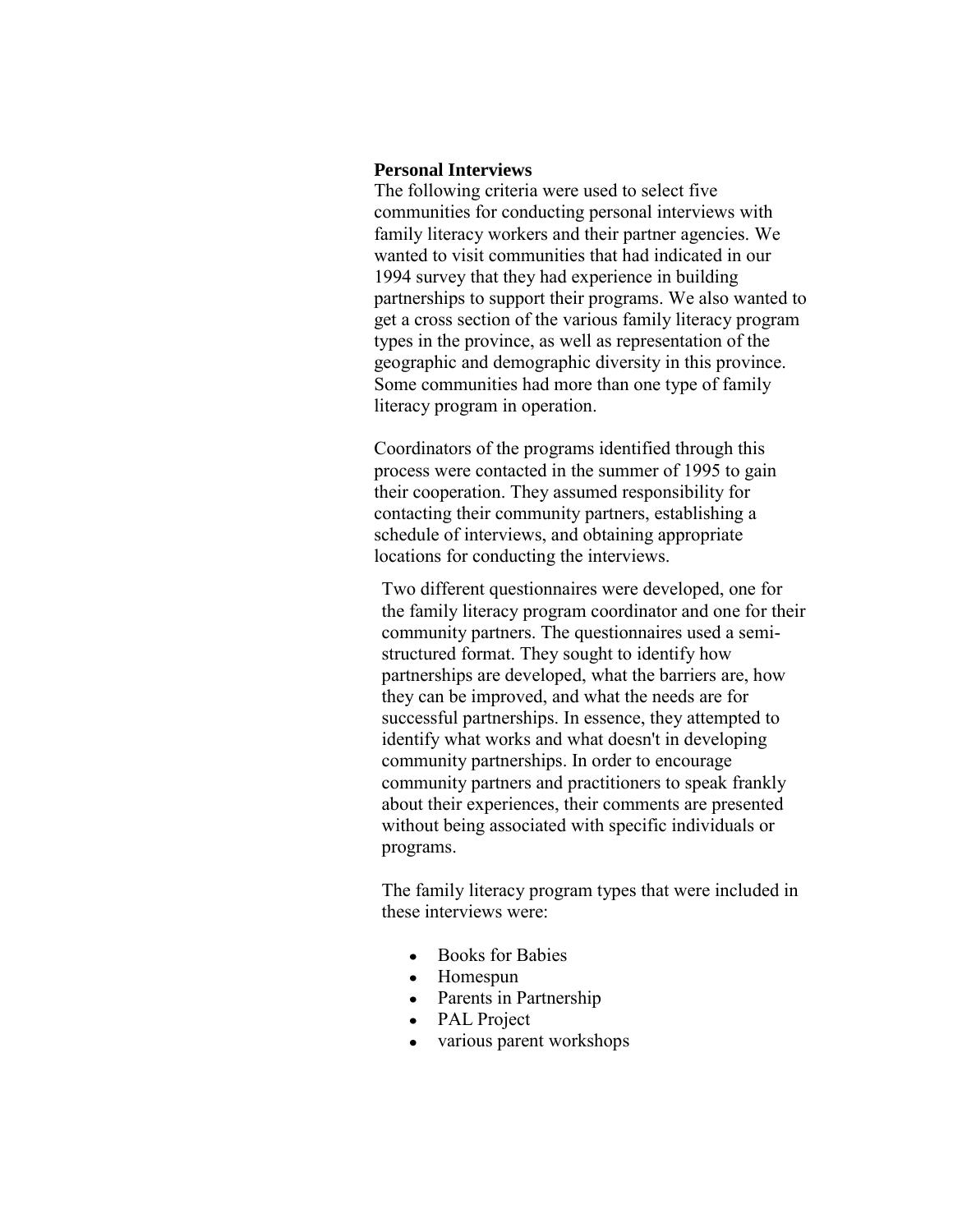## **Additional Sources of Information**

This manual is not intended to be a complete guide to establishing a family literacy program. Its purpose, rather, is to provide background information and stepby-step instruction in building partnerships. For additional information on developing family literacy programs, see FLAG's publication A Practical Guide to Family Literacy (Skage 1995).

Many parents told us about the frustration they have experienced when they have tried to find the right department or agency to help them. They said it would be helpful if there were just one place to go -- a place where someone knowledgeable could assist them in finding the information and help they need.

Finding a Better Way, 1994: 16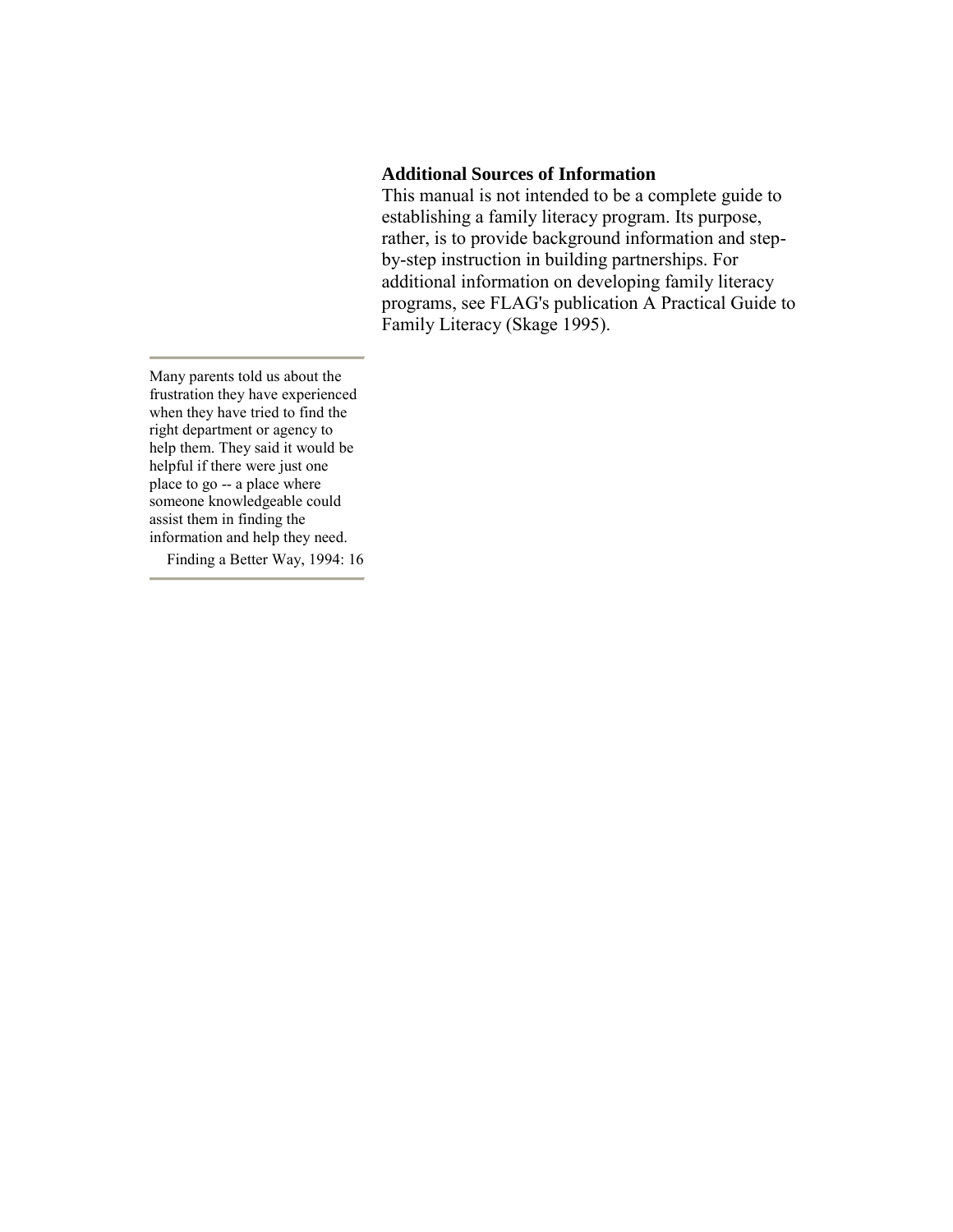# <span id="page-10-0"></span>**Chapter II Overview of Family Literacy**

Family literacy programs are increasing in number in our province. To encourage the interest in this relatively new approach to literacy development, we've included an overview of family literacy to provide you with a handy source of information to draw from as you build your community partnerships. Specifically, the chapter contains two of the most commonly used definitions of family literacy, a rationale for programs, a brief discussion of family literacy as a type of community development, a summary of research, and a description of family literacy models currently in use or planned for Alberta.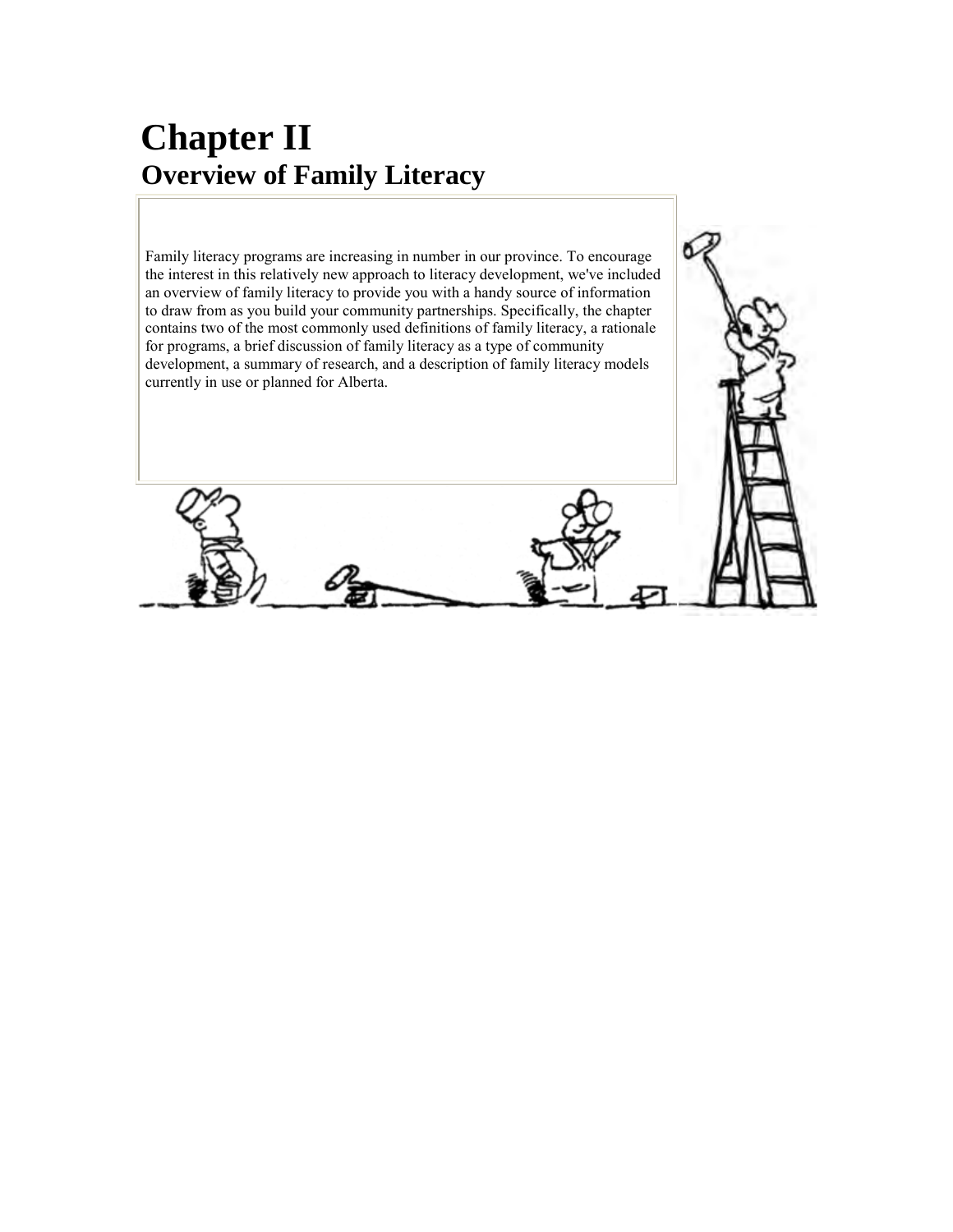## <span id="page-11-0"></span>II. Overview of Family Literacy

## **Definitions**

For those new to this field, one of the first things evident is that there is no universally accepted definition of family literacy. The number and diversity of programs operating towards the goal of improving literacy skills within the family as a whole contributes to the range of definitions available. The International Reading Association's Family Literacy Commission offers the following as considerations in defining family literacy:

- 1. Family literacy encompasses the way parents, children, and extended family members use literacy at home and in their community.
- 2. Family literacy occurs naturally during the routines of daily living and helps adults and children "get things done."
- 3. Examples of family literacy might include using drawings or writings to share ideas; composing notes or letters to communicate messages; keeping records; making lists; reading and following directions; or sharing stories and ideas through conversation, reading, and writing.
- 4. Family literacy may be initiated purposefully by a parent, or may occur spontaneously as parents and children go about the business of their daily lives.
- 5. Family literacy activities may also reflect the ethnic, racial, or cultural heritage of the families involved.
- 6. Family literacy activities may be initiated by outside institutions or agencies. These activities are often intended to support the acquisition and development of school-like literacy behaviours of parents, children, and families.
- 7. Family literacy activities initiated by outside agencies may include family storybook reading, completing homework assignments, or writing essays or reports.

(Family Literacy: New Perspectives, New Opportunities)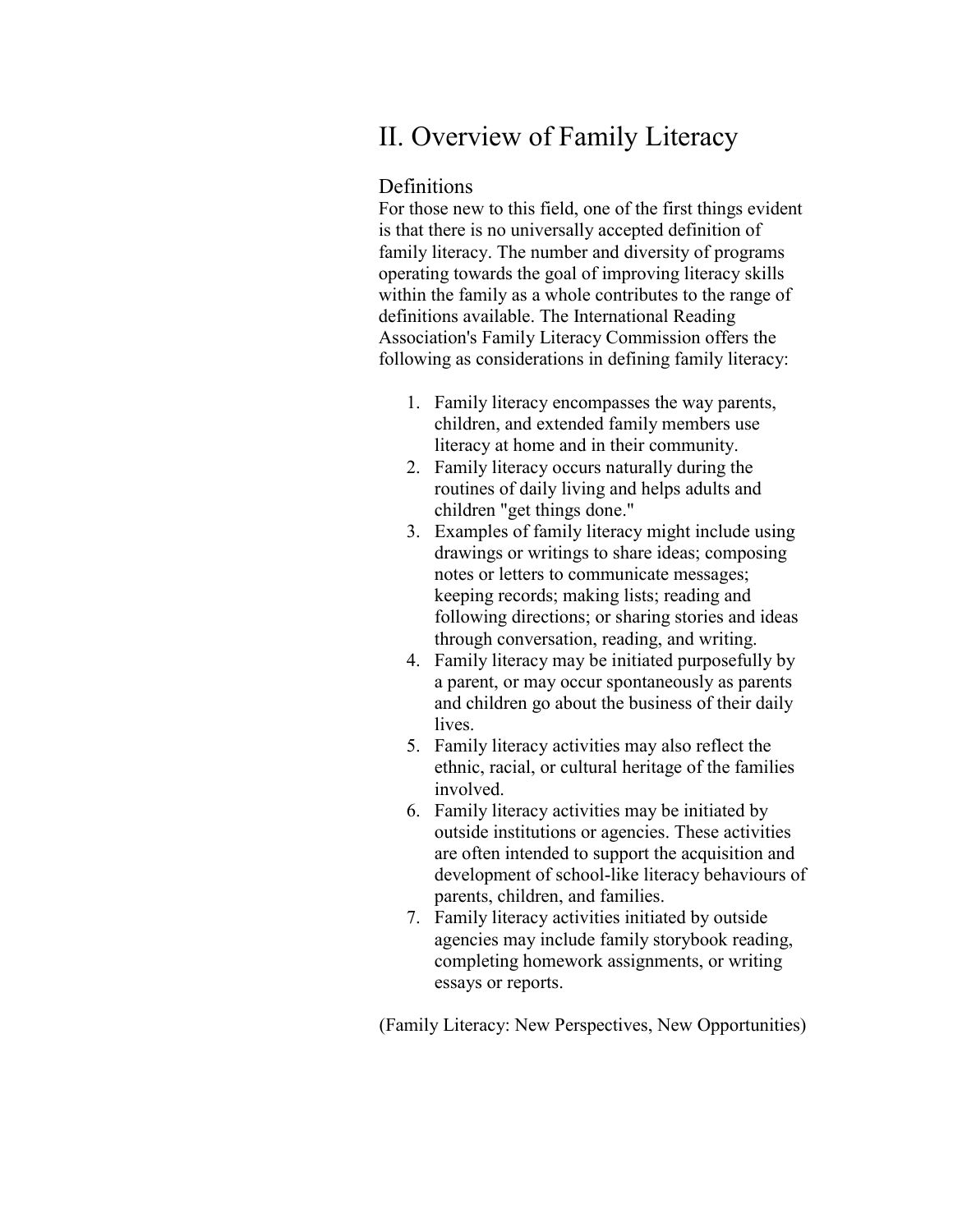<span id="page-12-0"></span>In contrast, Katherine Ryan (1991) proposes a definition for family literacy programs based on the following characteristics:

> The program is conceptualized around the concerns of the family as a unit in contrast to serving only an individual family member.

Program components are developed on the basis of the community needs assessment and participant recommendation.

Adults who need to improve their literacy skills and the child or children for whom they are responsible are the target population.

Parenting education is offered and literacy activities are provided so adults can attain a level of proficiency in basic skills that is sufficient to meet individuals' goals and social and economic demands for proficiency.

Literacy, pre-literacy, and developmentally appropriate activities for children are provided.

There are formal and/or informal activities with varying degrees of systematic adult and child interactions focusing on parents as teachers.

The programs serve as a liaison with community agencies which focus their resources in basic problems faced by the families. (2-3)

## Rationale for family literacy

A child's literacy development begins at birth, and is shaped by his or her experiences in the home environment. Supporting parents and caregivers of young children in their role as their children's first teachers can have a positive impact on the child's emerging literacy skills and attitudes toward learning. This positive impact has implications not only for the child's future success in school but for their entire lifetime (Nickse 1989, Morrow 1989, Heath 1983, Taylor and Dorsey-Gaines 1988).

Early intervention for the purpose of impacting children's literacy skills is not the only rationale for family literacy, however. These programs may also improve parents' and caregivers' literacy levels, promote parental involvement in their children's education, and

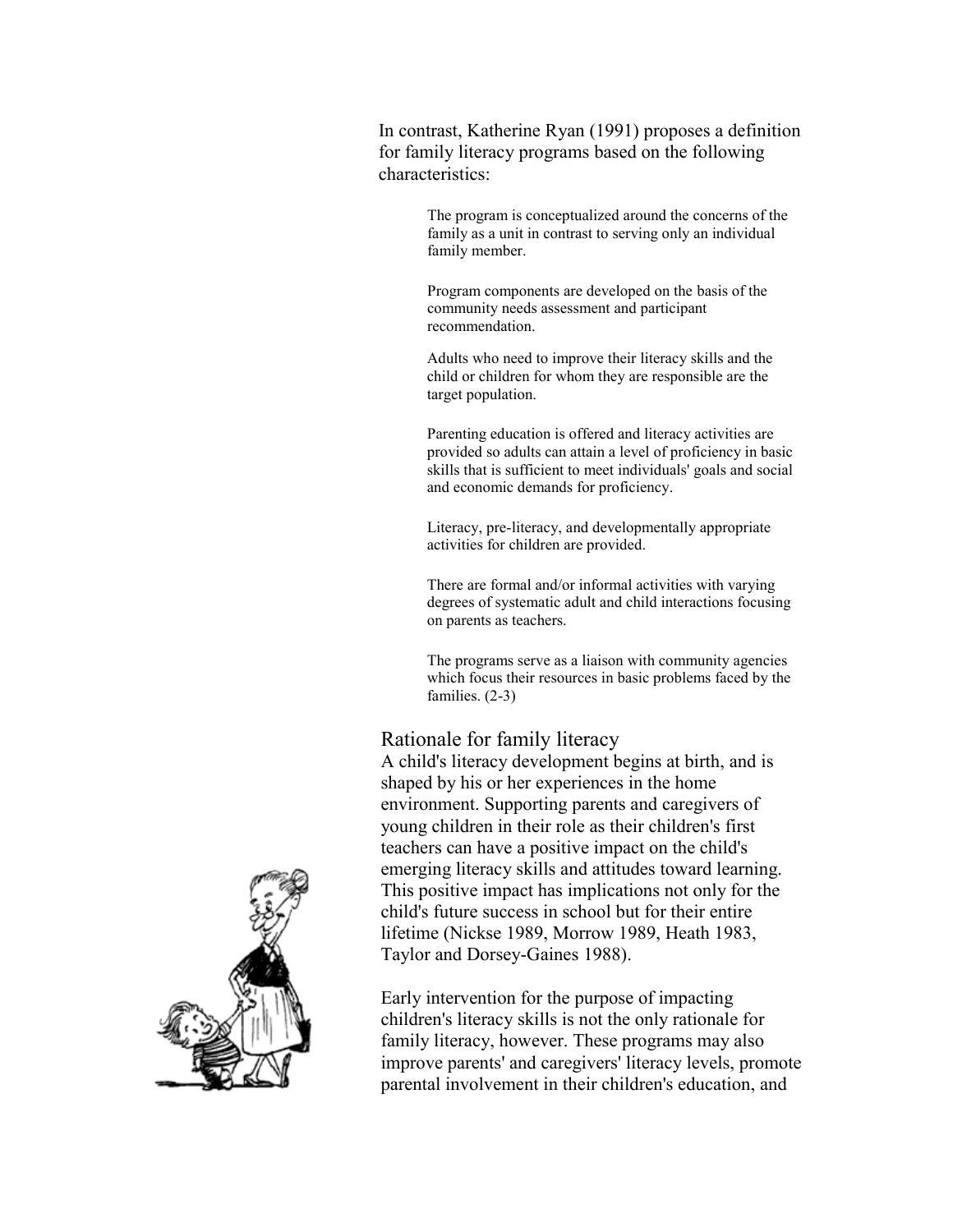<span id="page-13-0"></span>encourage positive home-school relationships (Padak et al 5). Perhaps as important as skill development and taking a more active role in education, family literacy has important implications for relationships within the family:

The goal of a family literacy program is to enhance the lives of parents and children through the joy of reading, and not incidentally, to also improve the literacy skills, attitudes, values and behaviours of both. Evidence from adult basic education, early childhood education, cognitive science, emergent literacy and family systems theory tells of the importance of adults in children's early literacy development. Sharing books in families, when appropriately undertaken, sets a pattern for talking together about things and ideas, and adds to the pleasure of each other's company. Through shared activities, the social uses of literacy are incorporated along with orientations to concepts about books and print materials, and the cognitive tasks of asking and answering questions which are so important to the children's school success.... Quezada and Nickse 1992: 7

Family literacy as community development Family literacy does not just offer benefits to families, however. By contributing to the development of healthier, stronger families, family literacy programs assist in the formation of healthier, stronger communities.

Literacy is much more than reading and writing. It is interwoven with health, social welfare, and education. Family and intergenerational literacy includes and encompasses "interactions across generations and around literacy in its broadest sense. Literacy is understood to be a vehicle for communication, learning and community development, as well as a process through which people can gain greater control over their lives" (Isserlis et al 1994a:10).

We believe that literacy is intimately connected to community development when one accepts that community development has to do with working to enable people to make informed choices about how they live, to have an impact on the world of their experience and a voice in their community. Such participation includes voting, reading newspapers, letters, bills, notices from schools and bureaucracies, and formulating responses verbally and/or in writing.

Isserlis et al 1994b: 8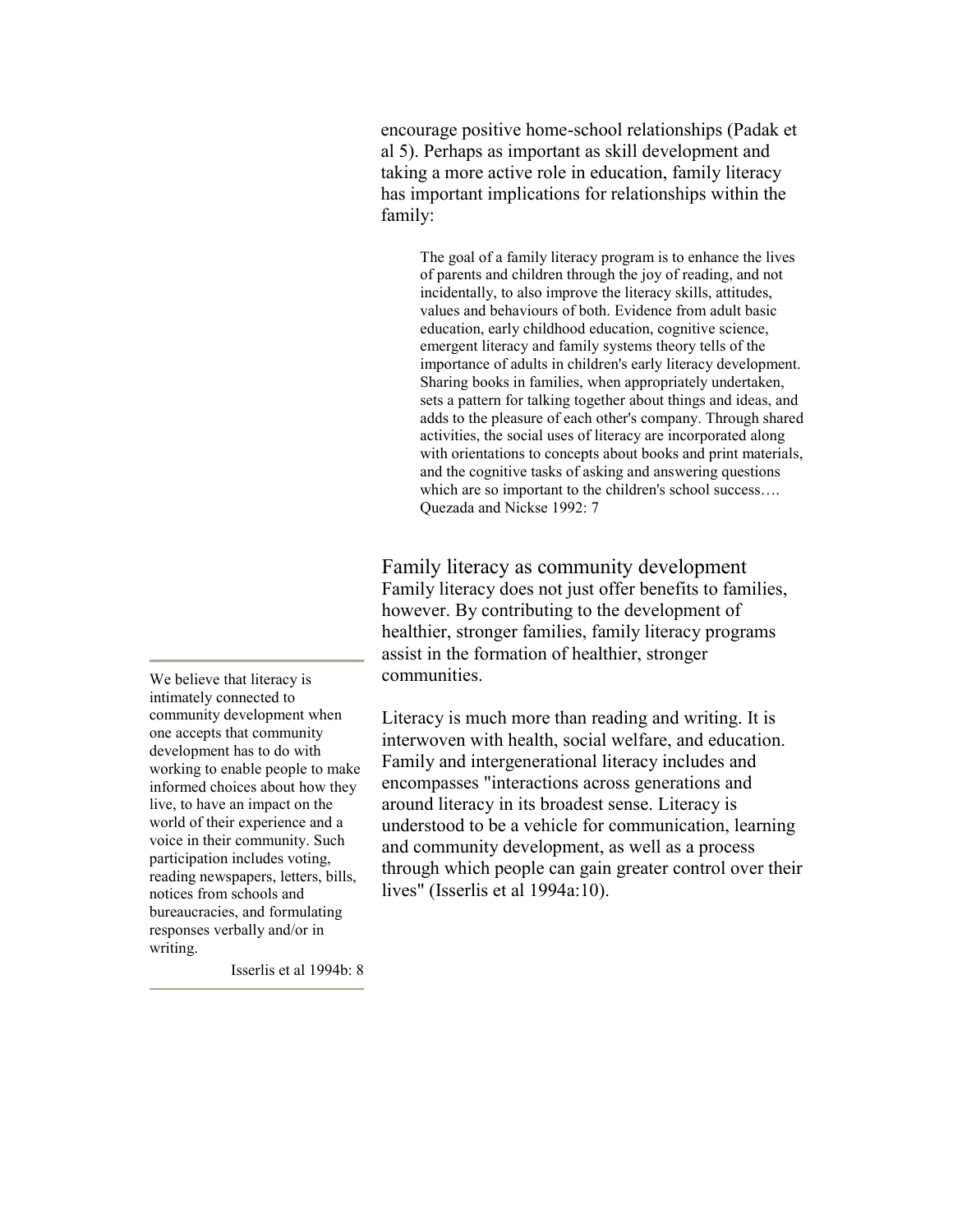<span id="page-14-0"></span>Summary of research

There has been a great deal of research done on emergent literacy, and more recently, on family and intergenerational literacy. This research can be summarized as follows:

- Children acquire their basic cognitive and linguistic skills within the context of the family. (Sticht and McDonald 1989, Smith 1984, Heath 1983)
- Much literacy learning takes place in the years preceding formal instruction in the context of family-based interactions and activities. (Taylor 1982, Taylor and Dorsey-Gaines 1988, Teale and Sulzby 1986)
- School achievement and test scores are higher  $\bullet$ for children whose parents have more education and books in the home. (Applebee, Langer, and Mullis 1988)
- Parents who are low-literate may not be able to  $\bullet$ support their children's literacy learning nor pass on positive attitudes about schooling and the importance of learning to read and write. (Newman and Beverstock 1990, Smith 1984)

Research has also shown that children's literacy development largely depends on their socialization in their early years (Taylor 1983, Teale and Sulzby 1986, Morrow 1989, Nickse 1989, Smith 1984). "Children learn about language by attaching themselves as apprentices to people who are using language as a tool to accomplish particular and self-evident ends…. Literacy develops because the child sees what reading and writing can do and because it is relevant to the child's own creative and constructive purpose" (Smith in Mom, Read, Read, Read 1993: 3).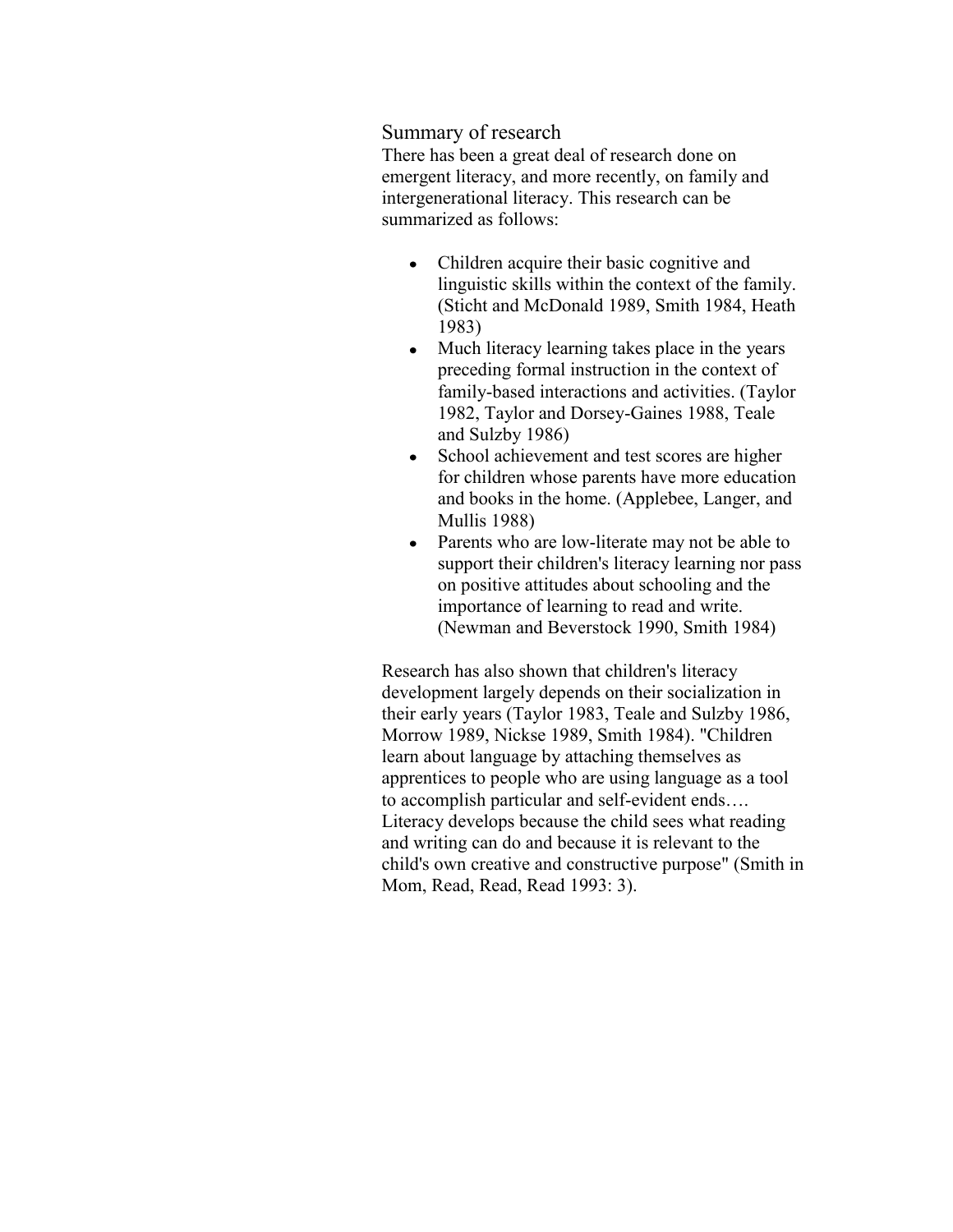### <span id="page-15-0"></span>Family literacy models

The following describes the family literacy models currently operating in Alberta. In addition to programs based on these models, there are numerous family literacy events and promotions, such as special book give-aways at the hospital, or family fairs to promote education.

### Homespun

Perhaps the most well-known of family literacy programs in Alberta is the *Homespun Family Literacy Project*, developed at Brooks Campus of Medicine Hat College. *Homespun* officially began in January 1991 with the mandate of reaching at-risk families and providing parents and caregivers with instruction on how to read with their children and how to encourage a supportive literacy environment in the home.

*Homespun* is based on a model developed in Raleigh, North Carolina called *Motheread*. In the *Motheread*  program, mothers met once or twice weekly to share children's literature centred on a particular child development theme. The Homespun instructor/coordinator received curriculum and training from the *Motheread* headquarters.

Modifications to the *Motheread* model to more truly reflect our population and to include Canadian content led to the evolution of the new model, *Homespun*. Three primary components make up *Homespun's* curriculum: 1) a focus on children's literature as well as extended discussion about the book and activities related to the story, 2) opportunities for parents and caregivers to explore ideas on encouraging an environment in the home that is conducive to literacy development through readings, discussion, videos, and instruction, and 3) exploration and development of the parent's own literacy abilities, beliefs, and attitudes through personal journals, writing for children and discussing adult readings.

Although there are variations from one program to the next, *Homespun* sessions usually run for fifteen weeks, with evening or daytime workshops offered for two hours each week. There are an average of ten parents in each workshop.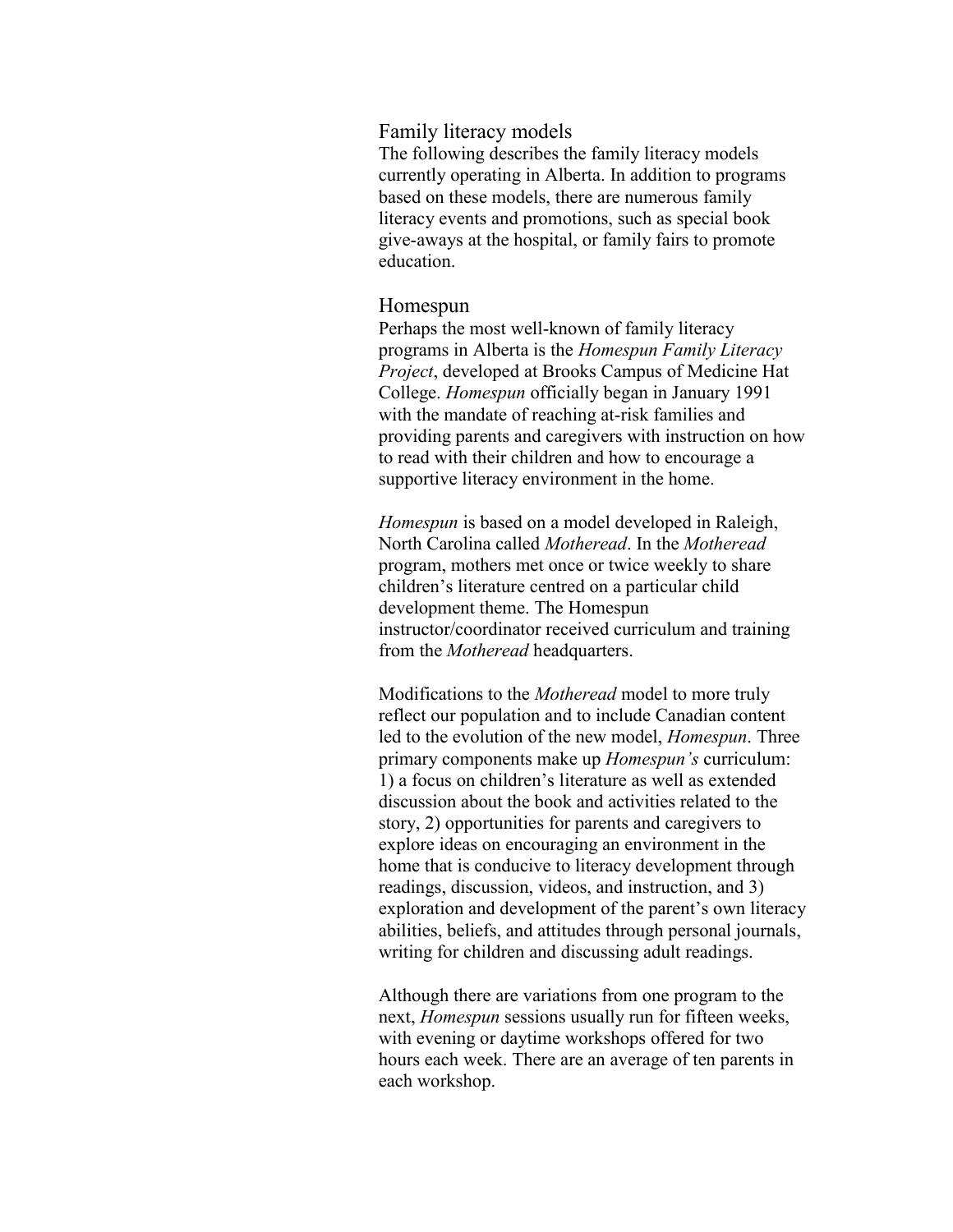#### **Books for Babies**

Another model used in Alberta is the *Books for Babies* program, which originated in Cardston. *Books for Babies* is based on the philosophy that since children spend the first (and most critical) five or six years at home, parents need support in becoming more effective "first" teachers.

The *Books for Babies* program has three distinct phases. Phase One is the hospital presentation phase where the program presents a book bag to new mothers at the local hospital. These canvas bags are stencilled "Books for Babies" and contain an information sheet on the importance of reading to babies and young children, a tip sheet on family reading, a number of children's books, and a colouring book. In addition to the book bag, there is a video presentation at the hospital on the importance of reading to children.

The second phase of the program consists of informal follow-up activities and keeping in touch with the parents. When the babies are brought in for check-ups and immunizations, health unit staff talk to parents about the importance of reading to their children, and ask them if they received a book bag and whether they've had time to use the materials. There is a book bag on display at the health unit, and the family literacy video is also shown at the health units and local libraries.

Other follow-up activities include a newsletter produced twice each year, and a workshop for parents of newborns held once each year. There is also a *Books for Babies* section at the local library.

The third phase of the program is the evaluation phase. In Cardston, the program is in its fourth of five years; running *Books for Babies* for five years will enable them to evaluate the effects of the program on children entering kindergarten. The evaluator for the program is an educator in the public school system in Cardston. In other *Books for Babies* projects, evaluation cards are distributed by health unit staff to parents participating in the project.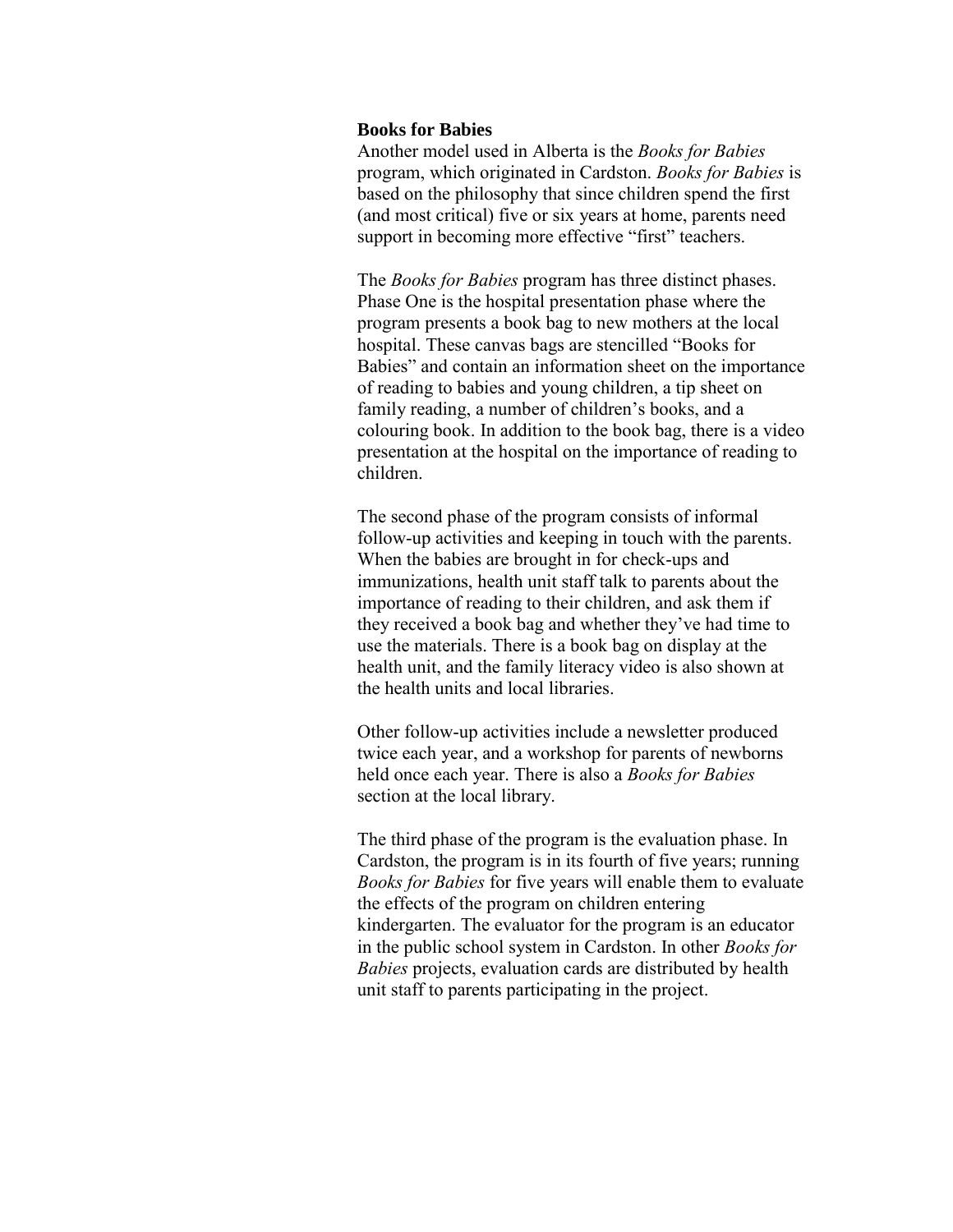### **Partnership Approach to Literacy**

*The Partnership Approach to Literacy* program (PAL) began in Pincher Creek in 1989 as a special preventative project focused on literacy development. It offers one-onone support and modelling of the enjoyment of reading by tutors to school students who do not enjoy reading, do not choose to read, and are in the bottom third of their class. Its approach is based on literacy development principles and on the work of the National Reading Styles Institute of New York, which proposes that we teach students how to read through their strengths and preferences, rather than dwell on their weaknesses. Tutors are volunteers, or are peer tutors from junior high and high school. Training is conducted in conjunction with the Read/Write Adult Literacy Project.

PAL recognizes the importance of parents reading to their children, and "reading for enjoyment" workshops are held to give parents strategies. There are "Read to Me, Mom and Dad" workshops for parents of pre-school children, and "How to Make Your Child a Better Reader" workshops for parents of school children. In-services are held for teachers in understanding learning styles, and student profiles are developed and discussed with staff.

Children participating in the PAL Project are referred to the program by their school, their parents, or themselves. They meet with their tutor at the school during or after school hours, usually once a week for an hour and a half. The pair uses reading material selected by the student and prepared by the tutor based on student interest. Activities include learning reading strategies such as predicting, DRTA, language experience, phonetics, and many "hands-on" experiential activities.

**Alpha Familiale à St-Paul (Family Literacy in St. Paul)** Alpha Familiale began in St. Paul in February 1995, a project of the Adult Literacy Program. The adult learners in the program asked the staff to implement a family literacy component so they could help their children and grandchildren with reading, comprehension, and writing skills. Alpha Familiale did not use any particular model for their program, but rather used the specific needs of participants as its basis. Adult learners have been and are involved in planning and developing the program.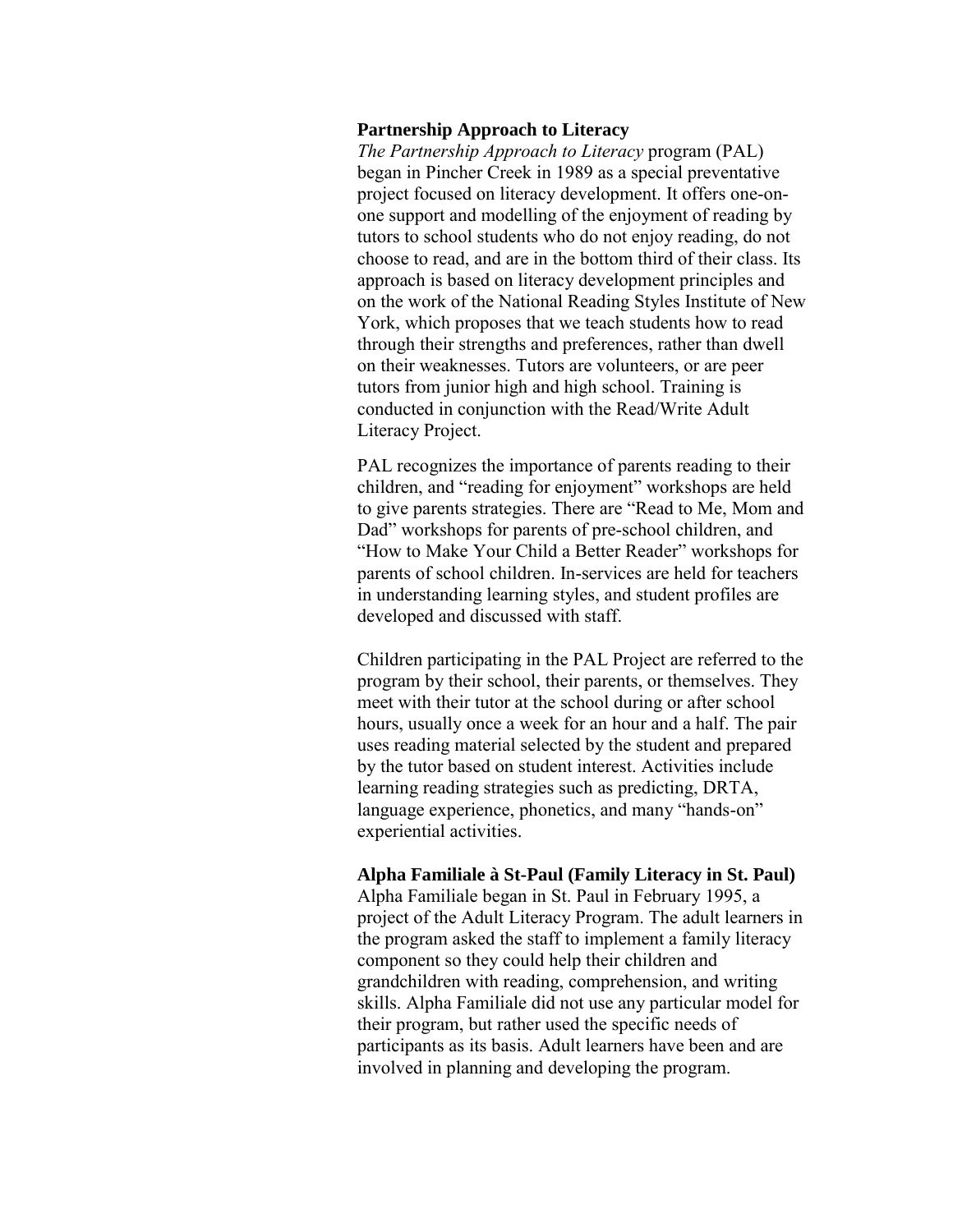The main goal of Alpha Familiale is to break the cycle of illiteracy among French families in the community. Other goals are to develop better communication between the parents and their children; to increase parents' knowledge in French in terms of reading, writing, and comprehension; and to generally increase interest in reading in French.

The group meets together for two hours one afternoon a week. (Because clientele are from a rural community, access is an important issue.) For the first hour, parents and children spend time reading together. The focus is on understanding the story, word comprehension, vocabulary extension, and building writing skills using story vocabulary. In the second hour, parents go to their literacy class while children work on homework with a tutor's assistance.

Seeing their parents in a classroom is a great motivation for children. They are proud of their parents and very supportive. Another motivating factor is that there is more free time in the home because the program includes time for homework for both children and parents.

Alpha Familiale was developed initially for the French adult learners in the Adult Literacy Program and their families. The program hopes to eventually open to the rest of the community.

#### **Parents as Tutors**

*Parents as Tutors* (PAT) is a partnership project between the Rainbow Literacy Society and the schools in the County of Vulcan #2. The objective of the project is to provide training and support to parents who are interested in helping their child become a better reader through a process known as Paired Reading. (Paired Reading was developed by the Northern Alberta Reading Specialists Council in 1991. See Works Cited for reference.)

PAT is available to families who have elementary school children in the County of Vulcan. A trained person from the community goes into the family's home five times a week for eight weeks. These sessions are fifteen minutes long, and are used to demonstrate Paired Reading. The trained community person is a non-teacher who acts as a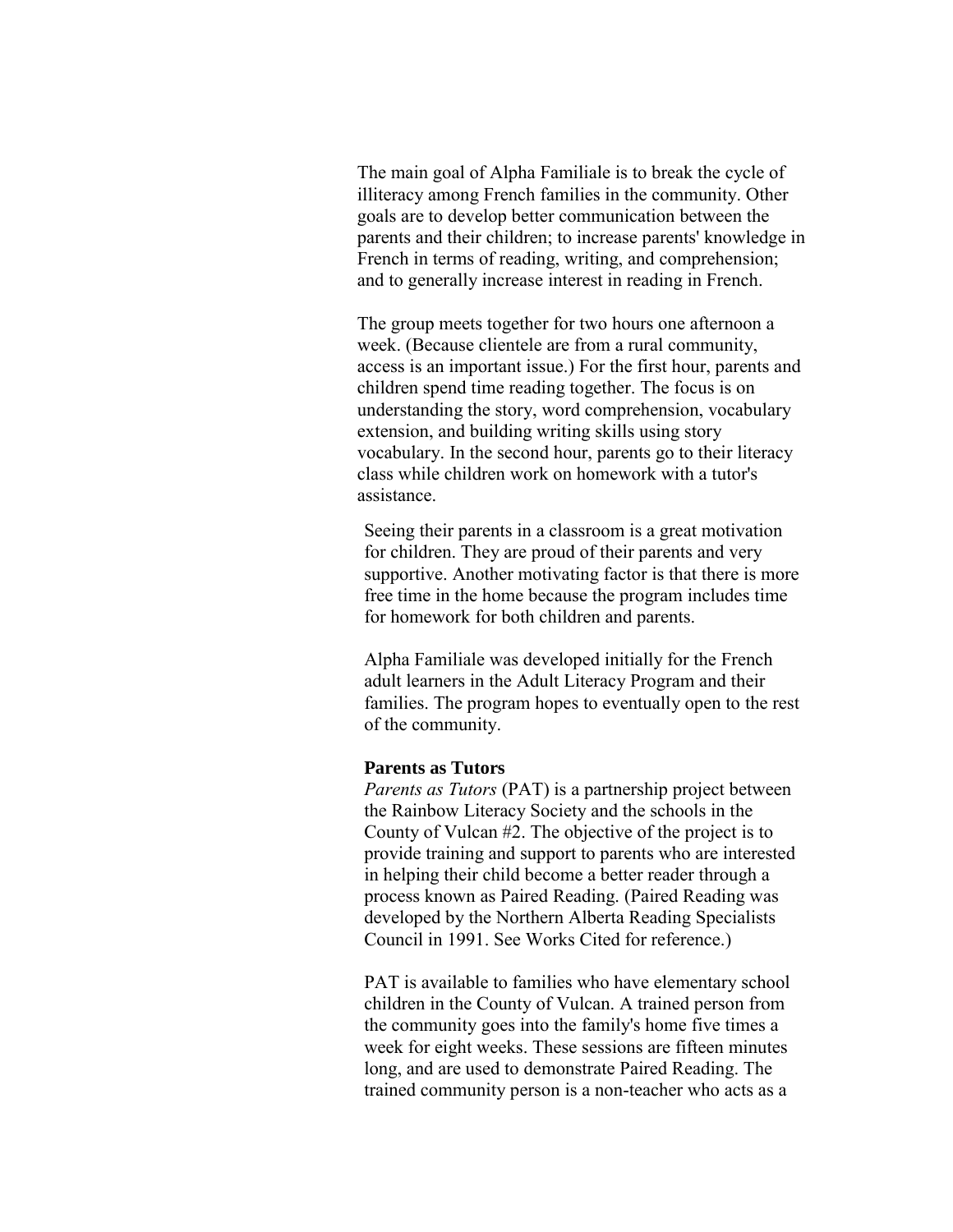liaison between the school and the family. This person's primary role is not to tutor the child, but to provide training and positive support to the parents as they develop skills as their child's tutor. In order to join the program, parents must agree to participate in each of the Paired Reading Sessions, and to take over from the tutor before the end of the sixth week.

#### **Parents in Partnership**

*Parents in Partnership* is a National Literacy Secretariatfunded project which began in Pincher Creek in 1995. It operates in all schools in Pincher Creek and the outlying district. The program is an outreach to "invisible parents," parents who don't feel comfortable coming into their children's schools, who separate the home and the school. These parents feel they have no part to play in their child's education, or have given up on it, perhaps based on their own school experience. The program is based on the Parents as Partners and similar programs in the United States.

*Parents in Partnership* looks not only at the mechanics of getting parents involved in the schools, but also at metacognition and the understanding of how one learns that can develop in the parent. The goal is to develop a recognition of the value of learning by both the parent and the child. Objectives include having parents get over the feeling of uncomfortableness or inferiority when it comes to dealing with teachers or the classroom situation.

#### **Parent-Child Mother Goose Program**

One of the most recent family literacy models to come to Alberta is the Parent-Child Mother Goose Program. Based on a project piloted in Toronto in 1984, the program is aimed primarily at parents who feel unsure of their ability to communicate with and enjoy their children, or speak English with difficulty because it is not their first language.

Parents are usually divided into two groups: birth to 2 1/2 years and 2 to 4 years. Once a week the parents and their children meet to learn rhymes and songs together. They sit in a circle on the floor, with lots of holding, touching, bouncing, and laughter. The idea is to introduce the parents and children to the magic of language. The session ends with a story told to the parents so they too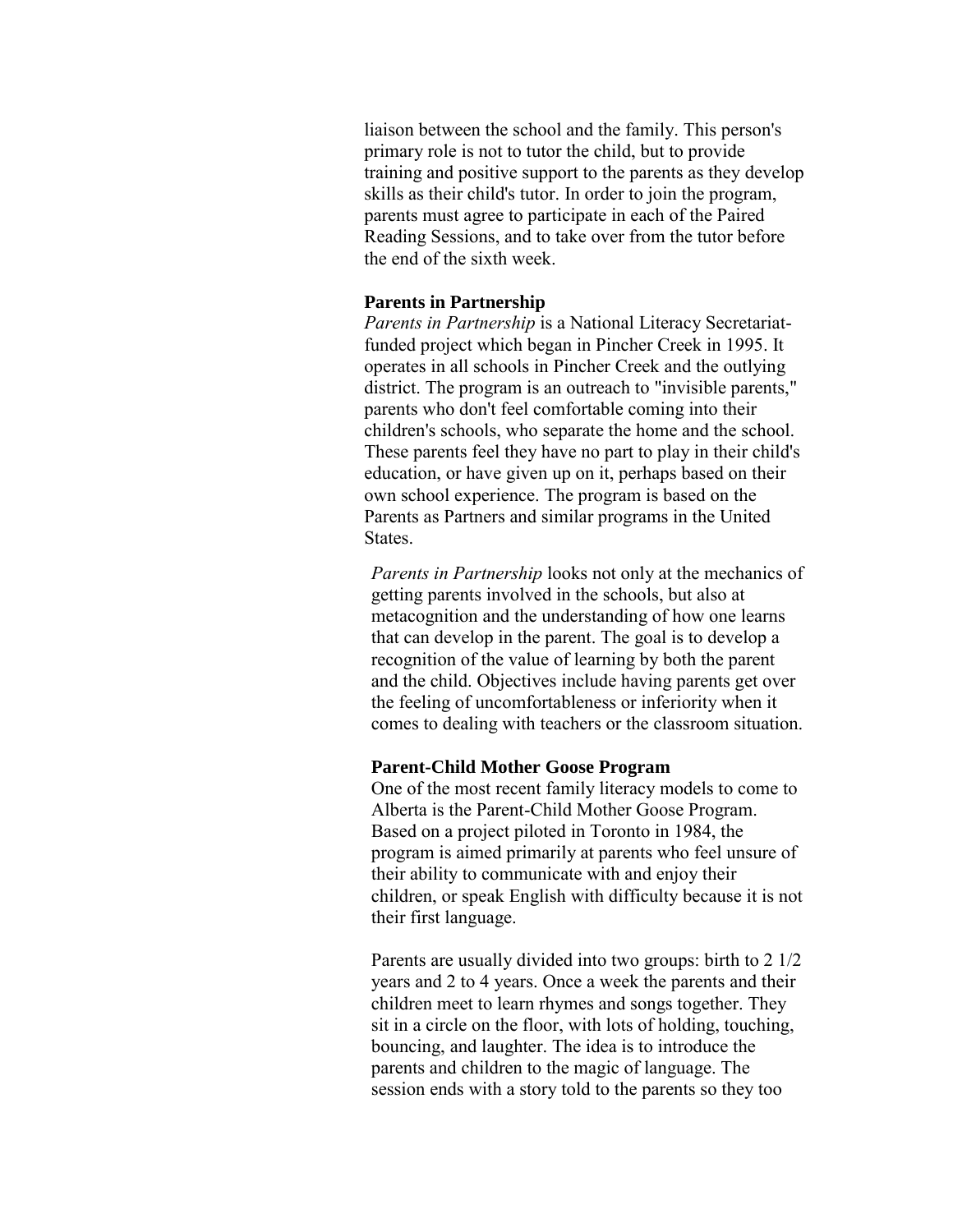can appreciate the joy of language and listening. During the 30-week program (ten weeks at a time), parents gain skills and confidence while children are introduced to language and memory development. Equally important, parents build a repertoire of rhymes, songs, and stories, regardless of their literacy skills. As the sessions progress, and parents feel more comfortable with each other, rhymes from other cultures are shared as well.

Among the benefits cited for the program are bonding between the parent and child; pleasurable ways to deal with fussy, cranky times; strengthening language and memory skills; the pleasure of listening to stories while building up a verbal library; cost-free family fun which strengthens emotional and intellectual development; and a relaxed atmosphere which helps build lasting friendships.

One noteworthy aspect of the program is that the majority of *Mother Goose* teachers in Toronto, where the program has been operating for eleven years, came into the program as participants.

The *Parent-Child Mother Goose Program* is being offered in Edmonton in partnership with Prospects Literacy Association. A number of literacy workers in the province have also attended a training workshop and will be adapting the program for use in their communities.

#### **Learning and Reading Partners**

Another family literacy model that is being introduced to Alberta this year is the *Learning and Reading Partners* (LRP) program. Developed in Prince Edward Island, this approach to family literacy is aimed at supporting parents of school-age children. There is also a program being designed for parents of pre-school children, and one for parents with literacy difficulties.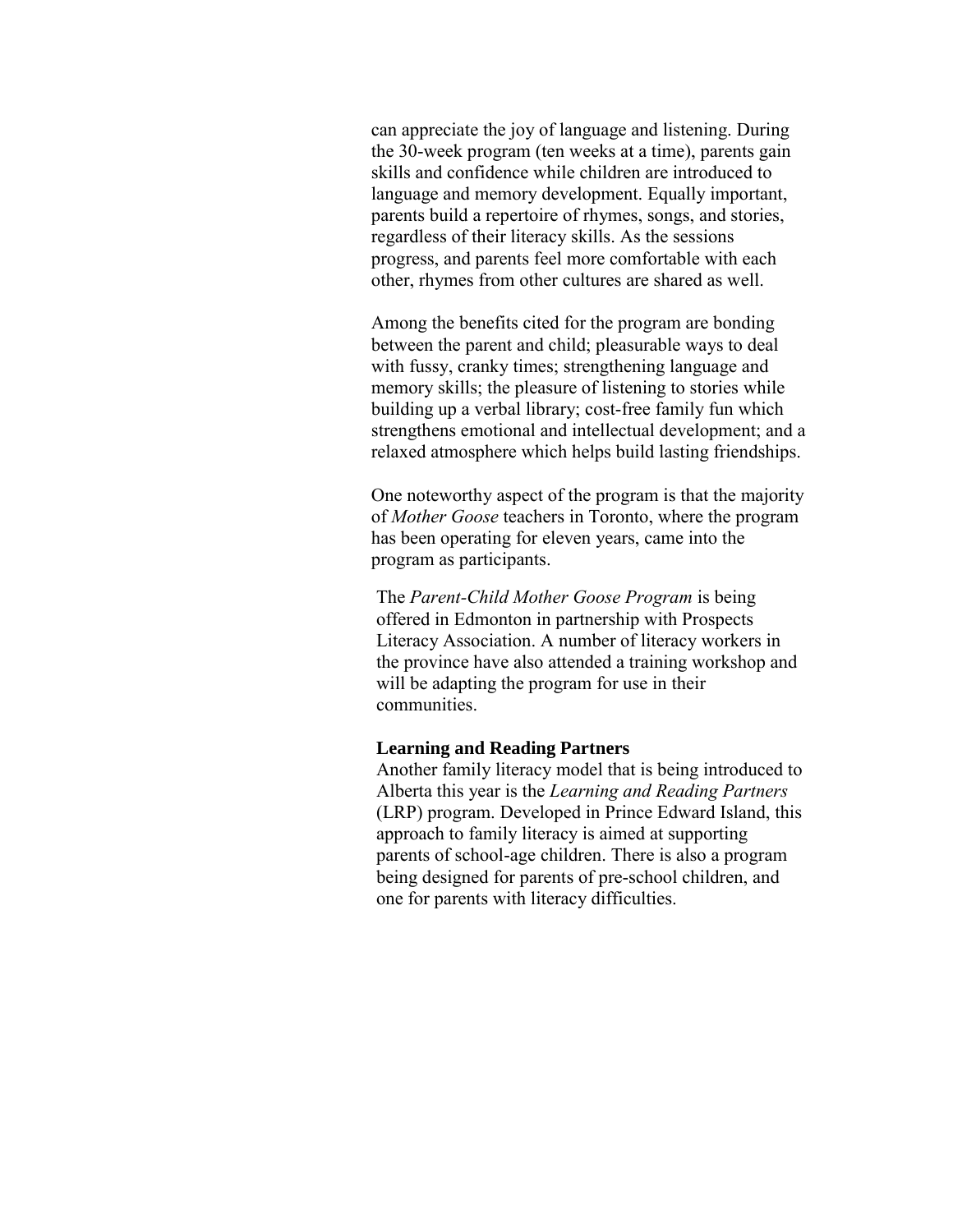Through a series of workshops and supporting program binder, LRP teaches parents strategies to use with their children to enhance learning and school success. These strategies are divided into those focusing on process of thinking, process of reading, process of writing, processing information, understanding the learner, and life management. *Learning and Reading Partners* is being piloted in Edmonton by Prospects Literacy Association. (See MacIsaac, Maitland in Works Cited for reference.)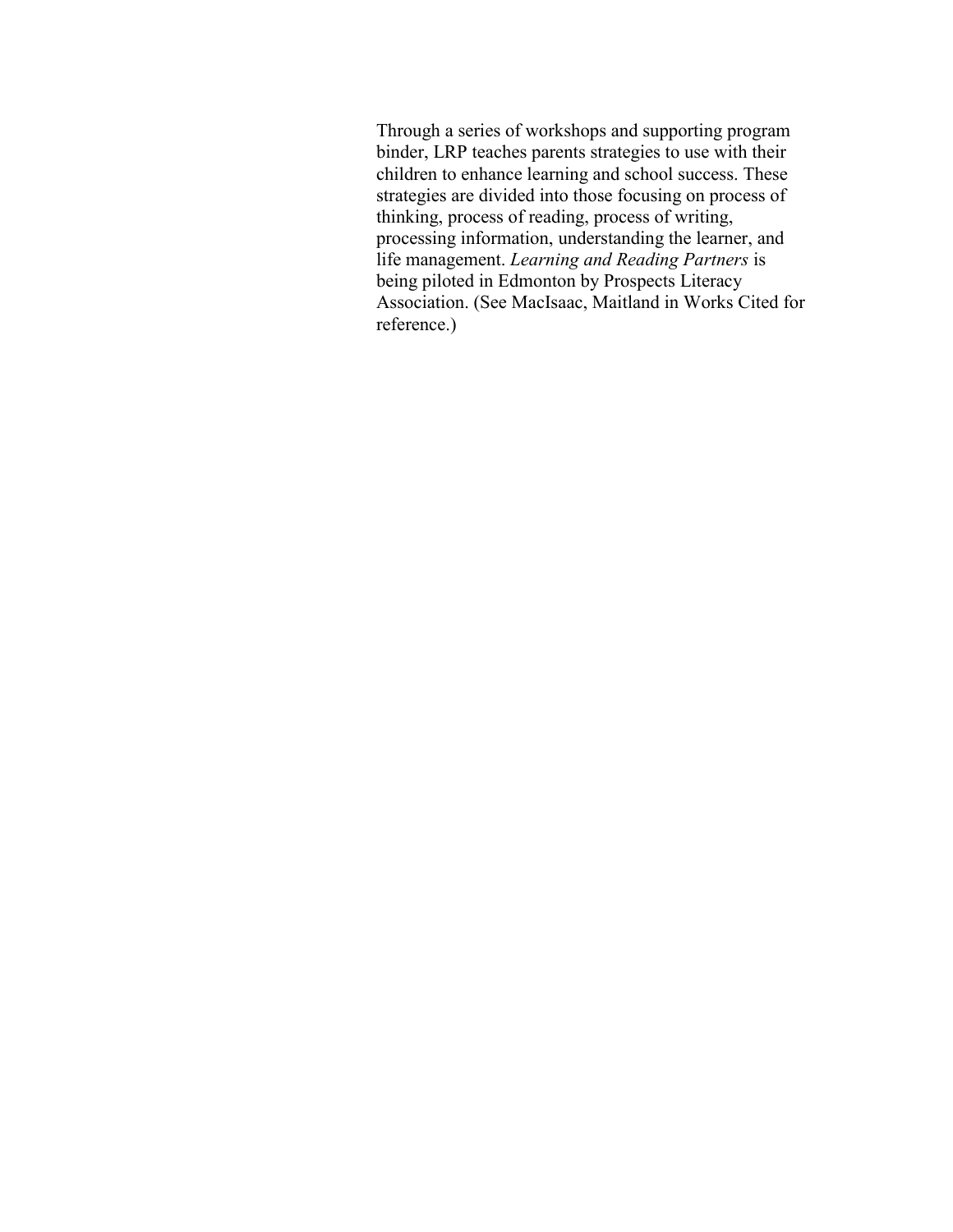# <span id="page-22-0"></span>**Chapter III Definition and Rationale for Partnerships**

In this chapter we present a definition of partnerships, and explore the different types of relationships that are included under that general term. We also look at why partnerships are considered to be an important step in improving services and creating healthy families and healthy communities. Specifically, we look at reasons behind partnerships in general, partnerships in education, and partnerships in family literacy. We also look at some of the concerns and reservations that have been expressed about collaborative services.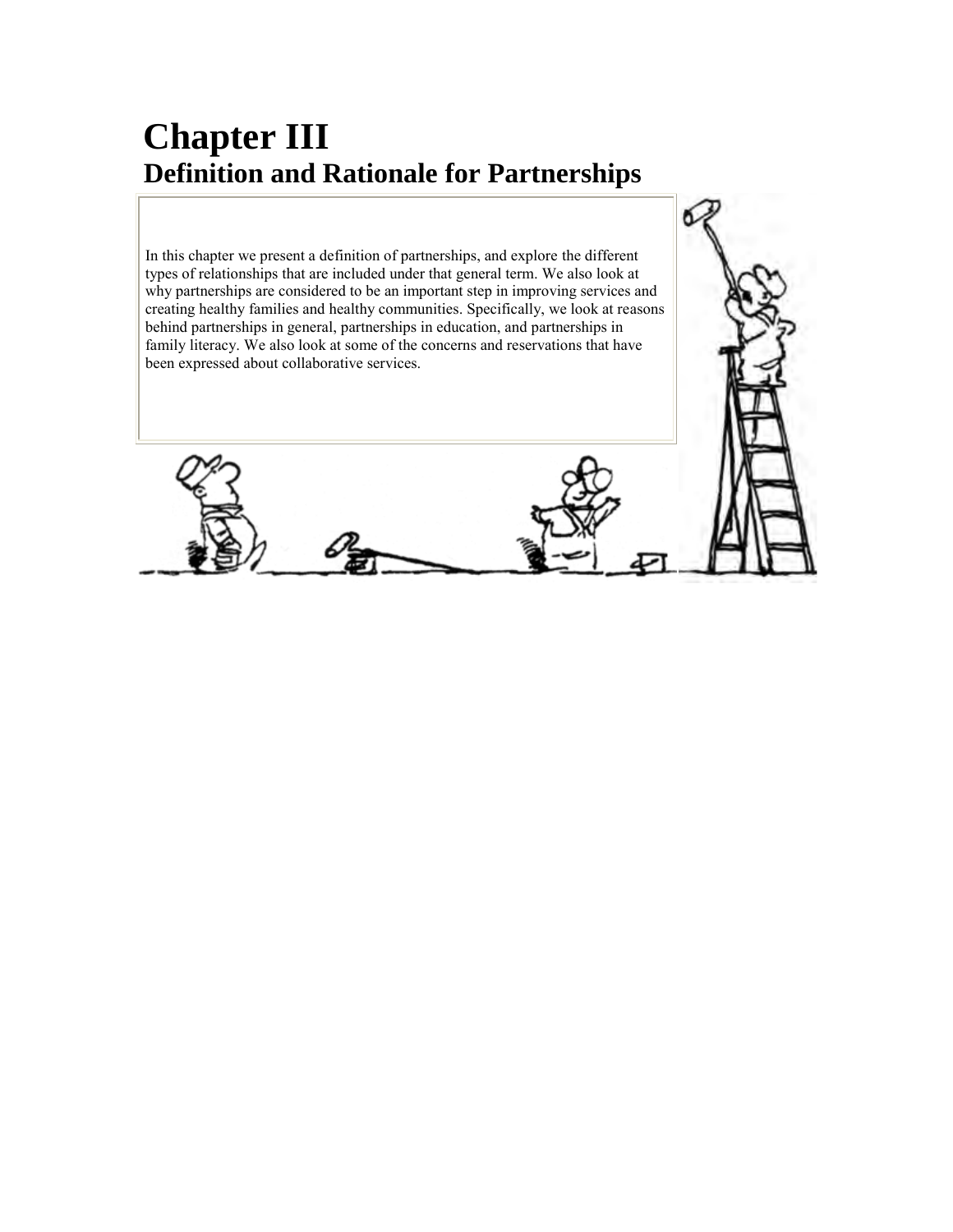# <span id="page-23-0"></span>III. Definition and Rationale for Partnerships

What do we mean by "partnerships"? The way that we understand and interpret language significantly impacts our interactions with each other. Hord (in Mawhinney 1993) warns that conflict among collaborative stakeholders can occur because of differences in how we define and understand cooperation, coordination, and other linkages between agencies (33).

For the purposes of this manual, therefore, we have used the following definition of partnership, and of other key terms:

**partnership** - encompasses a broad number of types of relationships. It is "an undertaking to do something together…, a relationship that consists of shared and/or compatible objectives and an acknowledged distribution of specific roles and responsibilities among the participants which can be formal, contractual, or voluntary, between two or more parties" (Partnership Resource Kit 1995). The types of partnerships discussed later in this chapter are funding and sponsorship, cooperation, coordination, and collaboration.

**community** - a group of people bound together through mutual interest and sense of shared destiny. The "boundaries" can be geographical (like a neighborhood, town, city, or region) or non-geographical (such as an interest group dispersed across the province, a workplace, business organization or professional association) (Government of Saskatchewan 1994).

**family** - families have many different forms and can be defined as any combination of two or more persons bound together by ties of mutual consent, birth and/or adoption. Families together share responsibility for some or all of the following: physical maintenance, care, and nurturance of family members; addition of new family members through birth or adoption; and socialization of children.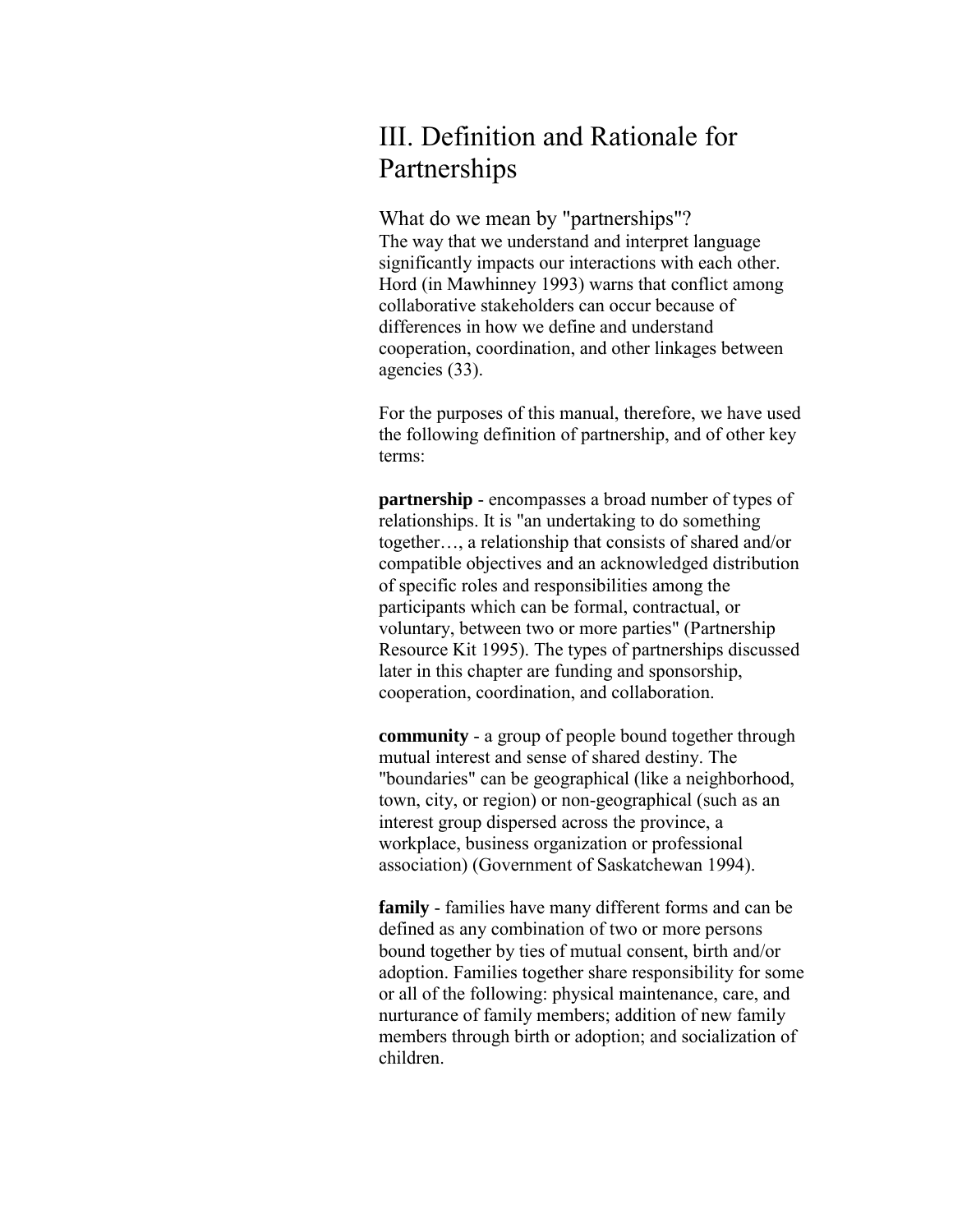<span id="page-24-0"></span>Types of partnerships

"Partnership," then, is a broad term that includes many different types of relationships. It's important to consider what types of partnerships you are looking for, and which are available.

Hord (in Mawhinney 1993) proposes that inter-agency interactions can be placed along a continuum of cooperation that ranges from coordination to collaboration (37). Researchers agree that successful interventions require, at minimum, the coordination of professionals who are providing services for children and families. Some argue, however, that a more expansive approach requires collaboration where "organizations join to create improvements in children's services that are no single agency's responsibility" (Kirst in Mawhinney 1993: 37).

If we look at types of partnerships on a continuum, as Hord suggests, where as you move along the continuum interactions become more complex and expectations for mutual benefit increase, we can describe their different characteristics as in Table 1 on page 23.

"Partnerships," therefore, can include a number of different types of relationships. A community project to support family literacy can involve different types of partnerships with different agencies simultaneously. You might have a relationship based on sponsorship with the Rotary Club, for example, and also have a cooperative arrangement with Social Services where they provide referrals into your program. Relationships with community partners will almost inevitably change and evolve as the project progresses.

### Why are partnerships important?

There has been a great deal of attention and emphasis placed on partnerships and collaborations in recent years. The reasons behind this focus have been economic, political, and social.

We have seen a marked increase, not only in Alberta but across Canada and beyond, in holistic approaches in the ways in which we support and deliver services to individuals, families, and communities.

Ties to business and industry in each local area can be strengthened. Where some business input is now provided by PIC staff or by spouses of program staff who are influential in the business community, it appears that programs could benefit from the marketing, fundraising, and management skills of the business community…. One partner… expressed the business community's attitude towards the program, saying, "Just the atmosphere of the town is something the business community needs. It's not for things for all of us to make money off of."

Seamen et al 1992: 28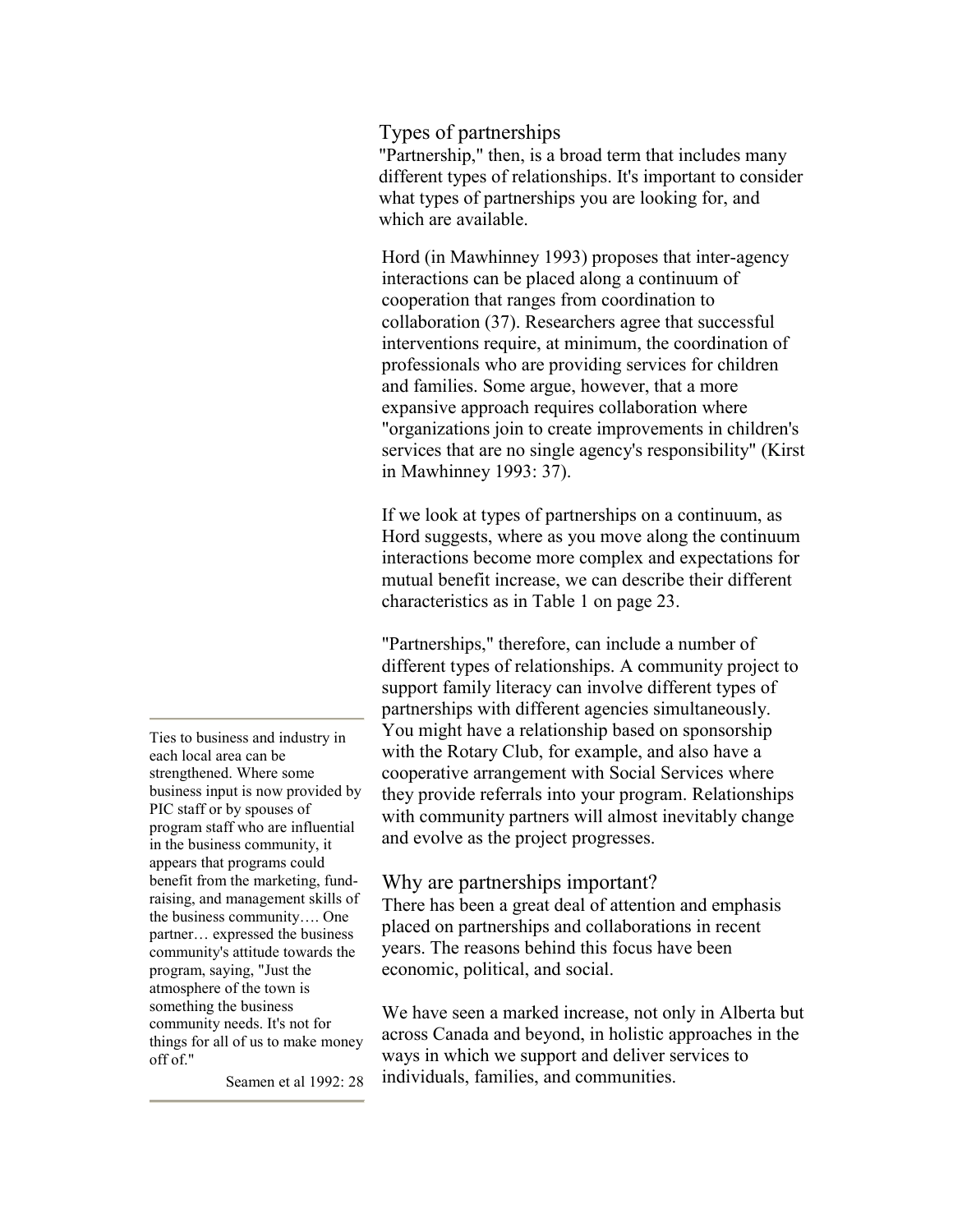Many human service agencies have come to realize the inadequacies of systems based on fragmentation and categorization of the needs of adults and children. These needs have traditionally been met by a diverse and separate array of government departments, social and human service agencies, and educational institutions. Without the links provided by partnerships, these agencies may be unaware of the extent and range of their clients' needs, of the services and support offered by other agencies, and therefore of where the gaps in service delivery exist (Bradford 1993). As Kunesh and Farley (1993) and Mawhinney (1993) point out, the challenges and barriers that many members of our communities face are interactive and interrelated. Children and families who experience one are likely to experience others as well. Therefore, our solutions and services must also be interrelated.

A synthesis of lessons from past efforts suggests that although such problems cannot be solved without money, money alone will not solve the problems. There is growing agreement that 'measures to make services more comprehensive, and better coordinated' are fundamental components of the structural agenda for the new community.

Mawhinney 1993: 33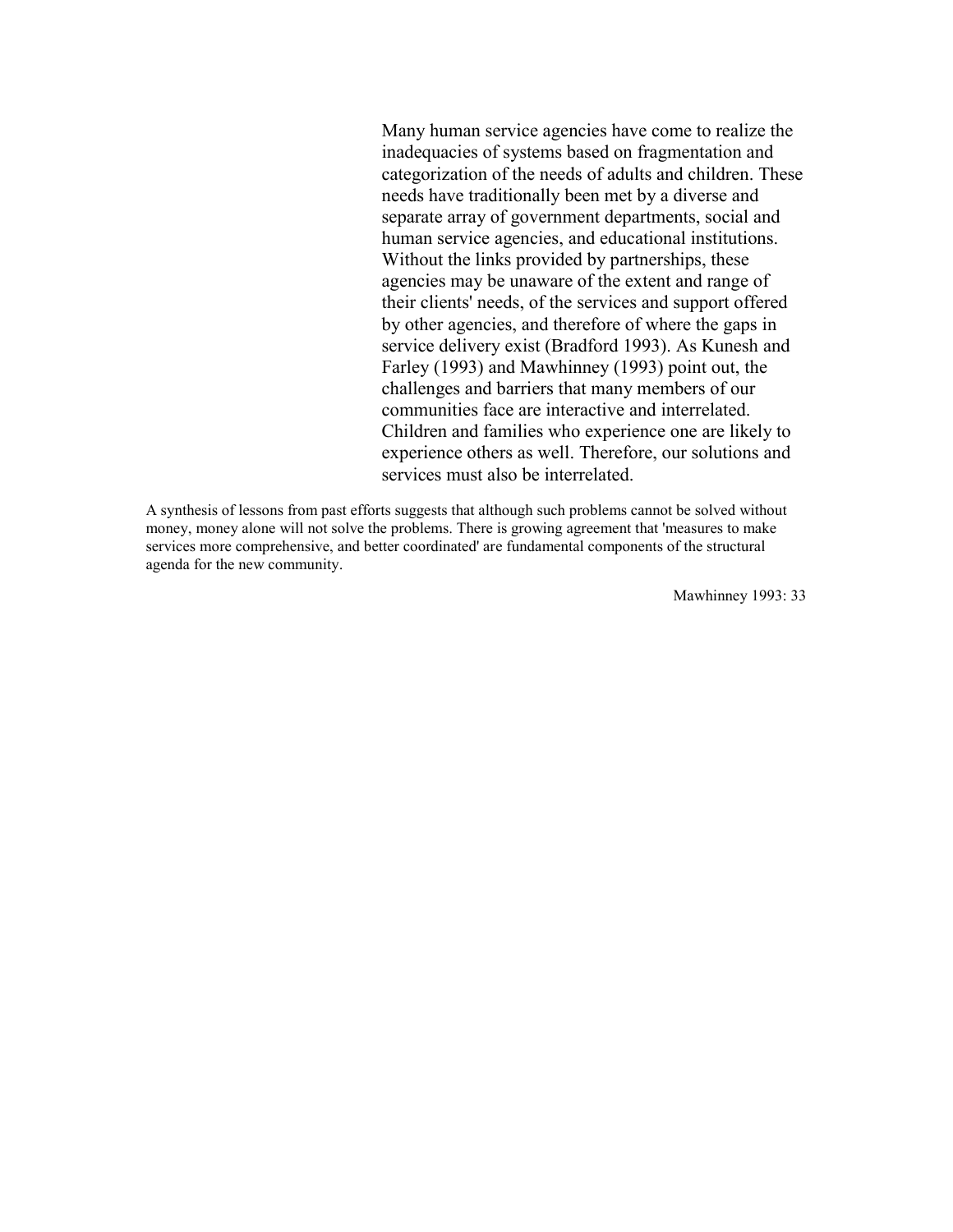### **Table 1: Models of Partnerships**

**donation** - one-time financial or non-financial contribution to support program or service. Donors expectations may include public recognition or tax credits. An example of this would be a service club donating \$1000. to a local family literacy program, or donating a set of books or a computer.

**sponsorship** - providing financial support for a specific time period or cycle of program, or providing contribution in kind for the purpose of supporting a program or service. For example, the local college might provide office space or equipment, or the library might make meeting space available, or provide memberships for family literacy participants. Again, the sponsor might expect public recognition in return for the support.

**cooperation** - two or more agencies share general information about their mandates, objectives, and services. They may work together informally to achieve their organizations' day-to-day goals, for example, through support or referrals. It is a relatively superficial level of agency interaction, as in interagency meetings and informal networking.

Agency procedures, policies, and activities remain distinct and separate and are determined without reference to the procedures and policies of the other agencies. The agencies are autonomous, function independently in parallel fashion, and work toward the identified goals of their respective programs. It demonstrates a peaceful co-existence, but is neither genuinely interactive nor interdependent (Swan and Morgan [1993] in Government of Saskatchewan: 71)

**coordination** - a multi-disciplinary approach where professionals from different agencies confer, share decision making, and coordinate their service delivery for the purpose of achieving shared goals and improving interventions.

Coordination is characterized by deliberate joint and often formalized relations for achieving shared or compatible goals. It involves establishing a common understanding of the services committed to and provided by each agency and by determining each agency's accountability and responsibility to specific groups…. Interagency coordination differs slightly from cooperation, but represents a more sophisticated level of interagency interaction. It is a process of engaging in various efforts that alter or smooth the relationships of independent organizations, staffs, or resources (Swan and Morgan [1993] in Government of Saskatchewan). For example, public health, social services, mental health, and school staff might hold case conferences to coordinate services for at-risk school children.

**collaboration** - Unlike any of the other models of partnership, collaboration requires two or more agencies working together in all stages of program or service development; in other words, "joint planning, joint implementation, and joint evaluation" (New England Program in Teacher Education [1973] in Hord [1986]). There is a cooperative investment of resources, (time, funding, material) and therefore joint risk-taking, sharing of authority, and benefits for all partners (Government of Canada 1995).

The term collaboration has been used to describe integrations that result from blending provider disciplines and usually involves several organizations working together in a unified structure (Mawhinney 1993 37).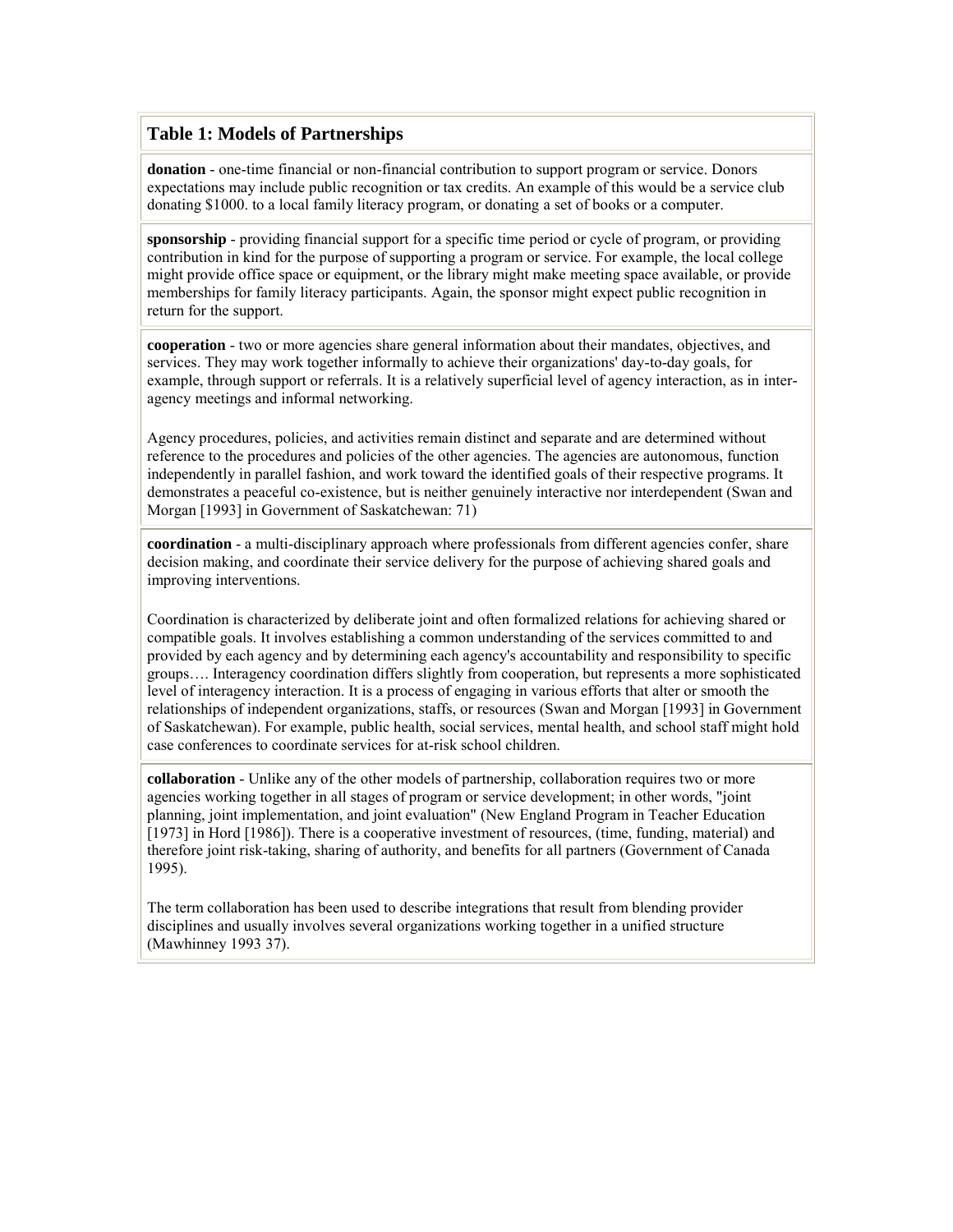In addition to providing an integrated, holistic approach to providing services to individuals and communities, partnerships also allow us to avoid duplication of services. Duplication wastes limited resources, can be confusing to clients, and can discourage the community from supporting important initiatives. The fact that we are living in an era of diminishing resources and increasing competition for funds has created a political and economic climate where inefficiency is no longer tolerated.

Inter-agency support, cooperation, and collaboration is therefore seen as desirable because it improves services and because it is a more cost-effective way of using limited resources. It is not uncommon, therefore, for provincial and federal funding criteria to now include a demonstration of strong, significant partnerships with other agencies.

Applicants must form partnerships with other groups or organizations to help integrate services….

The redesign of children's services will introduce an integrated approach -- where service providers form partnerships with other service providers and children -- to improve planning, the kinds of services provided, and delivery…. Integrating services will help improve coordination and provide people opportunity to address, and be part of, the services that affect their lives.

> *Early Intervention Program* Funding Guidelines. Alberta Office of the Commissioner of Services for Children, May 1995.

Fox and Faver (1984) identify four benefits that scientists perceived in working in collaboration with other scholars: joining resources and dividing labor, alleviating academic isolation, sustaining motivation through commitments to the other collaborator, and creating energy through the interpersonal relationship to complete projects.

Hord 1986: 23

Not only are governments encouraging cooperation, they are also redesigning their own operations and services to allow for increased cooperation and integrated planning. In Alberta, the departments of Justice, Health, Education, Aboriginal Affairs, and Family and Social Services are working together with the Office of the Commissioner of Services for Children to redesign children's services in the province. Improved services, avoiding duplication, and eligibility for funding are not the only motivation behind building partnerships, however. It is not the inefficient use of funds but the insufficient amount of funding available that often makes it necessary to look beyond one's own agency to try and meet clients' needs. Staff are often already over-extended when they identify additional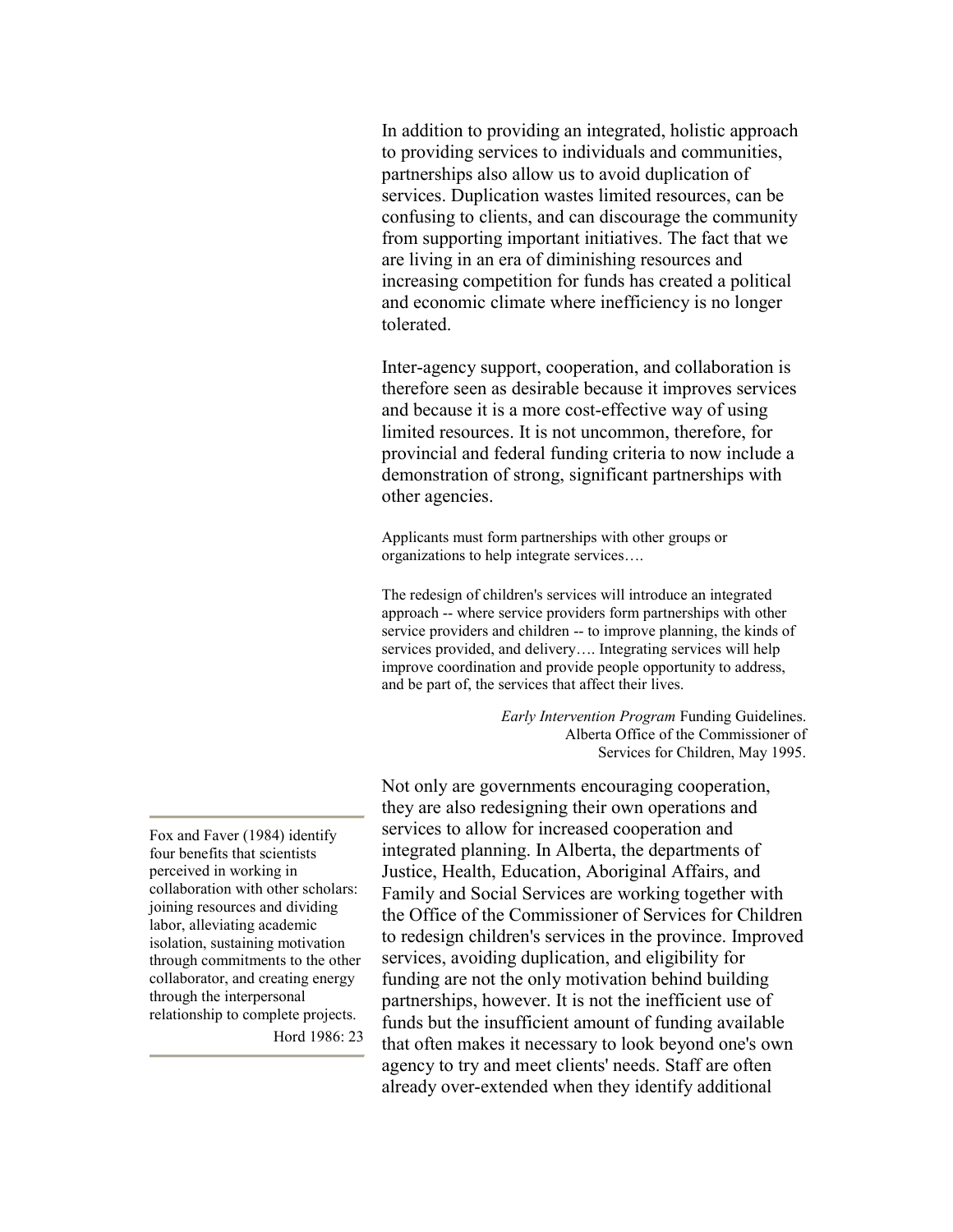<span id="page-28-0"></span>needs; rather than trying to develop and deliver additional services on their own, they realize the importance and even necessity of involving other agencies and drawing on other resources and expertise.

Let's look at an example of an inter-agency partnership. The Wood County Literacy Coalition in Wisconsin is a partnership of state- and federally-funded employment and training agencies, local non-profit agencies, and area vocational and technical colleges. The objective of the Coalition is to increase the coordination of basic skills and literacy instruction. They report that "colocating" programs allows for necessary day-to-day contact to maximize coordination and communication, and also reduces rental costs for office space. Colocation also allows for sharing office equipment and certain support staff by agencies. Other aspects of the partnership include coordinated planning and systems implementation (collaboration) and the development of uniform assessment, employability, referral, case management, and file systems (Irwin 1994).

In the fall of 1995, FLAG interviewed eighteen community agency staff members who have worked in partnership with family literacy coordinators in Alberta. The perceived benefits of entering partnerships with other agencies, and with family literacy programs, can be summarized as 1) financial or economic, 2) sharing resources and expertise, 3) referrals, access to families, and finding supports for clients, and 4) an integrated approach to better serve clients' needs. (See Chapter IV for information on why agencies enter partnerships.)

## Partnerships in education

Partnerships have played a significant role in school reform in Canada and elsewhere. Educators have recognized the need to address the physical and emotional needs of their students as well as their academic needs. Students often come to school with complex social, emotional, health, and developmental problems that create a barrier to learning. A collaborative, approach is seen as necessary for a child's team development and success; not only does that collaboration involve institutions and agencies, but parents, families, and community members as well.

started a whole process of strategic planning which included the grassroots involvement of business, community, parents, everybody getting together…. (We asked,) "what are our needs, where are we going, what directions are we taking?" …That really got us going in the direction of preventative programs, early intervention programs, and working together collaboratively with all agencies to work on these programs.

The (school) superintendent…

community school counsellor FLAG interviews 1995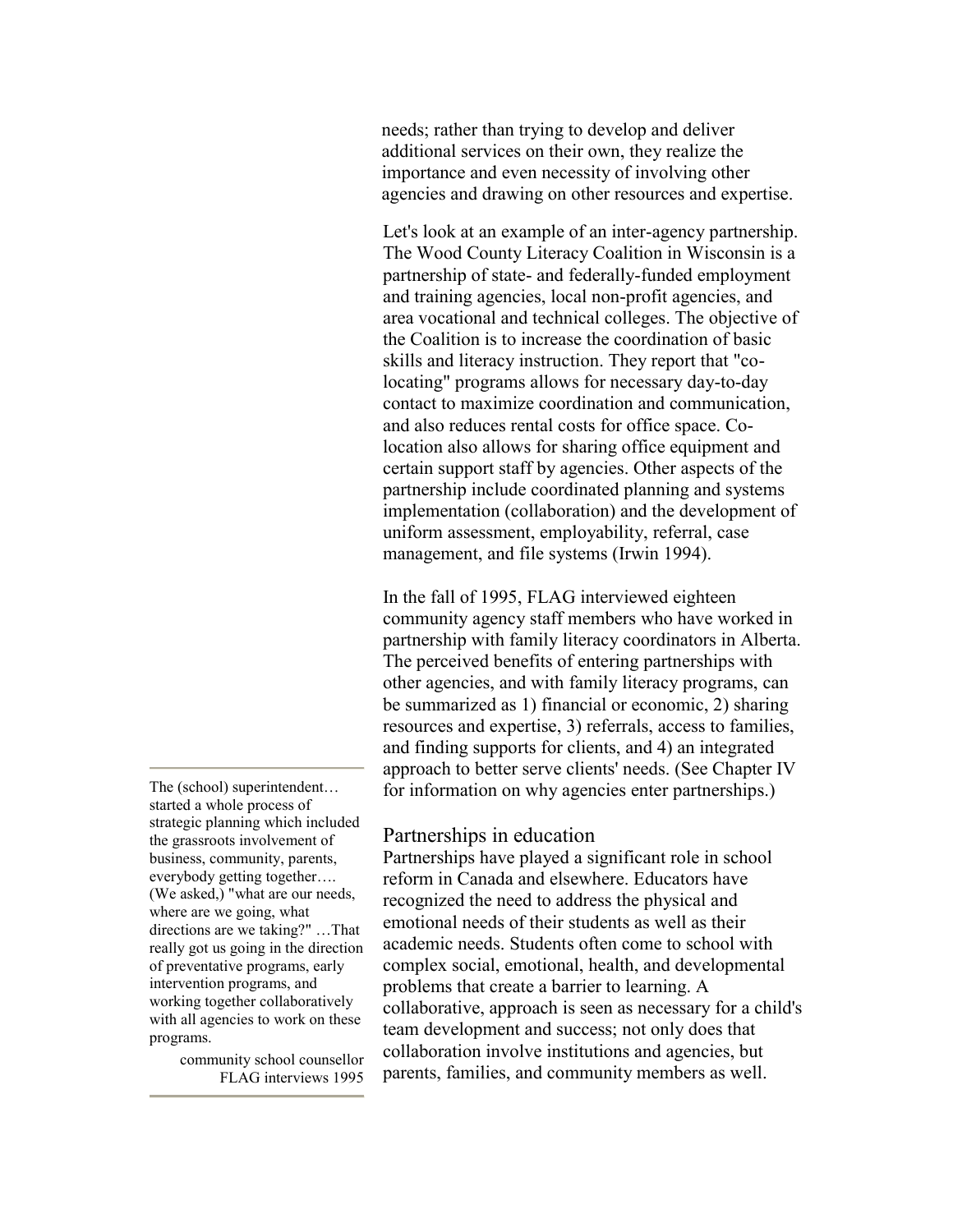An example of this recognition is found in the recommendations that resulted from UNESCO's international conference on early childhood intervention held in The Hague in 1993. The third recommendation states that

concern for literacy should be combined with concern for the survival and optimal development of the well being and competency of the child. This implies an integration of health, nutrition, psycho-social, and cognitive interventions, in a fashion appropriate to local needs.

#### UNESCO 1993: 344

The collaborative model proposed by many goes beyond providing integrated services for school children. Schools are seen as the site or broker for community- or neighborhood-based social programs and services, such as health clinics, welfare, criminal justice, alcohol and drug abuse, and recreational programs. These services would be cooperatively planned and provided (Kirst in Mitchell and Scott 1993). As Jeffers and Olebe (1994) point out, it isn't difficult to see that supporting learning means supporting families. By working with other agencies and acting as the host site for services, schools can value and support families and at the same time, allow administrators and teachers to focus on their primary objective: student learning (4).

There have been numerous, sometimes dramatic examples of school reform and the movement toward integrated, school-based services since the late 1980's. Among these is the Kentucky Education Reform Act (KERA), which was spawned by a Supreme Court ruling which struck down Kentucky's existing system of public school funding as being in violation of a state constitutional mandate that all children be provided with adequate education. Especially significant about the ensuing reform is that it went beyond academic matters to address the broader issues affecting children.

KERA is grounded on the precepts that (1) all children should begin school ready to learn, (2) parental and family involvement is critical for educational success, and (3) the community should provide services to increase the educative capacities of families and schools.

Russo and Lindle 1993: 179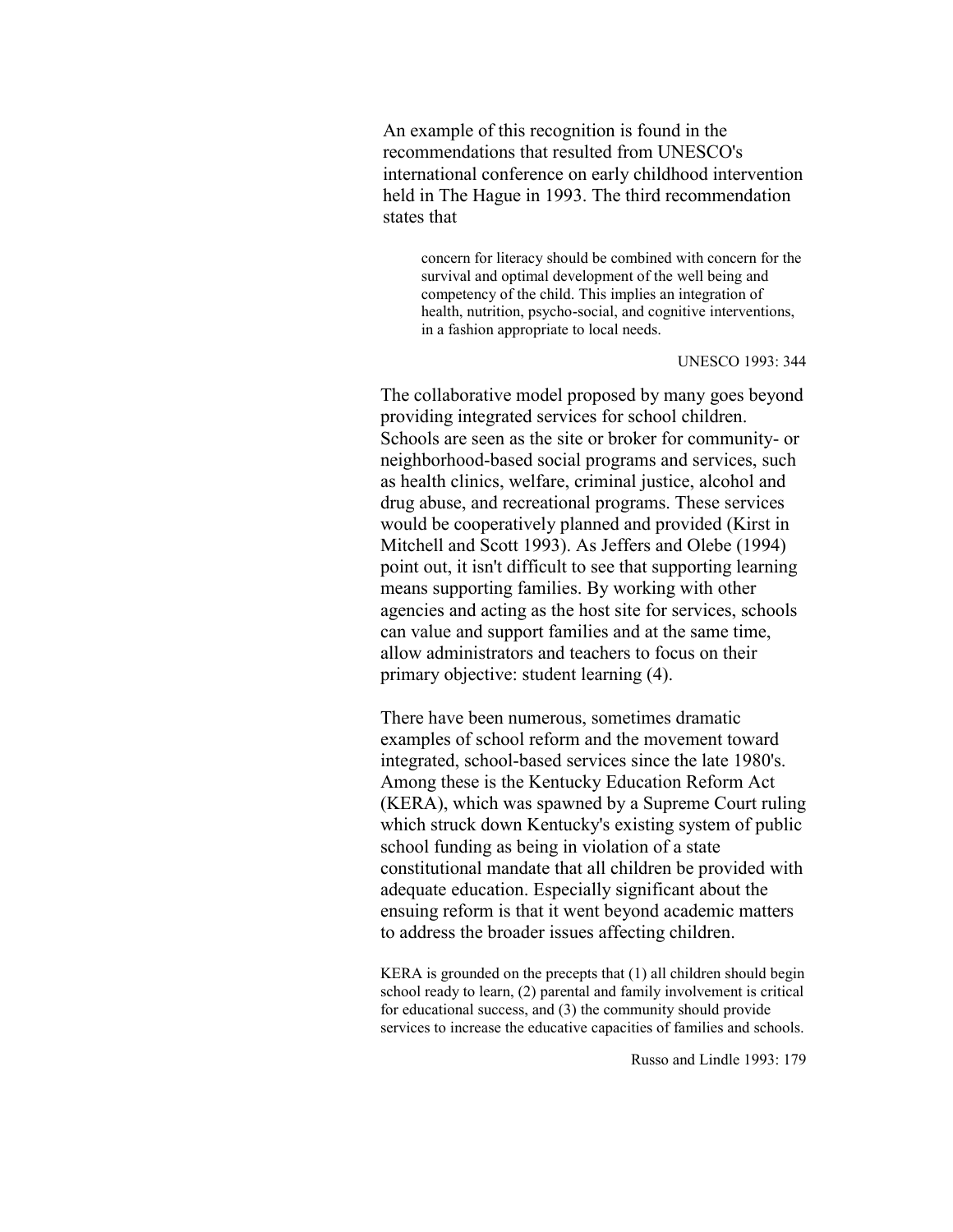Under the new system, schools and social service agencies act as partners in education. Family Resource/Youth Services Centres are provided in or near schools throughout the state of Kentucky, and coordinate social service delivery to children from preschool to high school, and their families.

Closer to home, in 1992 the Saskatchewan government began exploring more coordinated and collaborative approaches to delivering services to at-risk children and families. A number of pilots for integrated school-linked services were undertaken across the provinces, with the objectives of:

- providing the physical, social, emotional,  $\bullet$ cultural, and spiritual supports children require in order to learn, and to remove the barriers to learning and to success in life experienced by children at risk;
- create a collaborative culture among human service systems and providers in order to establish a coordinated, comprehensive, and responsive continuum of human services;
- make the most effective and efficient use of  $\bullet$ existing community and provincial resources;
- enhance family and community participation in  $\bullet$ and shared responsibility for education and the well-being of children;
- $\bullet$ increase the participation of Indian and Métis people in the planning, management, and delivery of education and other human services; and
- enable teachers to focus on teaching and student  $\bullet$ learning, and empower schools and other human service agencies to enhance their effectiveness by working collaboratively with one another to meet the needs of children holistically (Government of Saskatchewan 1994: 3-4).

I really like partnerships because of that. They've got the clients, they've got the expertise, they know their clients and their membership. And we know our materials and what is available, different projects that we can do. That matching is a really positive thing. We're not repeating, if they want to do a literacy project, they're not starting over, they're not starting from scratch. Then once we have something in place there, they can choose to continue it. And they'll have learned along

family literacy coordinator FLAG interviews 1995

the way.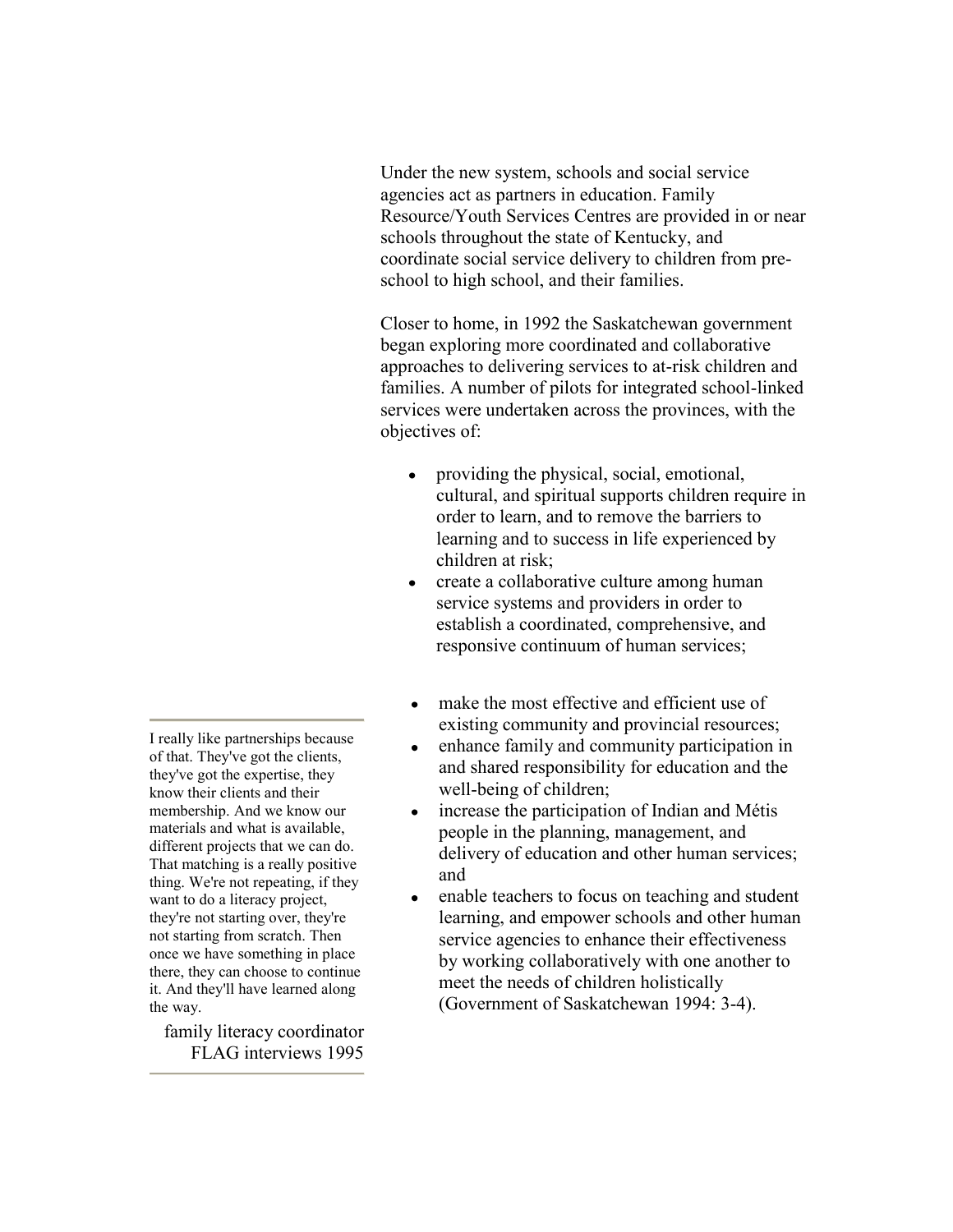## <span id="page-31-0"></span>Partnerships in family literacy

…there are all kinds of resonances when an adult returns to school…. No matter what the subject matter of the class is, things begin to happen, and have resonances of their own. Homespun resonated in, for example, their own English classes. What we were doing resonated… with Homespun. …The focus on what good parenting skills might be, and what it might be like to be a really good parent…. I don't think it would have been successful if it stood by itself.

> Adult Basic Education instructor FLAG interviews 1995

All of the reasons to support partnerships generally also apply to family literacy. Motivating factors for family literacy practitioners to work with other agencies include

- limited or inadequate funding;  $\bullet$
- sharing expertise;  $\bullet$
- improving services and access;
- meeting funders' criteria; and
- working toward the common goal of supporting and strengthening the family.

Just as a team approach is required to meet the complex needs of young school students, as described above, so too do we need to take an integrated approach to supporting participants in family literacy programs. *Literacy is interwoven with other social issues, and is a critical strand of community development* (Isserlis et al 1994b) (emphasis added). *Literacy skills significantly impact on an individual or family's interactions with agencies and institutions, and can determine their participation and access.*

> At-risk families have so many other issues going on; literacy sometimes can be the last thing that needs to be addressed. We really felt we needed some of these other partners, and people who would be able to make an impact on the families. We also felt the need for the clientele to have that broad range of services as soon as they made contact with one agency, so that whatever their need was, all the agencies could work together to try and find what could help them best.

> > family literacy coordinator FLAG interviews 1995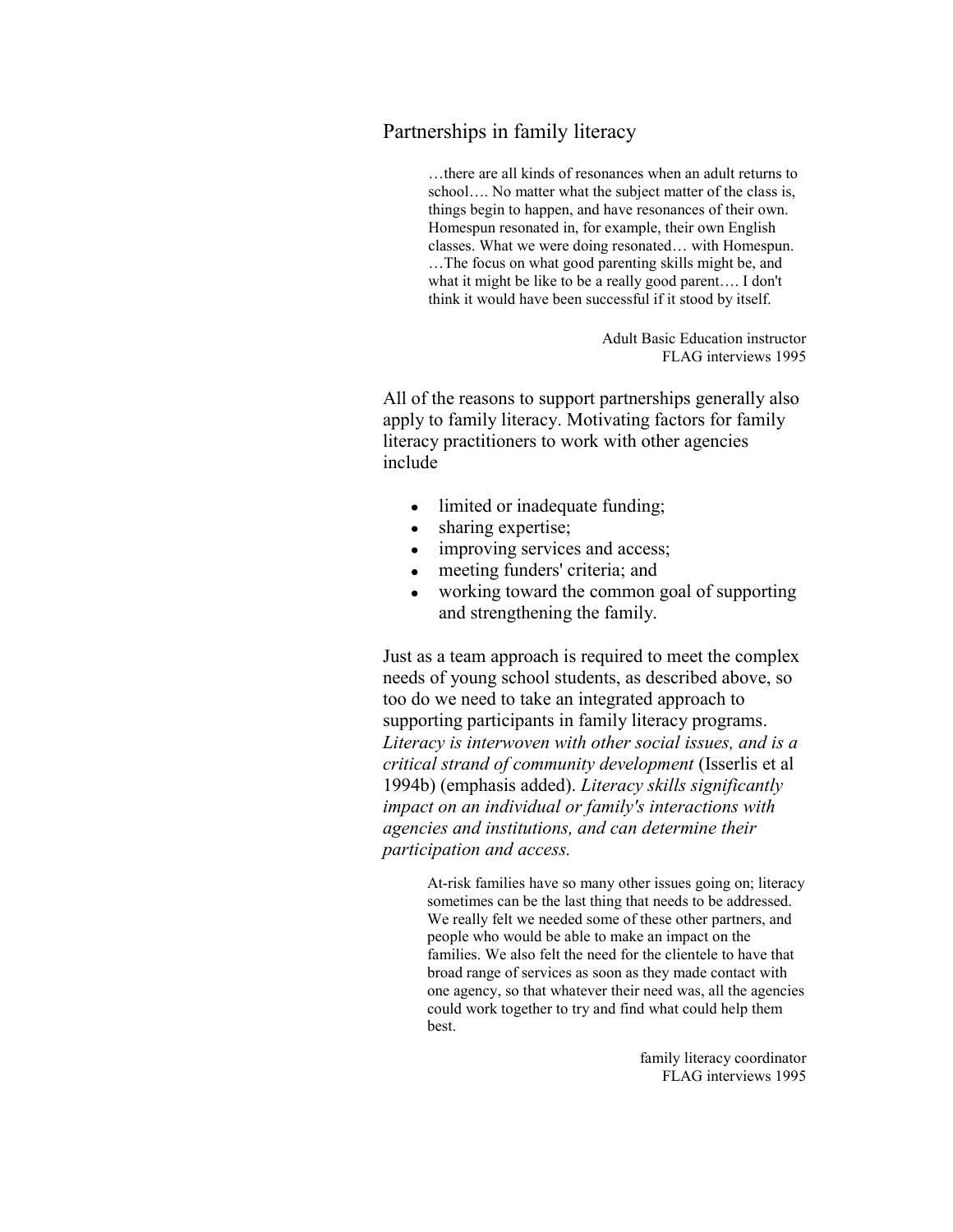<span id="page-32-0"></span>Brizius and Foster (1993) give the following reasons for family literacy programs to build partnerships with other agencies:

- to use existing resources and expertise, as much as possible, to create and implement a family literacy program;
- as a means of identifying and learning about your  $\bullet$ community's needs and resources from those directly involved;
- to gain the support of agencies, institutions, and  $\bullet$ government;
- to raise the resources to do a good job; and  $\bullet$
- to prepare the community for a family literacy program (79)

The reasons family literacy coordinators gave for seeking partners during our 1995 interviews are given in Table 2 in Chapter IV. They can be summarized as:

- recruitment/access to target group
- financial reasons  $\bullet$
- to include family literacy as one component of another program
- because it "makes sense" in terms of natural  $\bullet$ evolution of community services, being the most efficient, effective means of delivering programs
- to create a greater awareness of family literacy  $\bullet$

Finally, one coordinator explained her reasons for seeking community partners in terms of a recognition that family literacy collaborations may strengthen the family unit, and increase the self-concept of individuals within a family so that they can be less than helpless.

## Concerns about partnerships

While an integrated approach to meeting individual and family needs is generally acknowledged as beneficial and desirable, there are those who raise important concerns. Capper (1994) cites a range of sources to support the idea that inter-agency coordination in itself is no guarantee of positive changes in service delivery and may lead to the following problems: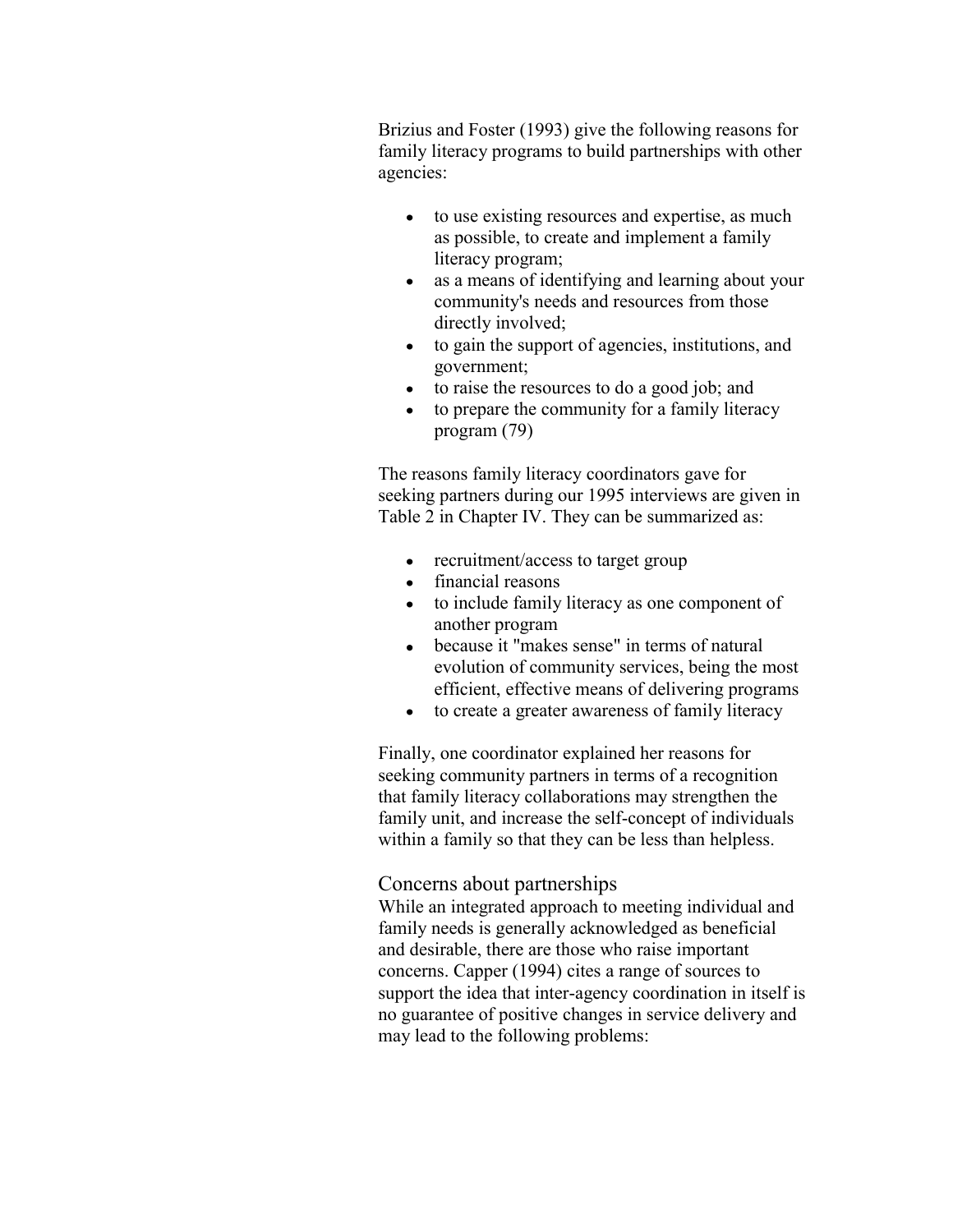- centralization of services, which can limit client  $\bullet$ choices, result in organizational goals to meet organization rather than client needs, and put pressure on limited financial resources by increasing access and demand for services (258);
- increases in family and community surveillance  $\bullet$ and power inequities (270);
- imposition of values and norms by both agency members and clients/residents (271-273).

In addition to these concerns, some literacy coordinators fear that partnerships could result in rising expectations for their workload:

> The only thing I worry somewhat about is that the government likes this idea of collaborations themselves. They're going to put more of it on the community level, and they're going to tire people out so much that…. We'll see a large swing towards it, and then something else will have to come out of it because people will get tired, the dollars will decrease, and the job expectations will be so high. And you have to have paid community workers in the forefront of collaborations; it can't all be done by volunteers, and it can't be done by extending your hours for ever and ever for those who are paid.

> > family literacy coordinator FLAG interviews 1995

Doughty (1995) cites the "time to negotiate and maintain a partnership, the loss of autonomy and decision-making authority by the various stakeholders, and the organizational disruption created by the varied ways stakeholders approach the activity" (53) as significant costs of collaboration.

Mawhinney (1993) reminds us that, if our motivation to develop collaborations is to better serve the needs of 'at risk' children and families, then we must not ignore a major underlying cause of risk -- poverty. "Coordination or even collaboration cannot overcome poverty, nor will they resolve all the problems of fragile families" (43). Similarly, Capper (1994) warns that the risk factors affecting many program participants are "but symptoms of societal racism, classism, and other inequities that are beyond the reach of inter-agency collaboration efforts" (274) and that we must be careful that our collaborative efforts do not "mask or divert attention from the pervasiveness of such inequities."

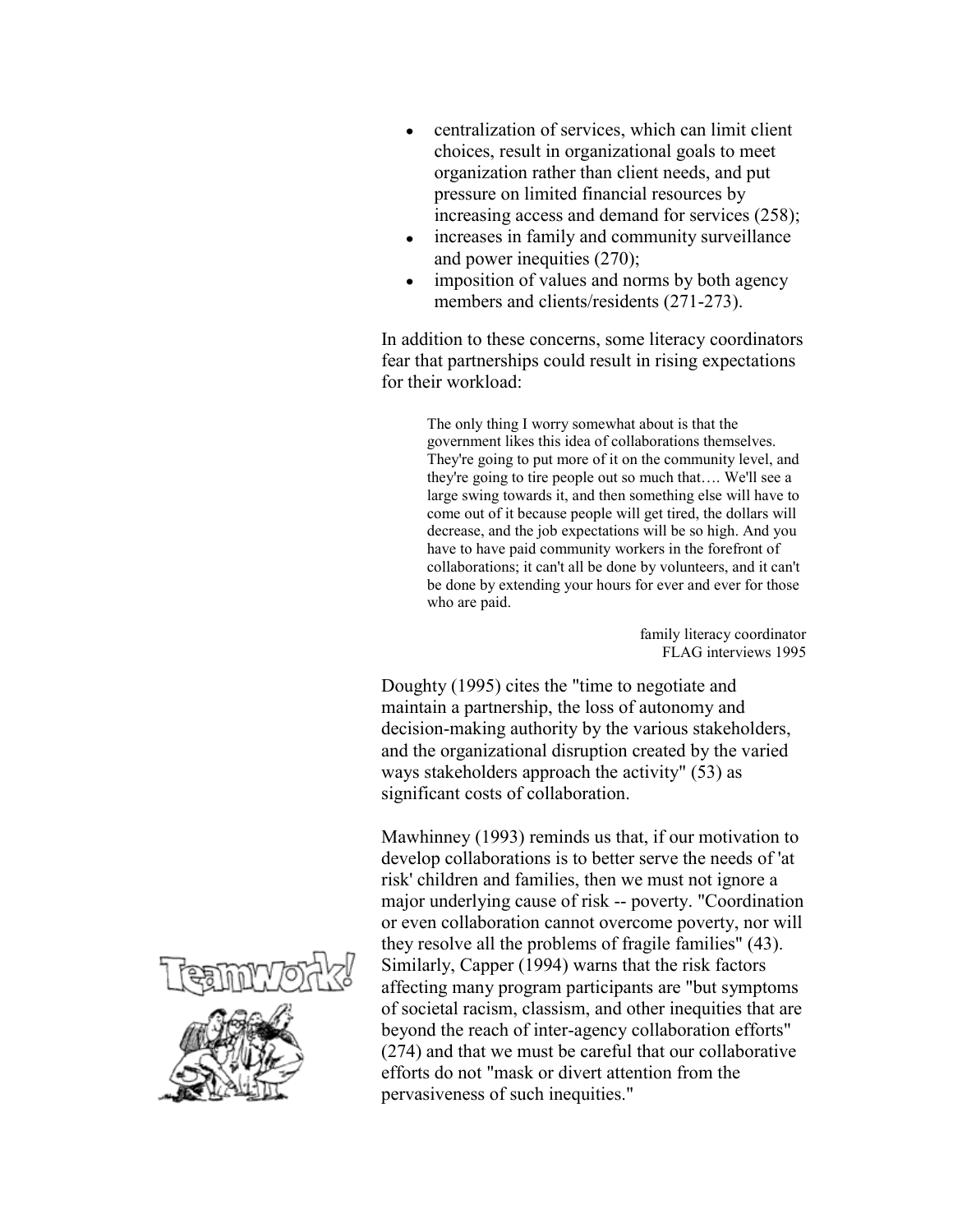Despite concerns like those described above, the need for and value of an integrated approach to working with and supporting families is widely recognized. What is not so clear is how they are to be achieved and sustained.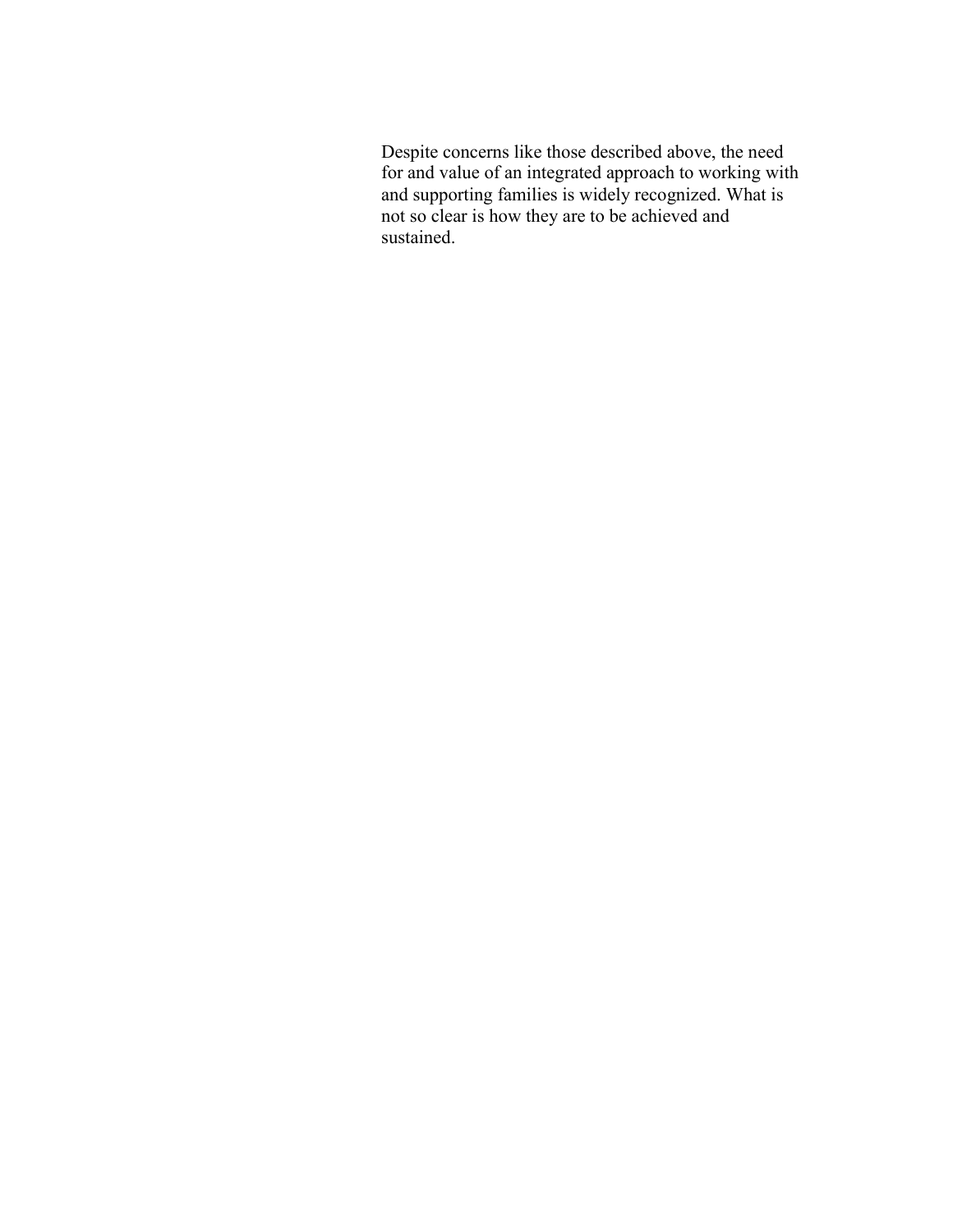# <span id="page-35-0"></span>**Chapter IV Initial Steps in Creating Partnerships**

Now that the background for partnerships in family literacy has been established, the content of the manual turns to practical matters. This chapter outlines the first steps you need to take in initiating a partnership in your community.

The first section in this chapter looks at establishing a context and reflecting on what you already know about needs and services in your community. Next you'll look at what the needs and resources are in your own agency that justify building a partnership. There are a number of important considerations that can affect how feasible a partnership is.

The next section of this chapter describes strategies for identifying potential partners, preparing information, contacting the agencies you've identified, and making agency visits to build interest in and support for the partnership.

Finally, strategies for holding an inter-agency meeting to bring interested parties to the table to discuss the proposed partnership are provided.

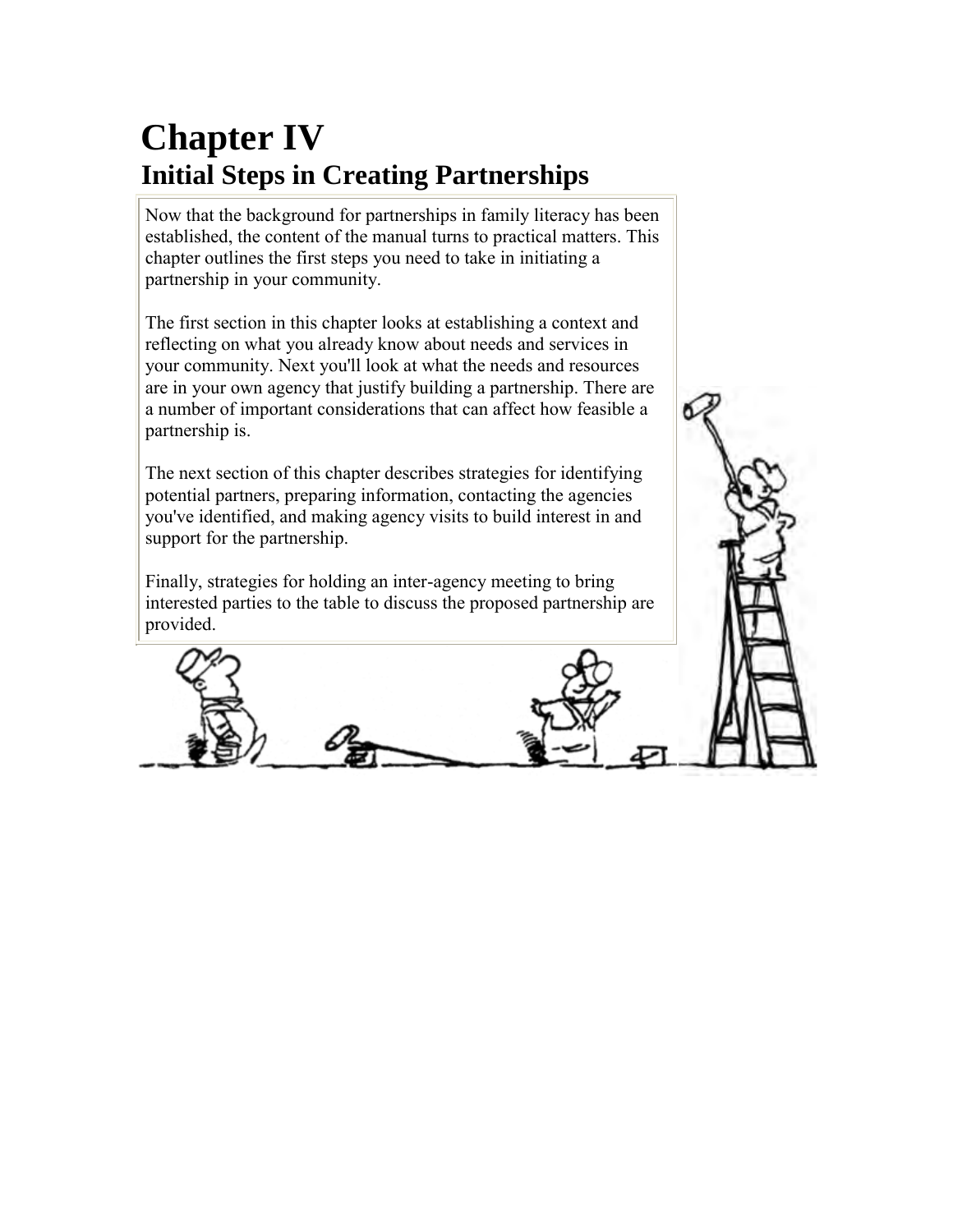# IV. Initial Steps in Creating Partnerships

The first steps you take in creating partnerships in your community will depend on your particular circumstances. There will be many variables, both internal and external, that will determine what are necessary actions and what has already been accomplished. In order to provide support to the largest number of family literacy practitioners and those interested in the field, the following steps assume you are in the initial stages of creating a community partnership.

Establishing a context: Reflecting on community needs and resources

Before you begin looking for community partners, you need to establish a context and a clear understanding of what you are looking for, and where you will look.

What caused you to consider family literacy in the first place? Was it because you saw a need in the community that could be addressed by this kind of program? But what do we mean by "community"? When you consider delivering a family literacy program, and looking for community partners, who does that include, and in what area?

What do you already know about the needs in your community? Perhaps your work has given you insight into the needs and challenges faced by families and individuals. Perhaps literacy has been identified as an important part of community development.

On the other hand, you might know of another agency that is delivering support to families that seems similar in many ways to family literacy programming. Or you might know someone who is working with a group of people who would be just perfect for your first class. You need to consider what services already exist in your community that relate to family literacy.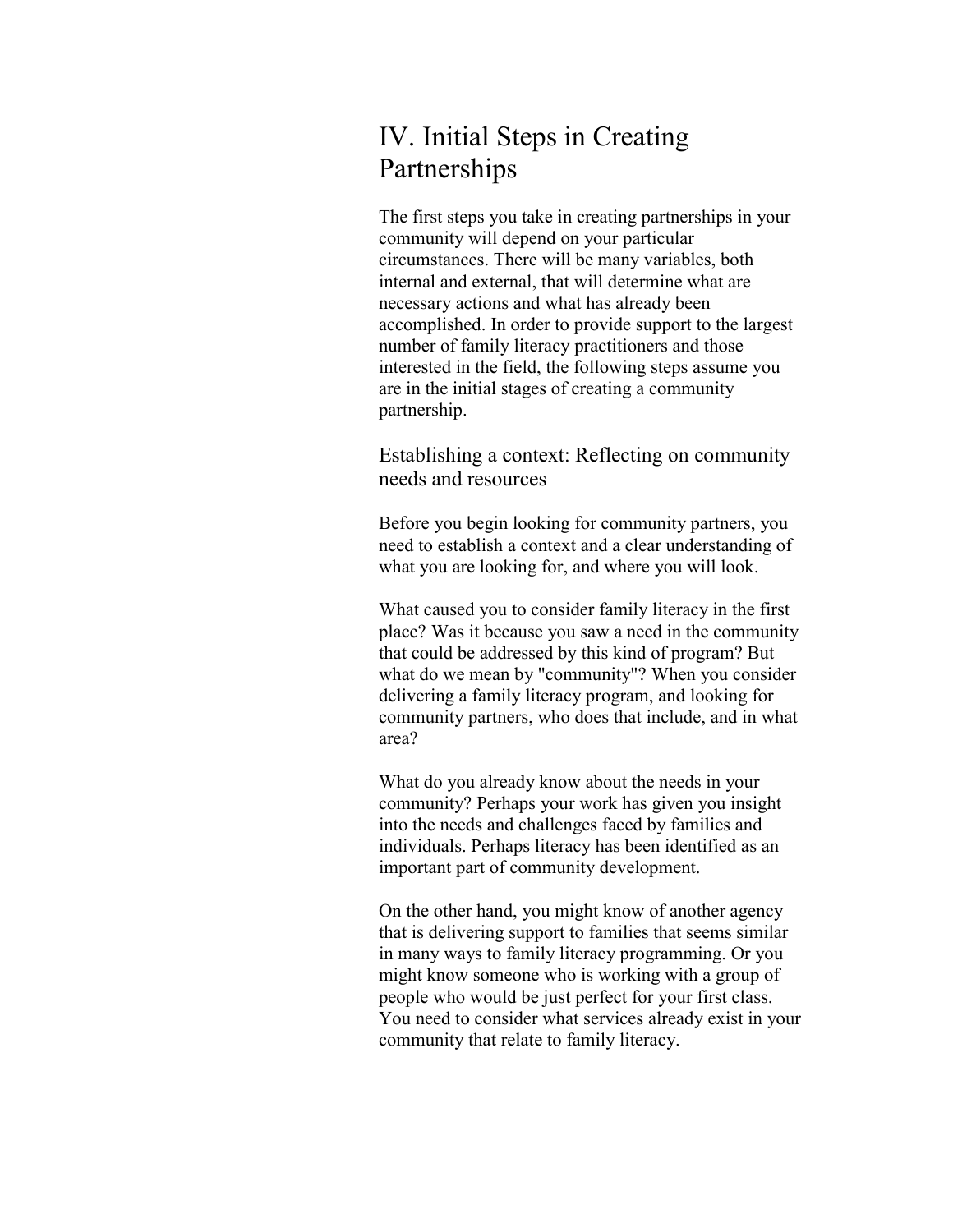To organize your thoughts on needs and resources in your community, turn to Worksheet 1 at the back of this manual, and spend a few moments answering the questions there. Don't worry about researching needs and resources at this point; that will be done more systematically later in the process. For now, just use your own knowledge of the community to reflect and develop a context for the work you're going to do.

Choosing a possible program model Before you begin looking for community partners, consider the needs and resources you have identified in your community. Do you already have a family literacy model in mind that would address those needs? If not, this is probably a good time to review the description of models in Chapter II. Having a model in mind, even as a possible option, can be helpful in determining who would be an appropriate partner.



Identifying needs and resources in your agency Once you have identified a type of family literacy program that you think might work in your community, you need to consider why your organization wants to partner with other agencies. Although we discussed the general benefits of partnerships in Chapter III, it is important to clearly and systematically identify what your needs and motivations are. Based on the type of family literacy program you've chosen as a possible model (or the program you are actually delivering), think about what your needs are for that program. For example, if you are interested in Books for Babies, you will need access to parents of newborns. If you want to run a Homespun program, you need a supply of sets of children's books. You'll need a comfortable, nonthreatening facility for hosting *Mother Goose*  workshops.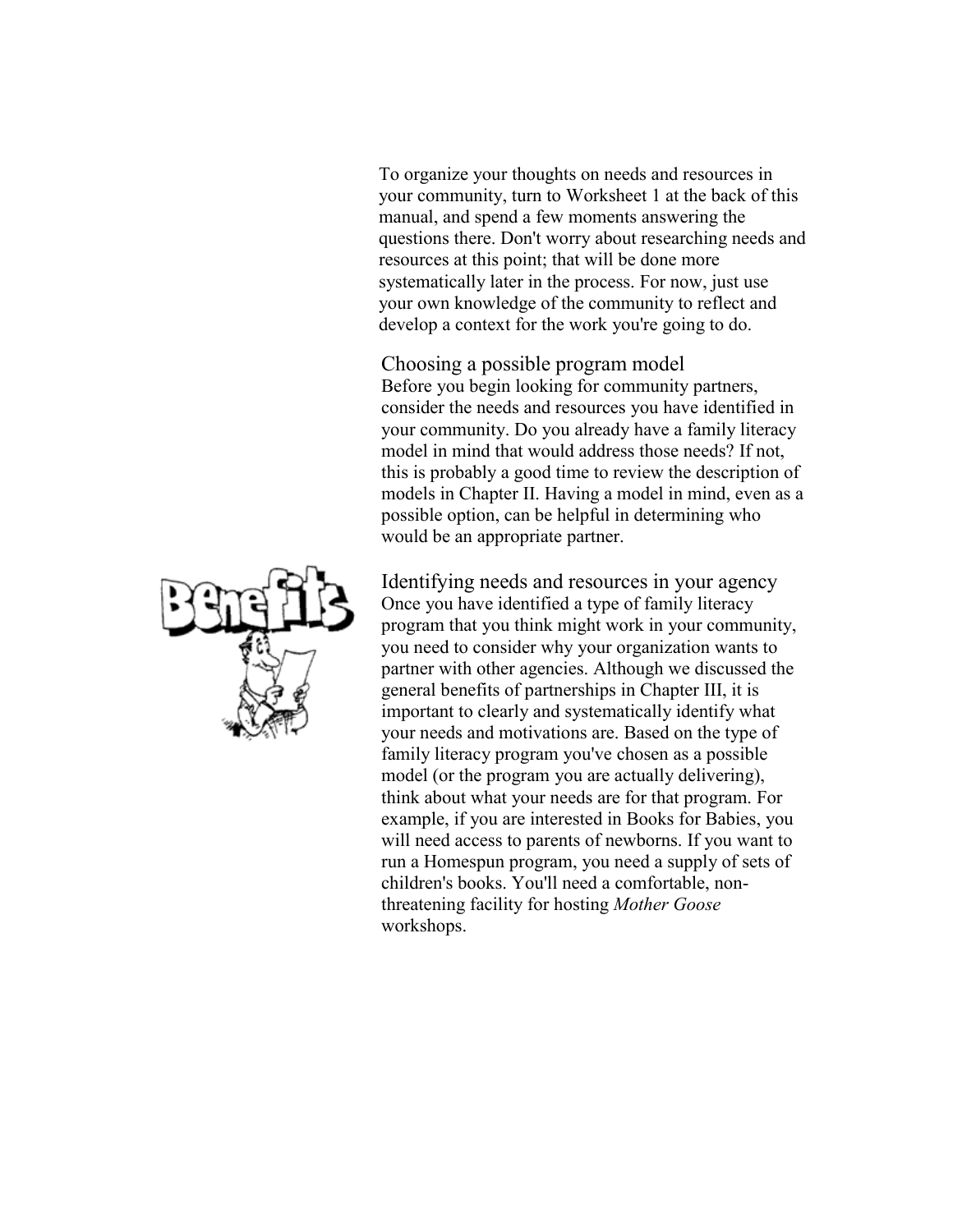Consider the following questions. The focus is on needs at this point, not on specific partners.

- What do you hope to gain by forming partnerships with other agencies that you cannot accomplish or provide internally?
- Do you hope to gain financial or in-kind support? If so, what would that support consist of?
- Do you hope to access expertise in other disciplines? If so, what kinds of expertise are you looking for?
- Do you want to receive or make referrals to or from other agencies? • Do you or your agency have expertise that others could benefit from? If so, what is it?
- What other reasons do you have for seeking partners?
- What value would be added to the proposed project by involving partners?

You will also need to consider what benefits or value you could offer to other agencies. THE PARTNERSHIP MUST BE OF MUTUAL BENEFIT, OR IT WILL NOT BE SUCCESSFUL. Think about what potential benefits working with your agency would offer to other organizations.

If you would like to jot down your ideas on these questions, turn to Worksheet 2 at the back of the manual.

Table 2 on the following page summarizes the reasons given by five family literacy practitioners for seeking community partners. The information was collected during FLAG interviews in 1995.

# Important considerations

Before initiating the process of finding and developing partnerships, consider the following issues and weigh their importance. (Adapted from the Partnership Resource Kit 1995.)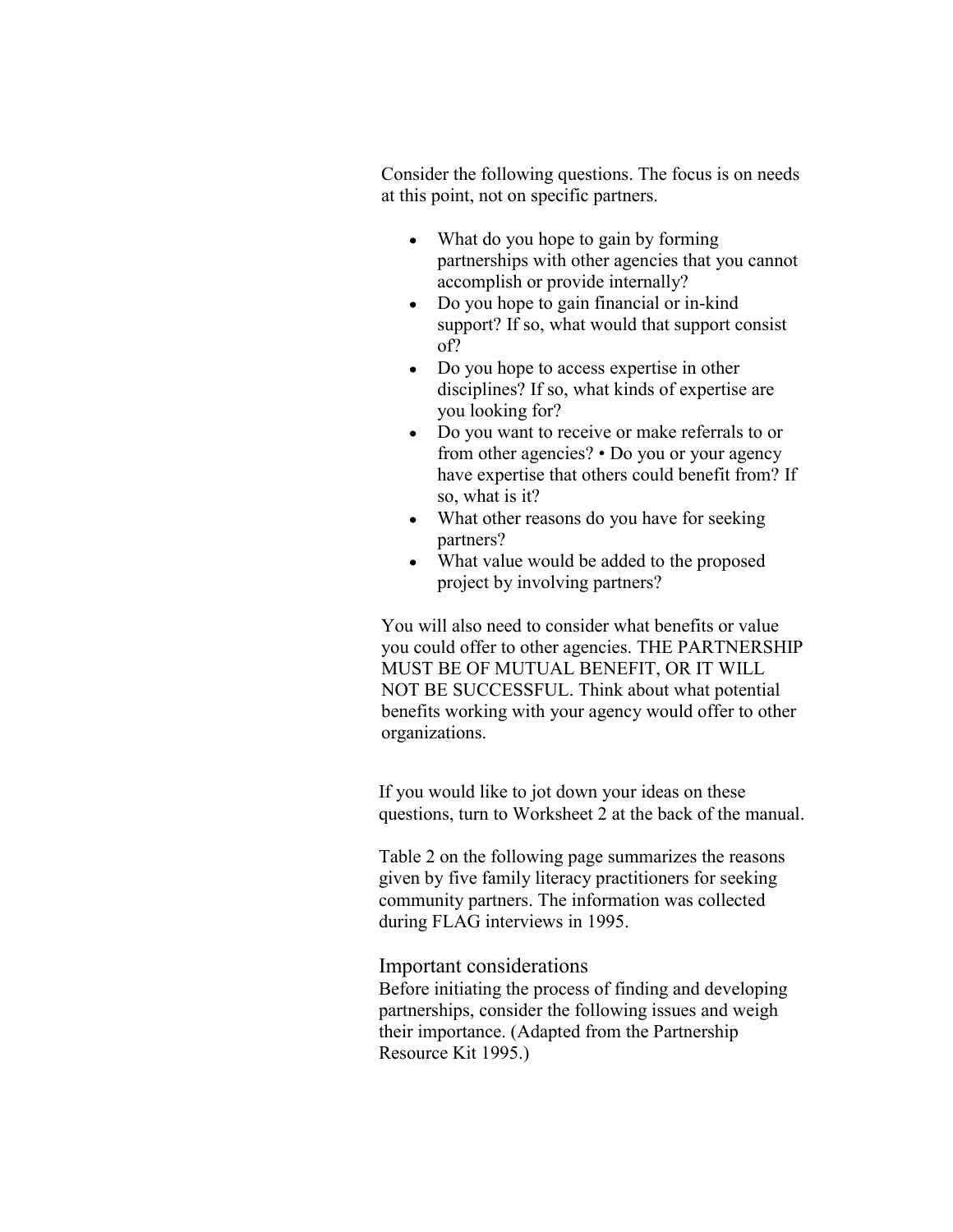### **Financial considerations**

Funding acquired through partnerships may have to be divided among different programs. Also, funding allocated may be less than requested, with implications for your program.

Also consider what financial resources will be needed to identify and contact potential partners, and to facilitate the development of the partnership.

Bear in mind, however, that partnerships may open doors to funding that individual programs and agencies might not be able to access.

#### **Human resource considerations**

Although partnerships may eventually offset your workload, facilitating the development of a partnership is time- and energy-consuming. Is this a realistic undertaking, and is it the right time for it?

Once the partnership is established, much of its operations will be conducted through consensus and shared decision making. Research shows, however, that partnerships function best with one strong leader. Will your organization be able to provide that leadership, at least until the partnership has coalesced and a leader can be chosen by the group? Or can you work through the leadership of another group (such as the local library board)?

#### **Training**

Training and development may be required to give partners the necessary skills and framework for success. Are you willing and able to identify and invest in appropriate resources for effective partnership development?

Fox and Faver ([1984] in Hord [1986]) divide the costs of collaboration into two categories: process costs and outcome costs. Process costs include time for negotiation and communication; expenses such as telephone, mail, and travel; and the personal investment necessary to sustain the partnership. Outcome costs include possible delays; evaluation problems and allocation of project credit; and possible quality loss.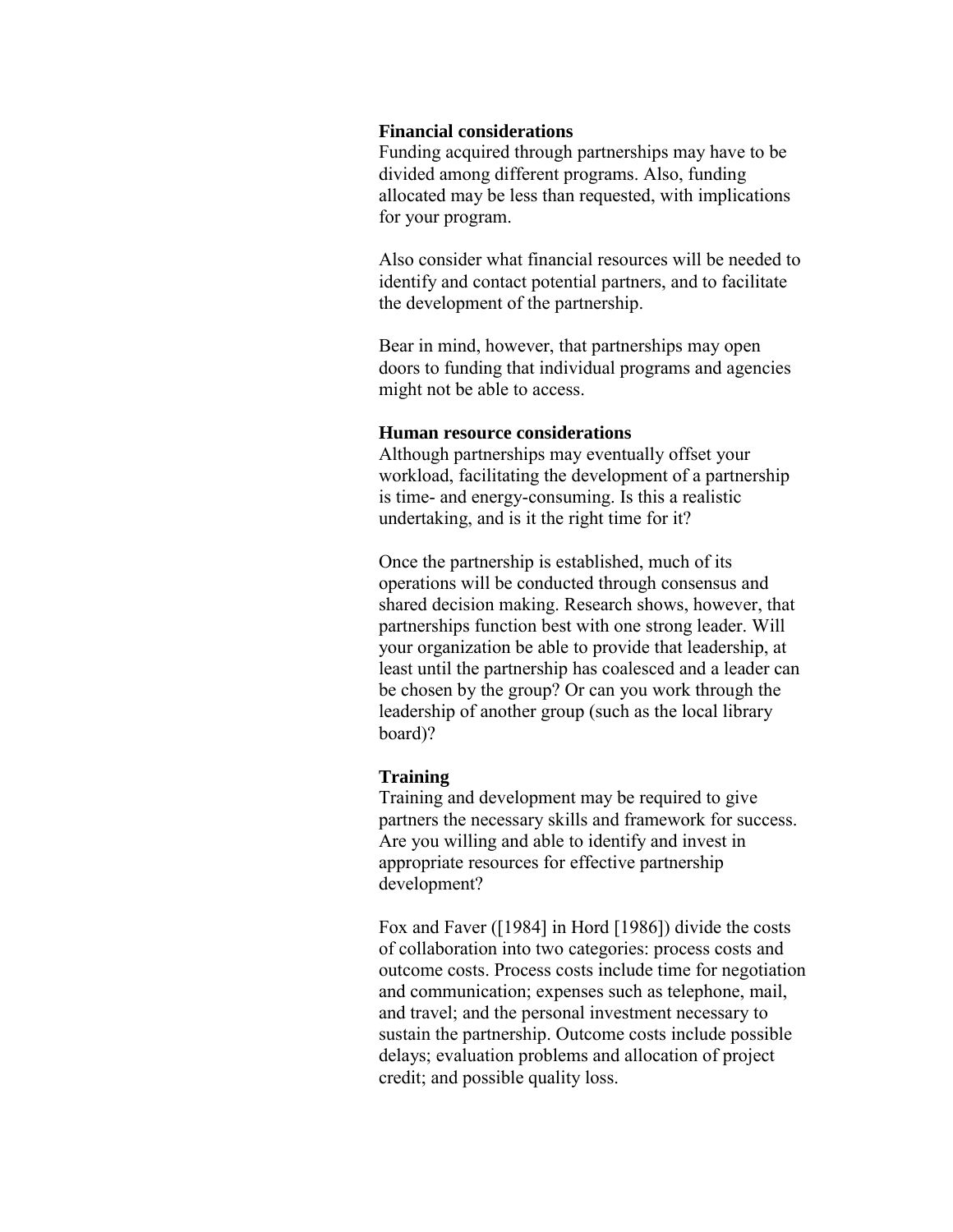| <u>Table 2: Reasons family literacy programs seek community partners</u> |                                                                                                                                                                                                                                                                                                                                                                                                             |  |
|--------------------------------------------------------------------------|-------------------------------------------------------------------------------------------------------------------------------------------------------------------------------------------------------------------------------------------------------------------------------------------------------------------------------------------------------------------------------------------------------------|--|
| Recruitment/access to<br>target group                                    | looking for agencies who have a 'captive audience' or group<br>already formed (Adult Basic Education, friendship centre,<br>hospital, public health nurses)<br>looking for a good location, where parents can be contacted<br>٠<br>looking for agencies who have early contact with parents of<br>$\bullet$<br>newborns                                                                                     |  |
| Financial reasons                                                        | family literacy/literacy programs don't have the resources or<br>finances to do a full-fledged promotion and recruitment<br>for general financial assistance<br>٠<br>finding partners was a requirement for funding<br>$\bullet$                                                                                                                                                                            |  |
| To include family literacy<br>as part                                    | family literacy seen as fundamental to health of another<br>program by coordinator and nurses<br>another agency's proposal included family literacy as one<br>٠<br>component                                                                                                                                                                                                                                |  |
| Because it "makes<br>sense"                                              | agencies share similar goals<br>٠<br>agencies are trying to reach the same kinds of people<br>٠<br>collaborating seemed like a natural evolution<br>$\bullet$<br>coordinator wanted a holistic approach to supporting families<br>$\bullet$<br>coordinator wanted to improve families' access to other<br>$\bullet$<br>services<br>collaborating with health agency seemed like a natural step<br>$\bullet$ |  |
| To create a greater<br>awareness of                                      | literacy and family literacy programs have to family literacy let<br>other agencies know they exist<br>having collaborated has created a very educated group that<br>٠<br>will not drop literacy because it's now a priority                                                                                                                                                                                |  |

# Identifying potential partners

You may be one of many literacy coordinators who are already members of an interagency group or community services network in their communities. Perhaps you sit on one or more boards or committees in your community, or have had experience in collaborating on other projects. Perhaps your literacy program has an advisory council which includes members from other disciplines. If so, you are well on your way towards forming a partnership for a family literacy program, because you are already familiar with other community members who recognize the value of cooperation and mutual support.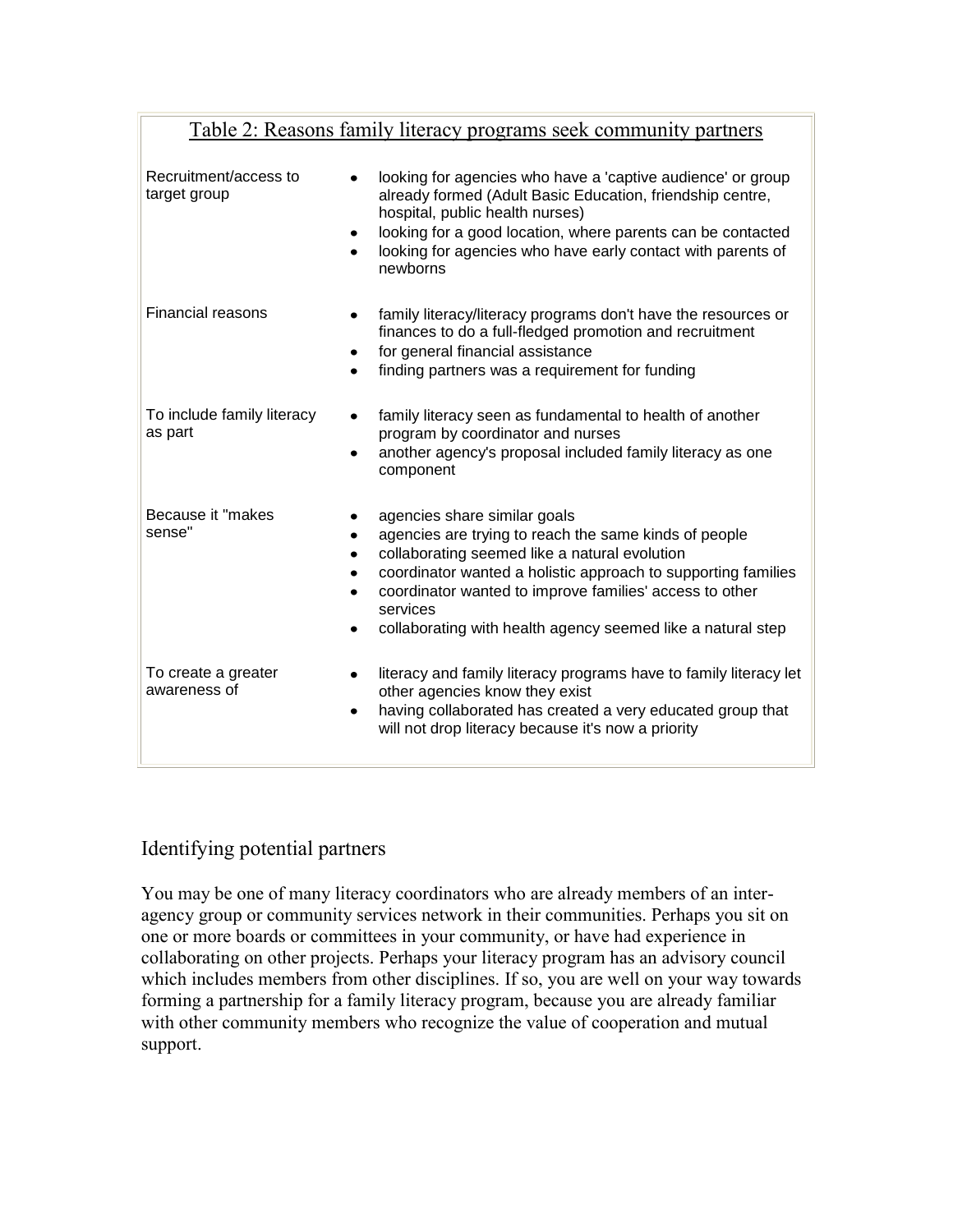Earlier in this chapter we discussed the reasons why family literacy coordinators seek community partners. Now we'll look at who these partners might be.

The number and nature of potential partners will vary from one community to another. Variables include whether a literacy organization is situated in a rural or urban area; the size of the community; and the number of government departments, human service agencies, businesses, industry, and educational institutions in the area. Situations can also vary depending on whether the community has a strong history of inter-agency cooperation and networking, and whether there is a pool of volunteers that can be accessed. The support of leaders and key decision-makers in the community is also an important variable that can affect the success of family literacy initiatives (Practical Guide 1995).

When you start developing a list of potential partners, consider agencies or groups in your defined area who

- deliver services to children and families
- have supported literacy in the past or who have an interest in improving literacy
- have access to or contact with families you want to reach
- would benefit from having their name associated  $\bullet$ with this project
- have funding available for community  $\bullet$ development or early intervention
- can help provide opportunities for valuing and  $\bullet$ promoting literacy development within the community

As an additional preparatory step in identifying potential partners, it's useful to consider why community agencies enter partnerships, from the agencies' perspectives. The table on page 38 outlines the reasons given during FLAG's partnership interviews in 1995.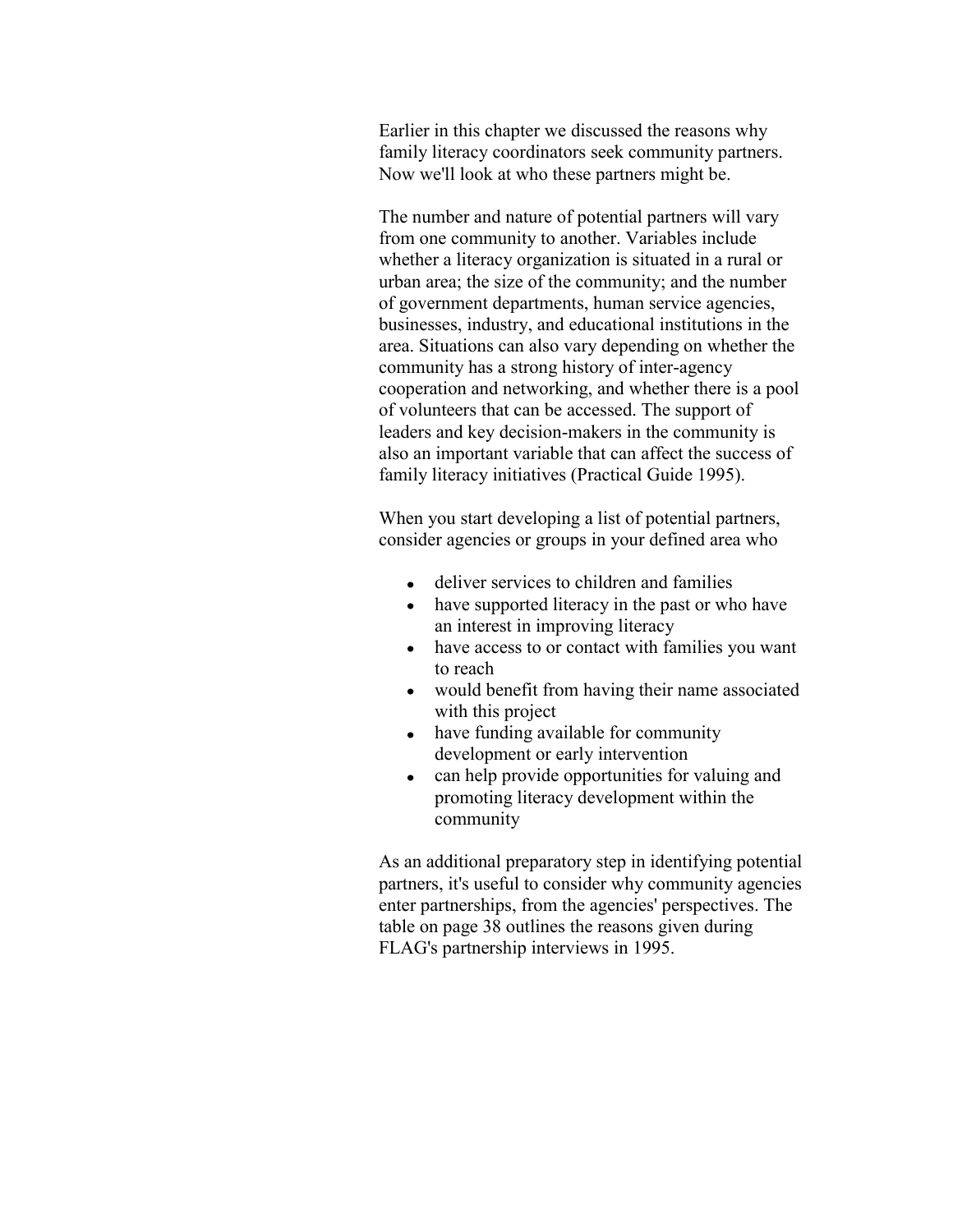| <u> Table 3: Reasons Given by Agency Staff for Joining Partnerships</u> |                                                                                                                                                                                                                                                                                                                                                                                                        |  |
|-------------------------------------------------------------------------|--------------------------------------------------------------------------------------------------------------------------------------------------------------------------------------------------------------------------------------------------------------------------------------------------------------------------------------------------------------------------------------------------------|--|
| <b>Financial benefits</b>                                               | more efficient economically in a time of restraint<br>$\bullet$<br>for sponsorship, fund-raising<br>$\bullet$<br>pooling resources because of funding difficulties<br>$\bullet$<br>avoiding duplication & wasting precious resources<br>funding requirements often include building ties to<br>community, obtaining community support, etc.                                                            |  |
| Sharing resources & expertise                                           | utilizing people's strengths<br>٠<br>offsetting the workload when it is too much for one<br>$\bullet$<br>agency<br>sharing materials and access to libraries<br>٠<br>input from other communities (aboriginal)<br>$\bullet$                                                                                                                                                                            |  |
| Referrals, access to families,<br>and finding supports for clients      | greater awareness of other agencies' services and<br>٠<br>programs<br>clients don't always connect with agencies that can<br>$\bullet$<br>help them<br>provides a way for all partners to reach more families<br>٠<br>certain agencies have access to "hard to reach"<br>$\bullet$<br>families<br>some agencies have more time, staff, and resources<br>$\bullet$<br>to recruit hard to reach families |  |
| An integrated approach to better<br>client needs                        | sharing information, new serve clients' needs ideas to<br>٠<br>create better services<br>inter-disciplinary case conferencing to identify and<br>$\bullet$<br>address<br>providing clients with more consistent information and<br>$\bullet$<br>services<br>streamlining services for clients ("one stop" services)<br>٠<br>avoiding duplication of services<br>$\bullet$                              |  |

Why community agencies join family literacy initiatives In addition to the information given on joining partnerships in general, the following are reasons given by community agencies for partnering with family literacy programs:

- previous involvement with a literacy organization (e.g. board membership, previous collaboration)
- familiarity with or confidence in the literacy coordinator or program
- personal interest in or experience with literacy (e.g. tutoring)
- recognition of the importance of literacy and early intervention
- awareness of literacy needs in the community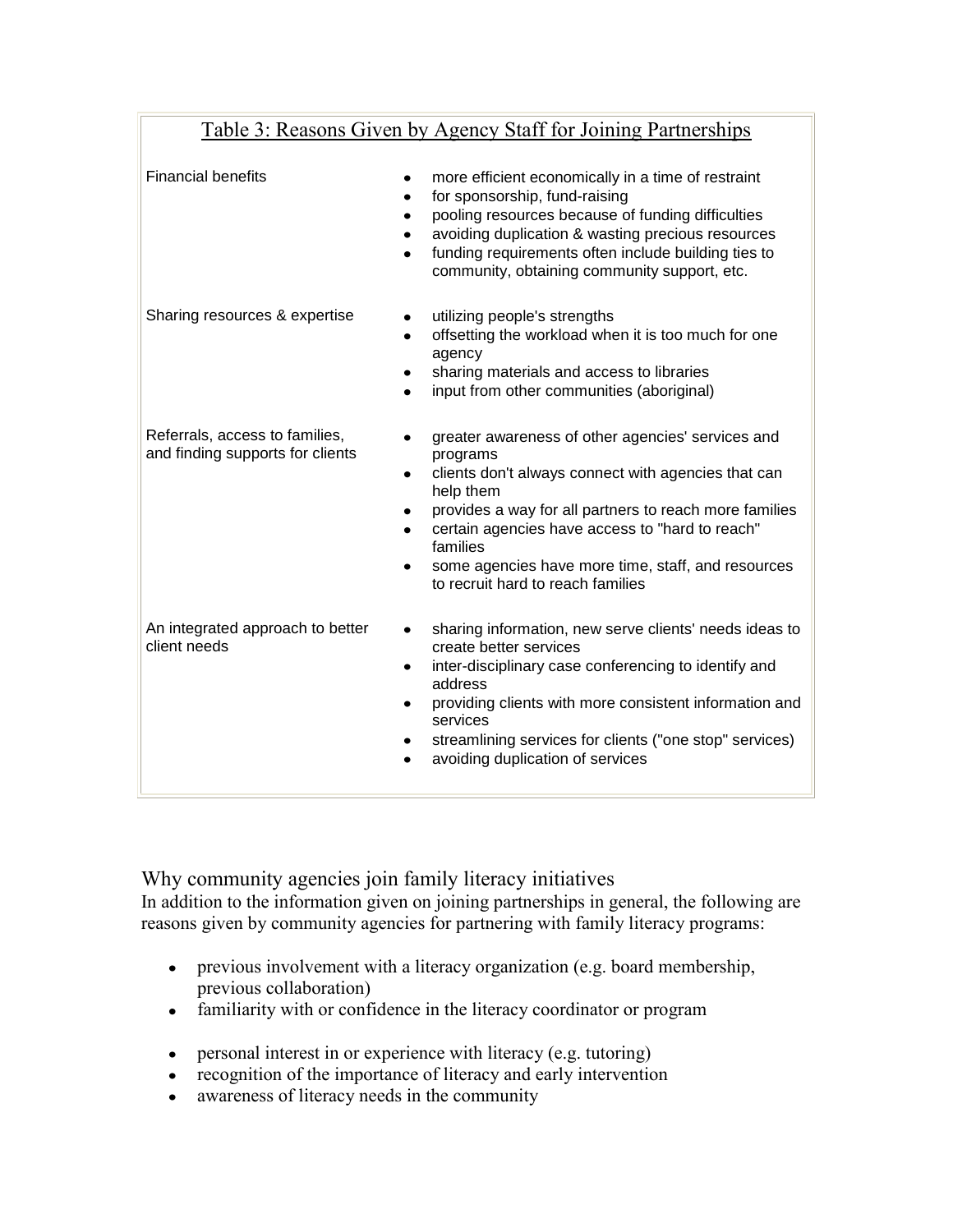- "made sense" (shared goals with literacy program, such as developing better parenting skills; mutually beneficial relationship; good resource for clients; location more comfortable for clients than college; complementary services or programs, such as prenatal classes; belief that family literacy can alleviate social and educational problems)
- access to potential clients (seen as a way for agencies to reach hard-to-reach families; to help the family literacy program to reach families; agency has the staff and resources to recruit participants, where family literacy program doesn't)
- to lend expertise and experience to other programs to make them more appropriate for low-income families

# Mapping your community

By now you should have a sense of what your community needs are, which program would possibly address those needs, and what your agency would need to realize that program. You're now ready to identify potential partners in your area.

An exercise that we've found very effective for identifying resources in the community is one that Kathy Day of Pincher Creek adapted from Dr. Ruth Nickse's session at the Roots of Literacy Symposium in Brooks in 1992. It's called "Mapping the Community," and it is an easy, practical method of identifying, locating, and preparing to contact agencies. You can find instructions for the exercise on Worksheet C on page 87.

When you are finished, you'll have a list of three categories of partners: those who regularly interact with families, those who can help meet needs your agency can't address internally, and those who have contact with specific target groups. These categories will be helpful when you make contact with the organization, in terms of why you are contacting them and how you think you can work together.

# Possibilities for partnerships

The list in Table 4 was put together from the proceedings of a number of family literacy conferences, and a survey we did in Alberta of family literacy programs. It may give you some ideas for possible partnerships that weren't identified in the previous exercise.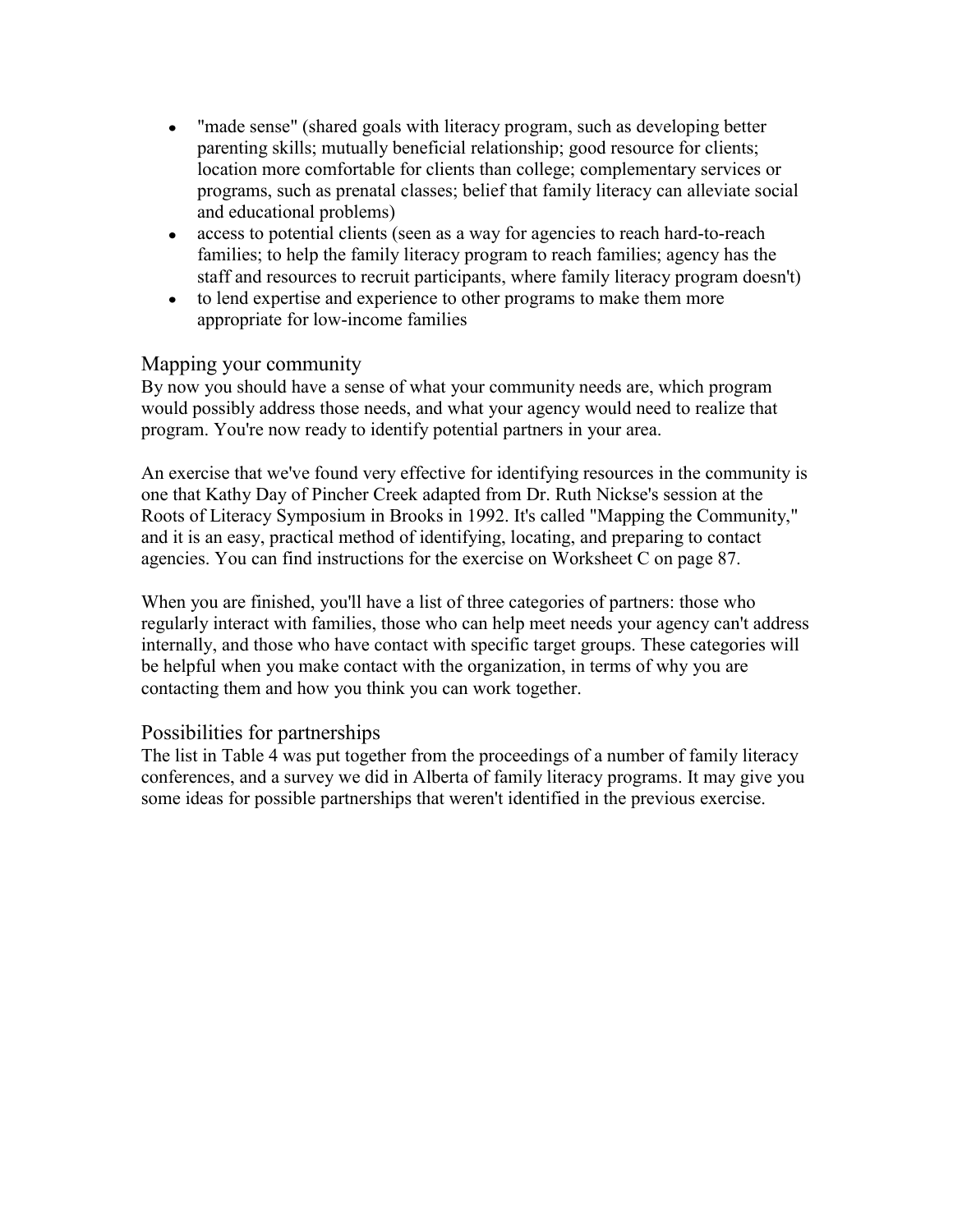# Table 4: Potential Community Partners

- literacy, adult basic education, and English as a  $\bullet$ Second Language programs and organizations
- schools (teachers, school councils, school boards and trustees, kindergarten and early childhood, parent-teacher groups, colleges and universities, alternate programs)
- parent groups  $\bullet$
- infant and youth services (infant daycare, group daycares, pre-schools, special needs children's services, youth recreation, guidance and counselling programs, children's clubs such as Girl Guides and Boy Scouts)
- libraries, library personnel, and community library  $\bullet$ advisory boards
- reading councils
- media (newspapers, community television, book publishers)
- business and industry
- book stores
- service clubs
- health services (hospitals, community clinics, nurses, physicians, mental health and rehabilitation services
- community organizations (Native, Métis, seniors, multicultural, abilities centres, and transition houses)
- housing authorities
- Social Services (teen and young parent programs),  $\bullet$ Employment, Immigration (most federal and provincial government agencies)
- correctional centres
- charitable foundations  $\blacksquare$
- churches and ministerial groups
- speech therapists
- food banks  $\bullet$
- counselling (individual and family counselling, parent and family support services)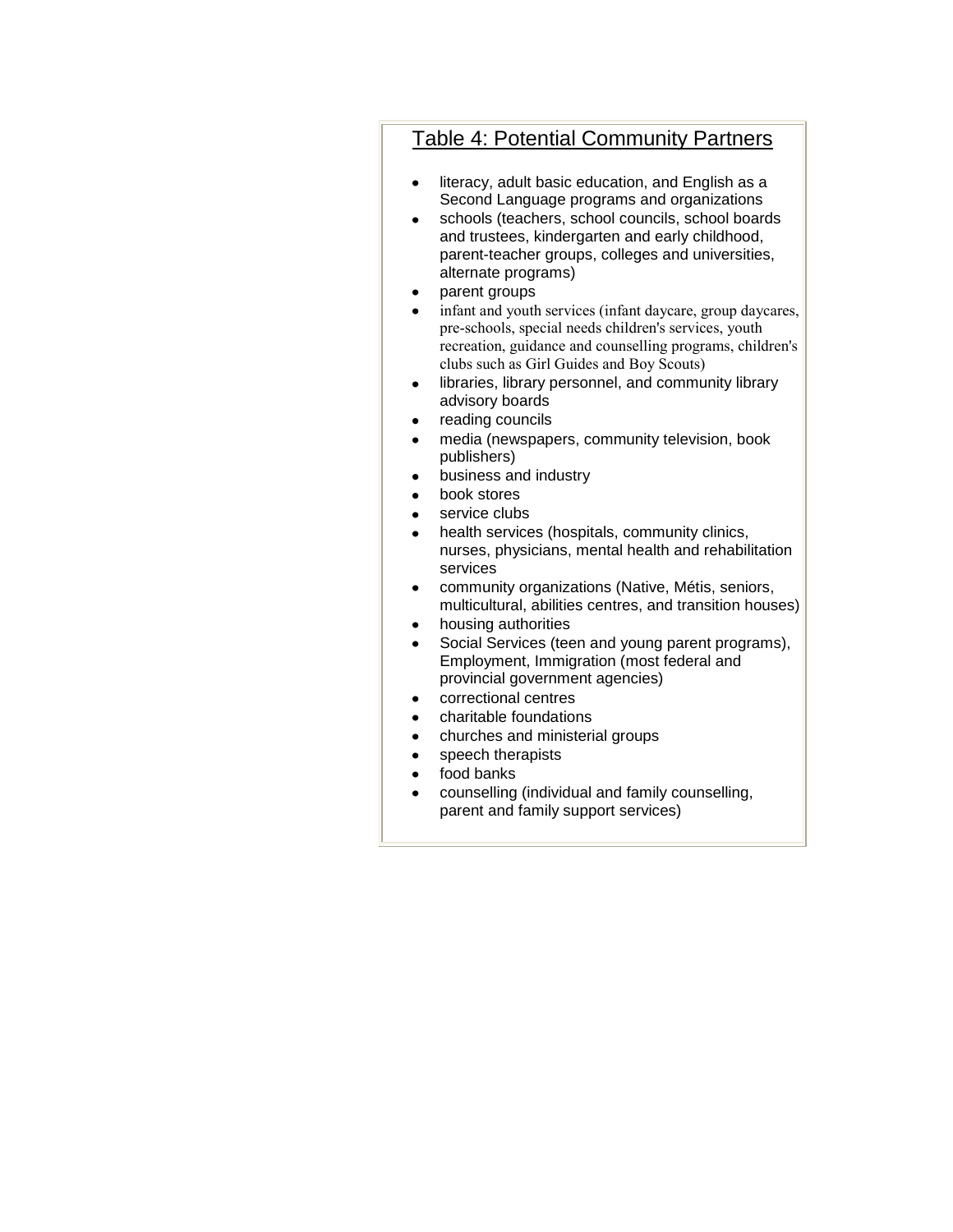Preparing an information package Before you contact your potential partners, make sure you're prepared to present information and answer questions. We recommend assembling an information package to mail out to potential partners after you have made the initial contact.

There are three main types of information to include:

- a brief, clear explanation of family literacy and  $\bullet$ its benefits
- the need for the program
- an indication of why a partnership is essential

For the explanation of family literacy, see Chapter II of this manual for definitions and a rationale. If your organization has already identified a family literacy program that it thinks is a viable option, include a description of it and its intended outcomes.

The need for the program can be based on the information leading up to your agency's decision to implement a family literacy program. Has your organization conducted any needs assessments in your community or area to justify literacy programming in general? If so, use this information to demonstrate the need for the program. If you haven't, you can contact the Alberta Association for Adult Literacy (AAAL) in Calgary for information from Statistics Canada on literacy levels. The AAAL has broken down the national survey into statistics for federal ridings.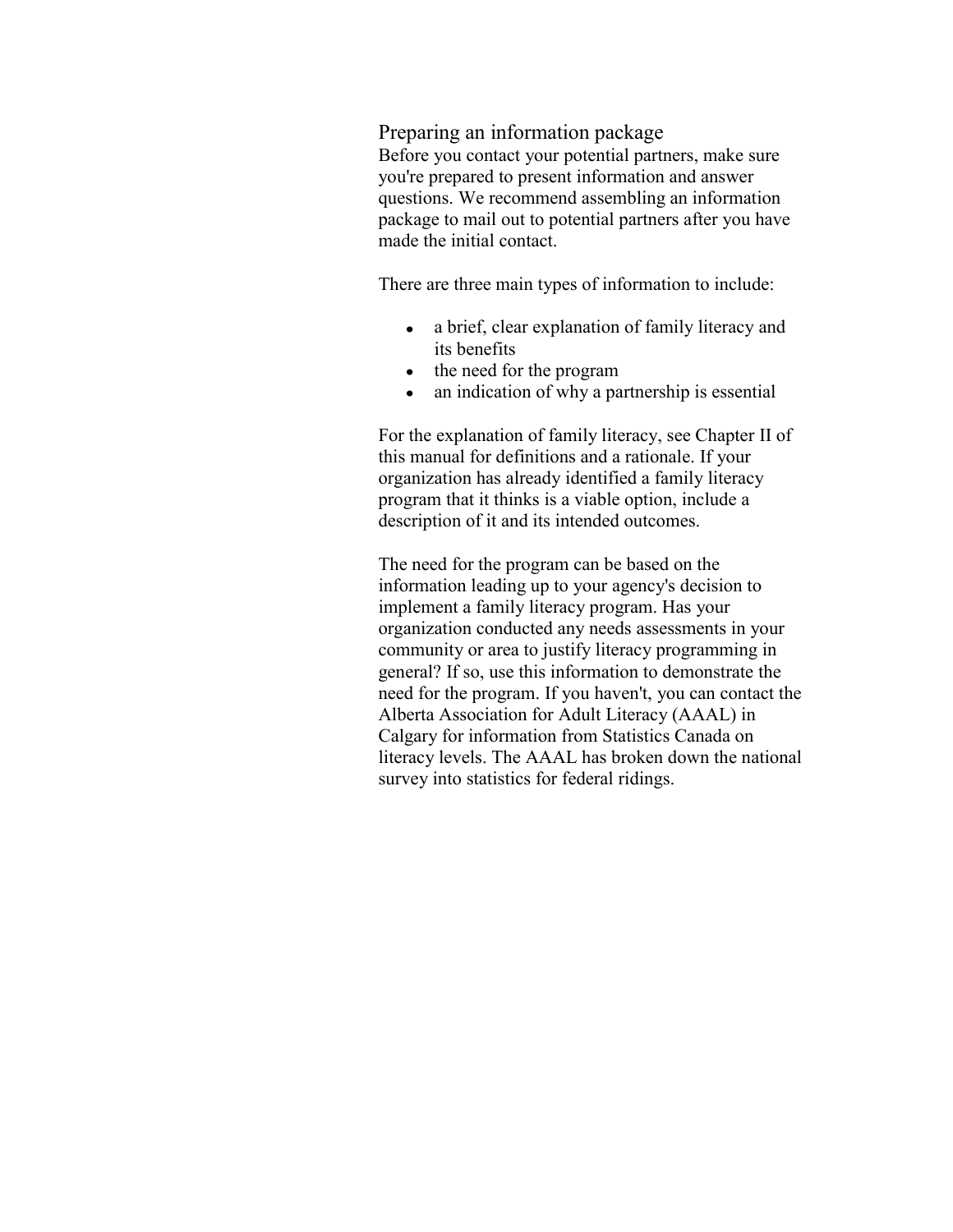Finally, your information package should clearly explain why community partnerships are essential to early intervention initiatives of any kind. A brief rationale for partnerships can be summarized from Chapter III, highlighting the following points:

- to meet the interrelated needs of family members with integrated services and approaches
- to be aware of the services and support offered by other agencies
- to avoid duplication of services  $\bullet$
- to pool resources and expertise
- to improve access to families and potential clients
- to meet funding agency criteria

See Appendix A for a sample information sheet for potential community partners.

In order to prepare information for your community partners, it's useful to consider what their needs might be. We asked community agency staff what they needed in the way of information to decide whether to join in partnership with the local family literacy program. Their responses are summarized in Table 5.

In some cases, it was not the information presented to the community agencies, but rather personal experience of agency staff that led to the decision to join the partnership. For example, agency staff were familiar with literacy program or coordinator, or they had worked together in a previous partnership. Some agency staff had previous experience in literacy, most often having volunteered as a tutor. Knowing someone who needed the support that could be provided by a family literacy program was also cited as motivation to join the partnership.

### Contacting potential partners

When we spoke to family literacy coordinators about how they approached potential partners, we found a number of similarities as well as differences in their experiences. In small towns and rural areas, coordinators stressed the importance of informal conversations (such as in grocery stores, libraries, or at other meetings) as opportunities to introduce the idea of partnering for family literacy.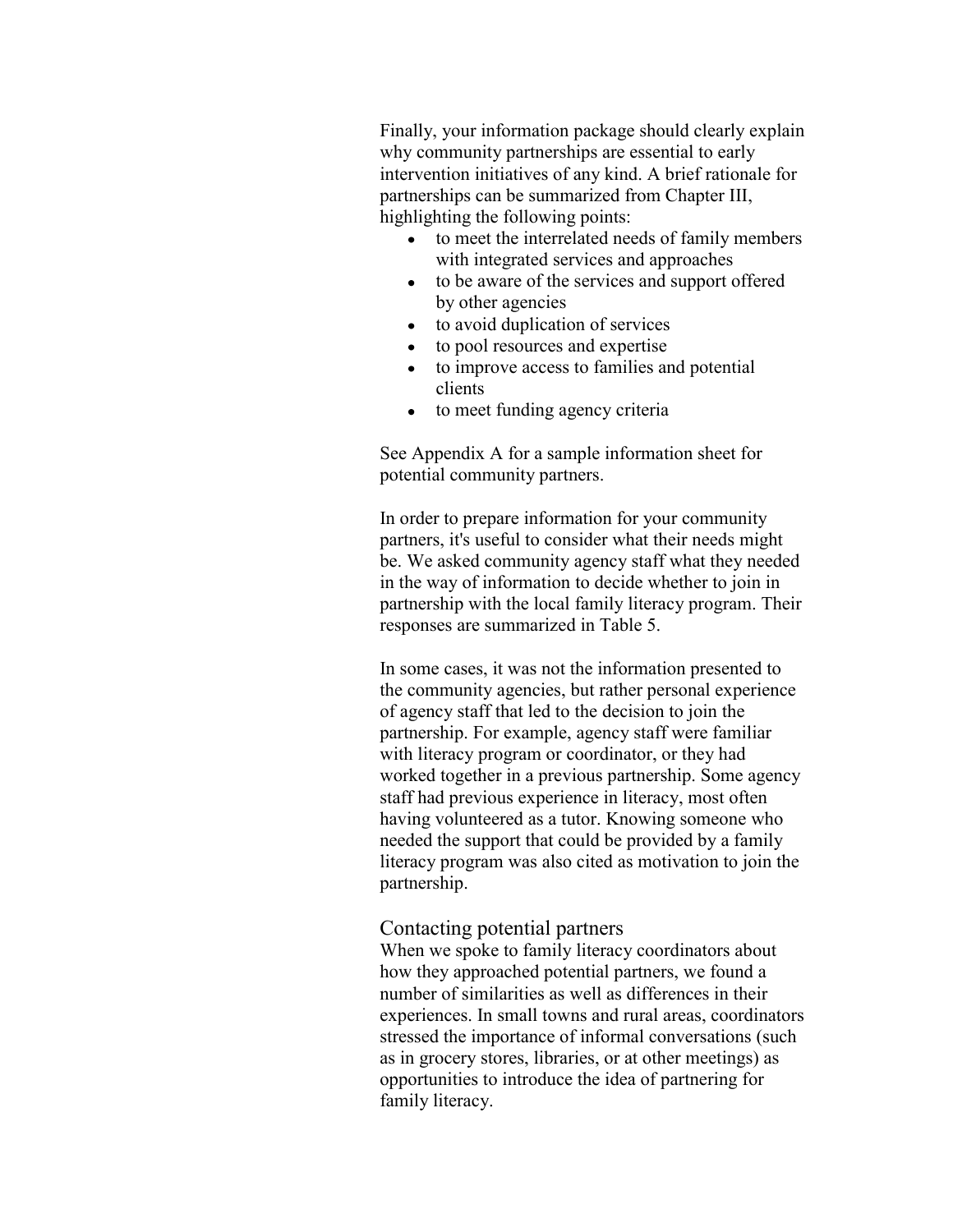# Table 5: Information Needs of Community Agencies

Relevance for agency and clients

- flexibility in terms of developing the program and working with the literacy coordinator
- respect by the literacy coordinator for their clients
- ability of the family literacy program to blend with their program
- awareness that their agency would be part of the discussion on what the best way would be to deliver the program.
- knowledge that the program would be appropriate for clients

# Resources available

- knowledge that someone was willing and available to coordinate the program
- knowledge that it wouldn't take too much time or cost too much
- awareness that there were adults in the community who could help kids who need individual attention

# Community need

- explanation of the need for the program
- literacy statistics

# Family literacy information

- to have a presentation on how the program would work
- to have information on programs operating in other communities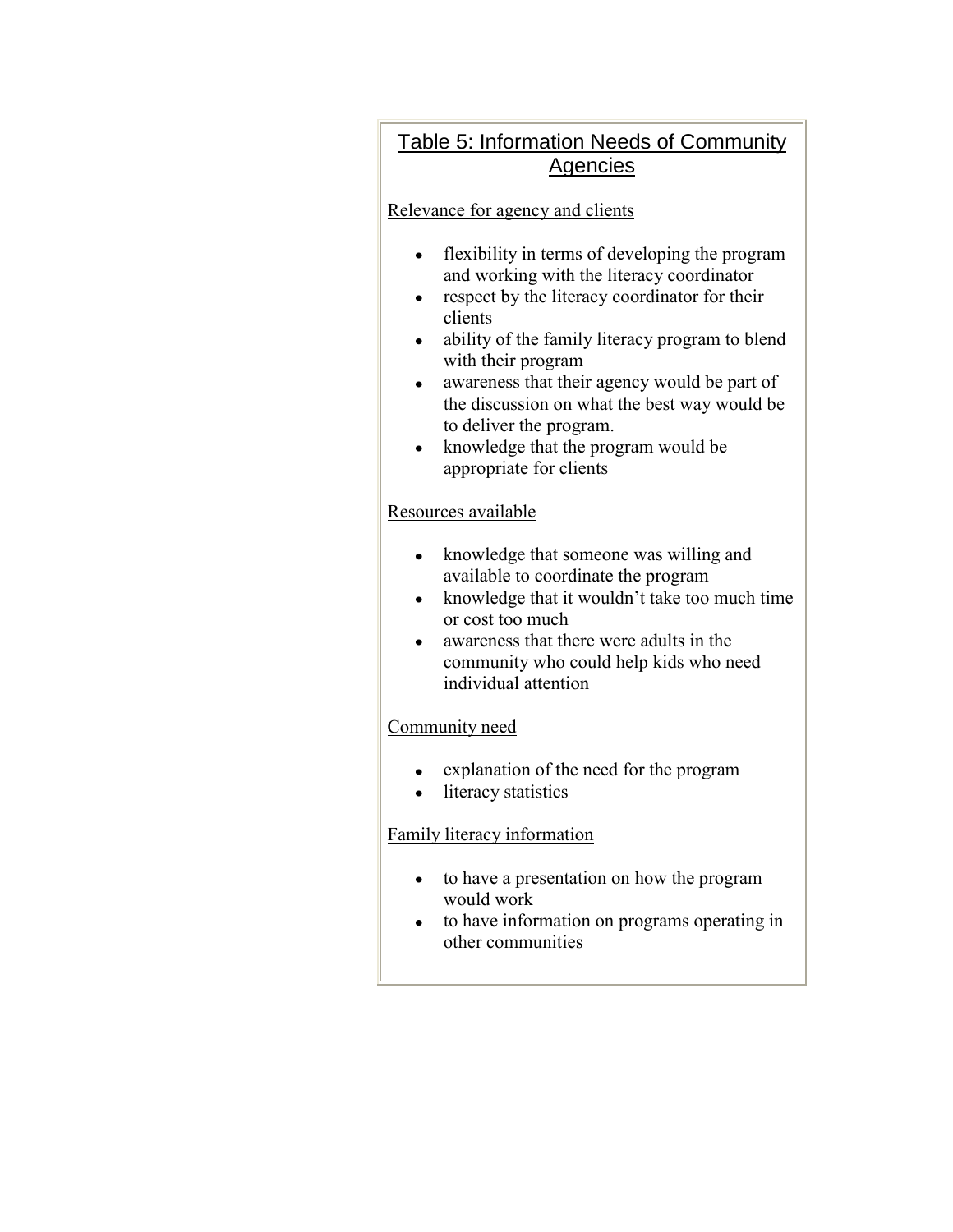Most of the coordinators that we spoke to recommended using existing structures to approach people, such as inter-agency or community development meetings.

For other coordinators, initial contact was made by making "cold calls" to the agencies and groups they had identified as potential partners.

The process used by the coordinators we interviewed to approach potential partners can be compiled and summarized as follows:

- 1. informal conversations where possible
- 2. making agencies aware of the proposed program and the need for partnership through existing channels and structures
- 3. telephone calls to set up an appointment to explain the proposed program and learn about agency's services and clients' literacy needs
- 4. presentation to agencies, leaving information package and possibly a video
- 5. hosting of meeting or focus group with interested parties

One coordinator in Alberta described how, after making appointments with potential partners, she goes in and talks with agency staff about what they have observed in terms of literacy needs in their clients. She then uses the United Way video Litrasee? Put it on the List to demonstrate how different professionals adapt their approaches to accommodate low-literacy clients. She also takes information on the proposed program to leave with the agency staff and administration.



# **Prompt sheet**

During the telephone call to agencies, whether as an initial contact or as follow-up to informal discussion, it's important to be well prepared in terms of what you are asking for and what information you're presenting. We suggest using a telephone "prompt sheet" that includes the following information in the message: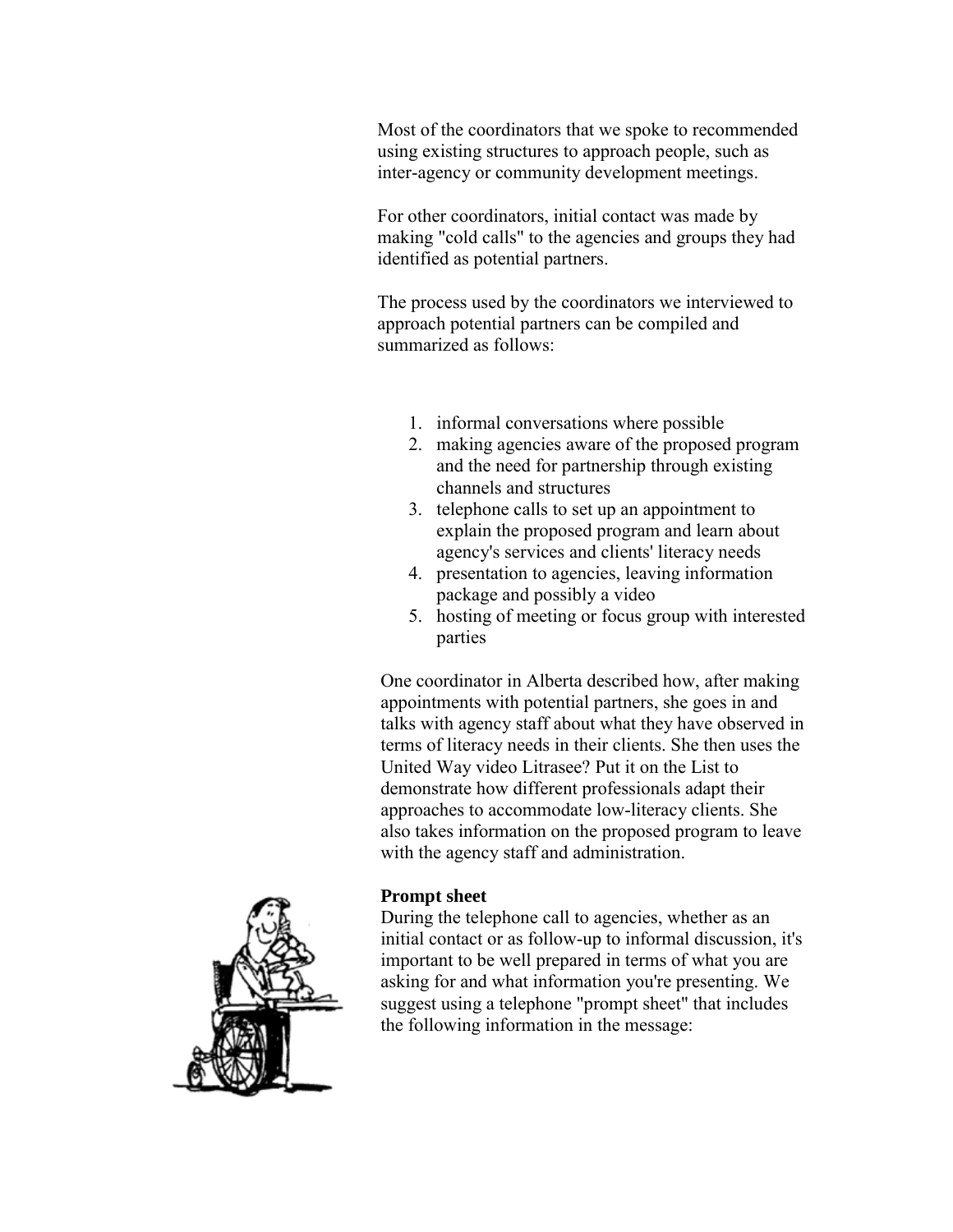- your name and who you are with
- that your organization is in the preliminary stages of planning a program to support families and improve literacy in the community
- that you are putting together a group of  $\bullet$ stakeholders to help determine directions and goals for the program
- that working together on this project would benefit both organizations by reaching families that need the support and improving their access to services
- that you would appreciate the opportunity to visit their agency to discuss their role in the community, who they serve, and how you might work together to meet needs in the community
- tell them that when you visit their agency, you'll bring an information package that explains the proposed project more fully
- that you see it as essential that parents and caregivers have the opportunity to express their needs and have input into planning the program. Explain that you would like to discuss the possibility of meeting with a group of the agency's clients to discuss the program.

Try to get a definite time and date during this phone call for you to visit the agency. It is possible that the person you speak to will not be the appropriate contact person. If this is the case, get a name and telephone number to call, and make the call again. Above all, be persistent, positive, and emphasize the potential benefits for all partners.

# Agency visits

Visiting each potential partner has three primary objectives: 1) to learn more about the organization and who it serves, 2) to interest them in being a partner in the proposed family literacy program, and 3) to obtain permission and the opportunity to discuss the proposed program with a small group of their clients.

The first few moments of your agency visit should be used to briefly restate who you are and why you are there. Indicate that their agency's perspective and expertise will be important in establishing directions and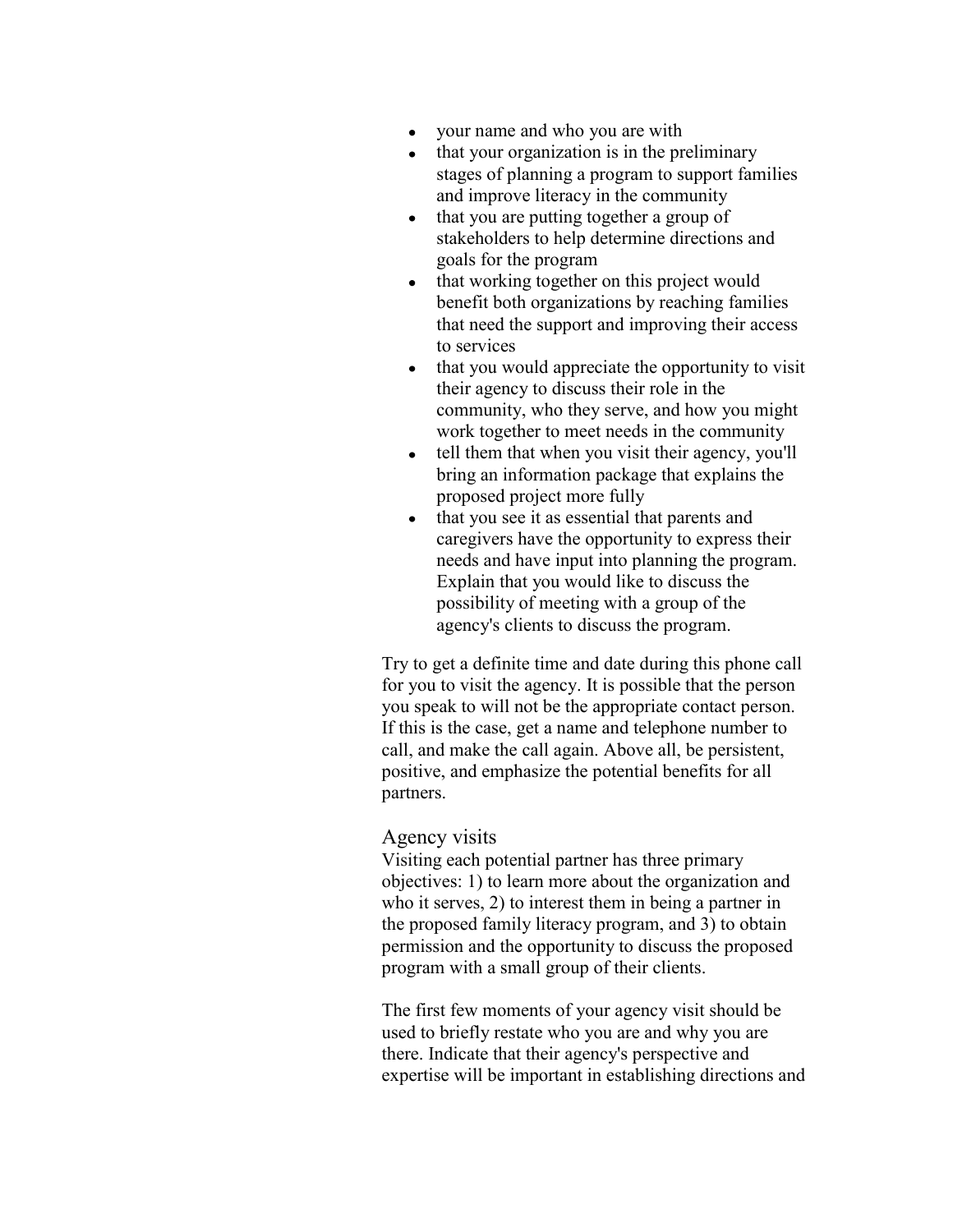goals for the proposed family literacy program.

I think the first thing that happened was when the adult learning council and the literacy offices moved into our building, and our office was next door to theirs. …I think that these types of people should be housed in one physical setting. It's much easier to go next door and say, "Are you doing this?" If I had to phone, and do whatever, it wouldn't happen. Plus the informal contact over a cup of coffee…. She was talking one day about literacy, and I was talking about how I had to get to some of these parents, it's the ones that really need it that I can't reach, and she's saying, well, that's really exciting, our literacy group could have a story (where) the content could be what you're…. And I'm thinking, right on, that's what we need. They could be reading this story to their child, but it could be about health care. Like the Berenstein Bears Go To The Doctor.

> Prenatal educator FLAG interviews 1995

To learn more about the organization and who it serves, consider the following list of questions adapted from Isserlis et al (1994b: 39):

- What is your mandate or mission statement?
- What services do you offer and to whom?
- How do clients come to you? How are they referred and by whom?
- If you can't help clients, who do you refer them to? What are some problems your agency doesn't address?
- What have you observed about the literacy needs of your clients? What about their parenting needs?

To interest agency staff in being a partner in the proposed program, you need to make the connection between family literacy and what they have stated their agency objectives and client needs to be. As stated before, partnerships must be seen as in some way mutually beneficial, or the chances of success are minimal.

If the organization you're visiting works to support children and families through health promotion and community health services, you need to emphasize the importance of literacy in accessing health information and services. Talk about the challenge and importance of reaching at-risk families as being a concern of both organizations.

*If you are meeting with administration or staff from the local school district*, talk about the importance of school readiness and positive attitudes toward learning, and how family literacy addresses those issues. Listen to what they have to say about their goals and their client needs, and make the connections between their programs and services, and what you are proposing.

*If you are talking with social service providers*, talk about the intergenerational nature of low literacy skills, and the implications that has for employment, training, and success for their clients and their clients' children.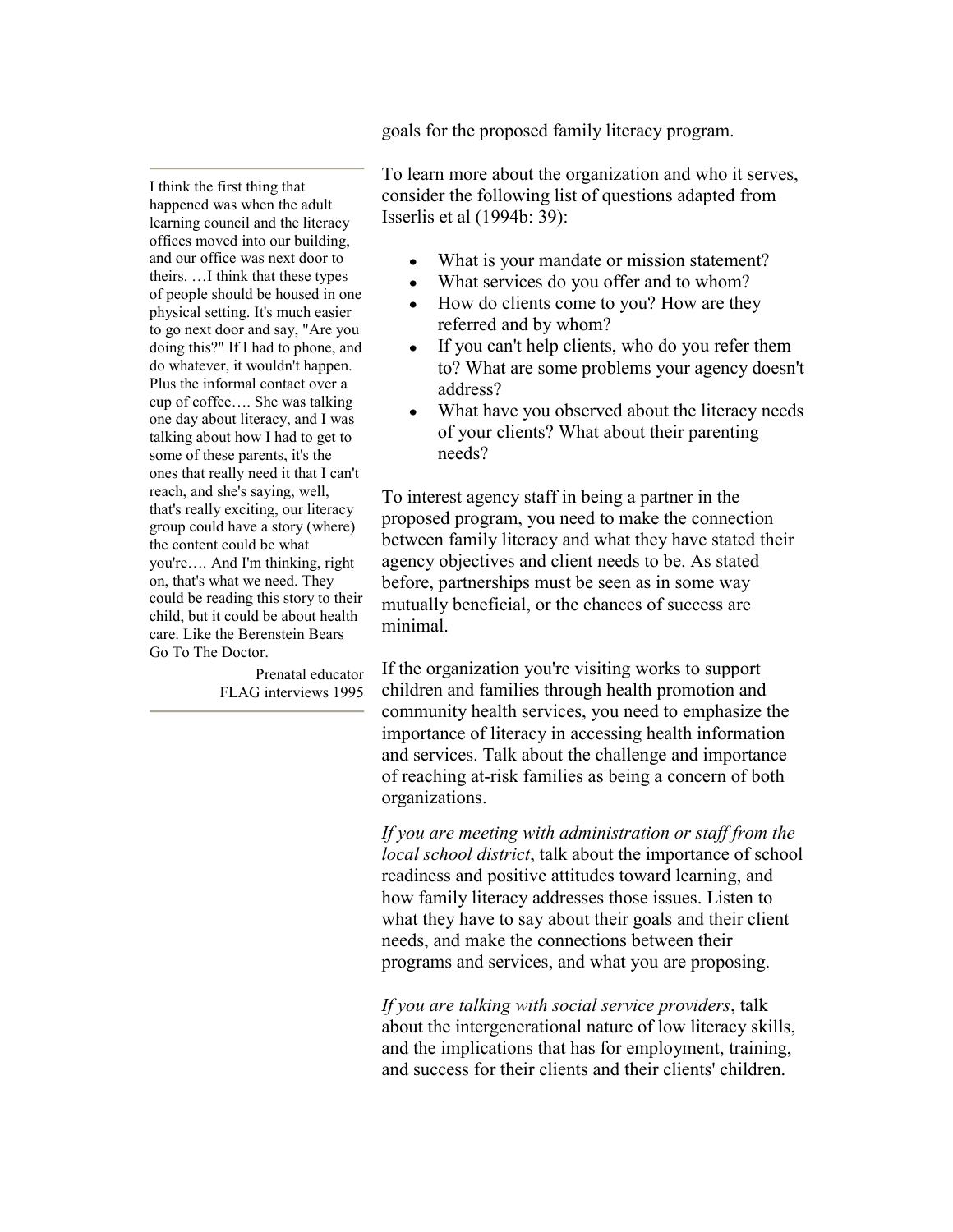No professional or professionals can substitute or supplant the caregiving role of the family. In addition, every family, regardless of socioeconomic or cultural status, has strengths and resources that should be identified and used to enhance the development of the child. Enabling and helping families increase their parenting skills will have a positive effect persisting far beyond early intervention years and affecting other family members.

Boavida and Borges 1994: 44

Also, make sure you emphasize to agency staff that their perspective and expertise would be invaluable in establishing directions and goals for the proposed program. This would be a good time to give them the information package that you have prepared.

#### **Getting parents involved**

Lastly, you want to make this initial meeting an opportunity to make contact with parents and caregivers in your target group. Their input and participation in planning the program can't be overemphasized. Discuss with the community agency staff the importance of community-based programs, and how you think that parents and families are in the best position to identify the needs the proposed program should address. See if the agency would be willing to assemble a group of parents for you to talk to about the proposed program, and to hear their needs, suggestions, and ideas.

Be careful not to be too over-zealous in this first meeting, or to inundate agency staff with information. You want to listen and learn about their organization, you want to make the connection between their objectives and family literacy, and to find an opportunity for parental input into program planning and delivery. The idea is to get them interested; and if they are, the planning meeting or focus group will be the place to further develop the partnership.

# Organizing an inter-agency meeting

#### **Planning the meeting**

Once you have finished your visits to individual agencies, and have spoken with parents and families who are clients of those agencies, the next step is to organize a meeting of interested and receptive agencies and potential partners. The purpose of the meeting is to further explore a partnership that will 1) support families in the community and 2) plan and develop a family literacy program.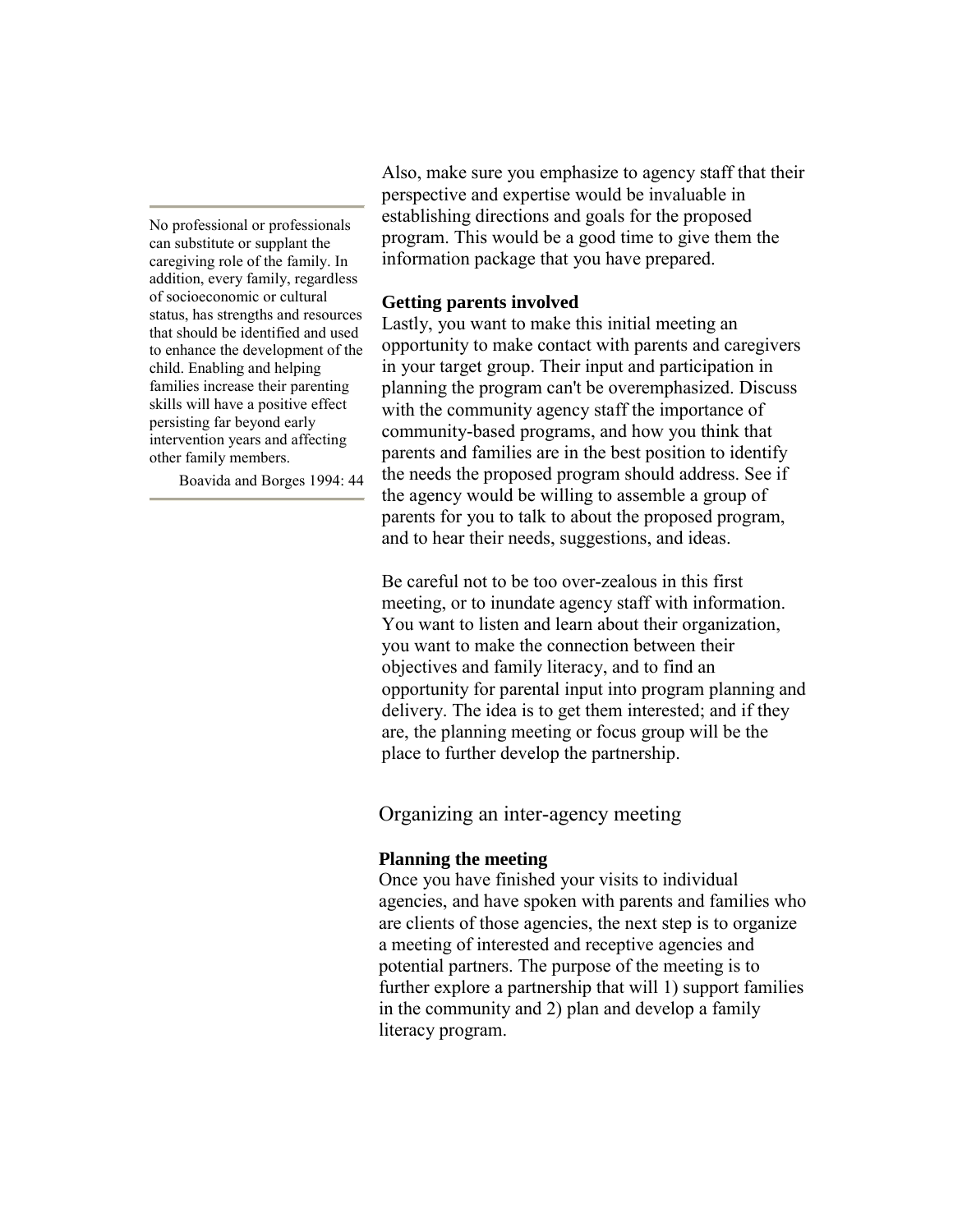Experience tells us that it is difficult if not impossible to set a time and date for a meeting that will suit everyone's schedule. By inviting people well enough in advance, you can hope that the majority of them will be able to attend, or designate someone else from their agency if they already have commitments.

Sending a letter of invitation is recommended over telephone calls. Include a proposed agenda in the invitation, as well as a reply date and telephone number so they can confirm their attendance.

As you organize this initial meeting, remember that the input, trust, and feelings of ownership of those participating are essential to successfully building a collaborative project.

# **Objectives of the meeting**

Although you want people at the inter-agency meeting to feel that they are equal partners, be prepared for the fact that they will likely look to you for leadership and facilitation, at least during this meeting. It's important to have objectives defined for the meeting and included in the agenda. These objectives might include

- getting to know each other, and becoming  $\bullet$ familiar with each other's activities, services and mandates
- $\bullet$ discussing the proposed family literacy project
- discussing the proposed partnership
- exploring what agencies and individuals have to offer and want to gain from the partnership
- scheduling the first planning meeting for the new partnership

For the first objective, you might want to have agencies and individuals give you feedback on the proposed family literacy model(s), and whether they see it as appropriate for the community. You might want to talk to them in more detail about family literacy in general and justification for the proposed program. This might include using a video, or describing a family literacy program in another community that uses the same model. Members of the group might have questions or concerns arising from your visit to their agency or the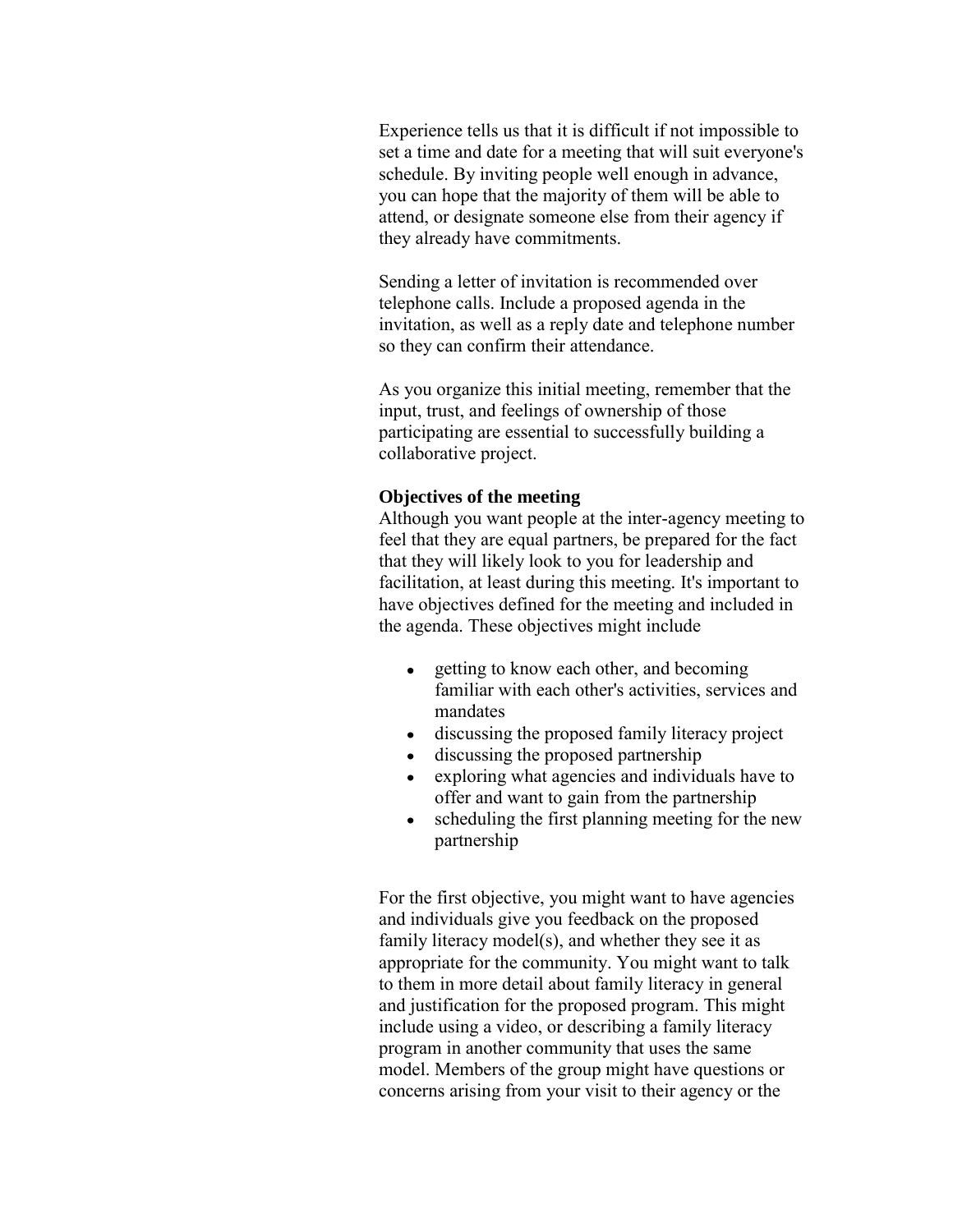information package you left with them. You might also have questions arising from previous discussions, regarding their agency or individual needs, and whether the proposed program will address those needs. Why do they think a family literacy program is needed in the community? What do they think the desired features of the program would be?

The second objective of sharing information on what agencies and groups do and what services they offer can best be achieved informally, rather than through formal presentations. As we'll discuss in following chapters, it is important to make all members of the group comfortable, especially parents, and to maintain an appropriate balance between formality and informality. You will also want to avoid a situation where formal presentations take most of the time available for the meeting.

The third objective of discussing and exploring the proposed partnership can be achieved in a number of ways. Members of the group can discuss what their concept of partnership is, and why they think it is important to the development of the proposed program. What would the purpose of the partnership be? What are some possible goals? What experiences have people had previously with partnerships and collaborations? What did they find productive, and what could have been improved?

The fourth objective is to determine what agencies have to offer and want to gain from the proposed partnership. In other words, why are they at the meeting? You have already had discussions with individual members during your agency visits on what the partnership could offer to them. Now you have the opportunity for group discussion on what expectations are for the project.

Finally, you want to be able to schedule a follow-up meeting with members of the group who are interested in being involved in the partnership. If you have a large number of interested members, you should discuss whether a smaller advisory committee or council is necessary, with the possibility of additional subcommittees.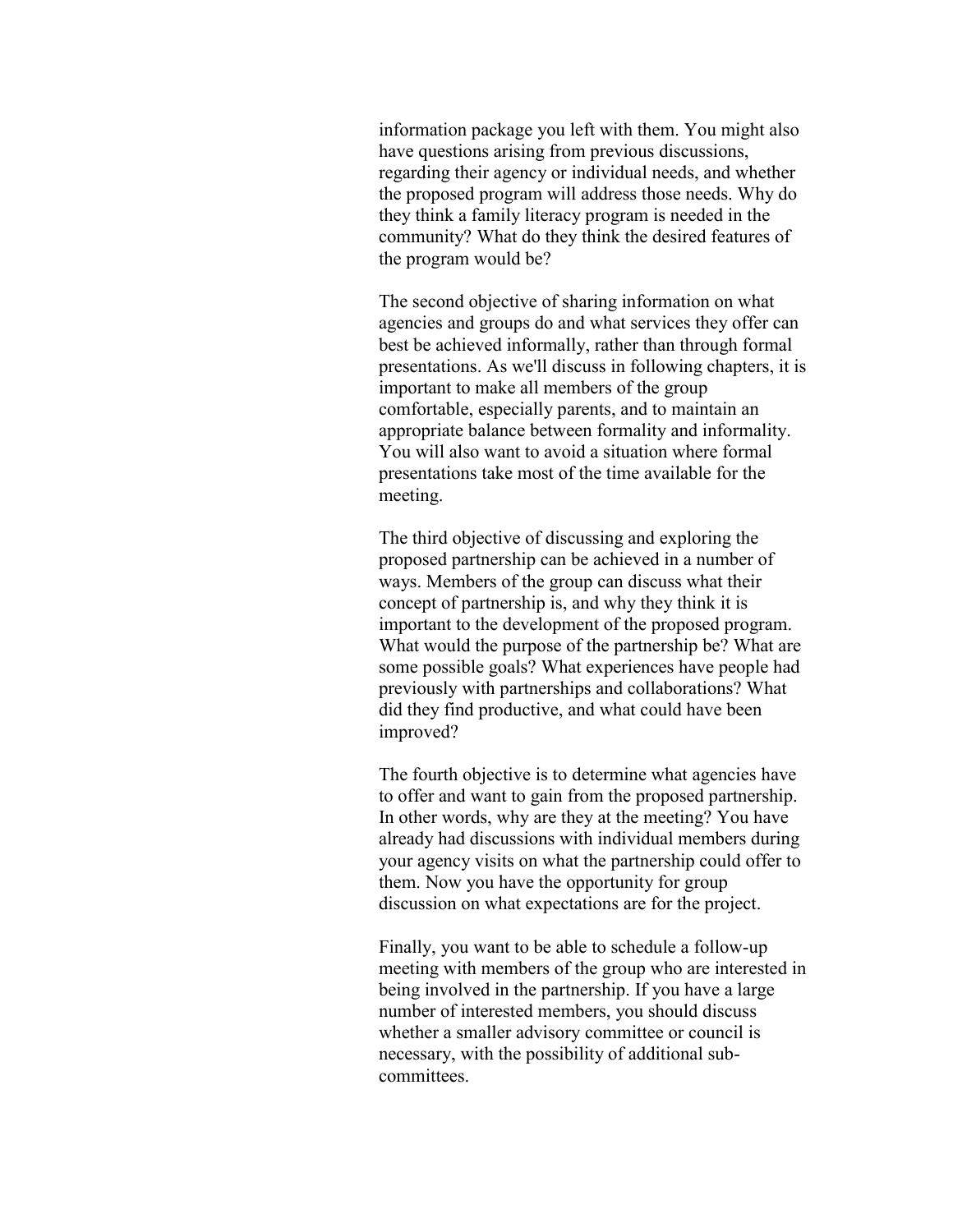#### **What you need to prepare**

The following are suggestions for what you need to prepare ahead of time for the inter-agency meeting.

Be sure you are fully versed in what you want to achieve from the inter-agency meeting, and that you can satisfactorily answer questions about the proposed program.

Will you want to use overheads or hand-outs on literacy that will add to, not duplicate the information sheet you gave to potential partners when you made your agency visits? You might want to prepare a brief presentation based on the recent International Adult Literacy Survey from Statistics Canada and the Organisation for Economic Co-operation and Development (1995). You might also present information from the Statistics Canada Survey of Literacy Skills Used in Daily Activities that relate to the relationship between parental education and children's school success. See the *Practical Guide to Family Literacy* (Skage 1995: 16).

Prepare information (overheads or hand-outs) on the proposed family literacy program model(s), including examples of programs in other communities.

Prepare overheads or hand-outs on partnerships, how they are defined and what their benefits are.

Have a worksheet or exercise on identifying previous experiences with partnerships and how they could have been improved, as well as what participants' expectations are for the partnership, what they feel they can contribute as an individual, and what they feel their agency can contribute (Quezada and Nickse 1992).

Be sure to consider who will be responsible for recording the meeting. If you will be facilitating, perhaps someone else from your organization would volunteer to take notes.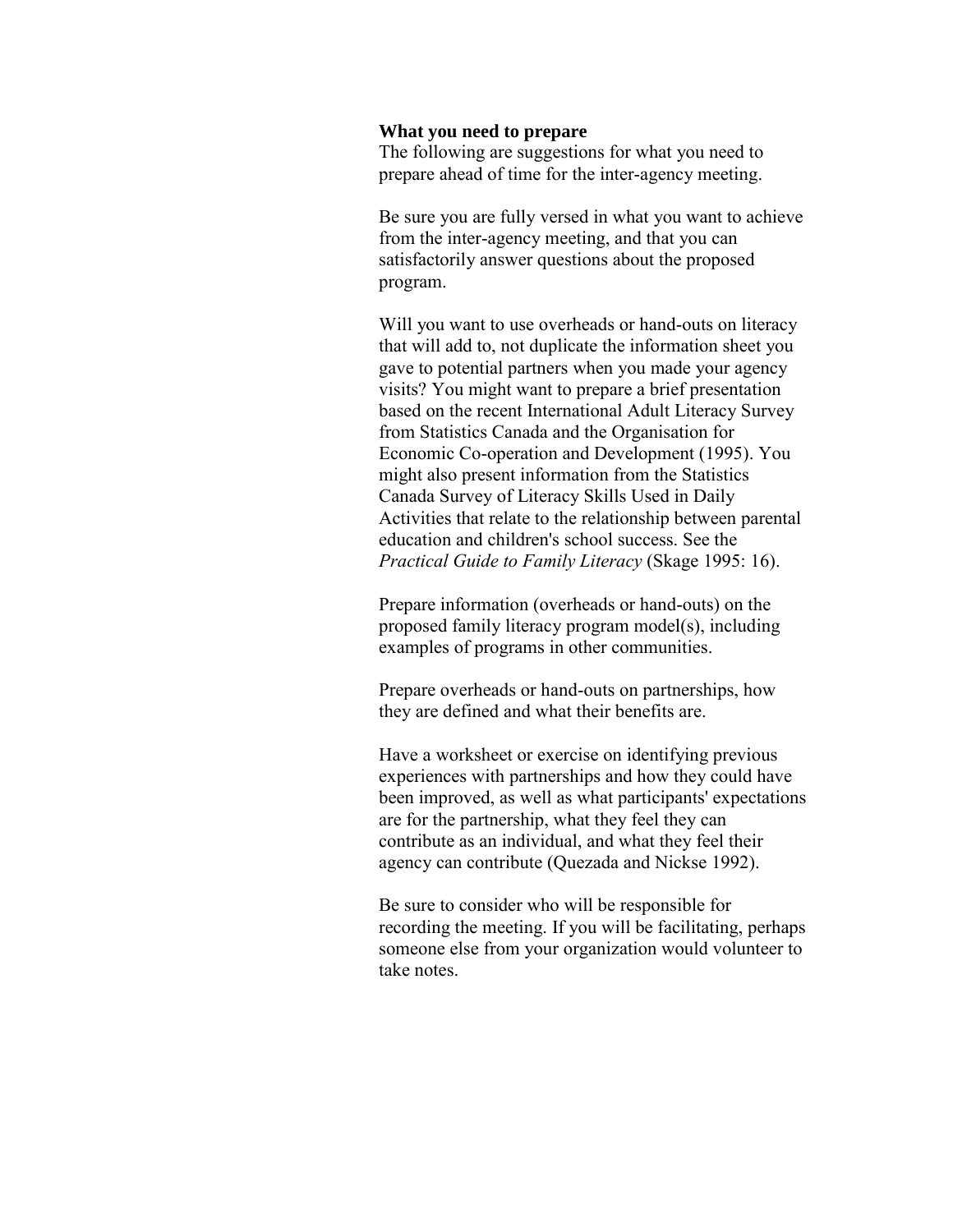#### **Hosting the meeting**

If your organization does not have a room available for the meeting, see if you can have it in another suitable location, such as the library or local school. If you already have a commitment to the partnership by another agency, perhaps they could provide space for the meeting.

The meeting should be long enough to thoroughly discuss the items we've identified, but be reasonable in terms of the time commitment required. Be sure to provide coffee and juice, and to ask the group to determine the need for breaks.

You may want to consider an agenda combining large group discussion, presentation to the large group, and small group discussion with lots of opportunity for interaction (Quezada and Nickse 1992).

As stated earlier, one of the objectives of this interagency meeting is to determine who is willing to make a commitment to this partnership. You may find that participants express concern over the time and staff commitment needed for such an undertaking. Bradford (1993) suggests that this "cost" needs to be balanced against the previous and current difficulties and costs experienced by families and professionals, which can be alleviated by the additional resources and better coordinated services offered by the partnership.

Remember, the final objective of hosting this interagency meeting is to form a group of people who are willing to be involved in planning, developing, and guiding a family literacy program. It will be easier to set a date for the first planning meeting while you are still together; you should try to hold it fairly soon after this inter-agency meeting so that people don't lose their interest and enthusiasm.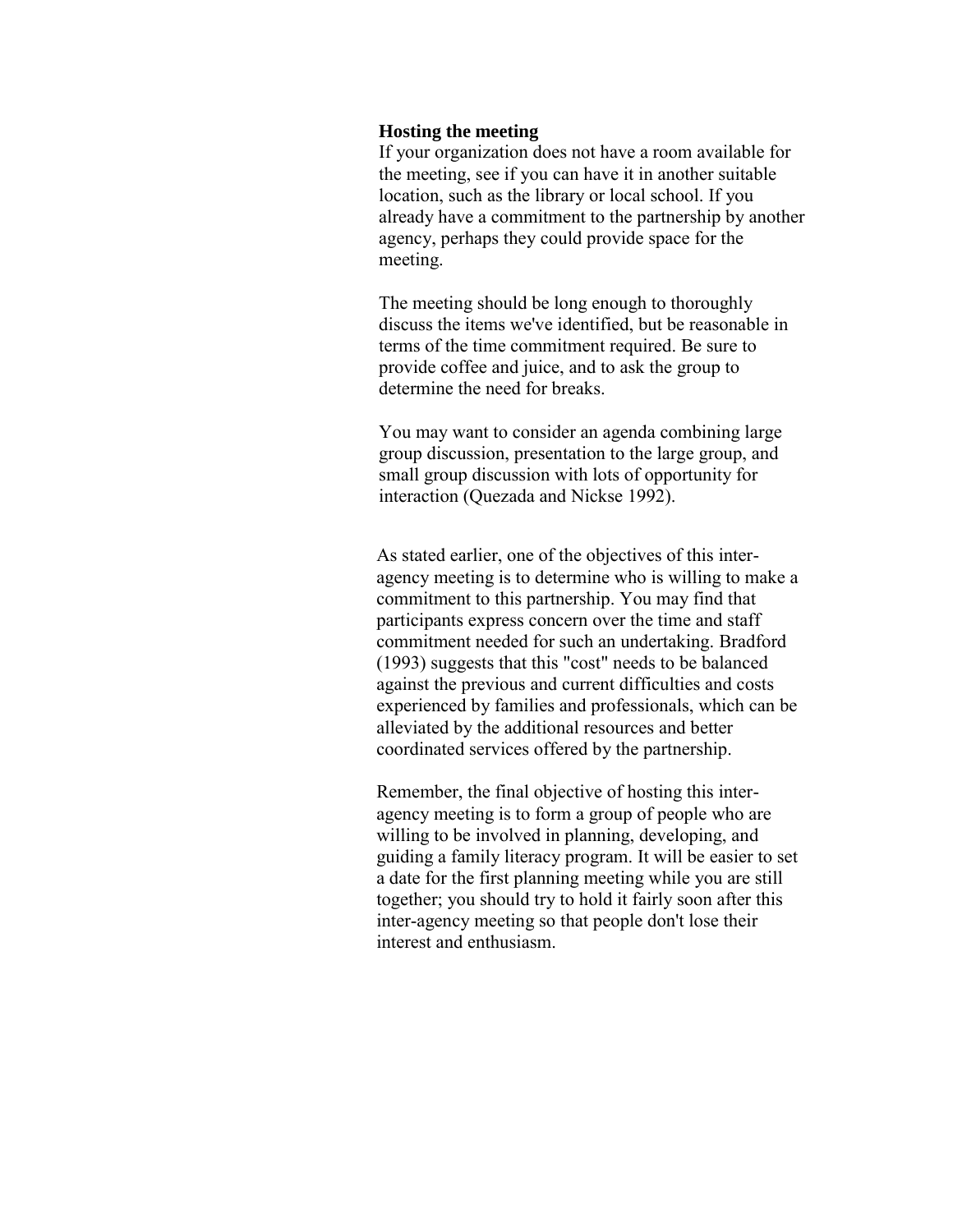Finally, as you plan and host the inter-agency meeting, it is worth considering what it takes to bring about organizational or institutional change, for what we are talking about when we discuss partnerships truly is "changing the way we do things." Beckhard (in Hord 1986) says that institutional change (to more cooperative or collaborative modes) will not occur unless the following conditions are present:

- There must be real dissatisfaction with the status  $\bullet$ quo, a high enough level of dissatisfaction to mobilize energy toward some change.
- There must be in the organizational leaders'  $\bullet$ "heads" some picture of a desired state which would be worth mobilizing appropriate energy.
- There must be in the organizational leaders'  $\bullet$ "heads" a knowledge and picture of some practical first steps toward this desired state, if energy is to be mobilized to start (23).

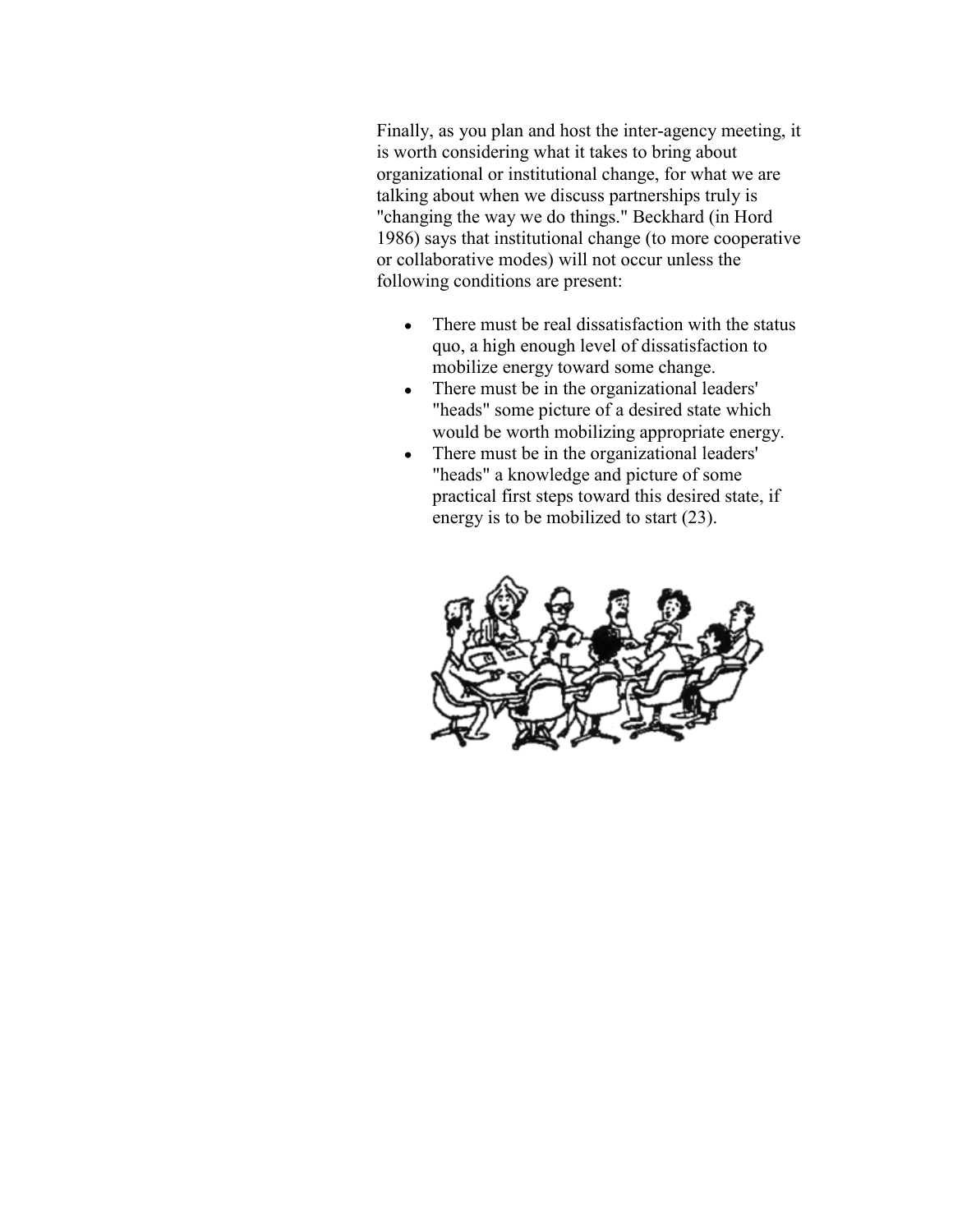# **Chapter V Building and Maintaining a Partnership**

This chapter give suggestions and strategies for the stages of development that follow the formation of a partnership. We'll look at considerations in forming an advisory committee, developing a shared vision and goals, conducting a needs assessment, and developing a plan of action.

Determining roles and responsibilities, including some discussion of partnership agreements, is included in this chapter. Ideas on keeping partners informed, solving problems, and renegotiating are also included. Finally, we'll give some suggestions for evaluating the partnership and planning for improvement..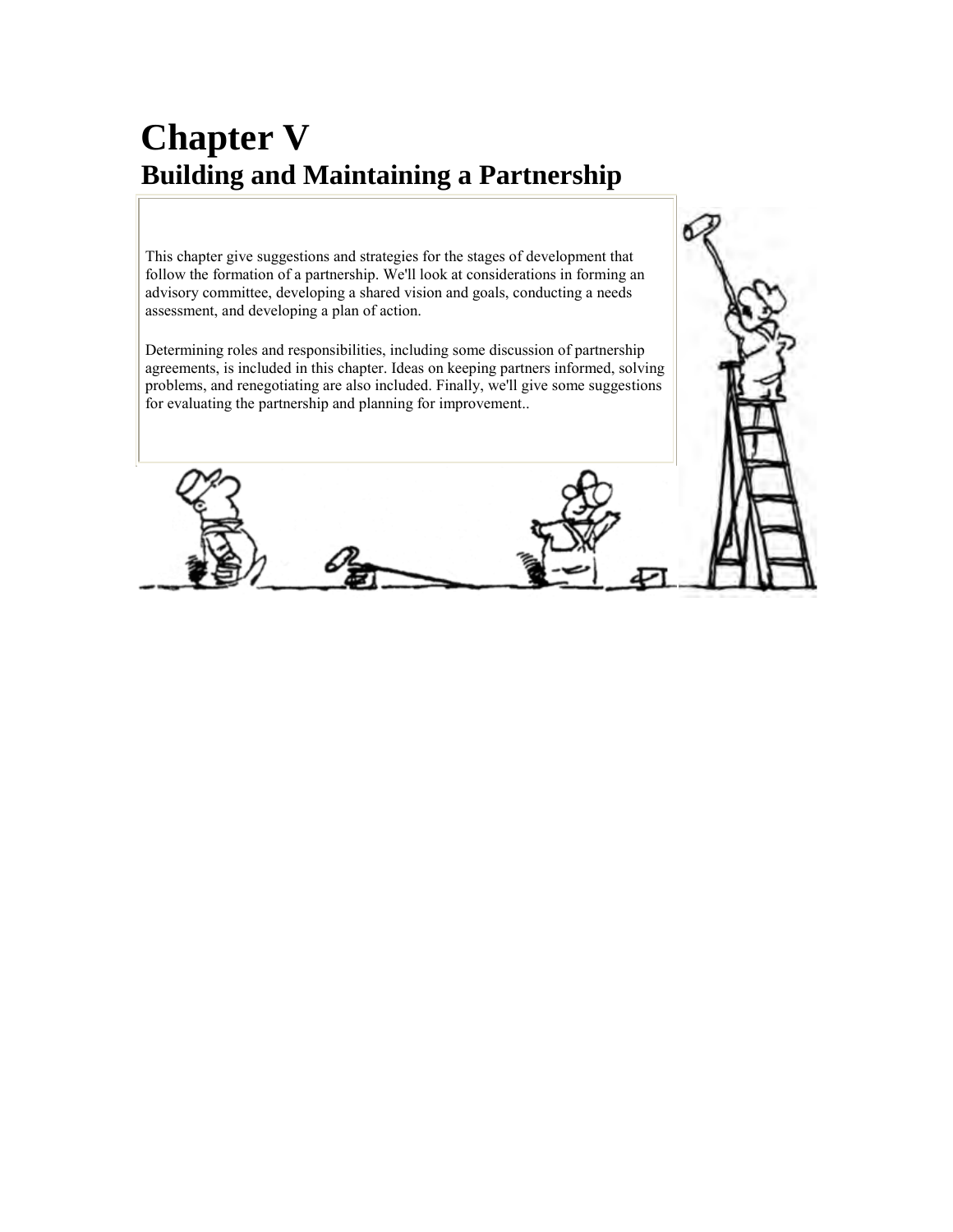# V. Building and Maintaining a Partnership

Congratulations! You now have a partnership. The interagency meeting gave you and your potential partners the opportunity to ask questions, share information, and clarify what would be involved in forming a partnership to support a family literacy program in your community. At the end of the inter-agency meeting you set a date for the first planning meeting for the new partnership, during which you'll begin to address some of the issues outlined in the rest of this chapter. It is worth a note of caution, however, to point out that the effort it will take to involve the whole group in planning is well worth it.

> One of the issues which seemed to be of concern to partners in some programs was not being involved in the actual planning efforts for the partnership. After the initial meeting has been called to determine which agencies and organizations are interested in participating, the planning and organizing activities are conducted by one or only a few of the partners, leaving the others outside the decisionmaking role. Therefore, roles and responsibilities of all partners are never understood, and cooperation is never attained, reducing the effectiveness of the program.

> > Seamen et al 1992: 62

# Forming an advisory committee

Forming an advisory committee is the next step in building the partnership and an essential step in developing the family literacy program. Once again, involving a broad representation of community members on the advisory committee will ensure creating a sense of meaningful participation, ownership, and commitment from important stakeholders. Depending on the number of people from your initial inter-agency meeting who are interested in forming a partnership, you may need to create a smaller group to act as the advisory committee for the project. Again it bears mentioning that special effort will be needed to ensure the participation of potential clients, parents who are in the best position to identify the need for this type of program, and advise on how the program should be developed to meet those needs.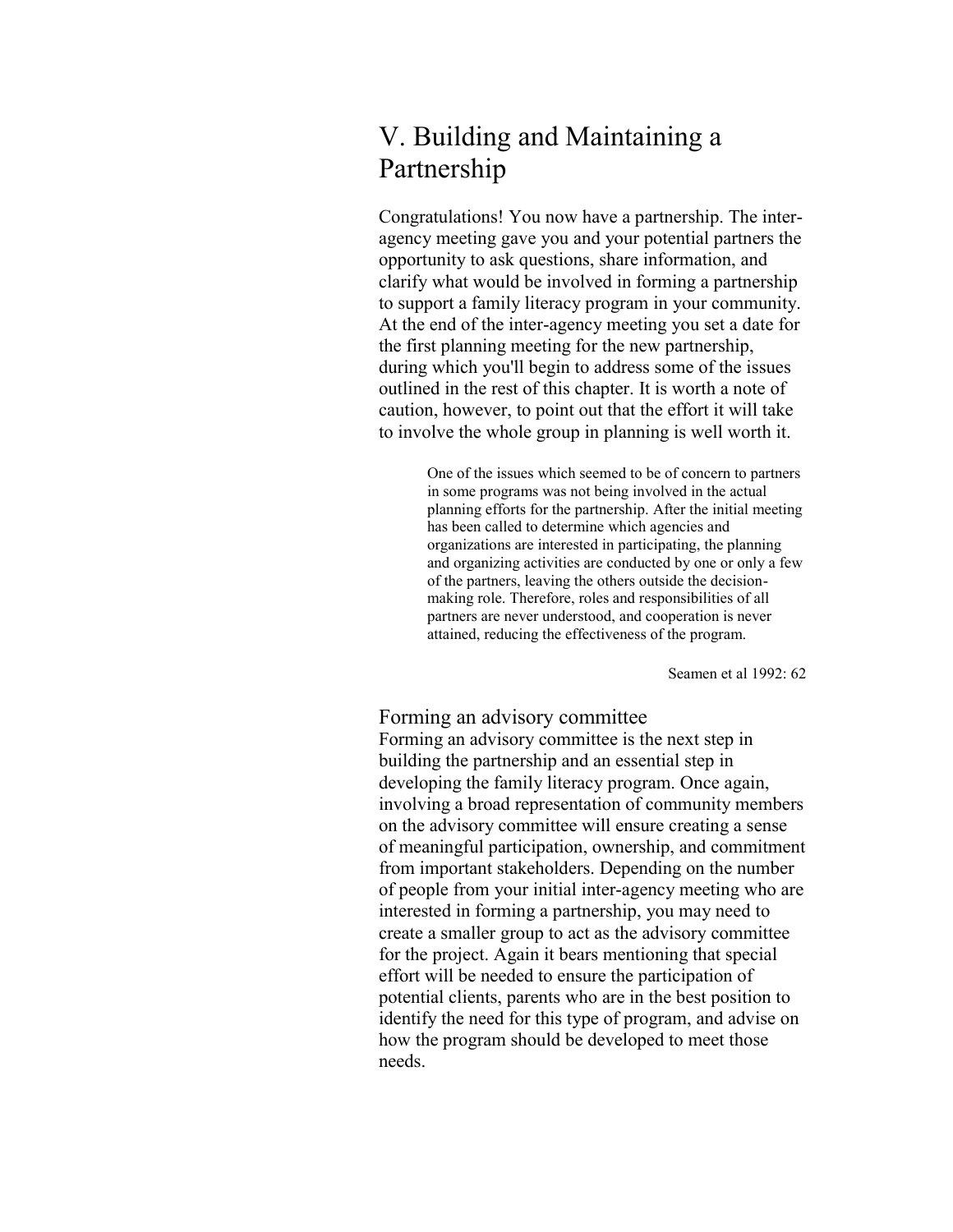… certain factors are supportive of active parent participation in meetings with multiple professionals. They include the preparation parents receive before meetings; inclusive language by professionals; a comfortable level of formality; structural elements, such as familiarity of the physical environment; and a balance in the ratio of professionals to parents.

> Friedman and Glass in Translating Research into Practice 1993: 239

What is the function of the advisory committee? Initially, it is to guide, develop, and implement a community needs assessment, if one has not already been done to determine the need for a family literacy project in the community. Based on the needs assessment findings, the advisory committee will develop a set of objectives for the program, and an action plan which will guide its development and delivery.

Beyond the initial stages of planning and developing the family literacy program, the advisory committee also provides on-going support to the program and plays a lead role in promotion and recruitment. The advisory committee will also be responsible for developing assessment and evaluation strategies for the program. Members may also be involved in fundraising.

Developing a shared vision and goals After the advisory committee is formed, the first task is to develop a shared vision for the partnership and to identify short-term goals for the group. Not only will a shared vision and goals help to group move forward and set parameters for their efforts, but as Kadel and Routh (1993) point out, it will enable members to justify spending time on the committee.

In their discussion of how to develop and implement collaborative services, Kadel and Routh recommend that members focus on what is best for children and families as they develop a shared vision for the partnership. Successful partnerships are characterized by a vision that encompasses a family-centred approach, a preventative focus, comprehensive services, and flexibility (124).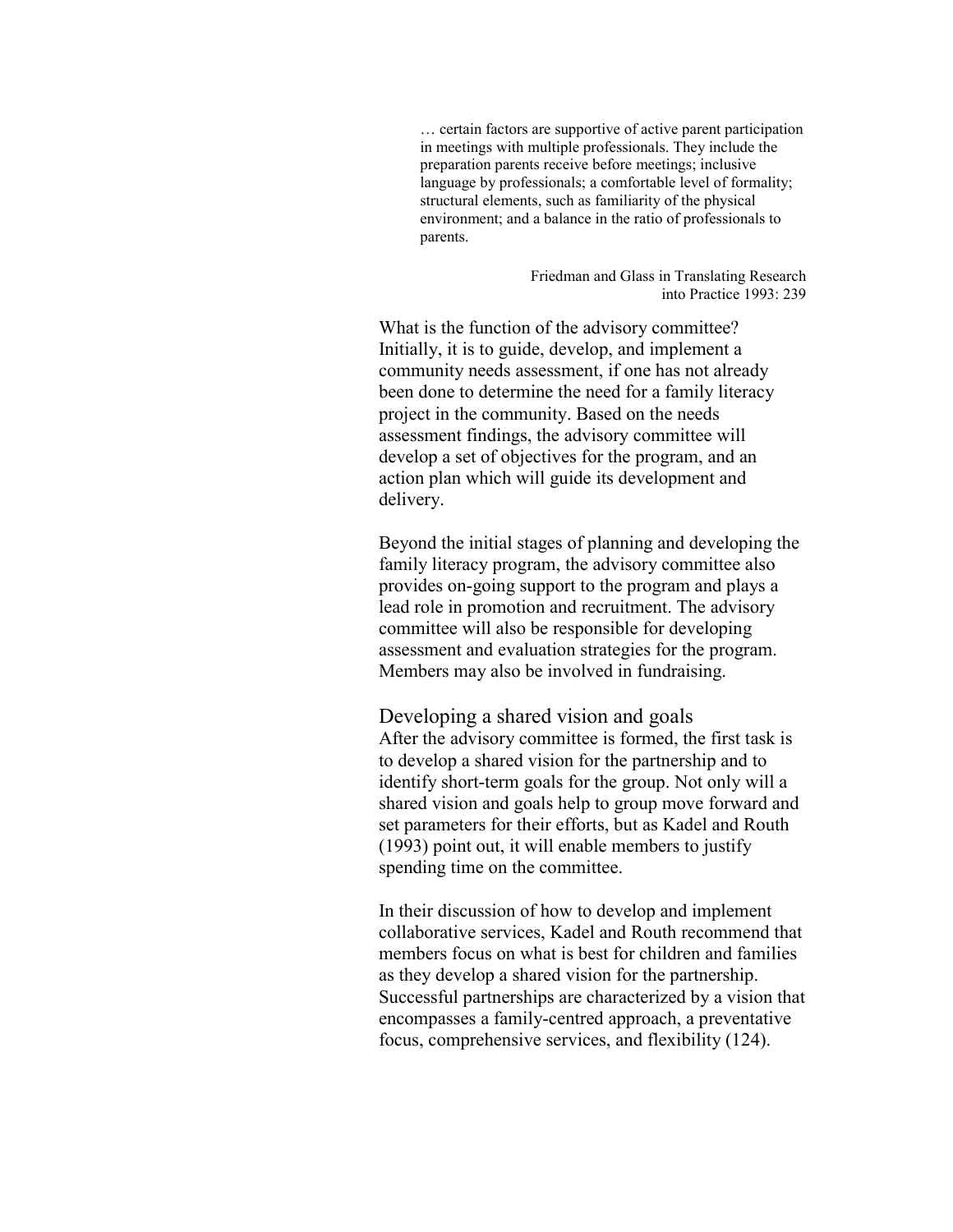Goals for the partnership will initially be short-term and should focus on developing the partnership and taking the preliminary steps in developing the family literacy program. Examples of short-term goals could include establishing leadership for the group; developing a common definition of key terms, such as "family," "community," "at-risk," and "family literacy"; developing communication mechanisms and meeting schedules; and deciding how activities and objectives will be measured. As the project progresses, intermediate and long-term goals can be set based on the information gathered in the needs assessment, and decisions made on how to best address those needs.

In order to develop goals for the partnership, it is necessary to develop a framework for the project that not only sets an overall objective (developing or supporting a family literacy project), but that also integrates the goals and interests of participating individuals and organizations (Alary 1990).

#### Conducting a needs assessment

Conducting a needs assessment will ensure that the program you develop is appropriate and realistic for your community. It will systematically identify needs in the community that relate to literacy, family literacy, early childhood education, and family support. It will also identify existing programs and services in the community that relate to the identified needs, as well as programs and services that would complement a family literacy program. These might include parenting and family resource programs; literacy, adult basic education, and English as a second language programs; or library drop-in programs for children and families.

By comparing the information on community needs and existing programs, you will be able to identify where gaps in service delivery exist.

By involving your advisory committee in the development and implementation of the needs assessment, and by involving other community agencies and individuals, the process builds ownership, awareness, and support among stakeholders. It gauges the level of support for the proposed program, and determines similarities and differences in how literacy needs are perceived.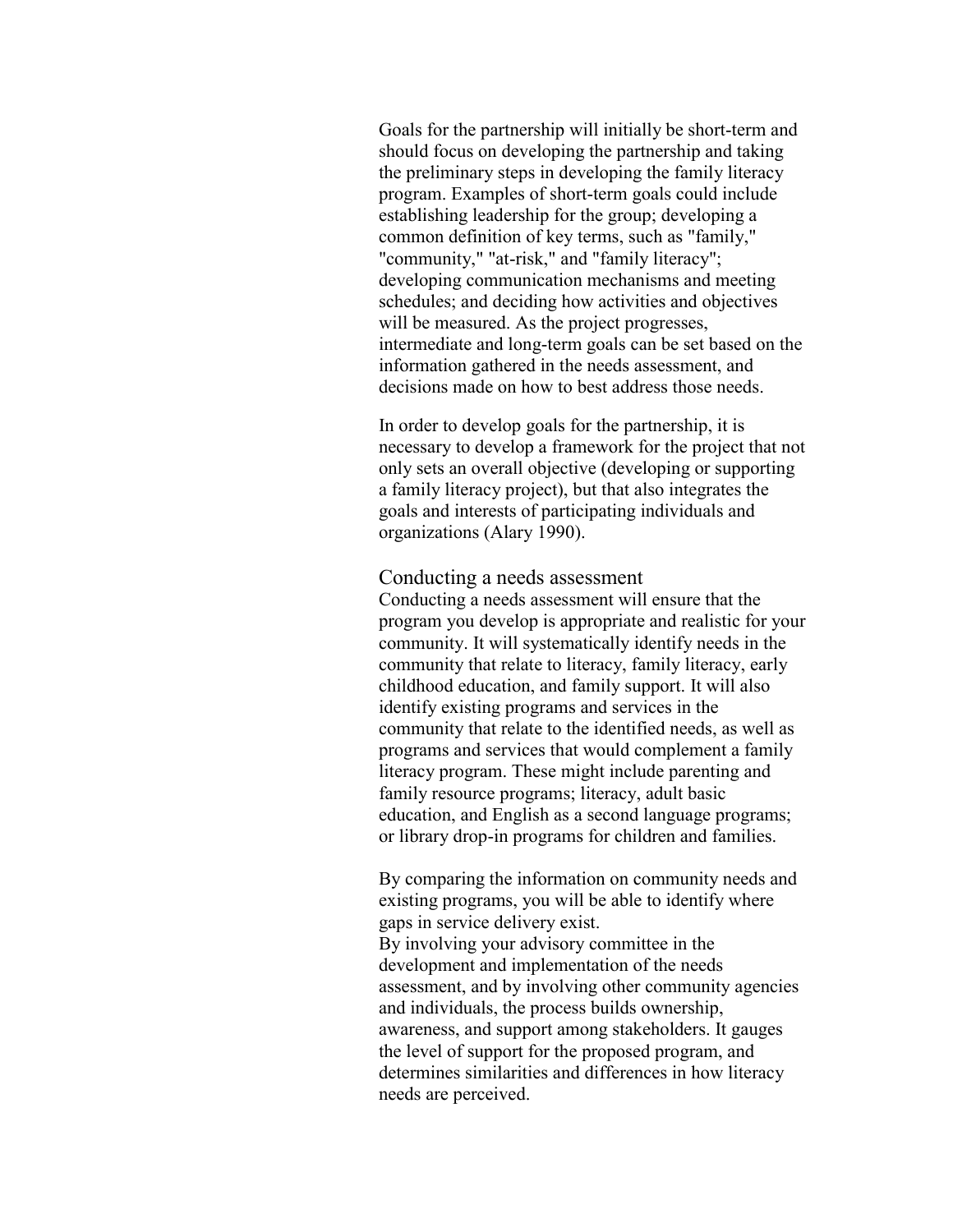The needs assessment can also ensure that realistic goals are set for the proposed program, in terms of assessing not only needs but available resources.

For more information on conducting a needs assessment, see "Doing it Right" by the Edmonton Social Planning Council, or the "Practical Guide to Family Literacy" (Skage 1995).

### Developing a plan of action

Based on the information gathered in the needs assessment, the partnership should be able to decide if the proposed family literacy model(s) will be effective in addressing community needs, if it should be modified or adapted, and how it can best be delivered. The next step is to develop a list of objectives for developing the program, and a plan of action based on those objectives.

Specific action plans are a vehicle for increasing staff understanding, facilitating program start-up, and solving specific problems related to the early phases of program delivery. "Action plans, complete with lists of tasks, timelines, and persons responsible, can provide blueprints to enable successful resolution of problems or challenges" (Rasinski and Padak 1994: 12).

The details of your plan of action will obviously depend on your particular circumstances. Some of the decisions and issues you will have to address might include:

- identifying similar situations in other  $\bullet$ communities and drawing from the experiences of others
- choosing a facility or location for the program  $\bullet$ (taking into account access for clients, availability, cost, co-location with other agencies, client perceptions or attitude, proximity to other services
- establishing family eligibility for participation (if  $\bullet$ there is a "target group," if it will affect funding or fundraising, etc.)
- the need for confidentiality and how this will affect referrals and record sharing
- defining roles and responsibilities (individual and  $\bullet$ agency) among the partners (see below)
- making use of available funds and resources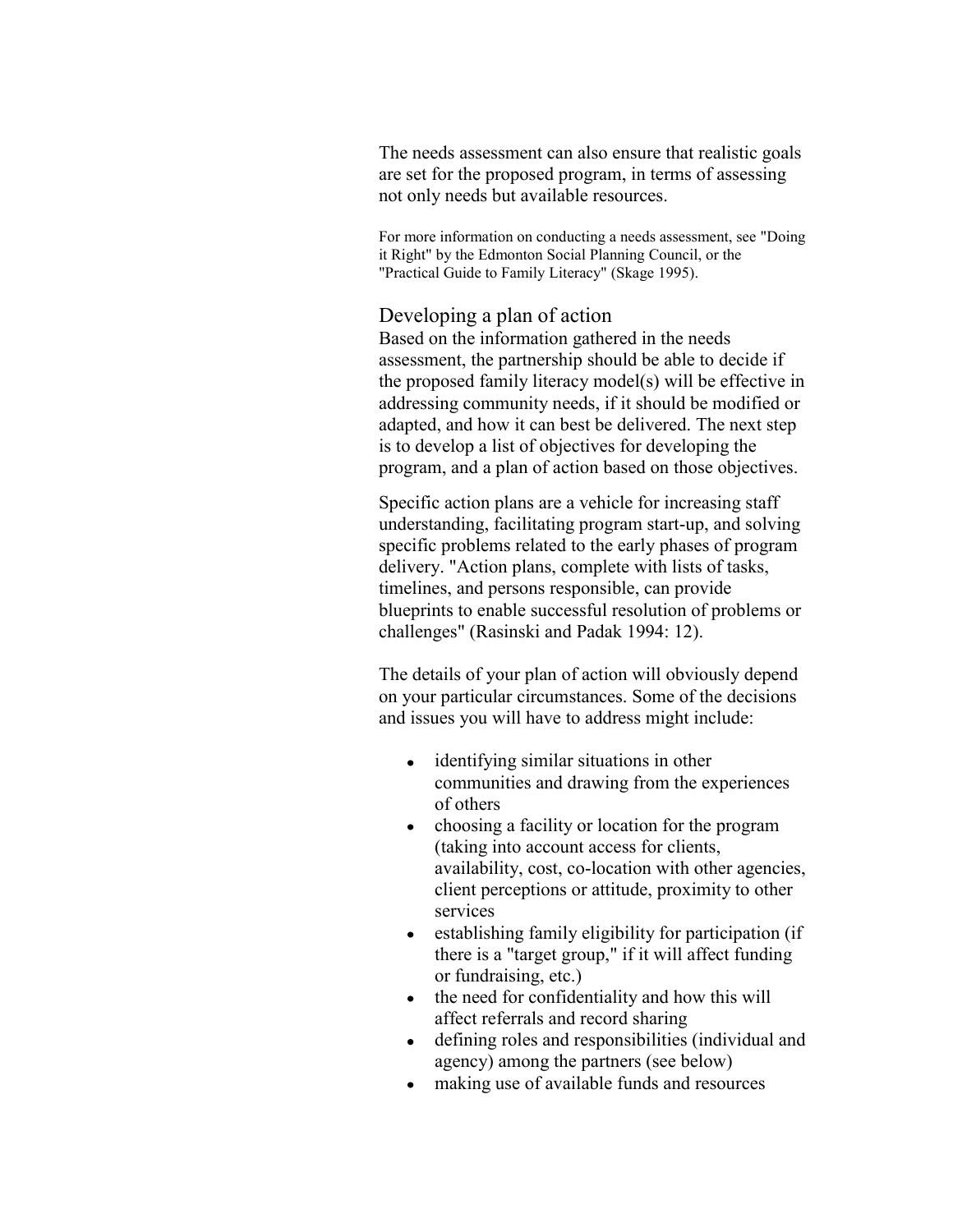- recruitment of families  $\bullet$
- promotion and public awareness
- program development  $\bullet$
- funding and fundraising  $\bullet$
- $\bullet$ program and partnership evaluation (see below)

You will need to develop timelines for specific objectives as part of your plan of action. Please see Appendix B for an example of an action plan that includes project objectives, related actions, time lines, partners responsible, cost of activity, and measurable outcomes.

Determining roles and responsibilities When negotiating roles and responsibilities for partnership members, remember that flexibility is going to be an important part of developing this program. A full third of the community agencies interviewed in 1995 said that their actual role in the family literacy partnership was different from their planned role. As the program is developed and delivered, roles will change and evolve in ways that are impossible to predict.

Activities will vary from one partnership to the next, and therefore roles and responsibilities will vary as well. Responsibilities may include everything from proposal writing to providing child care. Determining roles and responsibilities should be the result of shared decision making among all committee members.

When determining roles and responsibilities, consider what strengths, expertise, experience, and availability each member can bring to the project. Are there existing staff in the literacy program whose positions will be affected by the new partnership? How will their work be integrated into the partnership, and what expectations are there for their role?

Some examples of the roles community agencies have played in the family literacy programs we visited in 1995 are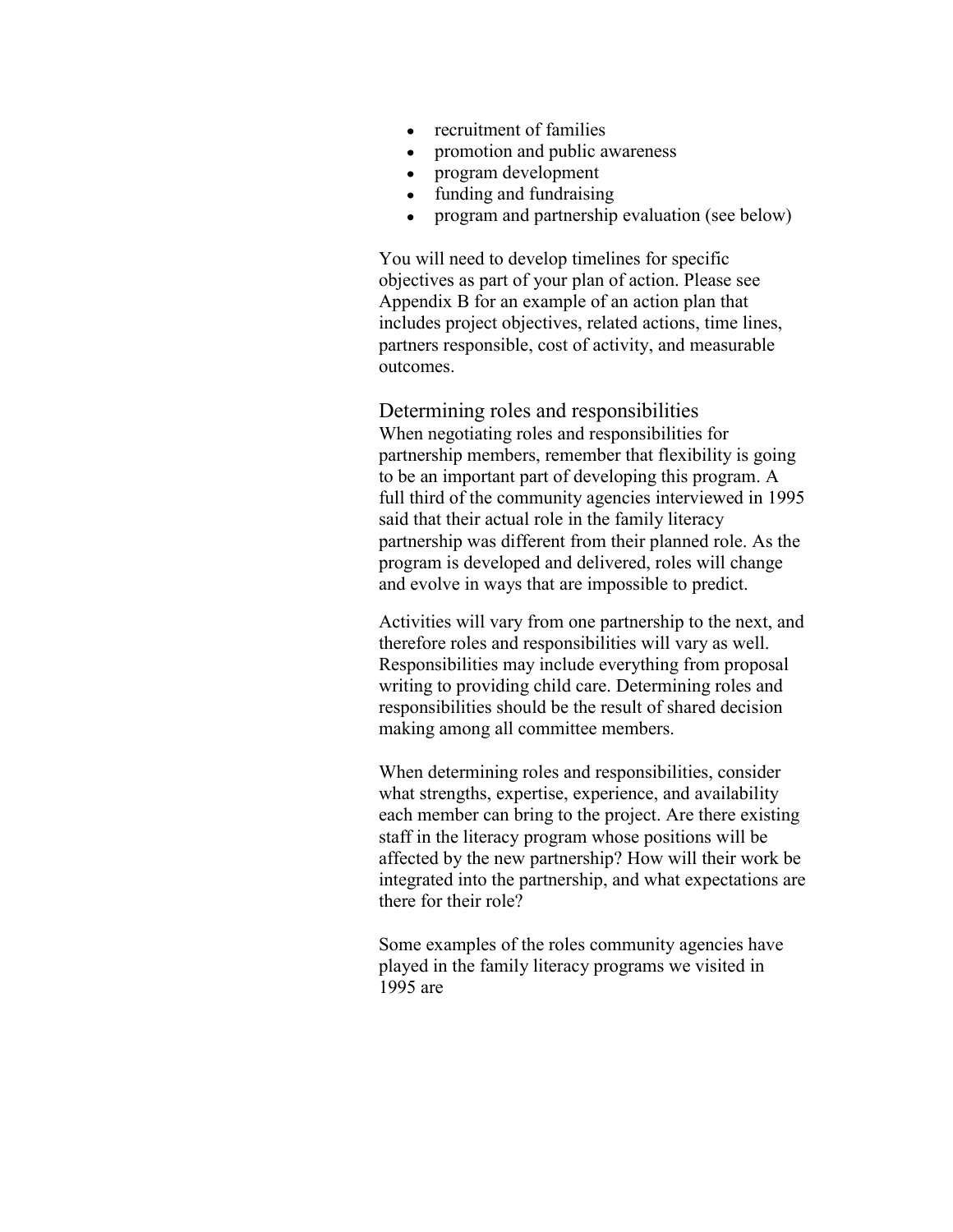- providing participants directly or by referral  $\bullet$
- providing space for program
- providing time within another program for family  $\bullet$ literacy component
- sitting on an advisory board  $\bullet$
- helping with fundraising
- volunteering for specific tasks (cataloguing books, stuffing reading dolls, assembling book bags)
- providing books and library memberships to the  $\bullet$ program
- conducting an audit for the literacy organization  $\bullet$
- partnering with literacy agency to hold parent  $\bullet$ workshops at the elementary school
- planning the family literacy program  $\bullet$
- leading workshop on child development for  $\bullet$ family literacy program
- distributing information on family literacy  $\bullet$
- conducting the evaluation
- providing funds and staff for recruitment  $\bullet$

# **Partnership Agreements**

When defining roles and responsibilities, consider whether a partnership agreement is necessary and/or appropriate for your group. There are different opinions regarding the value of partnership agreements; some individuals and agencies see them as essential to obtaining commitment and developing clearly defined irresponsibilities. Others see them as unnecessary and even counter-productive.

In their study of significant turning points in Even Start programs in Ohio, Rasinski and Padak (1994) quote the state coordinator as recommending the use of formal agreements:

> Develop with cooperating agencies firm, written agreements outlining exactly what each agency will contribute and receive from the overall Even Start project. Too often, program planners collect general letters of support and then find themselves trying to specify working relationships at the same time they are trying to hire staff, recruit, order equipment, and so on. Save time and effort by getting specific agreements first (16).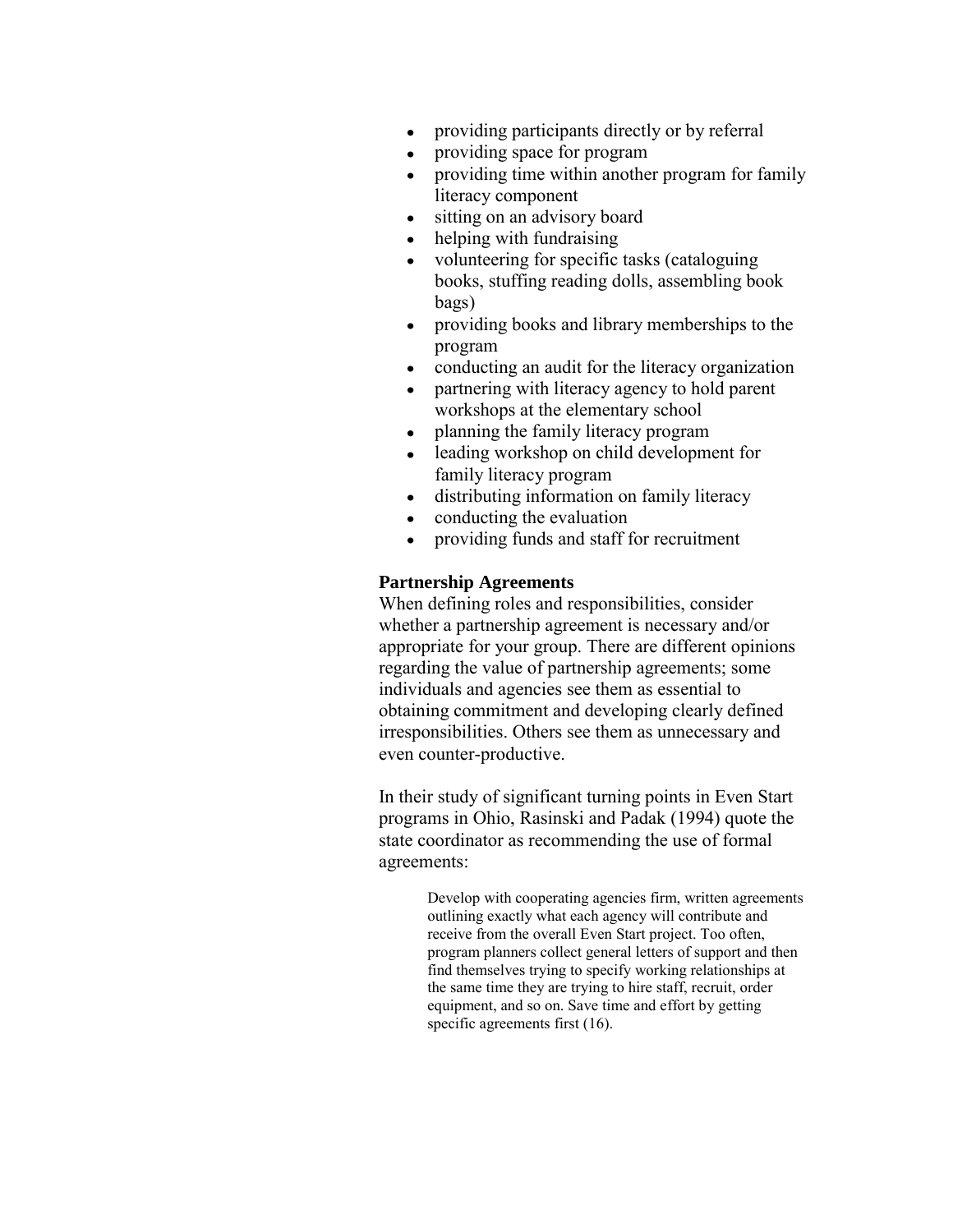*The Partnership Resource Kit* (1995) describes a partnership agreement as a vehicle you would use to formalize you and your partners' commitment to the relationship. Such an agreement must be "clear, concise, straightforward, and unambiguous" (19). The agreement must ensure that

- the terms of reference, objectives, procedures, roles, authorities and timelines are clear, detailed enough to guide the process, written in clear language, and available to all stakeholders
- $\bullet$ any administrative questions are addressed in relation to financial records, reporting, etc.
- mechanisms are in place to detect early signs of problems, and that corrective measures are identified
- expected services are identified
- eligibility criteria are identified
- financial, human resource, communication/information management, and accountability needs and commitments are established
- evaluation requirements, performance measures, and reporting arrangements are established
- flexibility is built into the agreement to allow it  $\bullet$ to be adapted to changing external/internal circumstances (24)

How you prepare your partnership agreement depends on what types of information you need to have included. For example, do you need to specify the amount of funding that will be allocated to each partner? Are there details regarding ownership of property, such as office equipment or sets of books, or insurance requirements that should be included? How the partnership will be monitored and evaluated should be addressed in the agreement. Provisions for changing or terminating the partnership if necessary should be included as well (adapted from Partnership Resource Kit, 25).

There are different types of partnership agreements that you can use or adapt. For a sample agreement, see Appendix C.

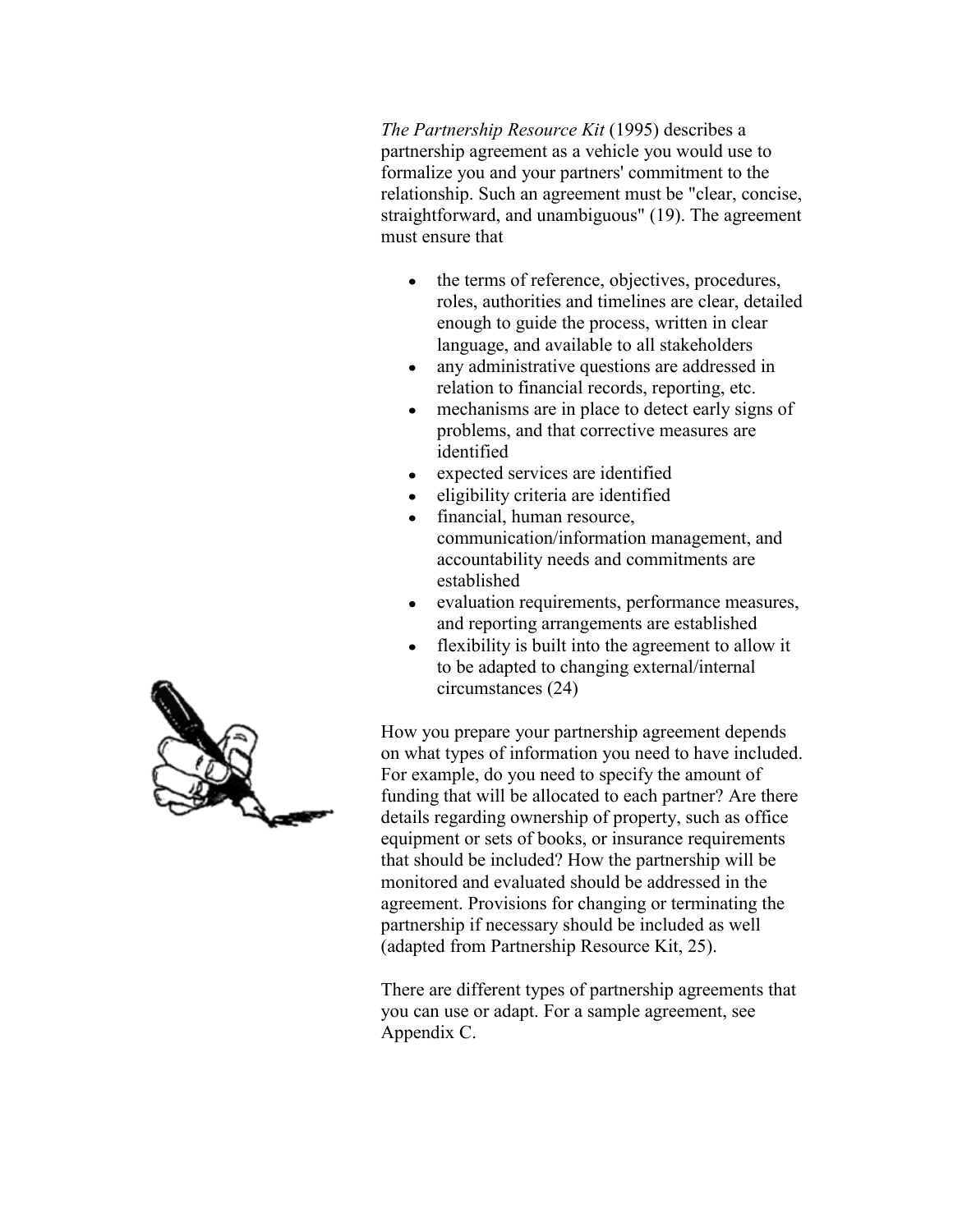When we interviewed family literacy coordinators in 1995, four out of five of them said they did not use partnership agreements in their work with community agencies, although two of them thought it would be a good idea at some point, to clarify roles and responsibilities. Of those who didn't use a partnership agreement, most said they felt it was too formal and might appear too inflexible and demanding. They felt it might "scare potential partners away," and they might lose opportunities, particularly in smaller communities where there is a limited base of partners. The exceptions to this were during fundraising and on joint funding and grant applications.

# Keeping partners informed

Keeping partners informed is an essential aspect of building and maintaining a partnership. Communication is a factor that is emphasized several times in this manual, both as a barrier and challenge, and as a key factor for success. When there is effective communication, partners all know the progress of the program, what problems have been identified, and what is being done to solve them. When there isn't proper communication, not only are partners uninformed, but there can be suspicion about the other partners, and the feeling that their participation is not valued.

One of the first things to do for the new partnership is to establish a means of notifying all members of upcoming meetings and events, as well as distributing minutes of meetings, especially to partners who were not in attendance.

The number of meetings, location, and time should be a decision made by the group, not just the facilitator or lead agency. In addition, the length of the meetings should be a group decision; several community partners and literacy practitioners emphasized the need for short, productive meetings, given their busy schedules and other commitments.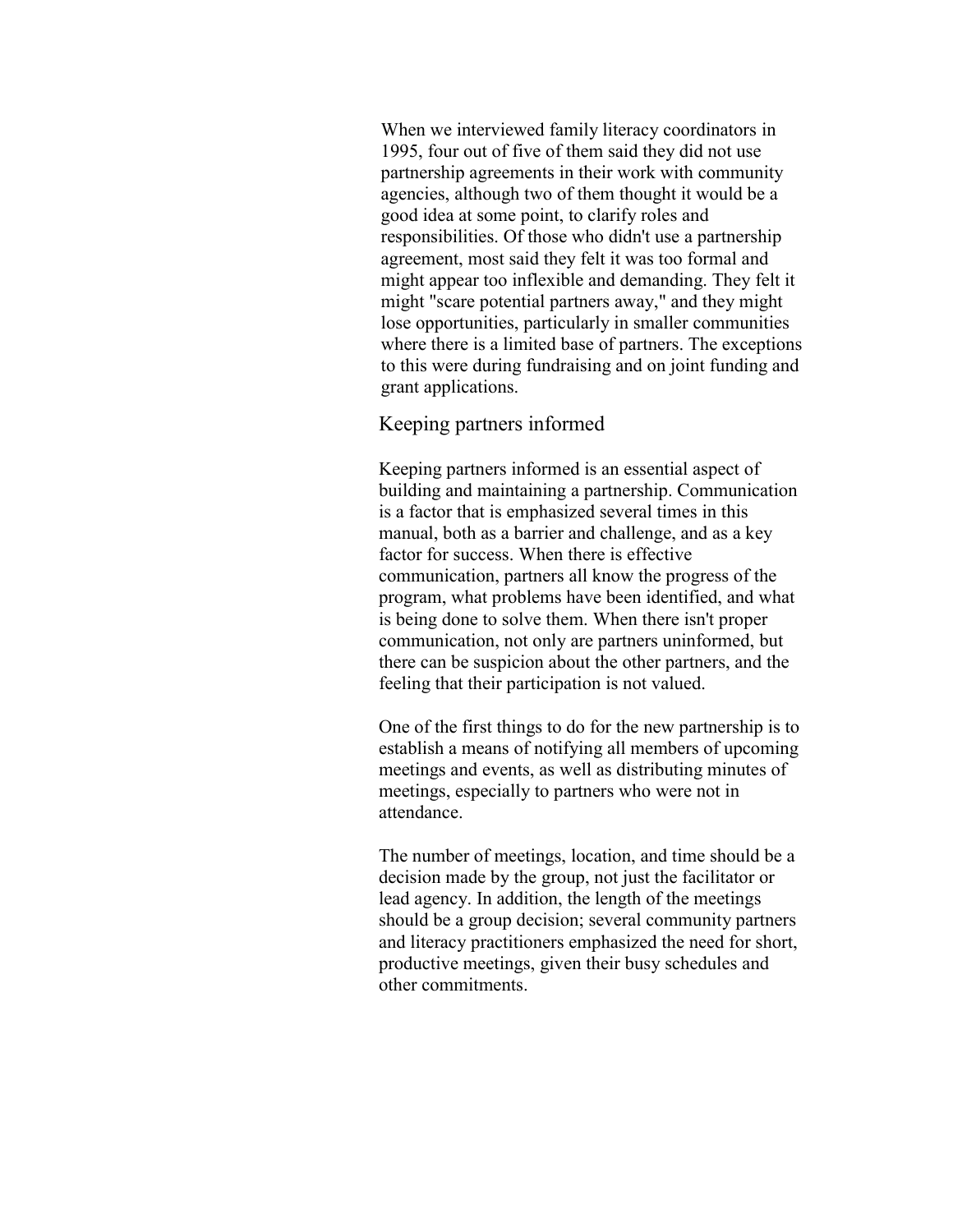Keeping partners up-to-date does not always need to be done through scheduled meetings. Although face-to-face contact is reported to be the most effective means of staying in touch, telephone contact just to "touch base" is an important part of keeping a partnership dynamic. In addition, one coordinator described the importance of interacting with her partners on other levels, such as going to the friendship centre for lunch on soup and bannock day. The partners may not even discuss the family literacy project during such visits, but the contact is important and the opportunity is there for discussion if either partner feels it's necessary.

# Problem solving

How do we solve the inevitable problems that arise when people and agencies work together? It's impossible to predict at the outset all the situations, changes, and challenges that will take place as the partnership and the program evolve. What is important is to have an agreedupon problem solving strategy in place before things come up. One possibility your committee might consider is to schedule time for discussion and problem solving into your meeting agendas; formally recognizing the need to address problems will encourage people to voice any concerns they have and have them discussed objectively.

When we asked family literacy practitioners and their partners how they solved problems, they gave the following suggestions: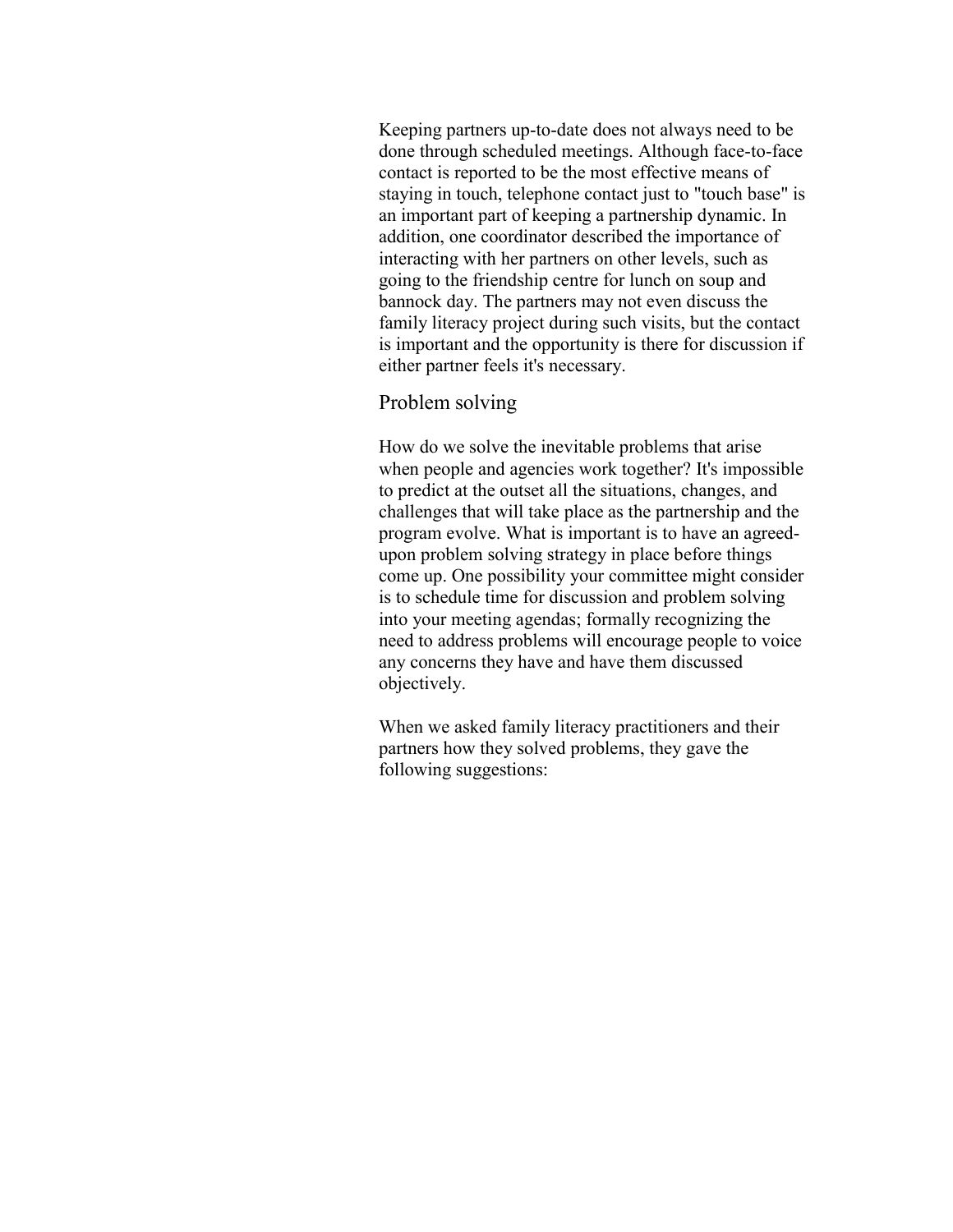- be flexible and willing to adapt to changes
- don't take things personally
- be diplomatic in how you present the problem. Don't point fingers, but present it as the group's problem, and the group will find a solution
- keep communication lines open
- be prepared to learn from your mistakes, and to admit them to your partners
- never let a problem sit for long. Call a meeting  $\bullet$ right away to discuss it.
- keep goals and priorities very clear, so they can  $\bullet$ determine how decisions are made
- keep people informed of any changes
- hold people to what they said they were going to do, and don't be afraid to dissolve the partnership if they don't, and move on

# Renegotiating

There may come a time when one or more members feels the need to renegotiate the partnership. Renegotiation is a logical step when people want to continue the partnership, but:

- one or more of the partners can not or can no longer carry out their responsibilities (because of staff changes, unrealistic commitments made in terms of time or resources, restructuring in their agency, etc.)
- a dispute arises that cannot be resolved within the  $\bullet$ current arrangement
- there is an opportunity to expand the original project
- there is an opportunity to add new members to the partnership (Partnership Resource Kit)

Renegotiating involves bringing the partners back to the table, and repeating the process of determining roles and responsibilities within the context of the need to renegotiate.

# Evaluation methods

Evaluation is a key component of building and maintaining a partnership. The purposes for evaluating the partnership and the means by which evaluation will be conducted should be one of the first things addressed,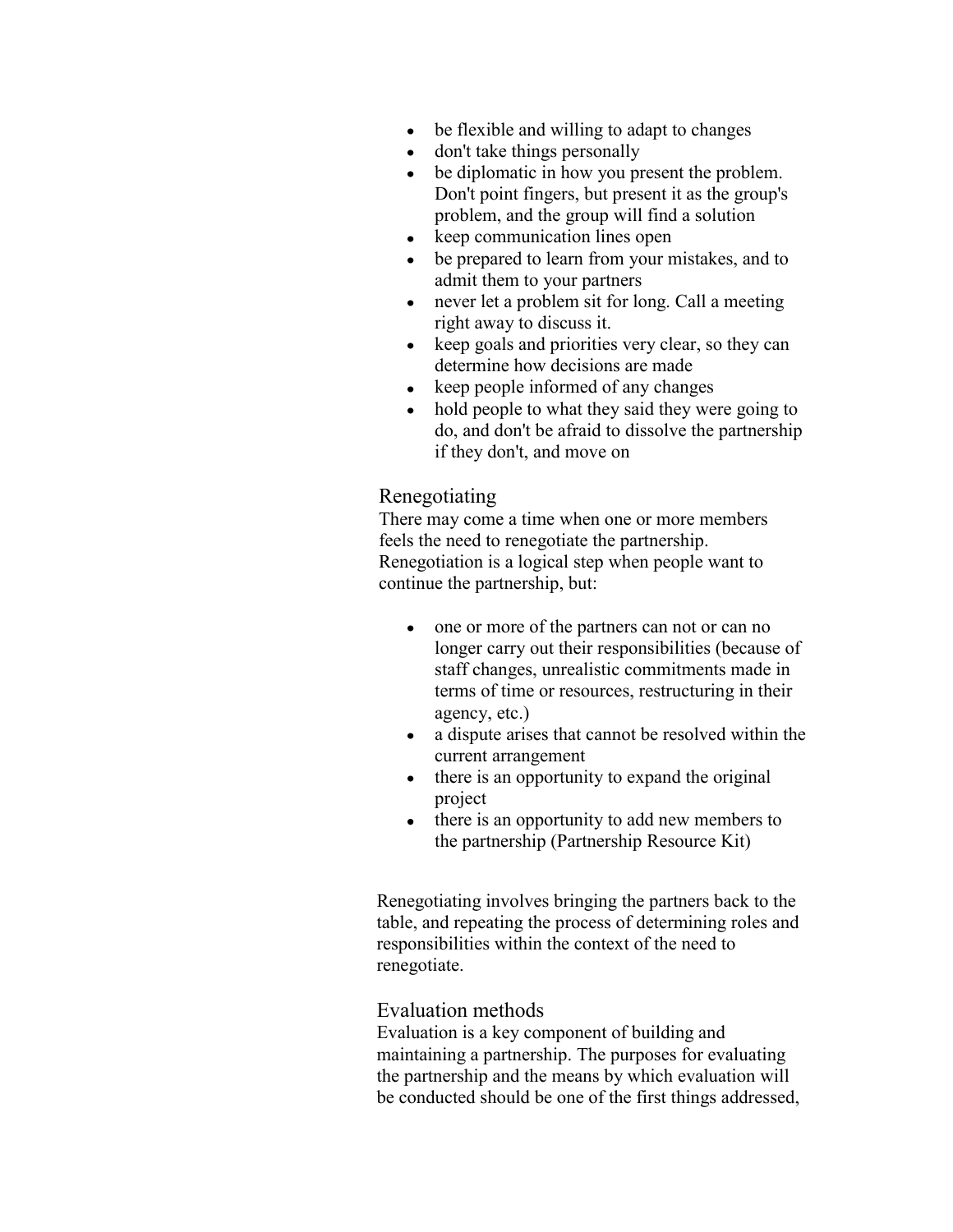discussed, and developed by your advisory committee. Make sure that adequate records are kept and data is collected so that progress and achievements can be measured.

Evaluation allows members of the partnership to "step back from the ongoing demands of the relationship and look at the bigger picture" (Partnership Resource Kit, 27). It allows us to see what our successes have been, and also where things could be improved. Just as importantly, it identifies why the partnership was or was not effective.

Evaluating the partnership should be done in such a way that it

- improves the quality of decision making
- strengthens the partnership's ability to make a case for continued support from the organizations and their clients (and external support as well)
- stimulates the development of clear policies and practices in the partnership
- justifies in concrete terms the trust of all members of the partnership (Partnership Resource Kit, 27)

Overall, evaluating the partnership will assess whether the objectives, needs, and expectations of the partnership as a whole and of individual members have been met. You will look at the achievement of short-term and longterm goals. As Kadel and Routh (1993) point out, it is important for seeking financial and political support to determine whether the partnership resulted in saving money over traditional methods of providing services. Other types of value added by the partnership should be included as well, such as raising the awareness of literacy issues in community agencies.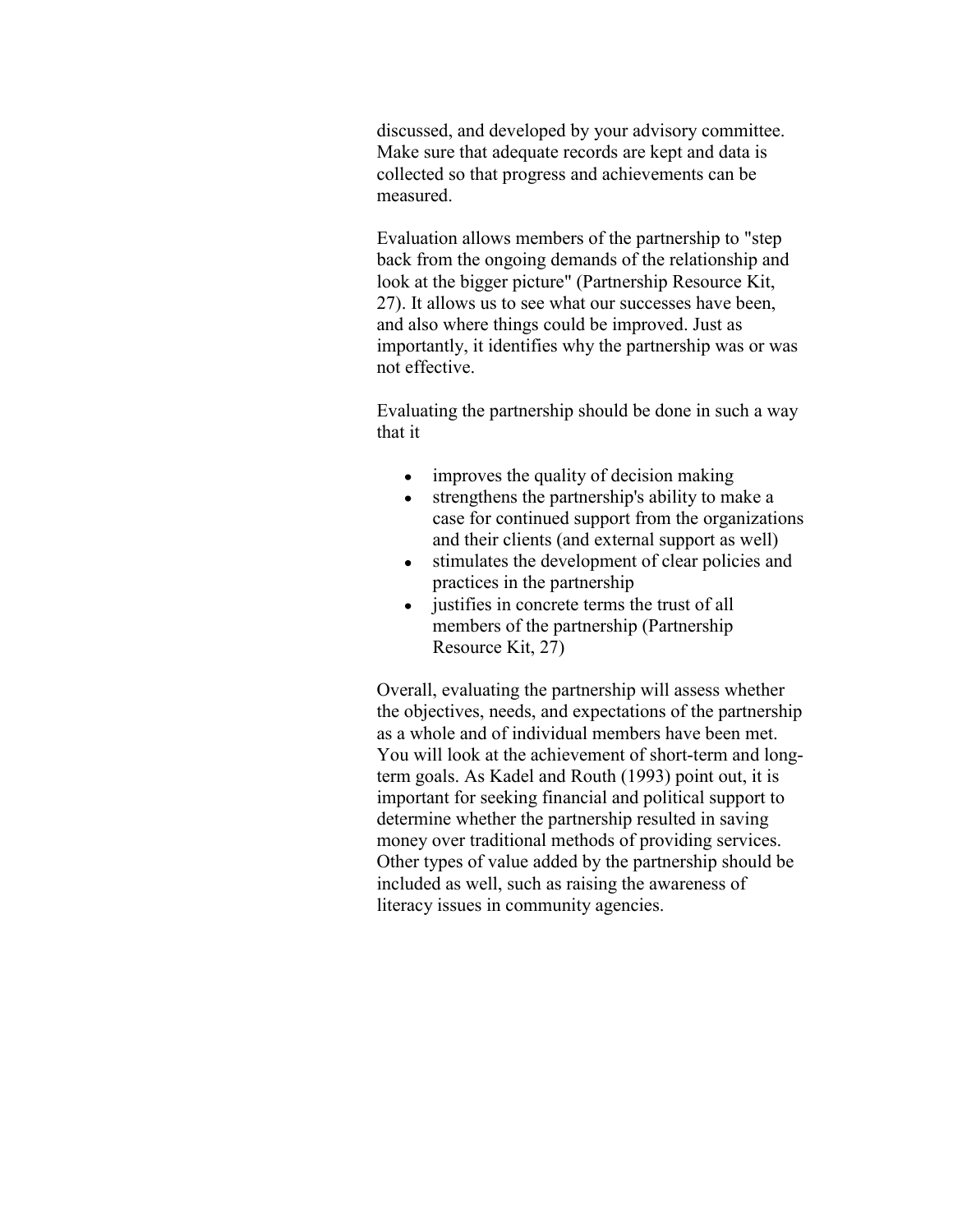Remember that evaluation helps us identify both successes and areas for improvement. These successes must be recognized, celebrated and publicized. Evaluation can mark the milestones and achievements of the partnership, and members need to be congratulated for their accomplishments. Commitment is like an automobile; it can't run forever without refuelling. Not only will it help to sustain or renew members' enthusiasm, but publicizing the successes of the partnership will help to sustain community support and gain credibility for the program. Other programs may also find inspiration to try a partnership approach to family literacy.



The specific tool you develop for evaluating the partnership will depend on the objectives your group has set. For an example of an evaluation tool for family literacy partnerships, please see Appendix D.

The committee will also take responsibility for developing and guiding evaluation strategies for the program itself. This information is not included in the scope of this manual. Please see the *Practical Guide to Family Literacy* (Skage 1995) or other resources for this information. (FLAG is currently conducting research on evaluation methods for family literacy programs.)

# Planning for improvement

The results of the evaluation will provide the necessary information for your partnership to discuss and decide how to make changes and improvements to "how they do things." This may mean making revisions to current practices and activities, or it may mean a fundamental redesign of the partnership. Having evaluation and the follow-up planning sessions built into the structure of the partnership will help people anticipate and accept the process, and may help to reduce the risk of resistance to change.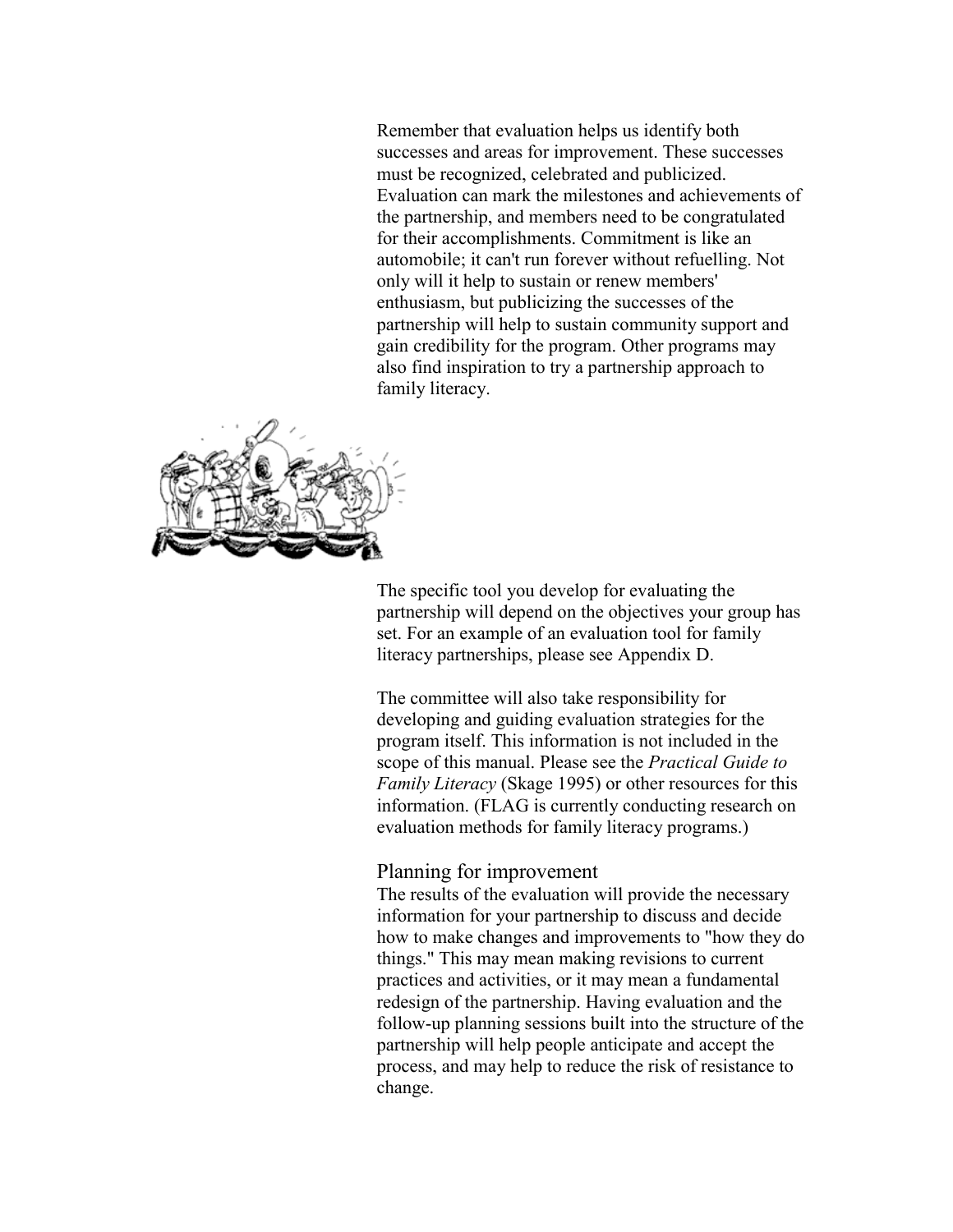# **Chapter VI Barriers to Building Partnerships**

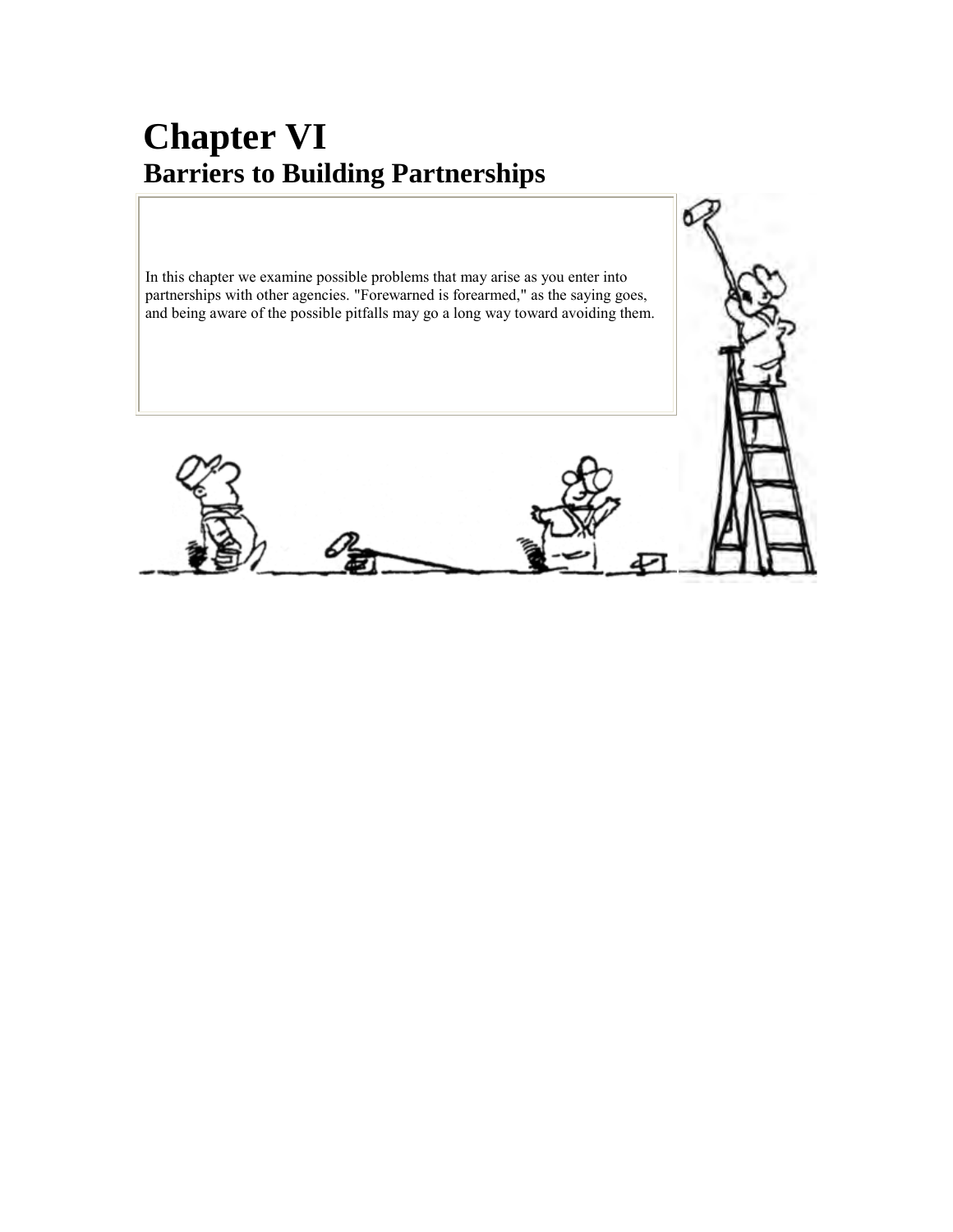# VI. Barriers to Building Partnerships

When we interviewed family literacy practitioners and their partners in the fall of 1995, we asked them what worked in building community partnerships, and what didn't. When asked what the barriers and challenges were to developing strong links with other agencies, many people had the same answers. Lack of time and poor communication were among the most frequently cited problems. Research into community collaborations confirms our experiences here in Alberta.

The following section identifies common problems encountered in developing partnerships, and barriers that you should be aware of as you develop relationships with other agencies.

These descriptions of barriers to collaborations are based on FLAG's 1995 interviews. Only additional sources will be cited.

"Turf" issues and self-interest

Turf issues can be a significant barrier to developing partnerships. You may encounter resistance, defensiveness, or suspicion when you approach a potential partner. Agency staff may feel the proposed partnership implies that they are not doing their job properly, or that the partnership will reduce the need for their services.

Turf issues may be due to a need for autonomy, perceived competition for limited funding, job uncertainty, or a lack of knowledge about the services other agencies offer (Irwin 1994, Kadel and Routh 1993, Mawhinney 1993).

One community agency explained territorial problems as "agencies wanting to protect their accomplishments, or being afraid that someone will take over their role."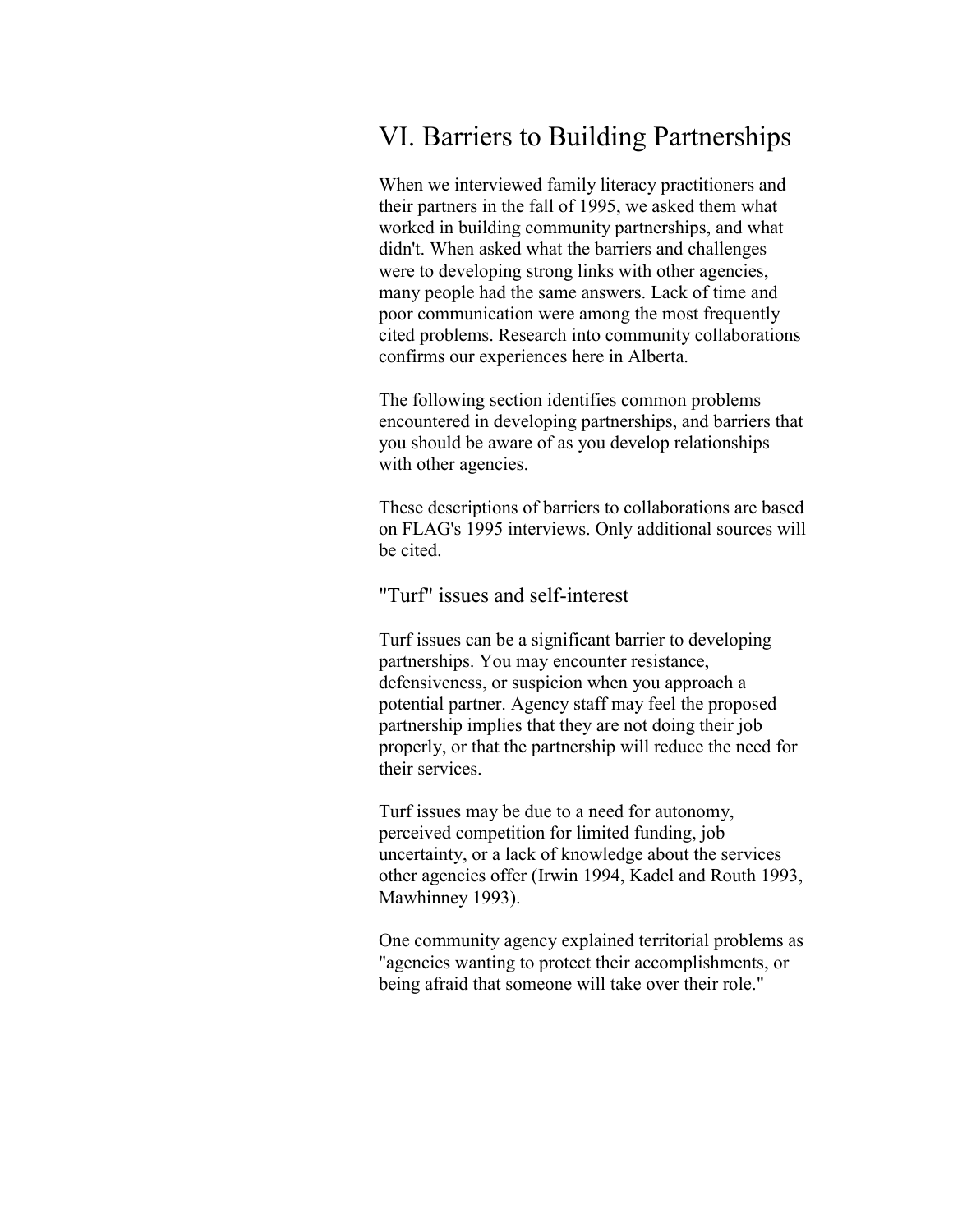Shortage of time and resources

This is a very common problem in developing effective, long-lasting partnerships. Staff are often already overextended and sometimes underpaid. Adding more responsibilities and activities in the way of a partnership may be viewed as simply too much. If an agency does not have money in the budget to pay for extra staff time, or to make time available for contributing to a partnership, it may not be given very high priority.

The process of choosing appropriate partners, developing an agreement on the project goals and design, and preparing funding proposals and applications is time consuming (Seamen et al 1992). Once the group is functioning, the extra time required to reach recommendations and make decisions in a diverse group as opposed to in a single agency can be seen as an obstacle or deterrent (Bradford 1993).

A number of agency staff, literacy organizations, and community partners alike complained that expectations are often that their time and commitment to developing new partnerships and planning programs will be voluntary or simply added to their other duties.

The allocation of funds within a partnership can also present problems. Particularly in cases where the funding is less than the amount requested, partners may feel that their share of the grant is unfair or inadequate (Seamen et al 1992).

> Membership in a coalition… risks the conclusion by some members of the community or by funding agencies that more than one organization or agency may have a legitimate claim to financial or other support for literacy education. Irwin 1994: 3

# Communication problems

In a partnership, as in any other kind of relationship, people have to communicate frequently, clearly, and regularly. Problems can arise when the goals of the proposed program aren't clearly communicated, or when individual or agency expectations or needs are misunderstood. Not keeping community partners informed of progress or changes during the project can also be a barrier to a successful partnership.

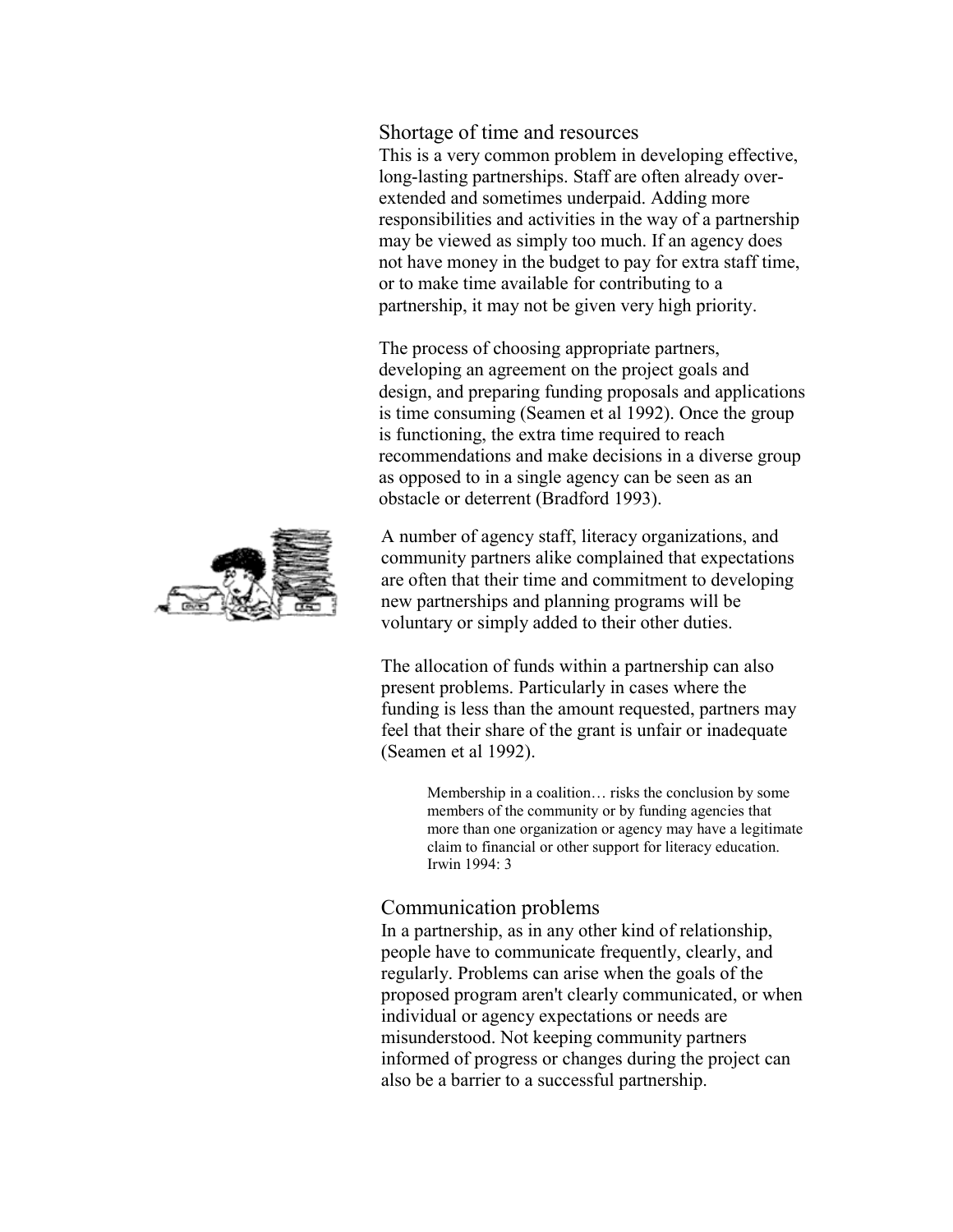Communication problems do not just occur between agencies, however. There can be problems within agencies as well, when the level of involvement in the partnership and the agency's role is not clearly communicated between staff, or to new employees. One family literacy program in Alberta experienced difficulties when a new staff member was not adequately informed of what his agency's role was in working with the family literacy program. When developing the curriculum for his program, he did not realize that the family literacy program was supposed to be included as one component.

#### Conflicting concepts of collaboration

Not only do partners need to communicate, they have to also be speaking the same language. Does Susan from agency X understand a partnership to mean the same thing as Mark from agency Y? Do they both see the roles and responsibilities in the same way? Do they both have the same understanding of what kind of a commitment is required? If there isn't a common understanding of what it means to work in partnership, difficulties may develop and conflict may result.

# Stakeholder non-participation

A serious barrier to building community partnerships is when key stakeholders cannot or will not participate. This can be related to a number of these other barriers, such as turf issues, lack of time and resources, differences in socialization -- problems that can not only cause developing partnerships to founder, but can prevent partnerships from being built between agencies.

This program is not a priority, although they say it is. I've been very frustrated to come in and find a carpet rolled up and dumped across my desk. I finally had to say, "This is my work area, and I know you have to work here, but I have my space and you have to respect it.

family literacy coordinator FLAG interviews 1995

Sometimes a lack of stakeholder participation is due to not enough public awareness about family literacy. It is still a relatively new approach to literacy development, and not a lot of people are familiar with the concept. This can perhaps explain in part the perceived "lack of support from the community" that was described as a barrier by one community agency worker in our 1995 interviews.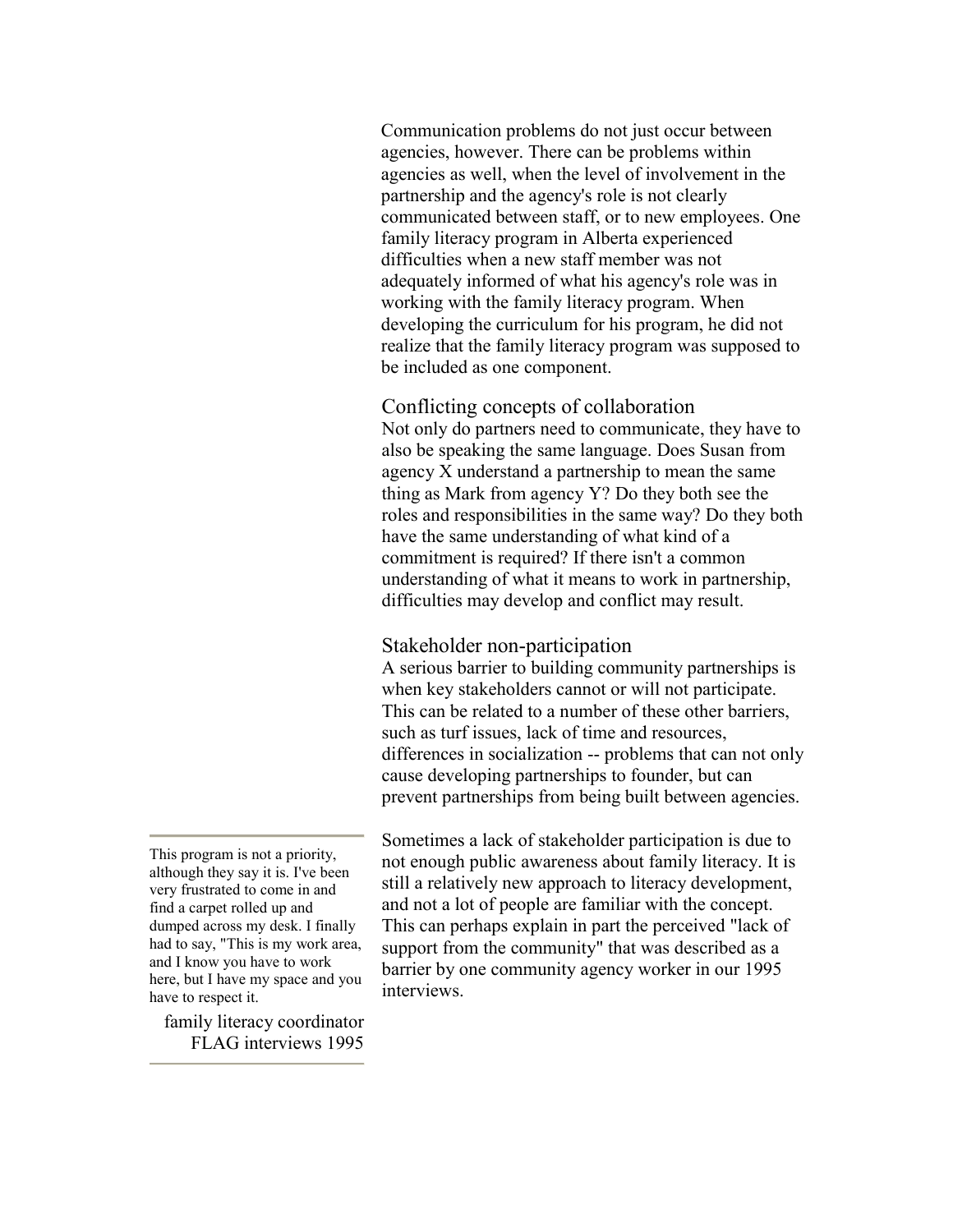A specific and very significant type of stakeholder nonparticipation is when parents from your proposed target/client group are not members of your partnership. Parents are an obvious stakeholder, and yet research shows that they are among the most difficult partners to recruit. As Unger and Jones (in Translating Research into Practice 1993) point out, the "ideology of encouraging parental involvement… does not easily translate into the reality of more parents participating and parents and professionals having more positive and collaborative relationships…. This is particularly true of urban, low-income, single-parent families with biologically vulnerable and 'at-risk' children (242). "

Often parental non-involvement is because there are no avenues in place for including parents in the partnership and program planning processes (Friedman and Glass in Translating Research into Practice 1993). There are also chronic stressors that prevent many parents who would benefit from family literacy programs from participating in a partnership building process (Unger and Jones). Even if parents can be recruited into the partnership process, there are frequently feelings of inadequacy and withdrawal from meaningful participation (Atmore 1993).

### Lack of flexibility

Lack of flexibility was cited as a challenge to maintaining partnerships and working together. Given the busy schedules and heavy workloads that most partners deal with, a lack of flexibility can be a serious problem. It has implications for scheduling meetings, meeting timelines, and generally getting along.

Family literacy signifies a different approach to literacy development and supporting families. People are often intimidated by change, and are reluctant to try new things.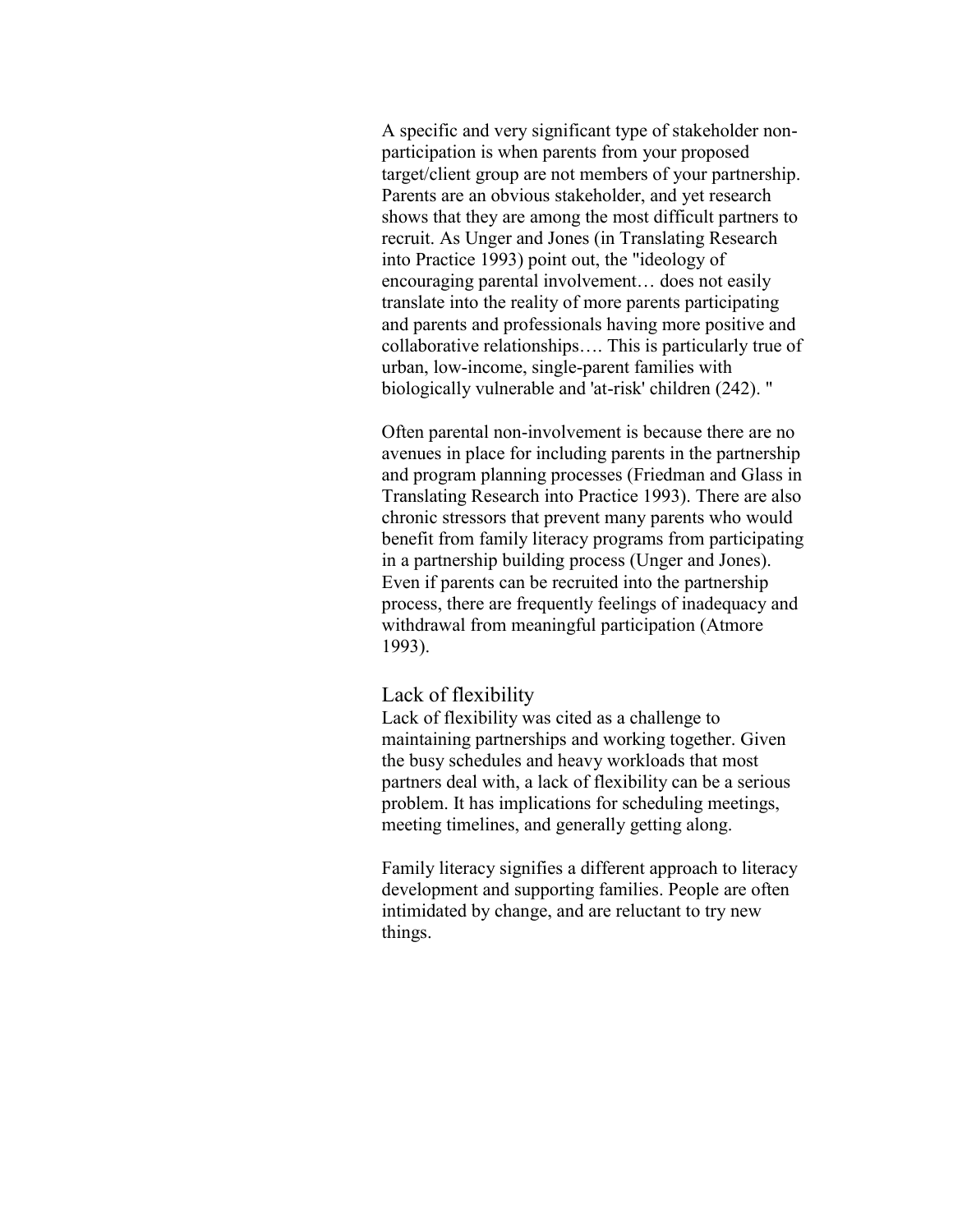### Accountability problems

I really agree with this sharing. I think it's what has to happen, especially in small communities, because you just don't have enough options to do it separately. If the schools and libraries and community organizations don't get together, then everyone is going to suffer, because there just isn't money to exist in these separate little corners any more.

> public librarian FLAG interviews 1995

Accountability can also be a challenge to building partnerships. Who is the partnership accountable to? Who are the individual agencies accountable to? Who is staff accountable to?

There are different purposes to evaluation, and different methods of being accountable. Agencies and partners may have very different indicators of success, and different concepts of meeting goals. For example, many family literacy practitioners realize that when a program is first starting out, having a class of three people constitutes a success, and that those three people will be the program's best advocates. To other agencies, however, such a small class size may not be deemed sufficient reason to invest time and resources. Partners providing financial support may have criteria that requires a minimum number of participants.

Evaluation poses challenges for partnerships and programs as well. While recognizing the importance of accountability, if we are required to use standardized or quantitative evaluation methods, we run the risk of losing the opportunity for unique, community-based implementation. Similarly, evaluation data required by one agency, or the monitoring and reporting system used by another, may not be appropriate or relevant for the collaborative project.

Differences in socialization and operation Professions and institutions have different "cultures" and different socialization processes. When there isn't a common background shared by partners in a family literacy project -- the same education, experience, professional training, or agency structure -- partners may disagree on what constitutes "at risk," or on the best form of intervention. They may have very different approaches to decision making, lack team work skills, or disagree on how the partnership should be structured. They may also have very different performance expectations. If there are both case-oriented services and program-oriented services involved in the partnership, they may have distinctly different priorities and viewpoints. (Fargason 1994, Mitchell and Scott 1993)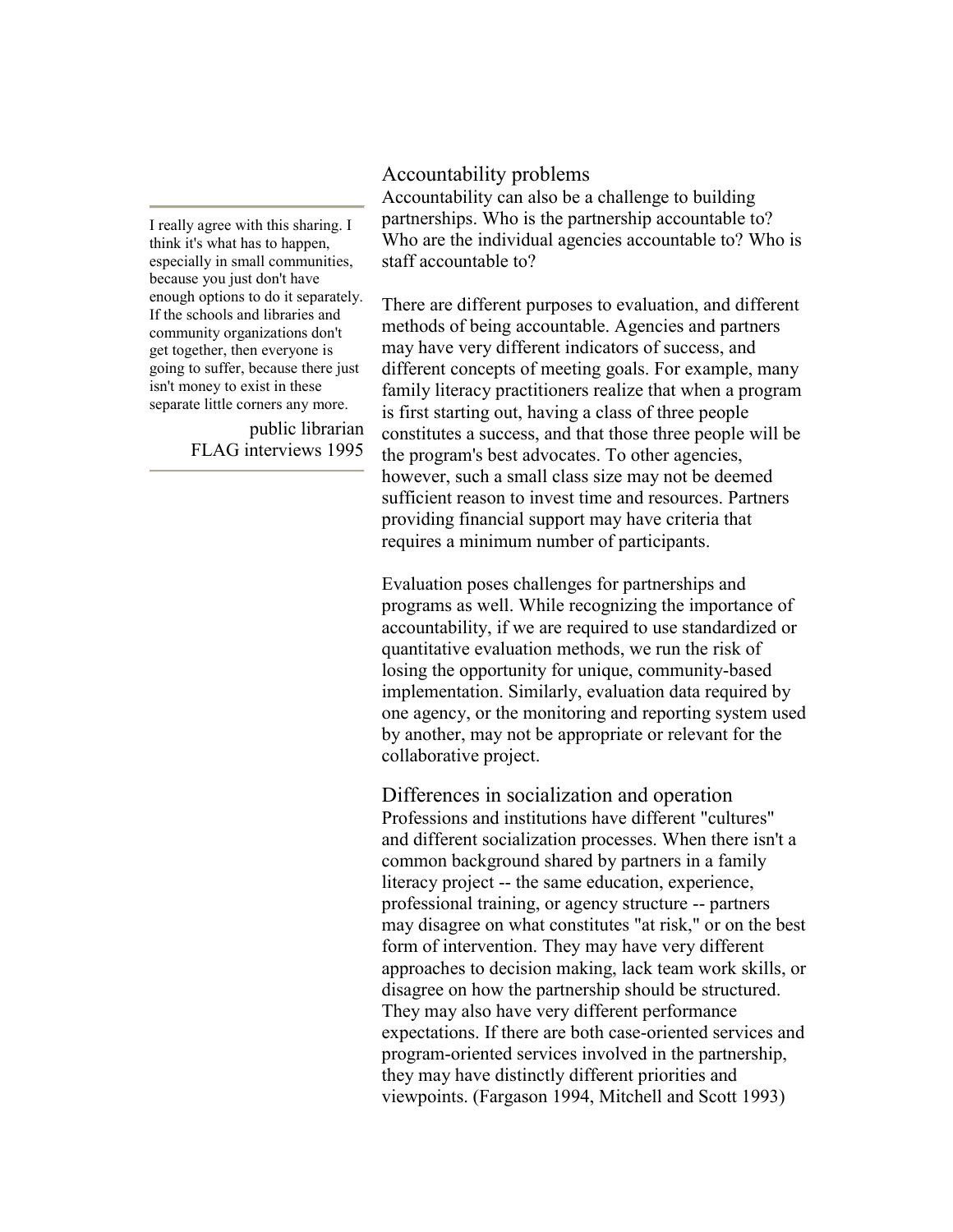Some agencies may have a child- or adult-focused approach to service delivery, and may find it difficult to adopt a family-centred approach (Boavida and Borges 1994).

Some community partners observed that they had experienced the attitude that professionals are the only ones with knowledge, or that it was hard to convince other professionals that we need to work together. Others said that they sometimes perceived the attitude that only teachers can provide a learning experience.

### Institutional barriers

Institutional barriers to partnerships can include viewing family literacy as not fitting in an agency's mandate (which often has serious implications for funding), requiring excessive evidence and support for involvement, and having numerous levels of authorization required for decision making.

# Change and uncertainty

Change and uncertainly can negatively affect both agencies and individuals . When an agency is in the midst of change or reorganization, it can be difficult to obtain commitment to a partnership, or to involve that agency in planning and program development. If individuals are uncertain of whether their positions are going to continue, or if contracts are going to be renewed, they may not place a great deal of importance on an external partnership, or may be reluctant to take on tasks and responsibilities.

# Unrealistic expectations

Partnerships can falter if members have unrealistic expectations for what people will contribute and what the partnership and/or program will accomplish.

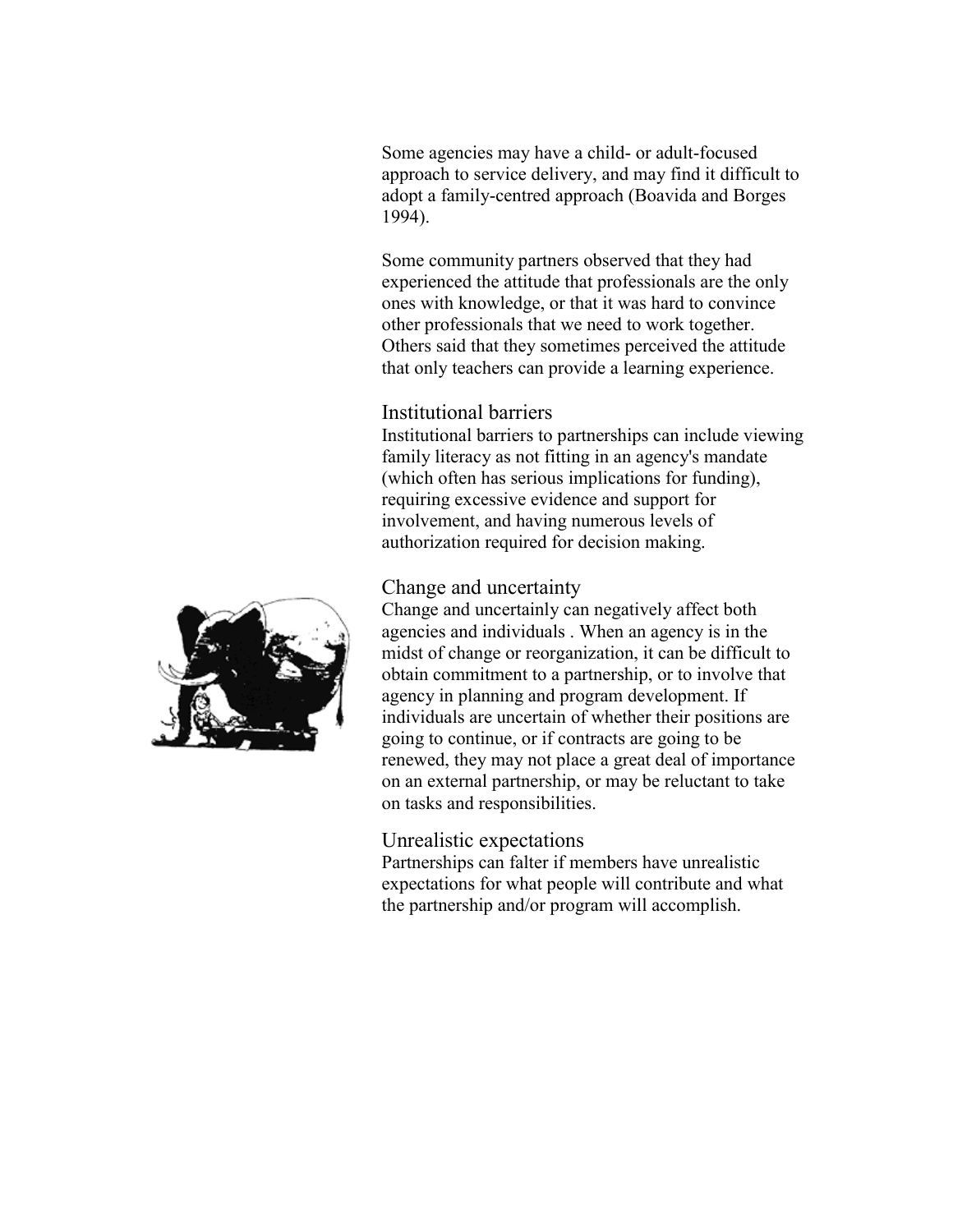### Geographic challenges

Many "communities" are actually very large. People or agencies may have rural municipalities, regions, or other large geographic areas as their jurisdictions. The sheer distance can make it difficult to form and maintain a partnership, in terms of making it to meetings, having sufficient face-to-face contact, sharing responsibilities, and ensuring adequate communication.

One literacy practitioner we interviewed expressed concern about not having enough contact with her partners. She was responsible for a very widespread area, and many of the people she was collaborating with were in small towns at the opposite side of the region from where she lived and worked. Situations like this can be particularly challenging in the winter, when the weather and bad roads make travelling risky.

#### Difficulty in predicting client needs

Many programs in our communities are based on clientidentified needs. When groups in those programs change, the needs identified may change as well. If the needs of the new group do not include family literacy, or parenting, then commitment to the family literacy partnership may be suspended or withdrawn. For example, the parents in an Adult Basic Education class identified a need for information on how to prepare their children for school. Those needs were the basis of a partnership between the ABE program and the local Homespun program, and Homespun was introduced as one component of the class. In between program cycles, however, it is difficult, if not impossible, for the instructor to make a commitment to working with the Homespun program because she has not yet met her new students.

I sometimes feel that, as one of three and a half nurses on the reserve, I'm a very precious resource, you know? Getting time to nurse is sometimes very tricky!

> nurse in charge FLAG interviews 1995

### Ineffective meetings

Several of the community partners that we interviewed stated that ineffective meetings can posed significant challenges to community partnerships. Meetings without goals or a good facilitator, taking too much time on paperwork and planning, and people not contributing to or not attending meetings were cited as deterrents to participation.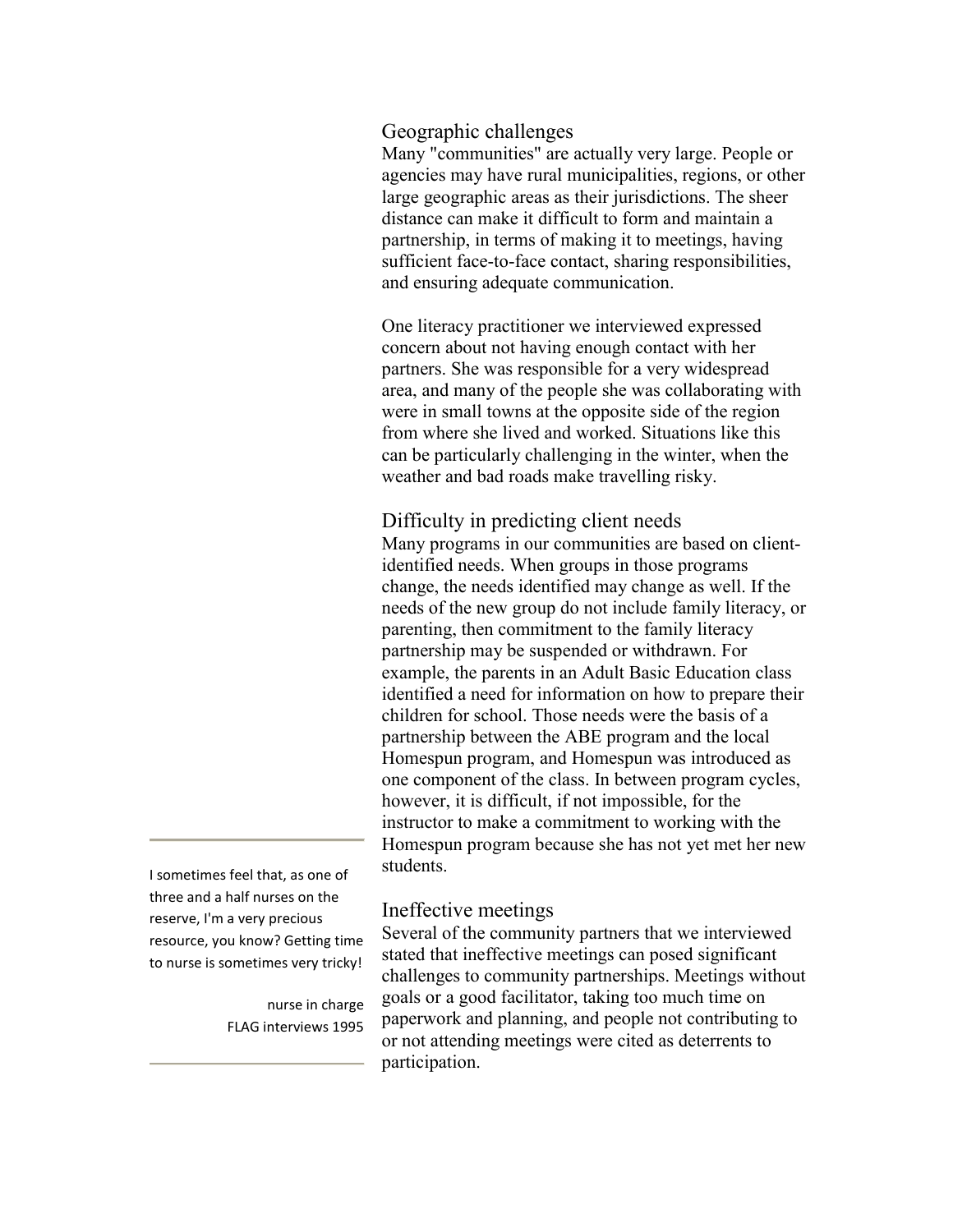# **Chapter VII Key Characteristics of Successful Partnerships**

ñ

The last chapter of the manual looks at the elements that make up the success stories -- the actions, behaviors, and factors involved in building a strong, effective partnership. From proper planning to trust and respect, these characteristics can be seen as beacons to guide us as we go about the business of working together to support the families in our programs and our communities.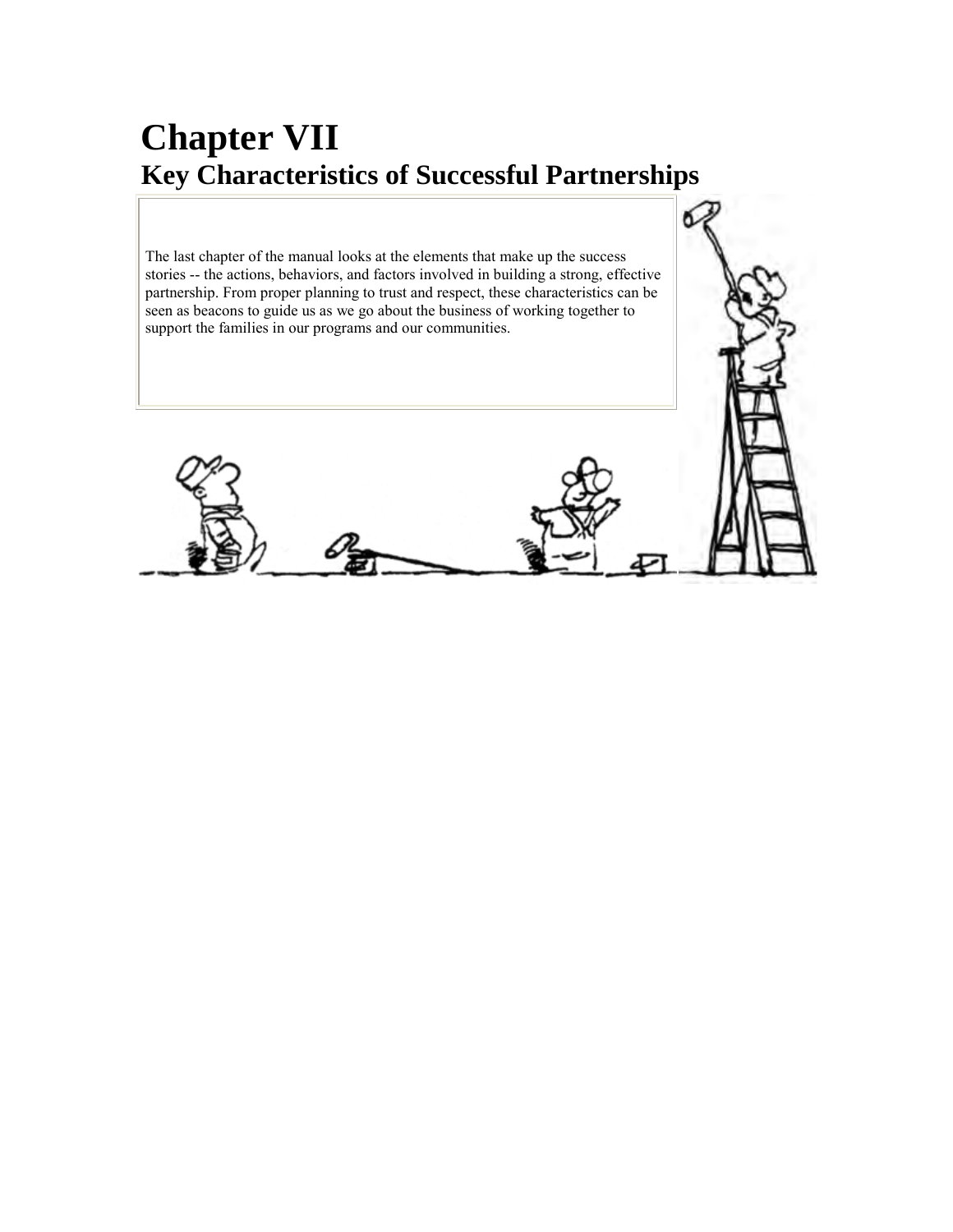# VII. Key Characteristics of Successful Partnerships

These key factors for successful partnerships have been compiled from the literature on family literacy and related fields, as well as from interviews conducted with five family literacy coordinators in Alberta, and their eighteen community partners.

*As information from the 1995 interviews forms the basis of all of these points on key characteristics, they will not be referred to repetitively; only additional sources will be included.*

### Communication

Communication between partners needs to be frequent, on-going, and honest. In the initial stages of developing a partnership, members need to be very forthright about their needs, what they can contribute to the partnership, and what their expectations are. Goals and objectives need to be specific and clearly communicated (Nurss and Rawlston 1994).

Shared or common language is critical to the success of collaboration and partnership (Boavida and Borges 1994, Fargason 1994, Mitchell and Scott 1993). How we understand and interpret language has a very significant impact on how we interact with each other. Members of the partnership must ensure they have a common understanding of key terms and concepts, such as "at risk," "early intervention," and "cooperation."

Clearly communicating responsibilities and perceived roles is critical from the outset to avoiding misunderstandings and eventual frustration and loss of commitment. Members must have a common understanding of both individual and joint responsibilities.

Both partners are equally involved, with no partner taking a dominant role; coming from a different role and perspective, each appreciated the role and perspective of the other; each was willing to contribute time and to "bracket their respective egos" (3); "both parties must seriously and mutually reflect on how the collaborative nature of the project will be accomplished" (13).

Hannay and Stevens in Hord 1986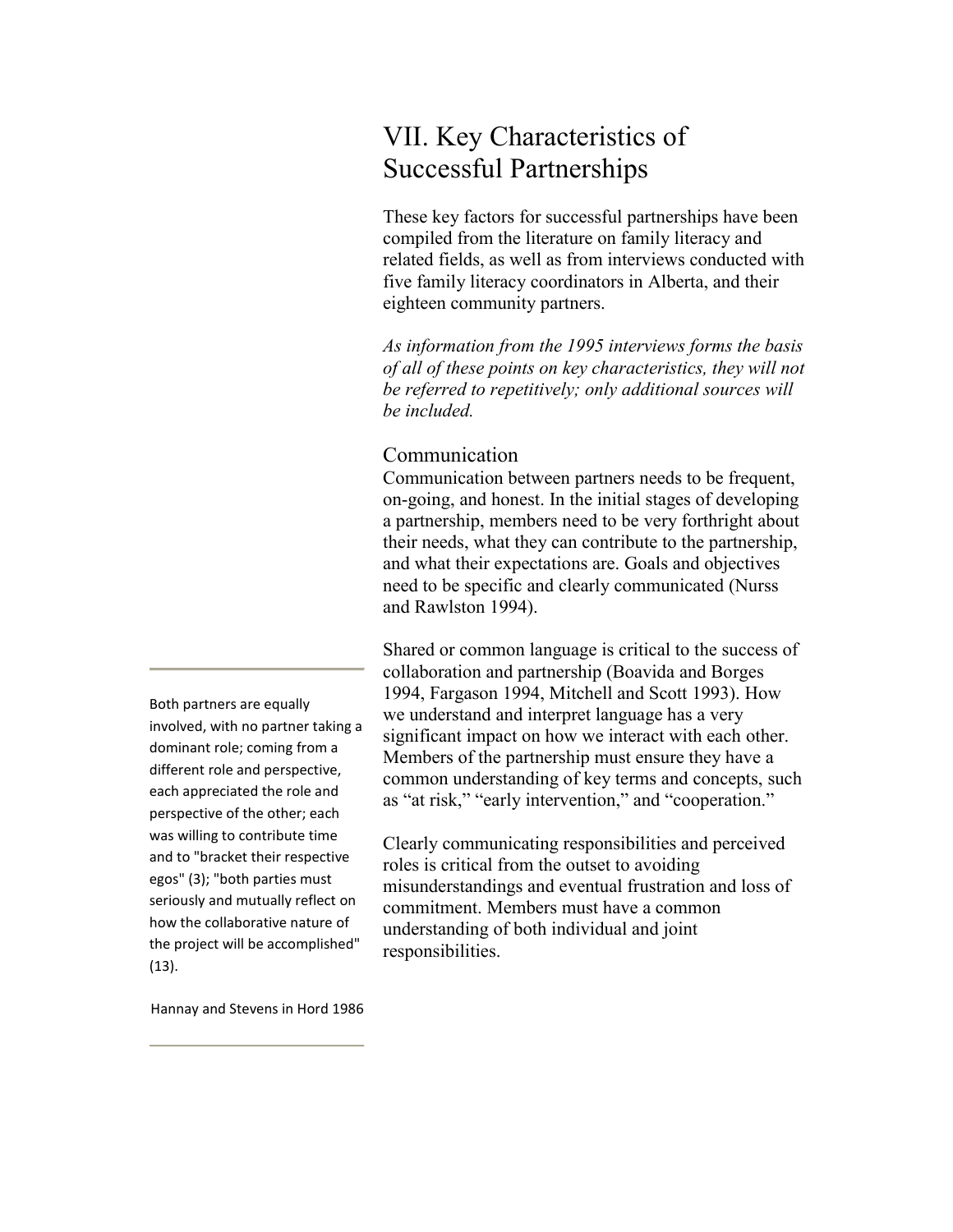As the partnership progresses and the program is delivered, partners need to be kept informed of progress and changes in the program. Communication needs to be a priority between agencies as well as within agencies. Many coordinators stressed the importance of face-to-face contact whenever possible.

Publicizing and communicating successes within the partnership and within the community is seen as a high priority in sustaining a partnership, keeping people motivated, and drawing new partners into the group (Mawhinney 1993, Seamen 1992).

Kunesh and Farley point out the need to establish communication and decision making processes that recognize disagreement among members as part of partnership building, and to establish ways to deal with conflict constructively.

#### Adequate resources

Both the literature and people in the field identify adequate resources as essential — "time and money" was a common response from literacy coordinators when asked what was needed for a successful partnership. Adequate time is needed for coordinators and community agency staff to meet and carry out responsibilities, as opposed to relying on volunteer or personal time. A designated coordinator to lead the partnership and to coordinate the family literacy project was seen by many as a key factor.

> The collaborative planning process used in this program took a lot of time and energy to develop and implement. However, the resulting instruction and learning made it worthwhile. The collaboration made it possible to address the needs and value the strengths of each student in the process. It strengthened the goals and methods of the teachers' classroom activities because all were working in concert.

> > Nurss and Rawlston 1994:4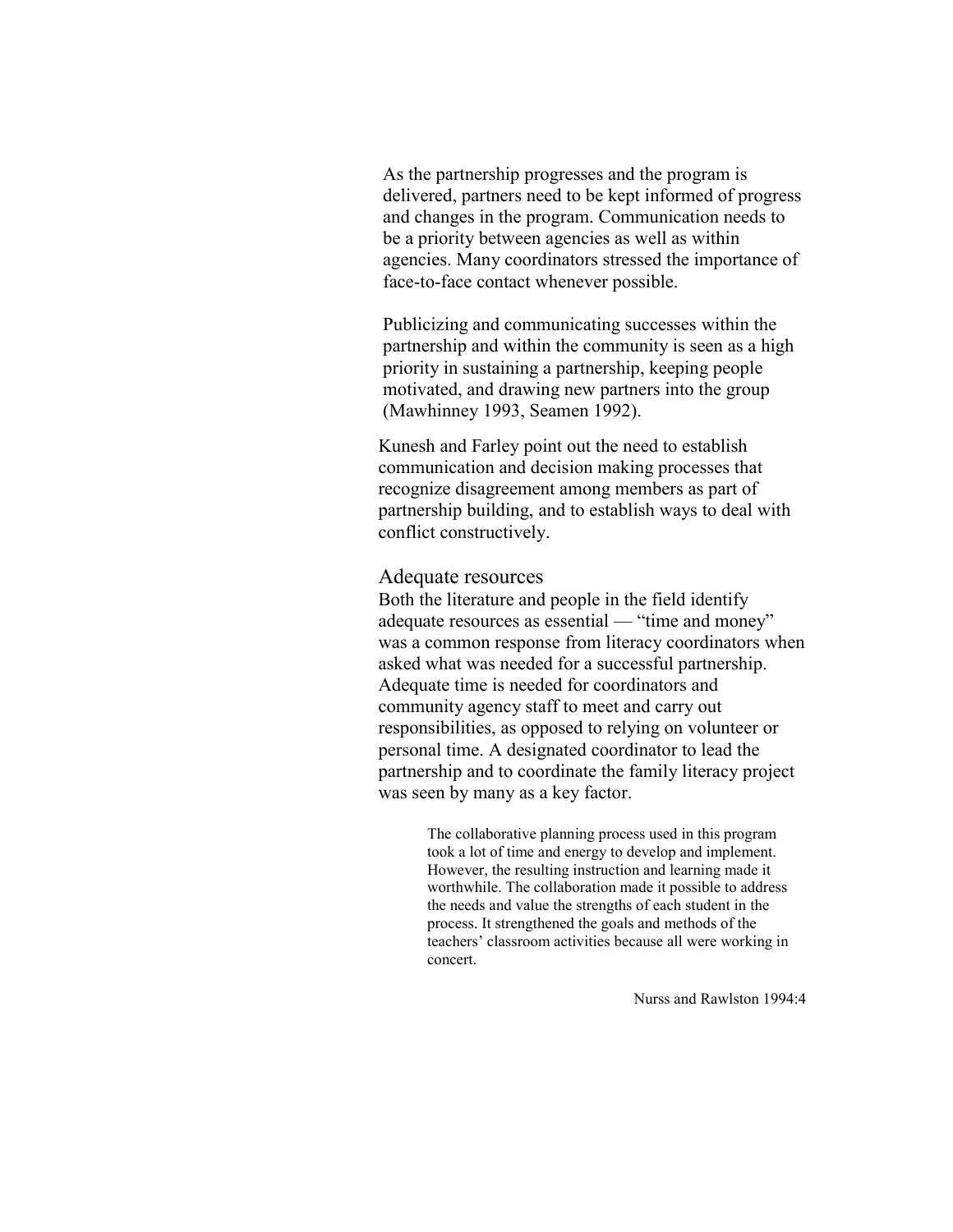Resources obviously also includes funding. One literacy coordinator who is interested in finding community partners to help plan a family literacy program asked if all this work developing a partnership happens before or after obtaining funding. Ideally, there would be paid staff time to identify, contact, and bring partners to the table. In reality, many coordinators find that because of their strong commitment to developing a collaborative family literacy program, they are often laying much of the groundwork in their own time.

> Another aspect of having adequate resources in place for the partnership and program development is having agreement between partners on how the resources and funding will be pursued and used.

> > Irwin 1994

Adequate resources also include the necessary materials and information to support the partnership and develop the program. The bibliography of this manual contains some excellent references to materials on developing and sustaining partnerships.

Partnerships can also allow for the sharing of resources through pooling expertise, facilities, and equipment.

#### Proper planning

As indicated earlier in this manual, planning begins with identifying a geographic region for service responsibility, not only to identify needs within that community, but potential partners and resources as well. Planning also includes conducting a subsequent systematic needs assessment, or using previous studies that include relevant information (Family Literacy in Illinois).

Involving key stakeholders in all stages of partnership and program development, including planning, is another necessary step in a successful partnership to support family literacy. One coordinator described this as "community-wide" planning, not only to ensure all relevant needs are being included, but also to raise public awareness and support for the project.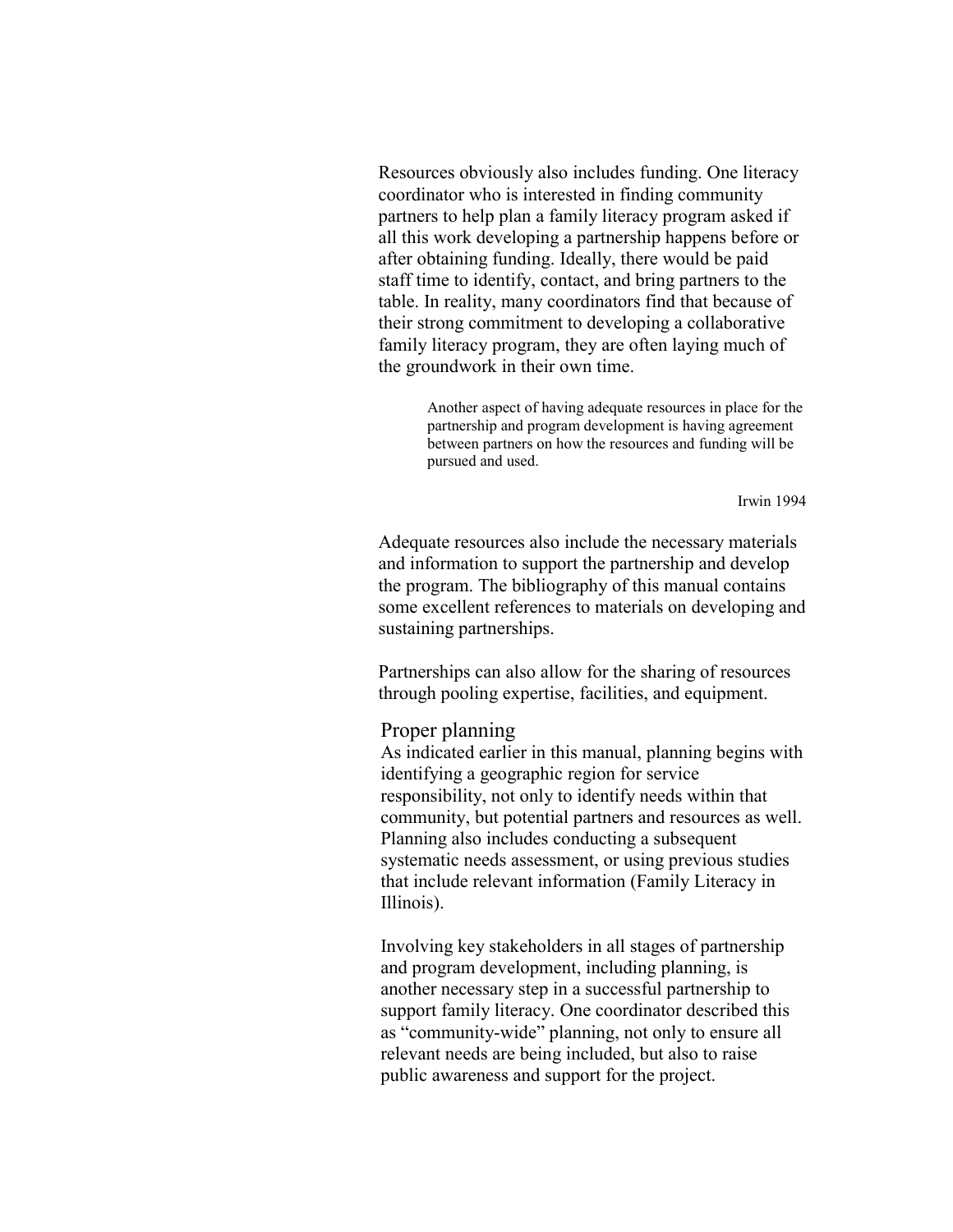Having reasonable expectations of what partners can contribute and what the partnership can achieve is another aspect of effective planning. If plans for the project exceed the resources available, goals and objectives will not be met and partners may not remain committed to the project.

A rather contentious aspect of planning the partnership is whether or not to use a partnership agreement. (See Chapter V.) Rasinski and Padak (1994) recommend developing firm, written agreements with cooperating agencies during the planning stage that outline exactly what each member will contribute and receive from the overall project. The Canadian Heritage document Partnership Resource Kit (1995) also provides convincing arguments for the use of written agreements. Not all coordinators believe that such a formal approach is necessary or even productive, however.

Proper planning would also include issues like supervision of staff hired, program evaluation, and coordination (Boavida and Borges 1994, Mitchell and Scott 1993).

#### Shared values and goals

Family literacy practitioners and their community partners both agreed that shared values and goals are essential to successfully working together. There must be a set of core values established, based on the values of the community and its residents (Mawhinney 1993 and Cairney 1994).

There must also be a commitment by all members to the collective goals of the partnership.

> Successful efforts at systemic reform to overcome the failures created by fragmented services must adopt a holistic vision that emphasizes building nurturing communities…. (However) there are 'deeper structural failures to confront' when attempting to provide more effective services.... These failings, in turn, stem from a normative problem: the loss of the idea that 'a significant social policy aim is embodied in the notion of community, of a social infrastructure that embodies stability and security and shared values.'

> > Mawhinney 1993: 44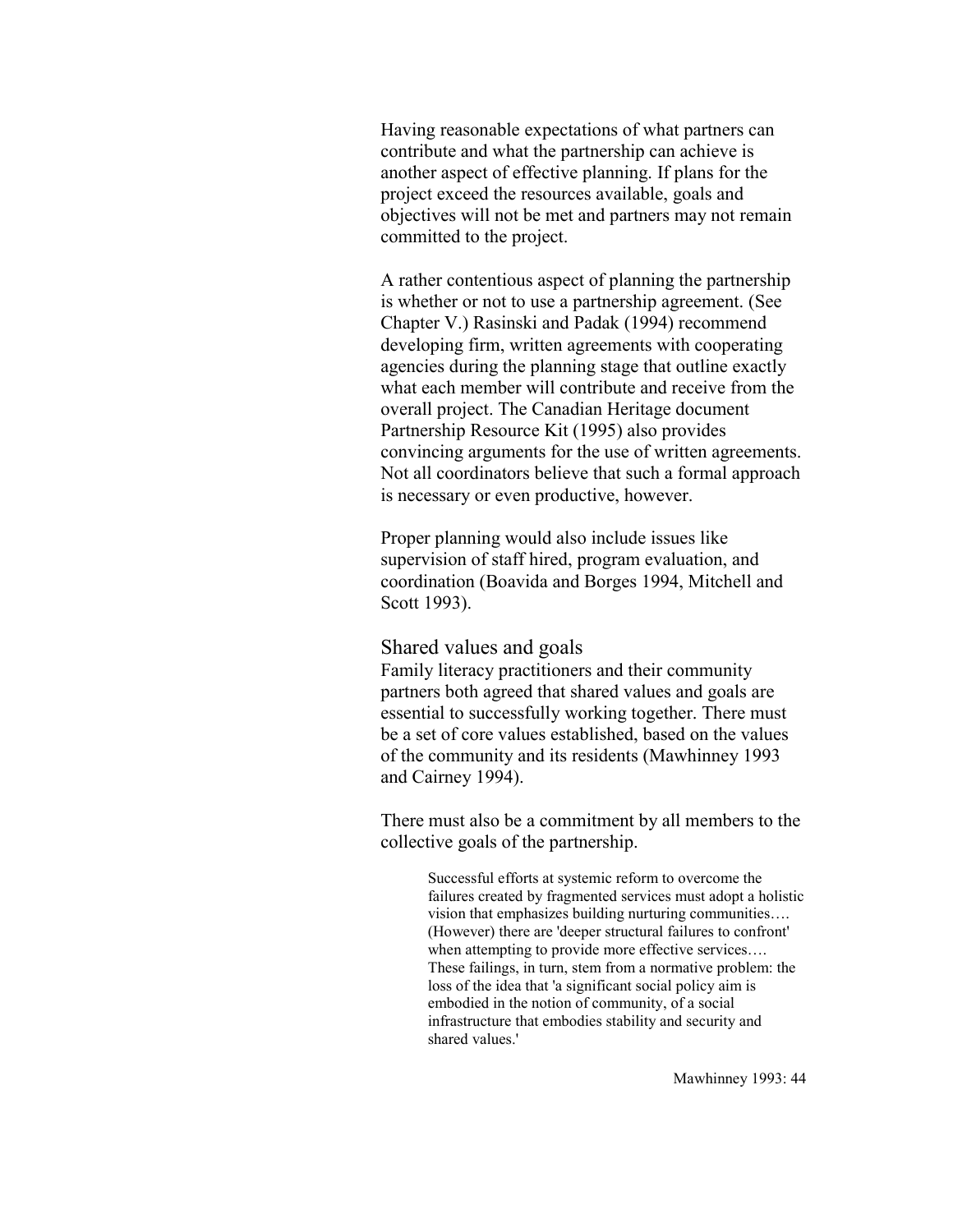Participation by key stakeholders By involving key stakeholders in the partnership, you can ensure that decisions and activities receive widespread support and recognition (Kunesh and Farley).

Perhaps there needs to be a distinction made between token participation and real participation. Agency members may attend partnership meetings for many reasons (being delegated by a superior, because collaborating with other agencies is required, because they said they would), but this doesn't ensure that they will contribute in a valuable way to the process. Cairney (1994) points out that participation does not necessarily mean partnership. Again, there needs to be a commitment to the process of collaborating; as Irwin explains (1994: 10), there must be the belief that the "return" on coalition and participation far outweigh the "cost" of involvement in a partnership. This belief and commitment must be present in all levels of member agencies, and in particular at the administrative or senior management level (Kunesh and Farley, Seamen 1992, Bradford 1993).

There should also be significant, active roles for all partners. Jeffers and Olebe (1994: 7) recommend active roles for not just the service agencies but also for the government agencies and businesses that support the project. This way they will "see the problems first-hand, develop a stake in the solution, and deliver more support toward its resolution."

Parents are a particularly important stakeholder whose participation is essential. Research in community-based programming tells us that the potential clients of a program are in the best position to identify needs the program should address, and what the best means of delivering the program are. Recruiting parents/families into the partnership may be challenging, but the resulting feelings of ownership and contribution will go a long way towards ensuring that the program developed will be appropriate and effective (Cairney 1994, Atmore 1993, Russo and Lindle 1993, Rasinski and Padak 1994, Friedman & Glass in Translating Research into Practice 1993). Having community agencies help you approach and gain input from their clients, as discussed in Chapter IV, is one means of gaining access to those stakeholders.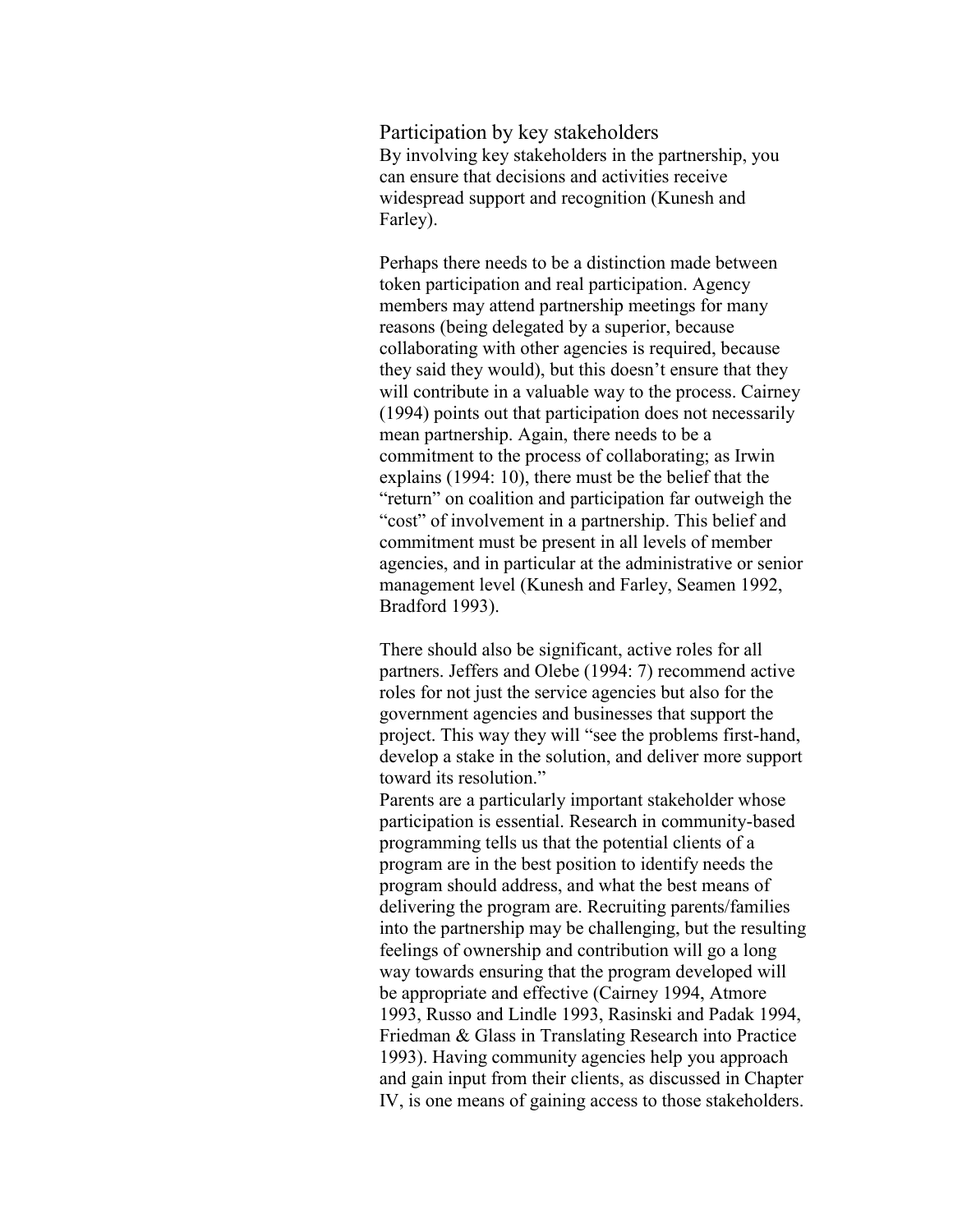… there are differences between teams that actively nurture family involvement and teams that lack avenues for inclusion of parents and a clinical model for building on family strengths and priorities. Teams that nurture parent involvement expressed optimism about, and satisfaction with, the effectiveness of the interventions being planned. the quality of relationships between collaborating parties, and the collaboration process itself. Teams with no avenues for including parents expressed discouragement and demoralization regarding their ability to help highly stressed children and families.

> Friedman and Glass in Translating Research into Practice 1993: 239

#### Leadership

Although researchers and community partners emphasize the need for shared responsibility and equality, they also identify a need for one strong lead partner to coordinate and steer the partnership. Especially in the beginning stages of discussing the potential partnership and the proposed project, agency representatives will likely look to the literacy coordinator who called them together for leadership. The person(s) who assumes this responsibility may change as the partnership develops and evolves.

As mentioned above in the need for adequate resources, having a designated coordinator will ensure that there is time available to provide this leadership. Whether this is possible or not, the skills and abilities of the person taking on the coordinator's position are very important. A proven capacity for building strong interpersonal relationships and a high level of initiative are among the qualities required in a coordinator (Russo and Lindle 1993); as many people point out, partnerships take place between people, not agencies.

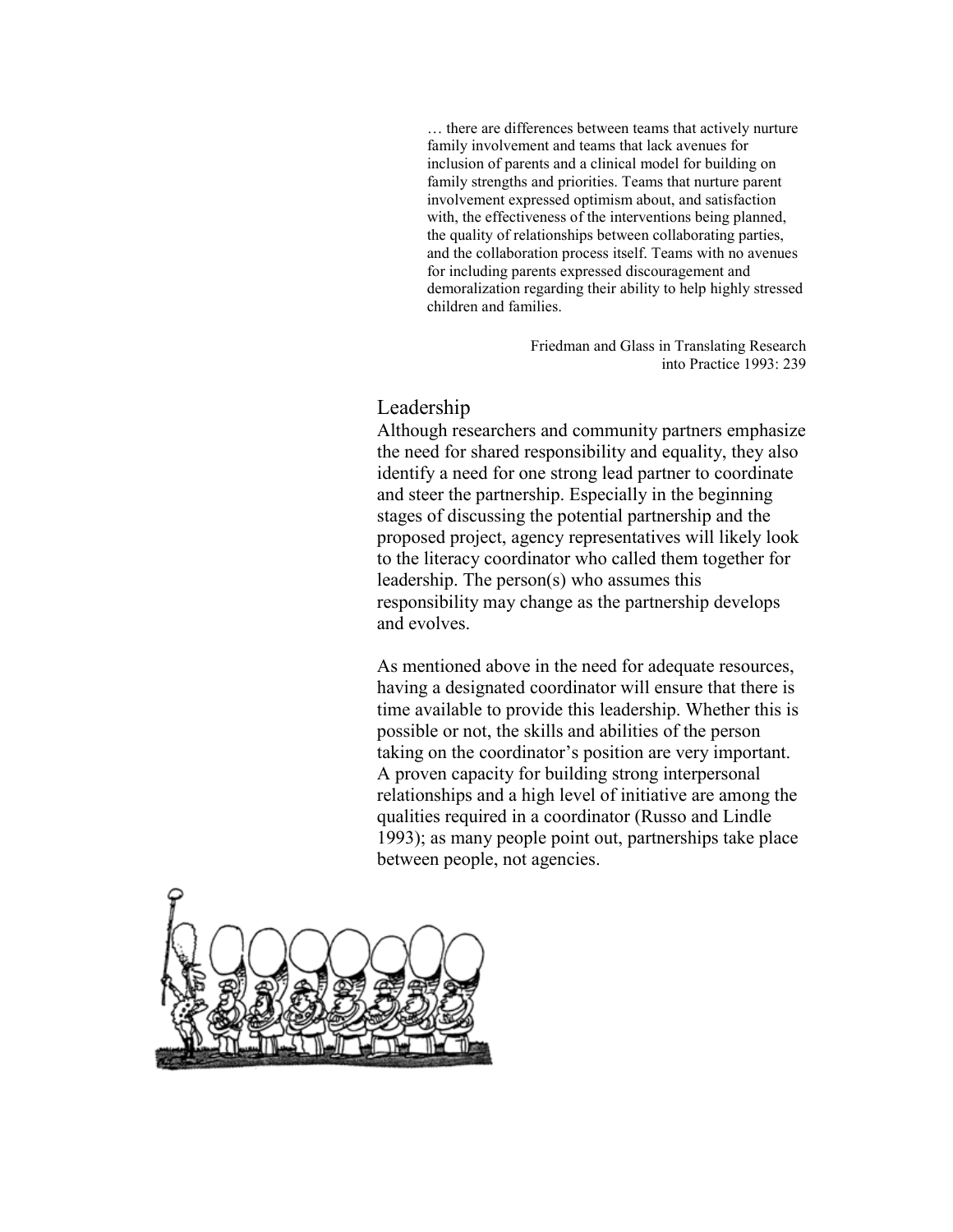It's kind of like a marriage. There's a honeymoon phase, where everything's fantastic, and it's working great. Some bumps come along, and you learn to deal with them. If you can't, there could be a falling out. If you can, you move on.

> Family literacy coordinator FLAG interviews 1995

# Flexibility

The need for flexibility is strongly emphasized as a key factor in successful partnerships. Flexibility is required in terms of scheduling meetings, adjusting roles and responsibilities, being willing to adapt to changes in planning and implementation, and accepting differences in philosophy, management style, and ability to contribute to the project.

As an example, even "teachers" can have very different frames of reference. Teachers of adults and secondary school students are typically trained in English with an emphasis on language skills, and tend to be subject matter-oriented (Nurss and Rawlston 1994). Teachers of young children tend to be childoriented and plan concrete, hands-on activities. Their focus is on appropriate activities as opposed to specific language and literacy skills. In a family literacy partnership that includes both parent- and child-focused components, both groups need to adjust their thinking to accommodate the other group's approach.

One means of encouraging flexibility and understanding of each other's needs is through common inter-disciplinary training to support building a partnership. Mitchell and Scott (1993: 77) describe how inter-agency collaboration can succeed only if three issues are properly addressed. Profession norms are developed to help staff move beyond application of their expertise, focusing attention on the broader character of their clients' needs. Inter-disciplinary norms of professional cooperation are developed to help guide consultation and decision making among different types of professionals. Institutional norms are developed to guide both inter-agency case management and organizational resource allocation. Many types of formalized training, in-services, and information sharing sessions can benefit and support the partnership, provided they are open to all members, including parents.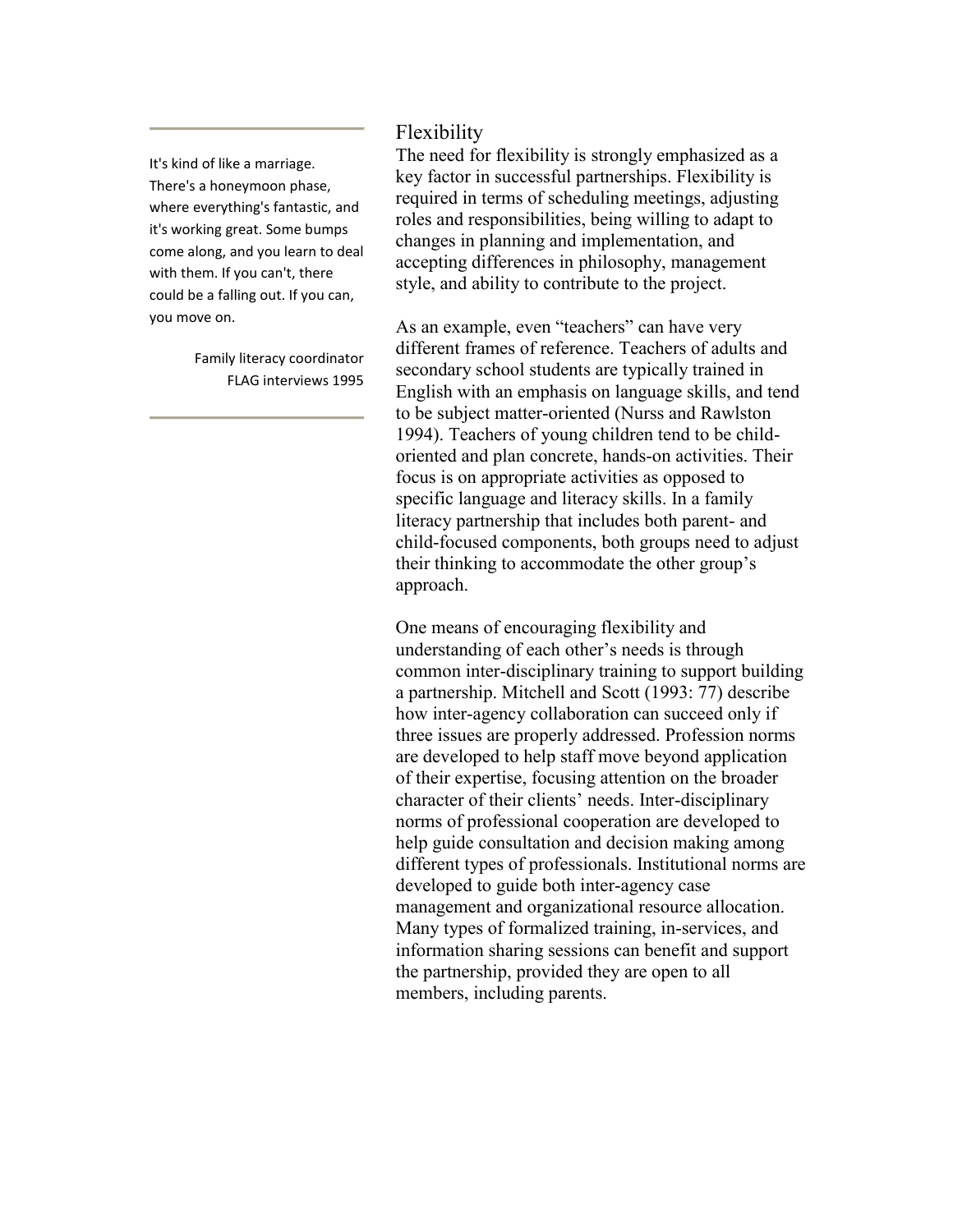# Trust and respect

Finally, trust and respect are cited as essential to building strong and sustainable partnerships. Respect for others as equals, acknowledging others' areas of expertise, respecting differences between members, and accepting others' judgment are fundamental to building solid relationships between members. Each organization must realize that the vested interests of other members are as valid as its own (Irwin 1994).

Respect is not only essential between members of the partnership, but between the members of the partnership and the people it is meant to serve as well. Atmore (1993) speaks of "respectful intervention"-- of being sensitive to the culture, norms, and values of people in the community.

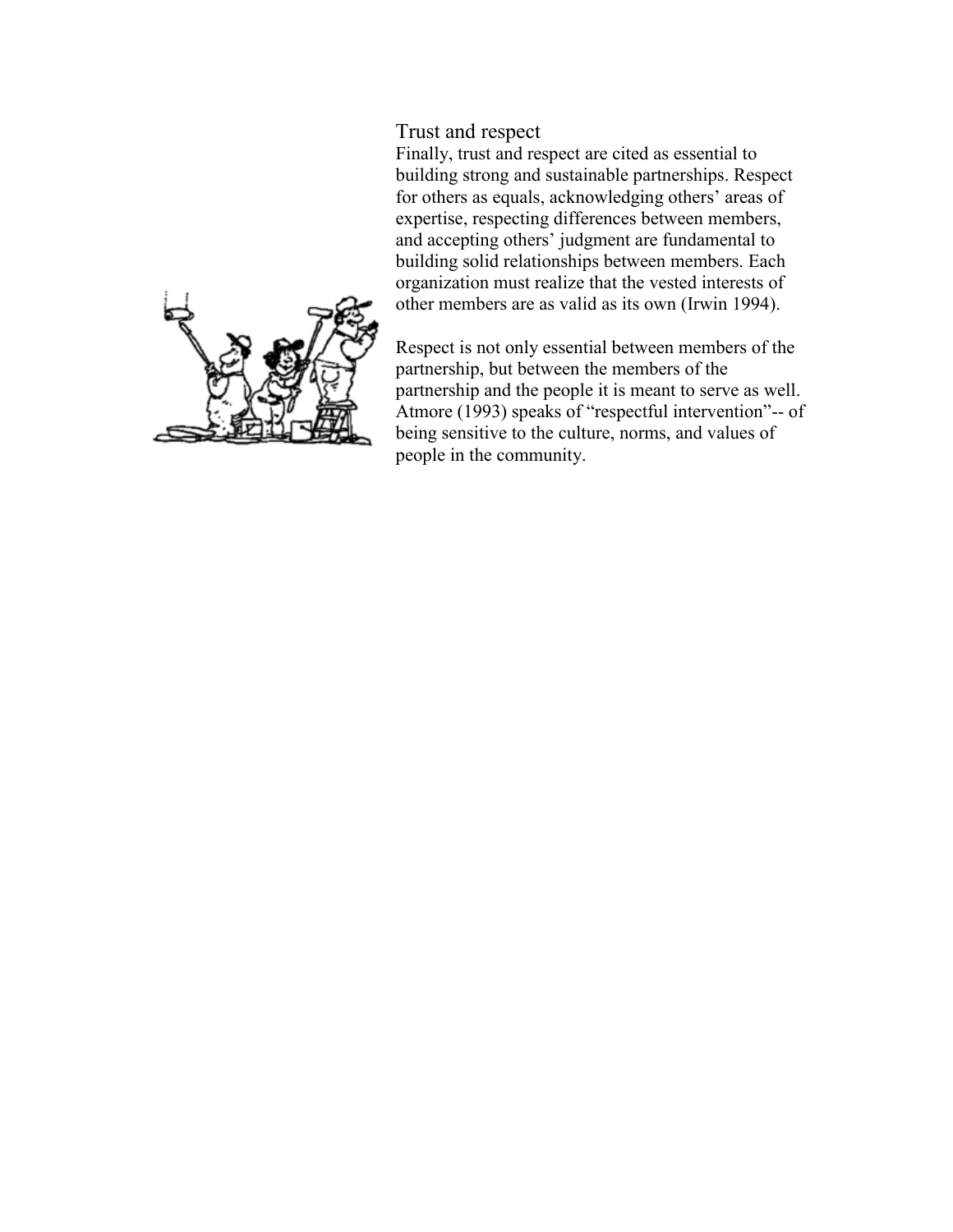# **Worksheets**

The following pages contain worksheets to guide you through some of the exercises outlined in earlier chapters.



ň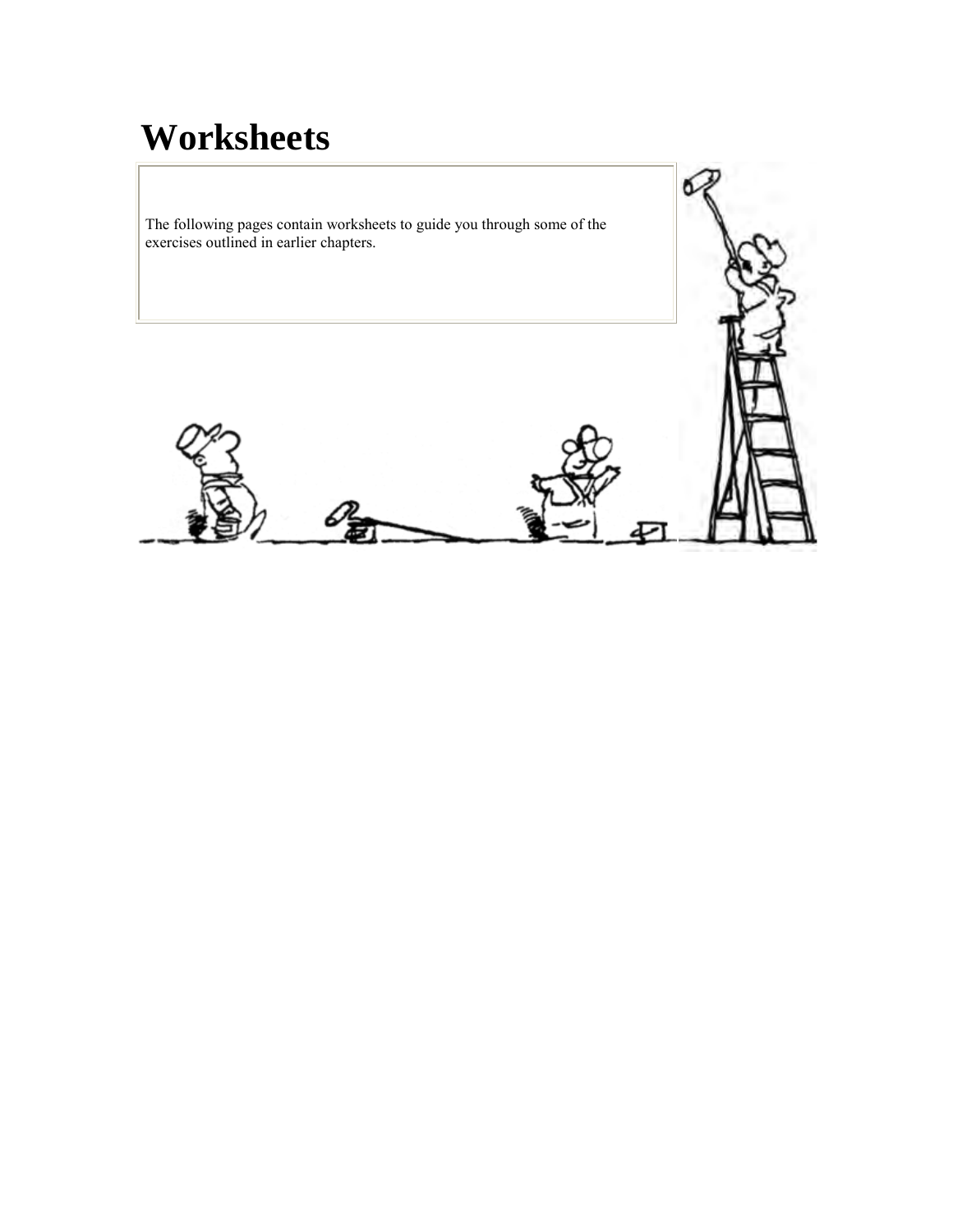# Worksheet A A Identifying Community Needs

The purpose of this exercise is to collect your thoughts and general impressions of the needs in your community that relate to family literacy. Before you can do that, you need to take a few moments to define your community, so as to set some parameters for your family literacy partnership. Your community might be easily defined, such as a specific town or city, or a neighborhood in a city. Or it might be a county or rural municipality. It might even be a region of the province. Where do you deliver services to? Write down a working definition of your community.

\_\_\_\_\_\_\_\_\_\_\_\_\_\_\_\_\_\_\_\_\_\_\_\_\_\_\_\_\_\_\_\_\_\_\_\_\_\_\_\_\_\_\_\_\_\_\_\_\_\_\_\_\_\_\_\_\_\_\_\_\_\_\_\_\_\_\_\_\_

\_\_\_\_\_\_\_\_\_\_\_\_\_\_\_\_\_\_\_\_\_\_\_\_\_\_\_\_\_\_\_\_\_\_\_\_\_\_\_\_\_\_\_\_\_\_\_\_\_\_\_\_\_\_\_\_\_\_\_\_\_\_\_\_\_\_\_\_\_

\_\_\_\_\_\_\_\_\_\_\_\_\_\_\_\_\_\_\_\_\_\_\_\_\_\_\_\_\_\_\_\_\_\_\_\_\_\_\_\_\_\_\_\_\_\_\_\_\_\_\_\_\_\_\_\_\_\_\_\_\_\_\_\_\_\_\_\_\_

\_\_\_\_\_\_\_\_\_\_\_\_\_\_\_\_\_\_\_\_\_\_\_\_\_\_\_\_\_\_\_\_\_\_\_\_\_\_\_\_\_\_\_\_\_\_\_\_\_\_\_\_\_\_\_\_\_\_\_\_\_\_\_\_\_\_\_\_\_

\_\_\_\_\_\_\_\_\_\_\_\_\_\_\_\_\_\_\_\_\_\_\_\_\_\_\_\_\_\_\_\_\_\_\_\_\_\_\_\_\_\_\_\_\_\_\_\_\_\_\_\_\_\_\_\_\_\_\_\_\_\_\_\_\_\_\_\_\_

\_\_\_\_\_\_\_\_\_\_\_\_\_\_\_\_\_\_\_\_\_\_\_\_\_\_\_\_\_\_\_\_\_\_\_\_\_\_\_\_\_\_\_\_\_\_\_\_\_\_\_\_\_\_\_\_\_\_\_\_\_\_\_\_\_\_\_\_\_

\_\_\_\_\_\_\_\_\_\_\_\_\_\_\_\_\_\_\_\_\_\_\_\_\_\_\_\_\_\_\_\_\_\_\_\_\_\_\_\_\_\_\_\_\_\_\_\_\_\_\_\_\_\_\_\_\_\_\_\_\_\_\_\_\_\_\_\_\_

The next step is to think about what the needs are in your community that could be addressed by a family literacy program. What led you to consider a family literacy program as a possible program? Do you have any particular client group in mind? Did information from a survey or needs assessment tell you there was a need?

First think about general needs, such as a need for greater awareness of the important role parents play in their children's literacy development. What about the importance of family reading, or the need to get parents more involved in their children's education? Jot down some general needs you're aware of in your community.

\_\_\_\_\_\_\_\_\_\_\_\_\_\_\_\_\_\_\_\_\_\_\_\_\_\_\_\_\_\_\_\_\_\_\_\_\_\_\_\_\_\_\_\_\_\_\_\_\_\_\_\_\_\_\_\_\_\_\_\_\_\_\_\_\_\_\_\_\_ \_\_\_\_\_\_\_\_\_\_\_\_\_\_\_\_\_\_\_\_\_\_\_\_\_\_\_\_\_\_\_\_\_\_\_\_\_\_\_\_\_\_\_\_\_\_\_\_\_\_\_\_\_\_\_\_\_\_\_\_\_\_\_\_\_\_\_\_\_ \_\_\_\_\_\_\_\_\_\_\_\_\_\_\_\_\_\_\_\_\_\_\_\_\_\_\_\_\_\_\_\_\_\_\_\_\_\_\_\_\_\_\_\_\_\_\_\_\_\_\_\_\_\_\_\_\_\_\_\_\_\_\_\_\_\_\_\_\_ \_\_\_\_\_\_\_\_\_\_\_\_\_\_\_\_\_\_\_\_\_\_\_\_\_\_\_\_\_\_\_\_\_\_\_\_\_\_\_\_\_\_\_\_\_\_\_\_\_\_\_\_\_\_\_\_\_\_\_\_\_\_\_\_\_\_\_\_\_ \_\_\_\_\_\_\_\_\_\_\_\_\_\_\_\_\_\_\_\_\_\_\_\_\_\_\_\_\_\_\_\_\_\_\_\_\_\_\_\_\_\_\_\_\_\_\_\_\_\_\_\_\_\_\_\_\_\_\_\_\_\_\_\_\_\_\_\_\_

\_\_\_\_\_\_\_\_\_\_\_\_\_\_\_\_\_\_\_\_\_\_\_\_\_\_\_\_\_\_\_\_\_\_\_\_\_\_\_\_\_\_\_\_\_\_\_\_\_\_\_\_\_\_\_\_\_\_\_\_\_\_\_\_\_\_\_\_\_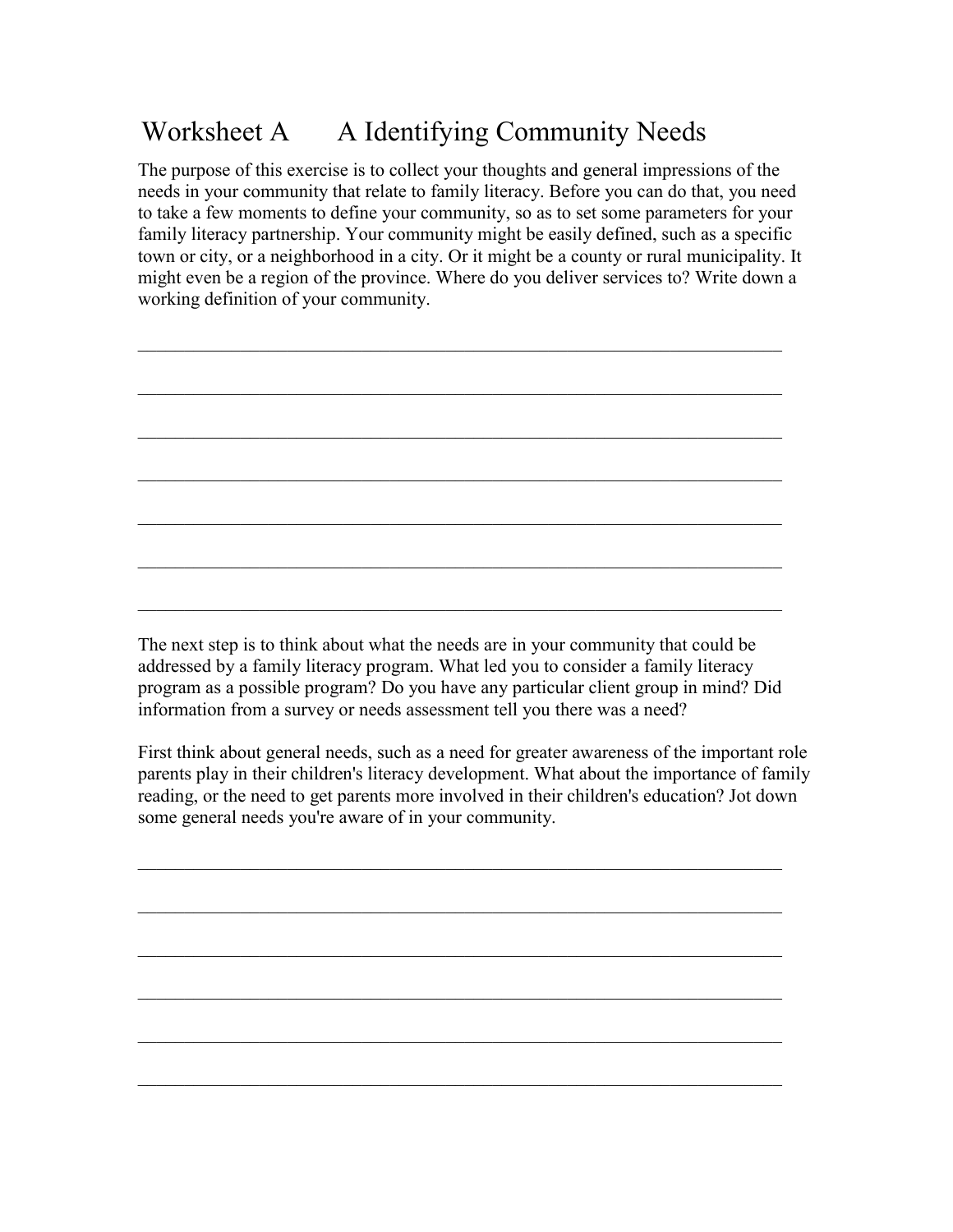Do you know of any specific needs in your community relating to family literacy? Do your adult students want activities or strategies they can use at home to support their children's literacy development? Is there a parenting program that wants to include family literacy as one component? Write down any specific needs you're aware of.

 $\_$  , and the set of the set of the set of the set of the set of the set of the set of the set of the set of the set of the set of the set of the set of the set of the set of the set of the set of the set of the set of th

 $\_$  , and the set of the set of the set of the set of the set of the set of the set of the set of the set of the set of the set of the set of the set of the set of the set of the set of the set of the set of the set of th

 $\_$  , and the set of the set of the set of the set of the set of the set of the set of the set of the set of the set of the set of the set of the set of the set of the set of the set of the set of the set of the set of th

 $\_$  , and the set of the set of the set of the set of the set of the set of the set of the set of the set of the set of the set of the set of the set of the set of the set of the set of the set of the set of the set of th

Now that you have taken a preliminary look at the needs in your community, you should think about what services already exist in your community that could meet these needs. We'll systematically identify resources and agencies later; thinking about the services you're already aware of will help to avoid duplication and lay the groundwork for identifying potential partners. (For example, if there is already a drop-in story time for moms and tots at the local library, there is little point in developing a similar program.) Take a few moments to note any existing services that relate to the needs you've identified.

 $\_$  , and the set of the set of the set of the set of the set of the set of the set of the set of the set of the set of the set of the set of the set of the set of the set of the set of the set of the set of the set of th

 $\_$  , and the set of the set of the set of the set of the set of the set of the set of the set of the set of the set of the set of the set of the set of the set of the set of the set of the set of the set of the set of th

 $\_$  , and the set of the set of the set of the set of the set of the set of the set of the set of the set of the set of the set of the set of the set of the set of the set of the set of the set of the set of the set of th

\_\_\_\_\_\_\_\_\_\_\_\_\_\_\_\_\_\_\_\_\_\_\_\_\_\_\_\_\_\_\_\_\_\_\_\_\_\_\_\_\_\_\_\_\_\_\_\_\_\_\_\_\_\_\_\_\_\_\_\_\_\_\_\_\_\_\_\_\_

 $\_$  , and the set of the set of the set of the set of the set of the set of the set of the set of the set of the set of the set of the set of the set of the set of the set of the set of the set of the set of the set of th

 $\_$  , and the contribution of the contribution of  $\mathcal{L}_\mathcal{A}$  , and the contribution of  $\mathcal{L}_\mathcal{A}$ 

 $\_$  , and the set of the set of the set of the set of the set of the set of the set of the set of the set of the set of the set of the set of the set of the set of the set of the set of the set of the set of the set of th

\_\_\_\_\_\_\_\_\_\_\_\_\_\_\_\_\_\_\_\_\_\_\_\_\_\_\_\_\_\_\_\_\_\_\_\_\_\_\_\_\_\_\_\_\_\_\_\_\_\_\_\_\_\_\_\_\_\_\_\_\_\_\_\_\_\_\_\_\_

 $\_$  , and the set of the set of the set of the set of the set of the set of the set of the set of the set of the set of the set of the set of the set of the set of the set of the set of the set of the set of the set of th

 $\_$  , and the set of the set of the set of the set of the set of the set of the set of the set of the set of the set of the set of the set of the set of the set of the set of the set of the set of the set of the set of th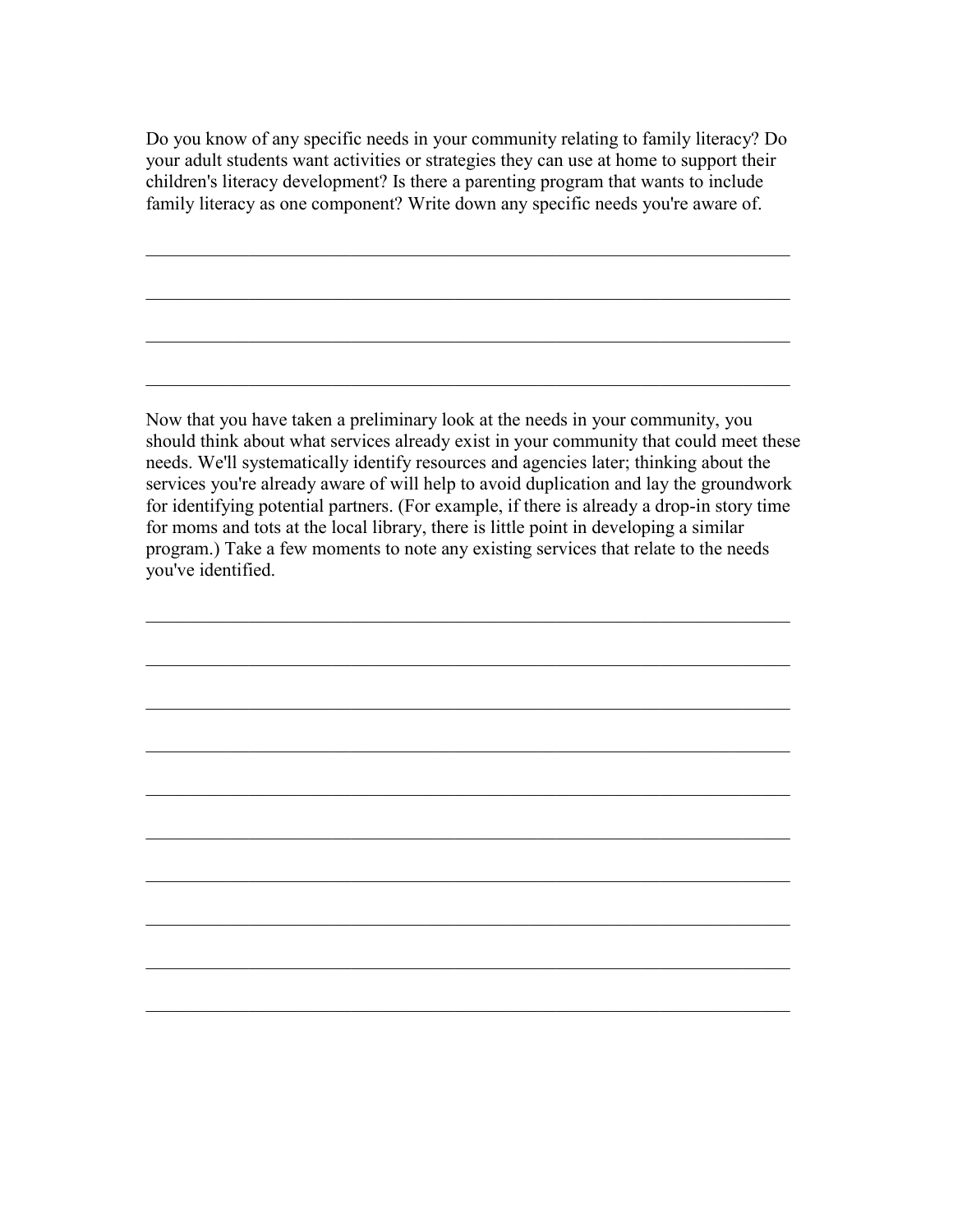# Worksheet B Identifying Needs and Resources in Your Agency

What are your agency's needs and motivations for seeking partners? Take a few moments to reflect on and answer the following questions: (adapted from Isserlis et al, 1994b)

What do you hope to gain from a partnership that you can't accomplish or provide internally?

- Do you hope to gain financial or in-kind support? What would that consist of?
- Do you hope to access expertise in other disciplines (child care, adult education, health care)? If so, what kind of expertise?
- Do you want to receive or make referrals to other agencies?
- Do you need the support of key decision makers or stakeholders in the community?
- What other reasons do you have for seeking partners?
- What value would be added to the proposed project by involving partners?

\_\_\_\_\_\_\_\_\_\_\_\_\_\_\_\_\_\_\_\_\_\_\_\_\_\_\_\_\_\_\_\_\_\_\_\_\_\_\_\_\_\_\_\_\_\_\_\_\_\_\_\_\_\_\_\_\_\_\_\_\_\_\_\_\_\_\_\_\_

\_\_\_\_\_\_\_\_\_\_\_\_\_\_\_\_\_\_\_\_\_\_\_\_\_\_\_\_\_\_\_\_\_\_\_\_\_\_\_\_\_\_\_\_\_\_\_\_\_\_\_\_\_\_\_\_\_\_\_\_\_\_\_\_\_\_\_\_\_

\_\_\_\_\_\_\_\_\_\_\_\_\_\_\_\_\_\_\_\_\_\_\_\_\_\_\_\_\_\_\_\_\_\_\_\_\_\_\_\_\_\_\_\_\_\_\_\_\_\_\_\_\_\_\_\_\_\_\_\_\_\_\_\_\_\_\_\_\_

\_\_\_\_\_\_\_\_\_\_\_\_\_\_\_\_\_\_\_\_\_\_\_\_\_\_\_\_\_\_\_\_\_\_\_\_\_\_\_\_\_\_\_\_\_\_\_\_\_\_\_\_\_\_\_\_\_\_\_\_\_\_\_\_\_\_\_\_\_

\_\_\_\_\_\_\_\_\_\_\_\_\_\_\_\_\_\_\_\_\_\_\_\_\_\_\_\_\_\_\_\_\_\_\_\_\_\_\_\_\_\_\_\_\_\_\_\_\_\_\_\_\_\_\_\_\_\_\_\_\_\_\_\_\_\_\_\_\_

\_\_\_\_\_\_\_\_\_\_\_\_\_\_\_\_\_\_\_\_\_\_\_\_\_\_\_\_\_\_\_\_\_\_\_\_\_\_\_\_\_\_\_\_\_\_\_\_\_\_\_\_\_\_\_\_\_\_\_\_\_\_\_\_\_\_\_\_\_

What do you have to offer potential partners?

Do you have expertise or resources that would be useful to other agencies or organizations?

\_\_\_\_\_\_\_\_\_\_\_\_\_\_\_\_\_\_\_\_\_\_\_\_\_\_\_\_\_\_\_\_\_\_\_\_\_\_\_\_\_\_\_\_\_\_\_\_\_\_\_\_\_\_\_\_\_\_\_\_\_\_\_\_\_\_\_\_\_

\_\_\_\_\_\_\_\_\_\_\_\_\_\_\_\_\_\_\_\_\_\_\_\_\_\_\_\_\_\_\_\_\_\_\_\_\_\_\_\_\_\_\_\_\_\_\_\_\_\_\_\_\_\_\_\_\_\_\_\_\_\_\_\_\_\_\_\_\_

\_\_\_\_\_\_\_\_\_\_\_\_\_\_\_\_\_\_\_\_\_\_\_\_\_\_\_\_\_\_\_\_\_\_\_\_\_\_\_\_\_\_\_\_\_\_\_\_\_\_\_\_\_\_\_\_\_\_\_\_\_\_\_\_\_\_\_\_\_

- Are you trying to reach the same clients or potential clients?
- Would they like to be recognized for supporting families?
- What value or benefit can you offer them?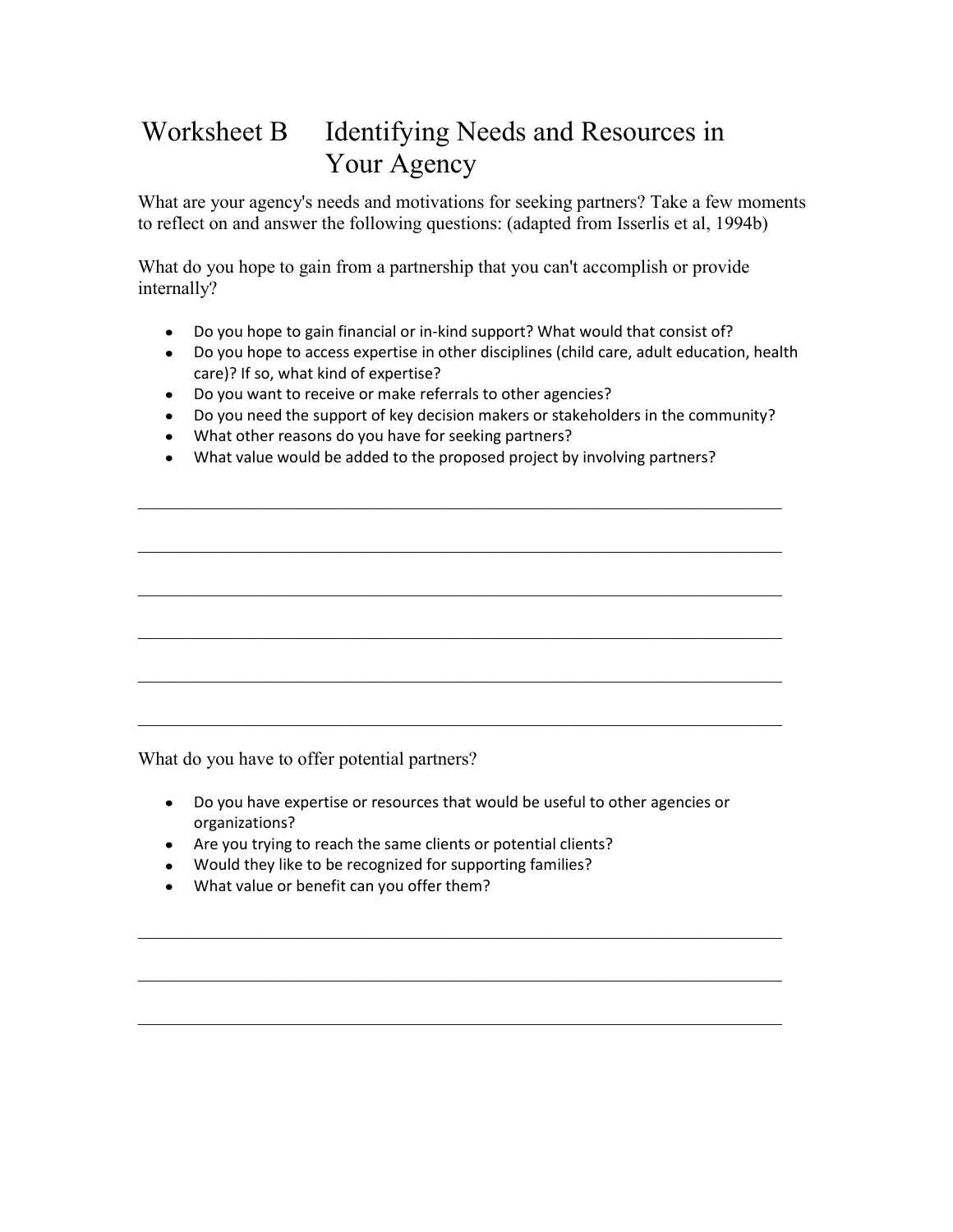# Worksheet C Mapping the Community

You'll need a large piece of paper (flip chart paper works well), blue, red, and black markers, a local telephone book, a local newspaper, and a community services directory (if available) for this exercise.

- 1. Draw the borders of your community on the piece of paper.
- 2. Identify the agencies, schools, community groups, contract services, etc. that interact with families on a regular basis. Use your own knowledge of your community and whatever resources are available. For example, many telephone books have a "Community Services" section. Also check newspaper stories for references to agencies and groups, or check the "Upcoming Events" column. Add any existing services that you identified in Worksheet A. Plot these groups on your map in red.
- 3. Next, identify organizations or services that could possibly meet the agency needs you identified in Worksheet B. Plot these on your map in blue.
- 4. Consider the type of family literacy program that you think might be appropriate for your community. Who are your potential clients? Who do you want to participate in the program? Where in this map of your community are you likely to find them? (Drop-in centres, Adult Basic Education classes, doctors' offices, etc.) Mark these on your map in black.
- 5. Using the local phone book, find and list the telephone numbers to match the groups you've identified in the previous steps. If possible, list key names to contact within each group.

*This exercise was described in a session delivered by Dr. Ruth Nickse at the Roots of Literacy Symposium in Brooks in 1992, and was later adapted by Kathy Day of Pincher Creek.*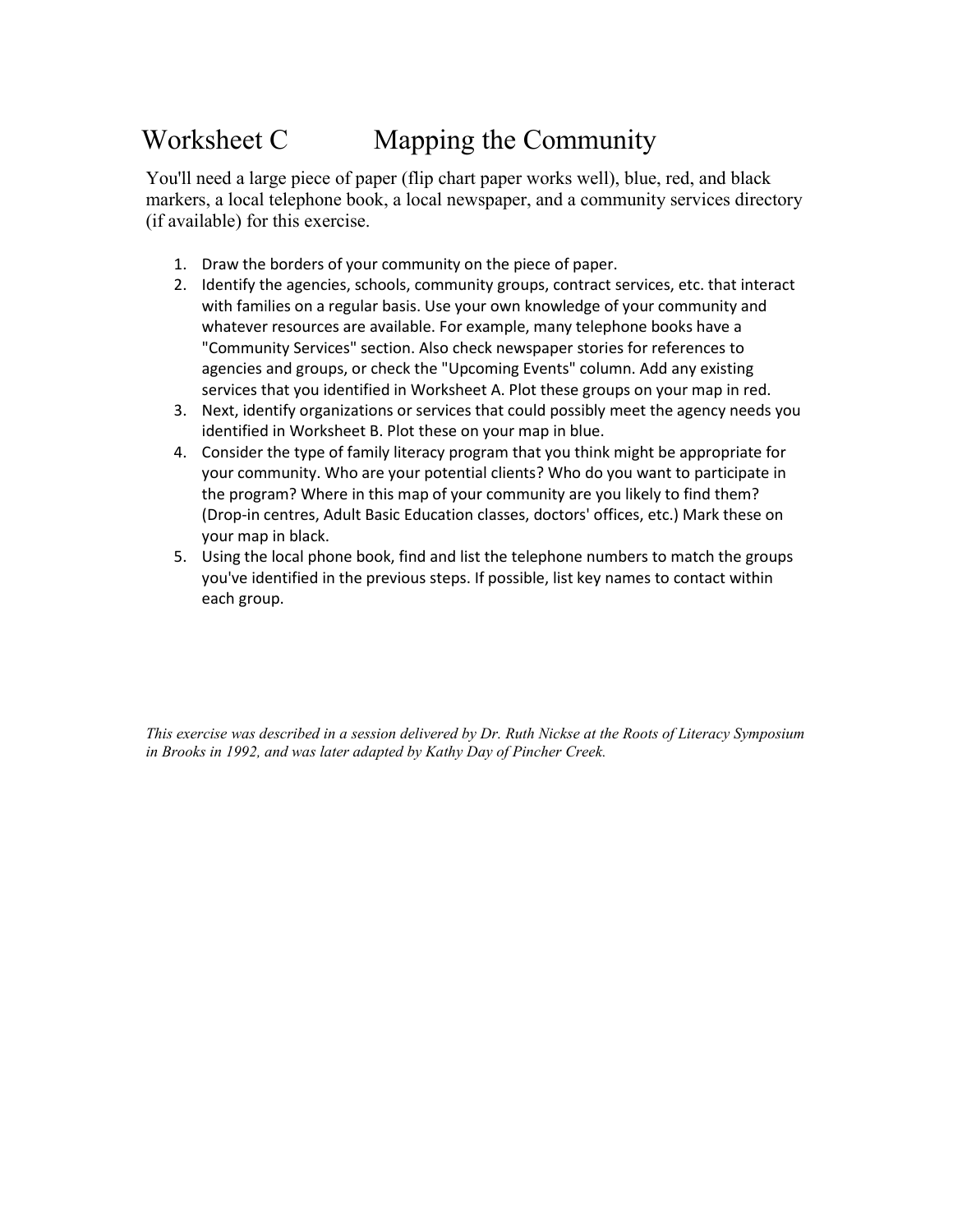# **Appendices**

We've prepared some sample documents for you to use as guides during your partnership development. You'll also find the Works Cited section of the manual here, along with other recommended resources on partnerships and collaborative services.



ñ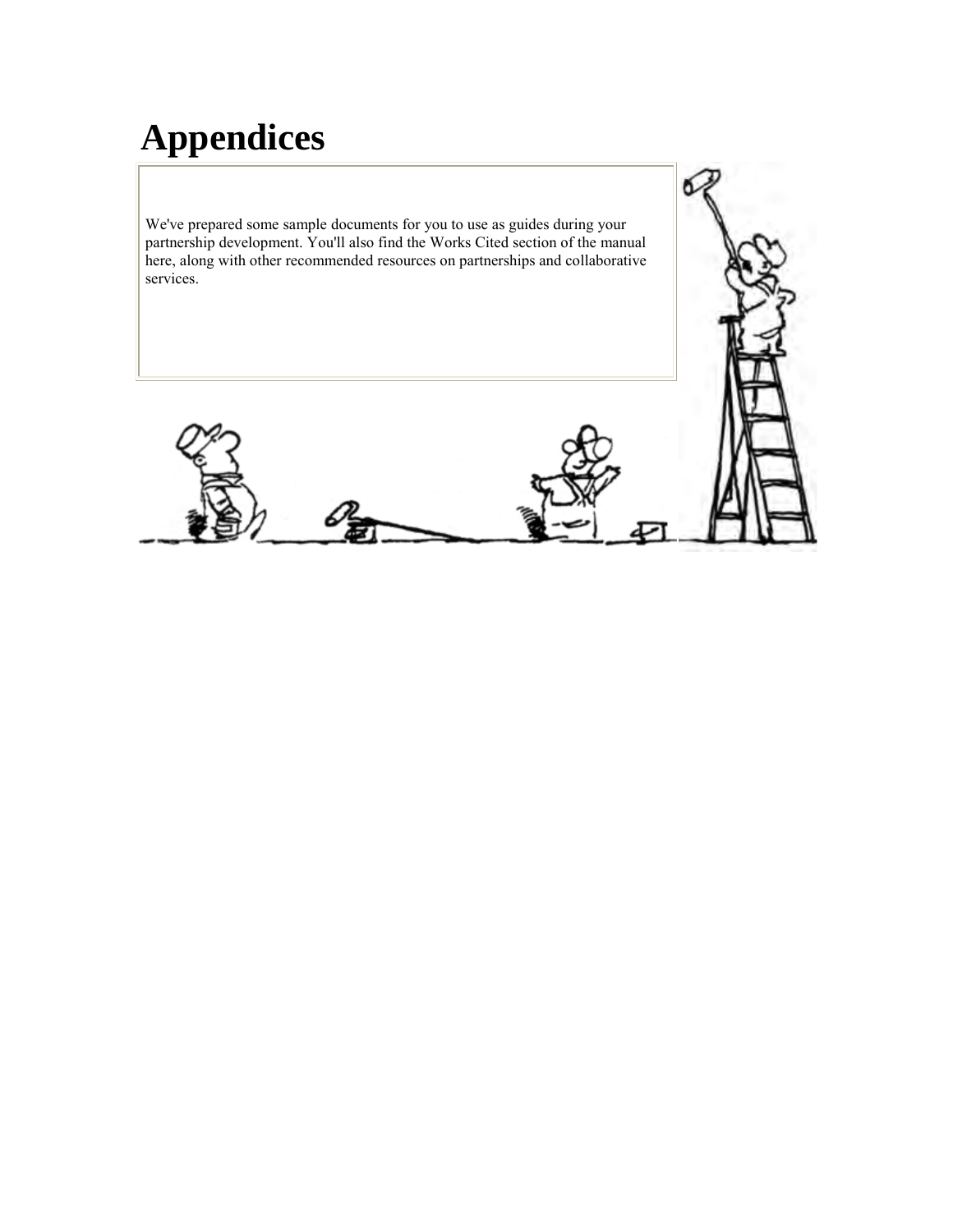# Appendix A Sample Information Sheet for Potential **Partners**

### **What is family literacy?**

Family literacy is a relatively new approach to literacy development. The goal is to prevent the cycle of intergenerational problems of low literacy, by building on the strengths of the family and their existing uses of literacy.

Family literacy programs are based on the research that has been conducted over the past forty years on emergent literacy development, which shows that a child's literacy development begins at birth, and that the parents/caregivers are the child's first and most important teacher. For example, children who are raised in homes where literacy activities regularly take place, and where they are read to frequently and have access to reading and writing materials, develop greater facility with literacy activities than children who do not have the same opportunities (International Reading Association).

# **Why is family literacy important here?**

We believe that a family literacy program is needed here in our community. Statistics Canada figures from 1989 show that nearly one in every three Canadians has difficulty with everyday reading tasks. Other findings from the study show that parents' education levels is a significant factor in Albertans' literacy levels. When you consider that our local volunteer tutor bank currently has twenty-five people on its waiting list, and that the adult basic education program turned away over sixty people this semester, it becomes apparent that those statistics do not just apply "out there" somewhere, but that they describe people right here at home. And what about their children? Will they finish high school? Will we see them entering the ABE program in twenty or thirty years time? All parents want what is best for their children, but often lack the skills, awareness, or confidence they need to support their child's development. Being involved in a family literacy program can assist them in that role.

# **Working in partnership**

Family literacy is not just about reading and writing. It is about developing stronger relationships between parents and their children. It is about getting parents involved in their children's education. It is about building stronger families and healthier communities. We know now that the issues and challenges families face are multifaceted and complex, and we also know that we need to work together to address those issues. Your agency has expertise and insights that we need to plan and develop a family literacy project for our community. By working in partnership, we can reach those families that most need the support, and help each other deliver more effective, efficient services at the same time.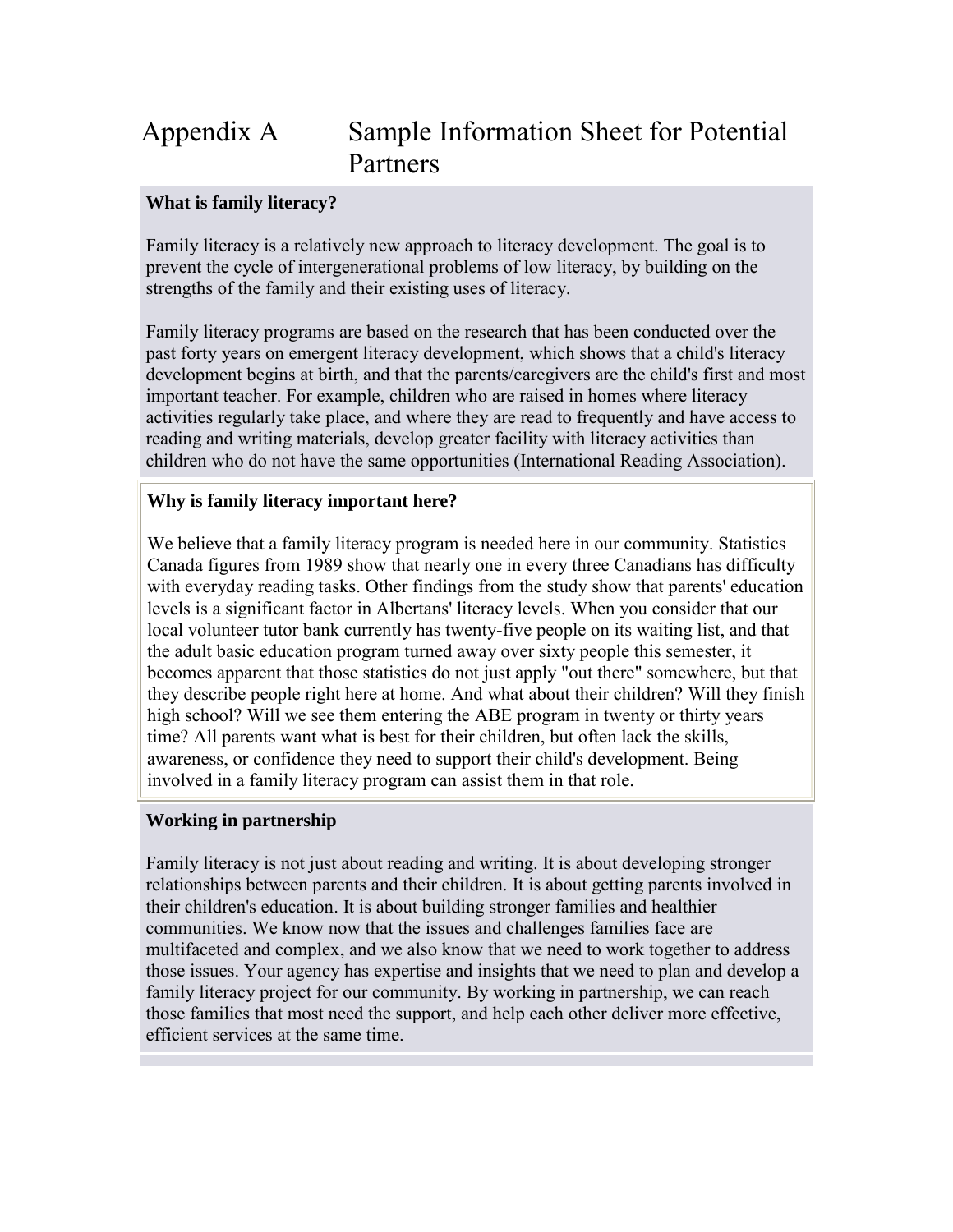# **Possible program type**

We have been researching different types of family literacy programs. Based on our understanding of the needs in our community, and the services that exist already, one model in particular seems appropriate and realistic. (Description of program.) For more information, please call the Anytown Community Organization at 000-0000.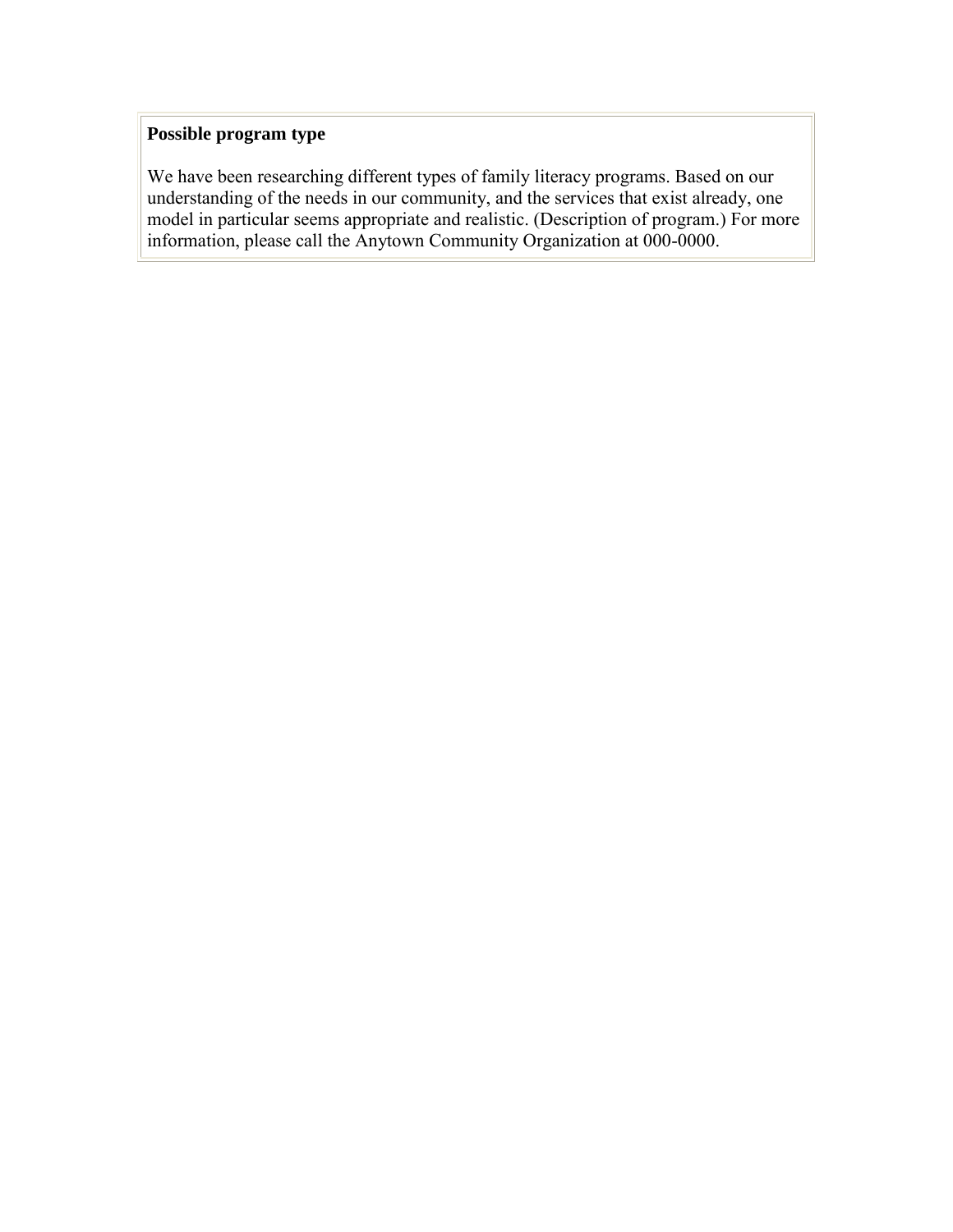|                       |                                           | SAMPLE PLAN OF ACTION*                                                                                                                                                                                     |                  |                                                      |             |                                                                         |  |
|-----------------------|-------------------------------------------|------------------------------------------------------------------------------------------------------------------------------------------------------------------------------------------------------------|------------------|------------------------------------------------------|-------------|-------------------------------------------------------------------------|--|
|                       | GOALS:                                    | NAME: 2008 - 2008 - 2008 - 2008 - 2008 - 2008 - 2008 - 2008 - 2008 - 2008 - 2008 - 2008 - 2008 - 2008 - 2008 -                                                                                             |                  |                                                      |             | DATE:                                                                   |  |
|                       |                                           |                                                                                                                                                                                                            |                  |                                                      |             |                                                                         |  |
|                       | <b>PROJECT</b><br><b>OBJECTIVE</b>        | <b>RELATED ACTIONS</b>                                                                                                                                                                                     | <b>TIME LINE</b> | <b>SERVICE</b><br><b>PROVIDER/</b><br><b>PARTNER</b> | <b>COST</b> | <b>MEASURABLE</b><br><b>OUTCOMES</b>                                    |  |
| Sample Plan of Action | 1. Choosing a<br>facility<br>$\mathbf{2}$ | • identifying appropriate<br>locations<br>· identifying cost<br>· identifying advantages and<br>disadvantages of each<br>location<br>· determining availability<br>· reaching consensus among<br>committee | Sept. 1 - 30     | literacy council,<br>library                         | n/a         | 1. space will be available to<br>program delivery and<br>administration |  |
| Appendix B            |                                           |                                                                                                                                                                                                            |                  |                                                      |             |                                                                         |  |
|                       | * Adapted from Flores et al 1993          |                                                                                                                                                                                                            |                  |                                                      |             |                                                                         |  |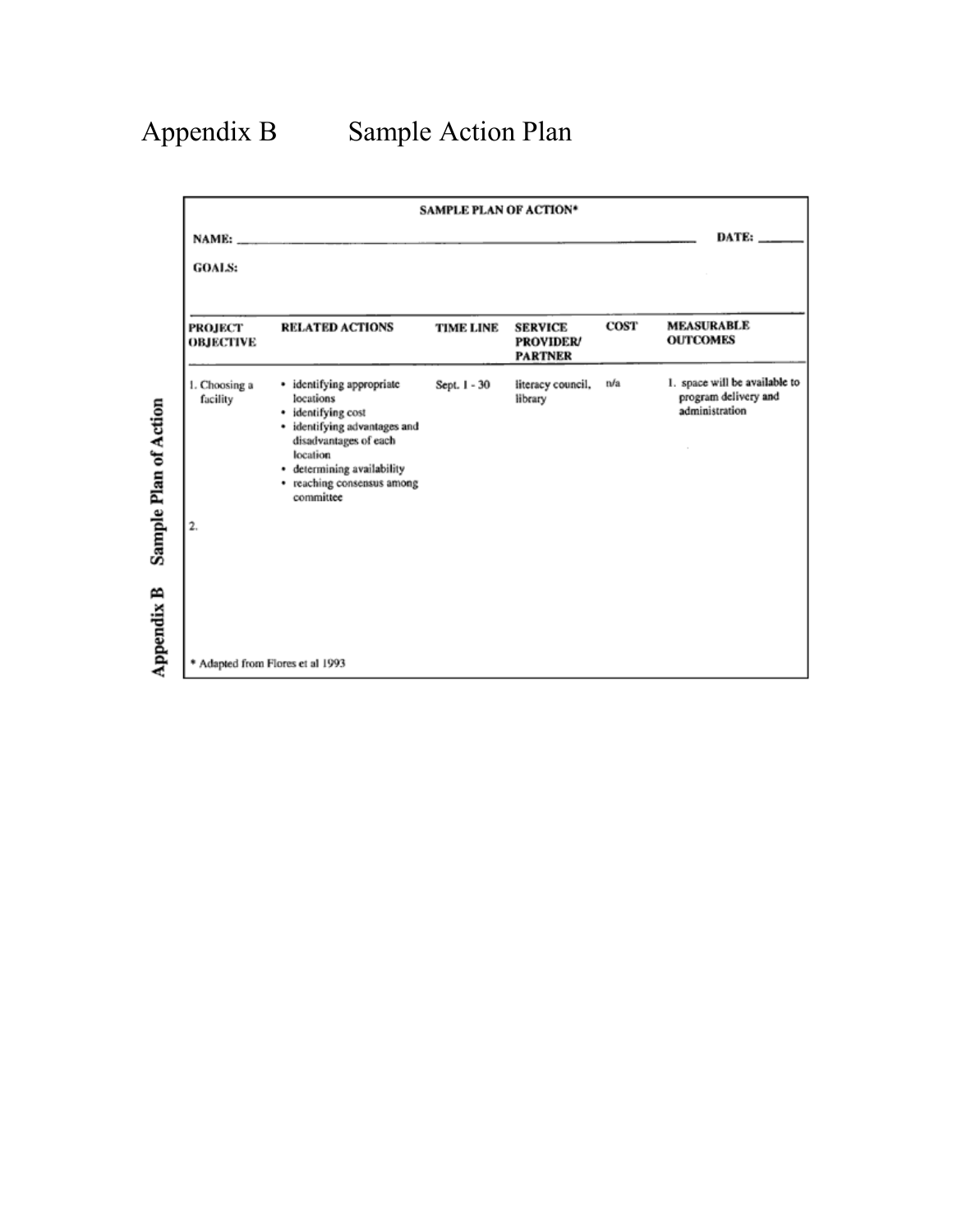Appendix C Sample Partnership Agreement

# PARTNERSHIP AGREEMENT

### between Community Literacy Organization and Agency A Date: March 1, 1996

# Re: Anytown's 1996-97 Family Literacy Project

# ROLES AND RESPONSIBILITIES OF PARTNERS

Community Literacy Organization and Agency A agree to the following roles and responsibilities regarding the management of the Anytown's 1996-97 Family Literacy Project.

Community Literacy Organization agrees to:

- provide training for the project facilitator, materials and other college services as  $\bullet$ required
- provide office furniture for the project
- advertise for the project facilitator  $\bullet$
- $\bullet$ liaise between the national funding agency and Agency A
- work with the project facilitator to develop the program model and to write the final  $\bullet$ project reports
- assist with the purchasing of books and materials

### Agency A agrees to:

- provide photocopy and fax services to the project  $\bullet$
- provide secretarial and administrative support to the project facilitator
- provide office space and classroom space for the project  $\bullet$
- recruit participants into the project
- manage project funds and prepare the interim and final financial reports  $\bullet$

A joint committee of the Community Literacy Organization and Agency A will:

- interview and hire a facilitator for the project  $\bullet$
- supervise the quality and conduct of the project  $\bullet$
- act as a steering committee for the project  $\bullet$
- evaluate the project  $\bullet$
- complete and file the necessary reports
-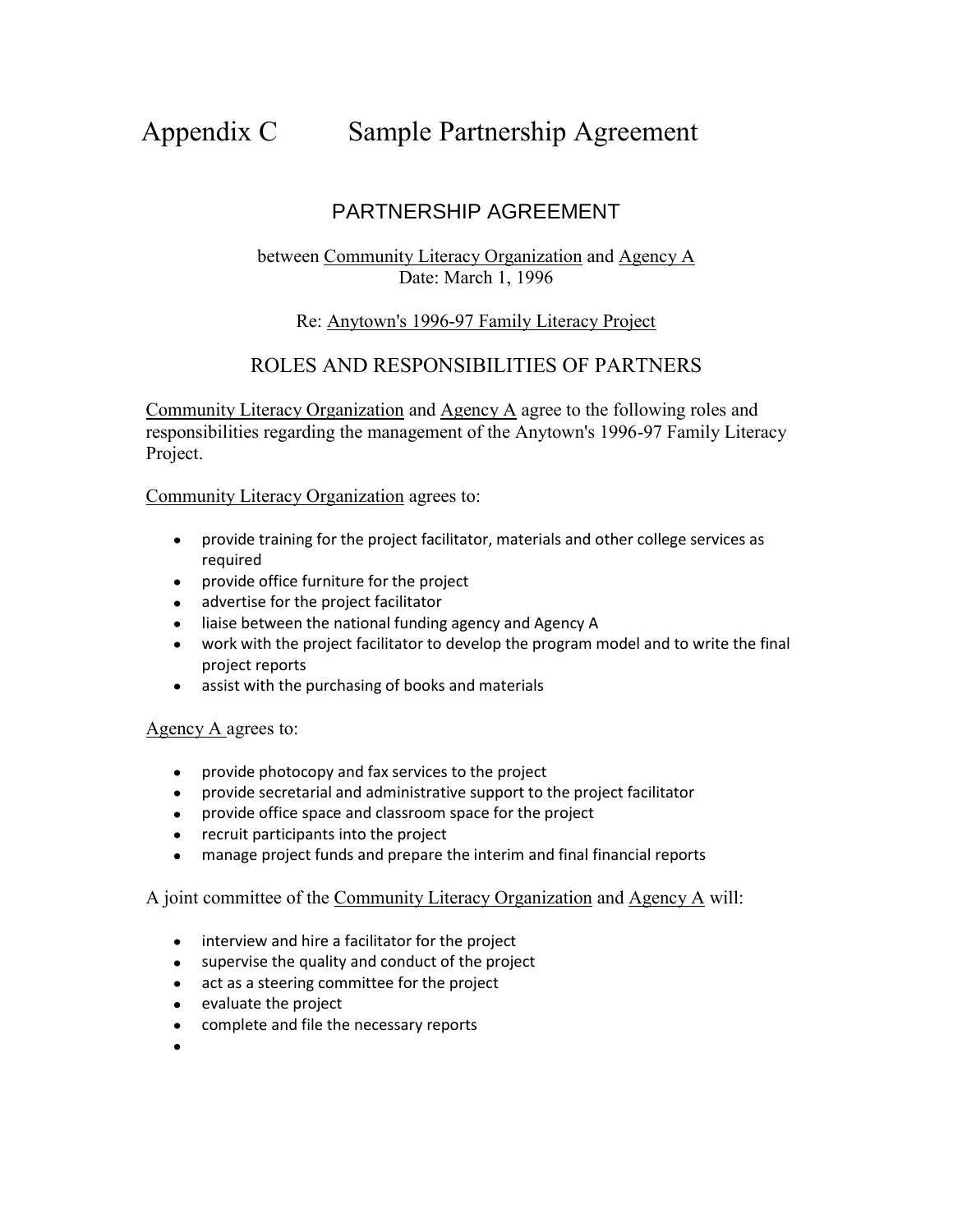An administration fee of \$2000.00 per project partner will be charged to the project.

The following activities will be shared by the two groups in exchange for the \$4000.00 administration fee:

- hiring of the project facilitator
- accounting
- filing of interim reports
- expertise contributed through the steering committee
- access to resources and expertise of both organizations
- meeting space

John Doe, Executive Director Community Literacy Organization Jane Smith, Executive Director Agency A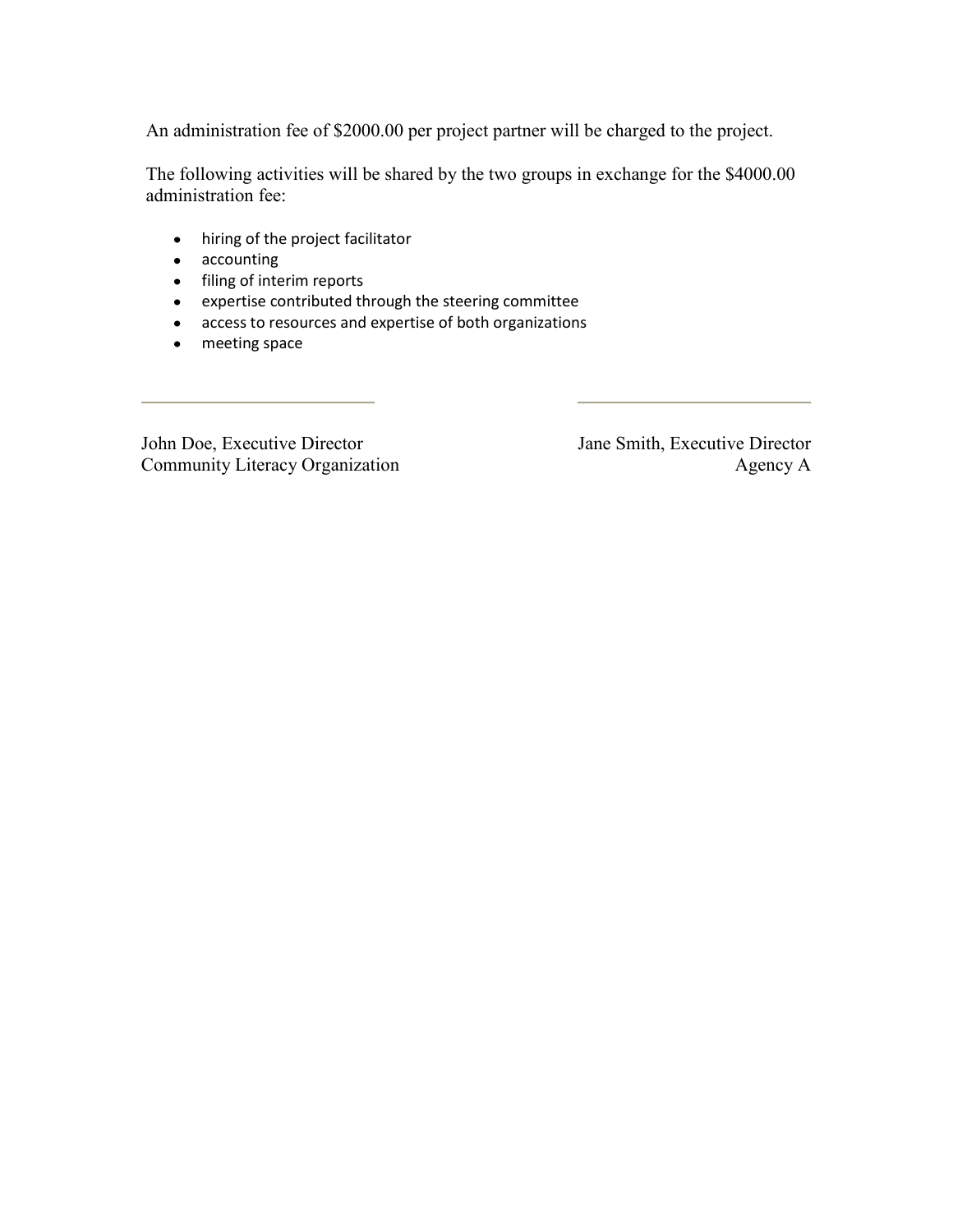# Appendix D Sample Evaluation Tool

Appendix D EVALUATION OF THE PARTNERSHIP TO SUPPORT ANYTOWN'S 1996-97 FAMILY LITERACY PROJECT

### **Achievement of Objectives**

|                                                                                                                                               | Yes | No. | Somewhat | Reasons why |
|-----------------------------------------------------------------------------------------------------------------------------------------------|-----|-----|----------|-------------|
| 1. Was (Objective 1) met?<br>2. Was (Objective 2) met?<br>3. Was (Objective 3) met?<br>4. Was (Objective 4) met?<br>5. Was (Objective 5) met? |     |     |          |             |

### **Benefits for Partnership Members**

- 1. Has the partnership resulted in cost savings for its members?
- 2. Has the partnership facilitated access to the families it was intended to serve?
- 3. Has the partnership resulted in increased access to services for the families it was intended to serve?
- 4. Has the partnership increased awareness among member agencies of each other's services and mandates?

#### **Partnership Process**

- 1. Was communication between partners clear and effective?
- 2. Were roles and responsibilities clearly understood?
- 3. Were meetings productive and worthwhile?
- 4. Were there difficulties that impaired the partnership process in the beginning?
- 5. Were those difficulties addressed and alleviated?
- 6. Did all partners fulfil their responsibilities and obligations?
- 7. In what ways has the partnership succeeded?
- 8. In what ways does the partnership need to be improved?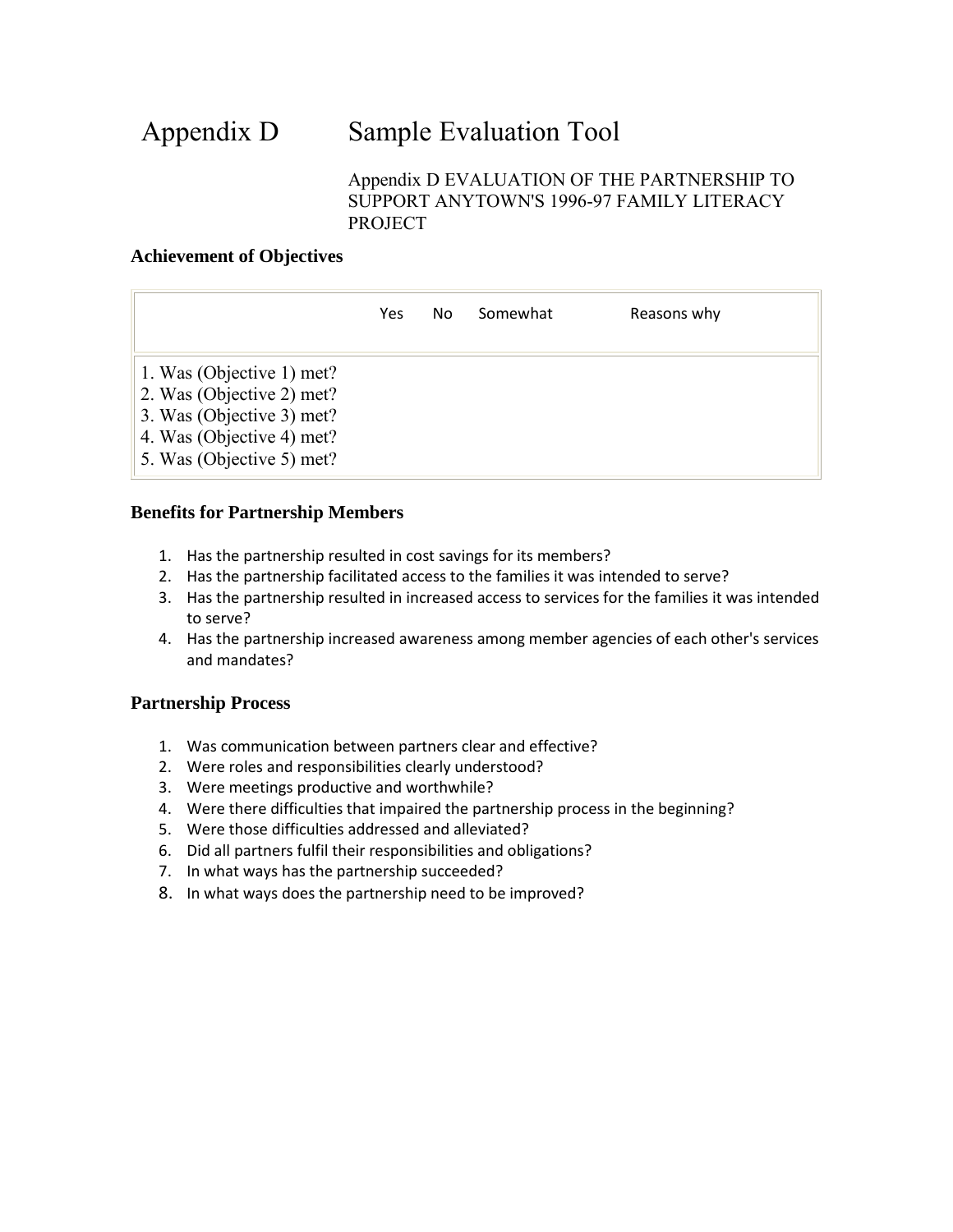# Appendix E Works Cited and Recommended Resources

Alary, Jacques, ed. (1990). *Community Care and Participatory Research*. Montreal: Nu-Age Publications.

Applebee, A. et al. (1988). Who Reads Best? *Factors Related to Reading Achievement in Grades 3, 7, & 11*. Princeton, NJ: Educational Testing Service.

Atmore, Eric. (1993). *A Community Development Approach to Early Childhood Educare Intervention in Disadvantaged Communities.* Paper presented at the International Early Years Conference, Coventry, England, March 1993. ED 369 496.

Baskwill, Jane. *Parents and Teachers: Partners in Learning*. Toronto: Scholastic.

Boavida, José and Luis Borges. (1994). "Community involvement in early intervention: A Portuguese perspective." *Infants and Young Children*, 7 (1): 42-50.

Bradford, Roger. (1993). "Promoting inter-agency collaboration in child services." *Child: care, health and development*, 19: 355-367.

Brizius, Jack A. and Susan A. Foster. (1993). *Generation to Generation: Realizing the Promise of Family Literacy.* Ypsilanti, Mich.: High/Scope Press.

Cairney, Trevor H. (1994). "Family Literacy: Moving towards new partnerships in education." Submitted to *Australian Journal of Language and Literacy*, 17 (4).

Capper, Colleen A. (1994). "We're not housed in an institution, we're housed in the community: possibilities and consequences of neighborhood-based inter-agency collaboration." *Educational Administration Quarterly*, 30 (3): 257-277.

*Doing It Right! A Needs Assessment Workbook.* (1988). Edmonton: Edmonton Social Planning Council.

Doughty, Wendy M. (1995). Connecting the Voices: *Collaboration in Community Education.* Unpublished doctoral thesis, University of Alberta.

*Early Intervention Funding Guidelines*. (1995). Government of Alberta, Alberta Office of the Commissioner of Services for Children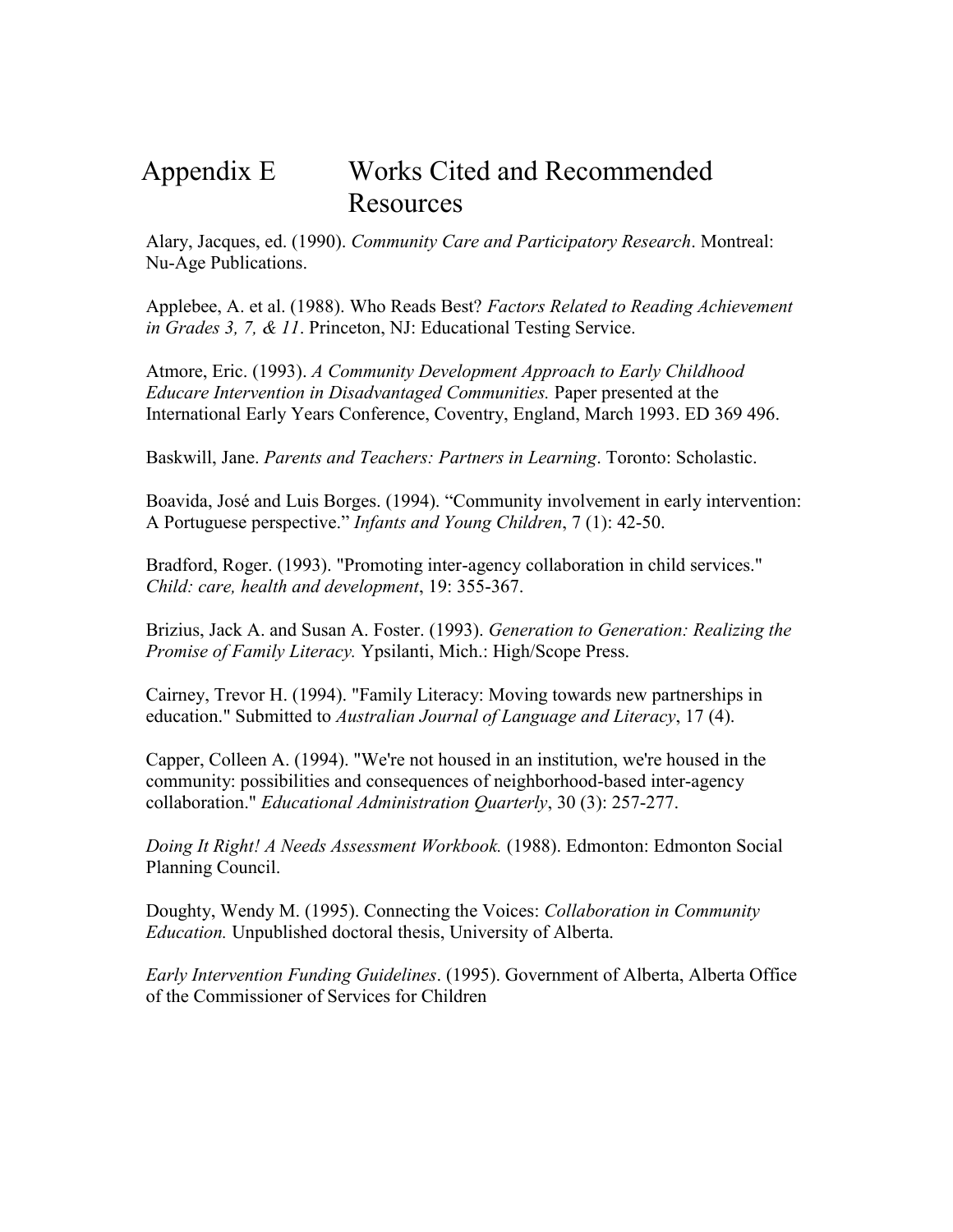Early, Margaret and Lee Gunderson. (1993). "Linking Home, School and Community Literacy Events." TESL *Canada Journal*. 11(1): 99-111.

"Family Literacy in Illinois." (1994). *Illinois Libraries*. 76 (2): 94-96.

*Family Literacy: New Perspectives, New Opportunities.* International Reading Association Family Literacy Commission, n.d.

Fargason, C.A., Jr. et al. (1994). "Enhancing Multi-Agency Collaboration in the Management of Child Sexual Abuse." *Child Abuse and Neglect*, 18 (10): 859-869.

*Finding a Better Way: The consultations and research leading to the redesign of children's services in Alberta.* (1994). Government of Alberta, Alberta Commissioner of Services for Children.

Flores, Agnes L. et al. (1993). *Developing Partnerships for Adult Literacy Training: College/Community Cooperation.* Paper presented at the 15th Annual NISOD International Conference on Teaching Excellence, Austin, Texas. ED 362 227.

*Focus on Children: A plan for effective, integrated community services for children and their families.* (1994). Government of Alberta, Alberta Commissioner of Services for Children.

Government of Saskatchewan. (1994). *Integrated School-Linked Services for Children and Youth at Risk: Implementation Guide.* Regina: Saskatchewan Education, Training and Employment.

Heath, S.B. (1983). *Ways with Words*. Cambridge, MA: Cambridge University Press.

Hord, Shirley M. (1986). "A Synthesis of Research on Organizational Collaboration." *Educational Leadership.* 43(5): 22-26.

Irwin, Michael et al. (1994). *A Collaborative Model for Providing Literacy Training Utilizing the "One Stop Shop" Concept*. Paper presented at the Annual Meeting of the NETWORK Conference, Baltimore, MD, April 9-12, 1994. ED 376 896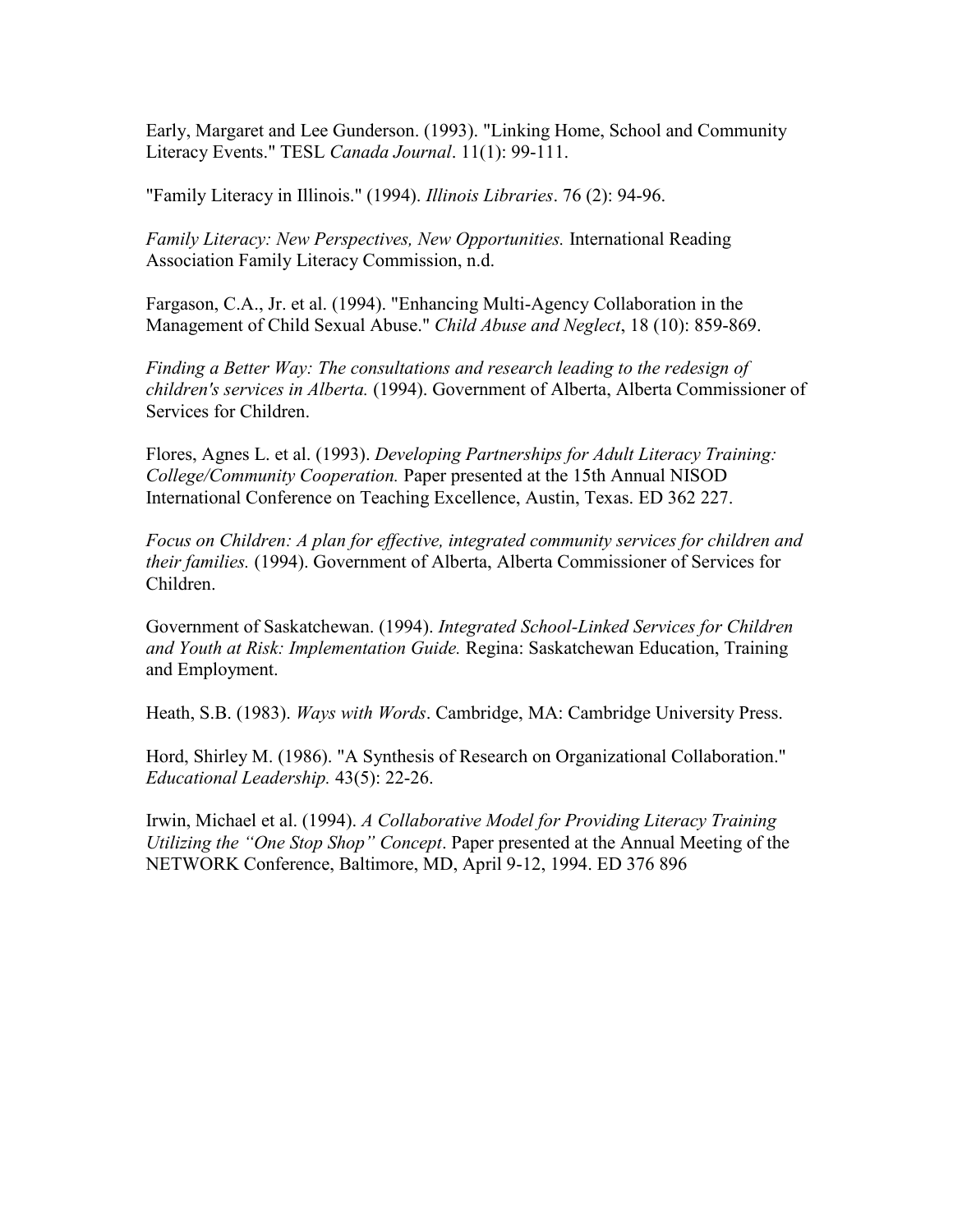Isserlis, Janet et al. (1994a). Community Literacy: *An Intergenerational Perspective. A Process Guide For Those Who Develop and Work in Family & Intergenerational Literacy in Canada*. Ottawa: National Literacy Secretariat.

Isserlis, Janet et al. (1994b). *Community Literacy: An Intergenerational Perspective. A Report For Those Who Develop and Work in Family & Intergenerational Literacy in Canada.* Ottawa: National Literacy Secretariat.

Jeffers, George J. and Margaret Olebe. (1994). "One Stop Family Service Center: The Community School." *Community Education Journal* 21 (3): 4-7.

Kadel, Stephanie and Dorothy Routh. (1993). "Implementing collaborative services: new challenges for practitioners and experts in reform." *Journal of Education Policy* 8 (5-6): 121-134.

Kazemek, C. and F.E. Kazemek. (1992). "Systems Theory - A way of looking at adult literacy education." *Convergence* XXV (3).

Kunesh, Linda G. and Joanne Farley. (nd). "Collaboration: The Prerequisite for School Readiness and Success." *ERIC Digest* EDO-PS-93-8.

*Literacy, Economy and Society: Results of the first International Adult Literacy Survey.*  (1995). Organisation for Economic Co-operation and Development (OECD) and Statistics Canada.

*Literacy Works: Special Report: Fundraising for Literacy in Saskatchewan.* Volume 7, No. 2, Winter 1995-96. Saskatoon: Saskatchewan Literacy Network.

MacIsaac, Maitland, Sandra MacDonald, and Nancy Eskey. (1996). *Learning and Reading Partners.* Charlottetown: Prince Edward Island Literacy Alliance.

Mawhinney, Hanne B. (1993) "Discovering Shared Values: ecological models to support inter-agency collaboration." *Journal of Education Policy*. 8(5-6): 33-42.

Melaville A. and M. Blank. (1991). What it Takes: Structuring Inter-agency Partnerships to Connect Children and Families with Comprehensive Services. Washington DC: Education and Human Services Consortium. ED 330 748.

Mitchell, Douglas E. and Linda D. Scott. (1993). "Professional and institutional perspectives on inter-agency collaboration." Journal of Educational Policy 8 (5-6): 75- 91.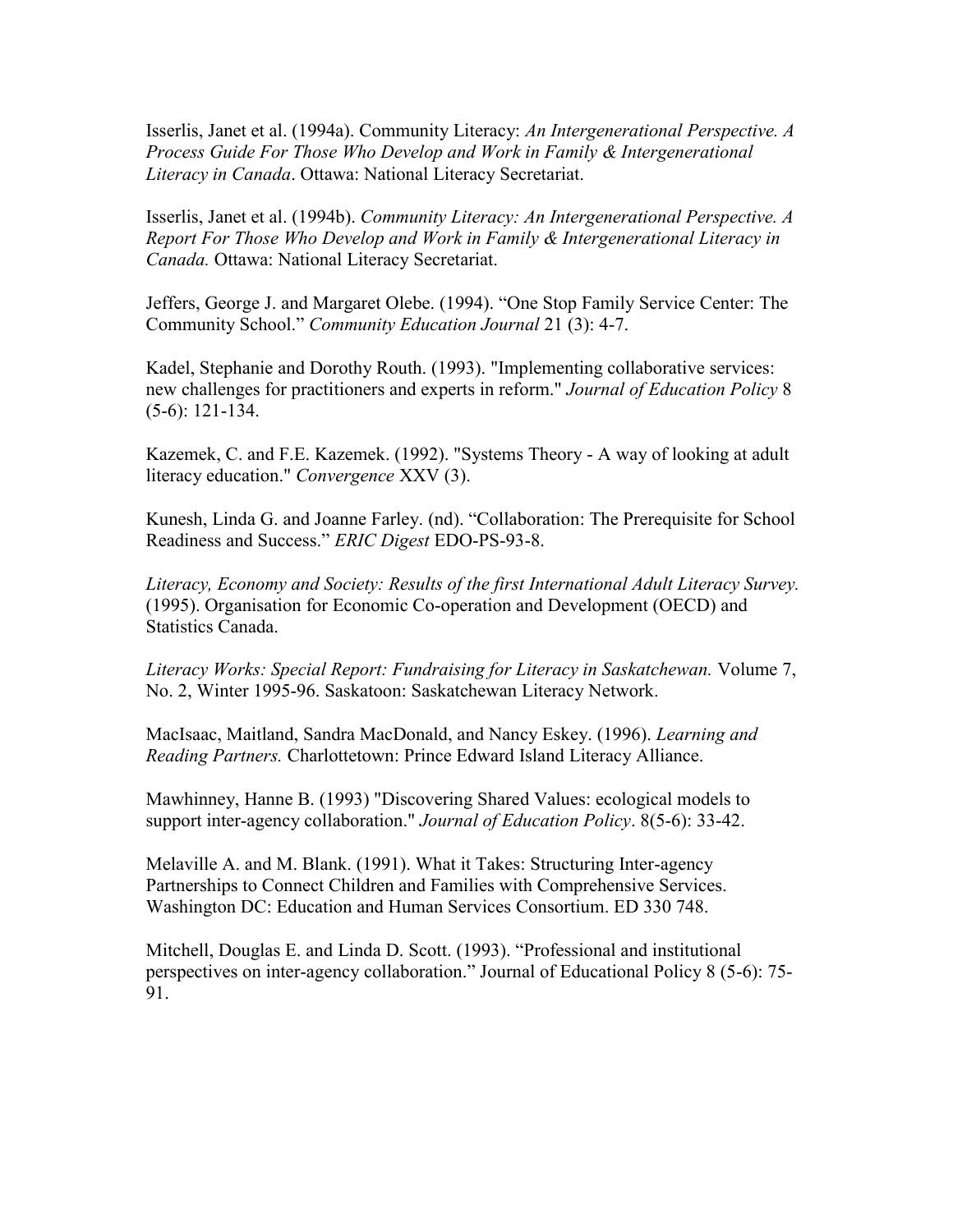*Mom, Read, Read, Read: Final Report of the Homespun Literacy Project.* (1993). Medicine Hat, AB: Medicine Hat College, Brooks Campus.

Morrow, L.M. (1989). *Literacy Development in the Early Years*. Norwood, N.J.: Prentice Hall.

Moss, Peter. (1992). "Do Early Childhood Services Need a Coherent and Comprehensive Approach?" *Educare in Europe*. Paris: UNESCO.

Newman, A.P. and C. Beverstock. (1990). *Adult Literacy: Contexts and Challenges*. Newark, DE: International Reading Association.

Nickse, Ruth. (1989). *The Noises of Literacy: An overview of intergenerational and family literacy programs.* (Report No. CE-053-282.) Boston, MA: Boston University. ED 308 415.

Nurss, Joanne R. and Susan Rawlston. (1994). Collaborative Planning in a Family English Literacy Program. Center for the Study of Adult Literacy, Georgia State University, Atlanta. ED 372 661.

Padak, Nancy et al. (1992). "Toward Effective Family Literacy Programs." *Ohio Reading Teacher* 27 (1): 5-9.

*Paired Reading: Positive Reading Practice.* (1991). Edmonton: Northern Alberta Reading Specialists Council.

*Partnership Resource Kit*. (1995). Ottawa: Government of Canada, Canadian Heritage.

*Partnerships in Literacy: A Guide for Community Organization and Program Development.* (1991). Prepared by Wendy Watson and Barbara Bate (Fraser Valley College) for the Province of British Columbia, Ministry of Advanced Education, Training and Technology.

Policy Briefs. Report 3, 1993. Oak Brook, IL: North Central Regional Educational Laboratory.

Quezada, Shelley and Ruth S. Nickse. (1993). *Community Collaborations for Family Literacy Handbook*. New York: Neal Schuman Publishers.

Rasinski, Timothy and Nancy Padak. (1994). Turning Points in Even Start Programs. Research Report. ED 374 229.